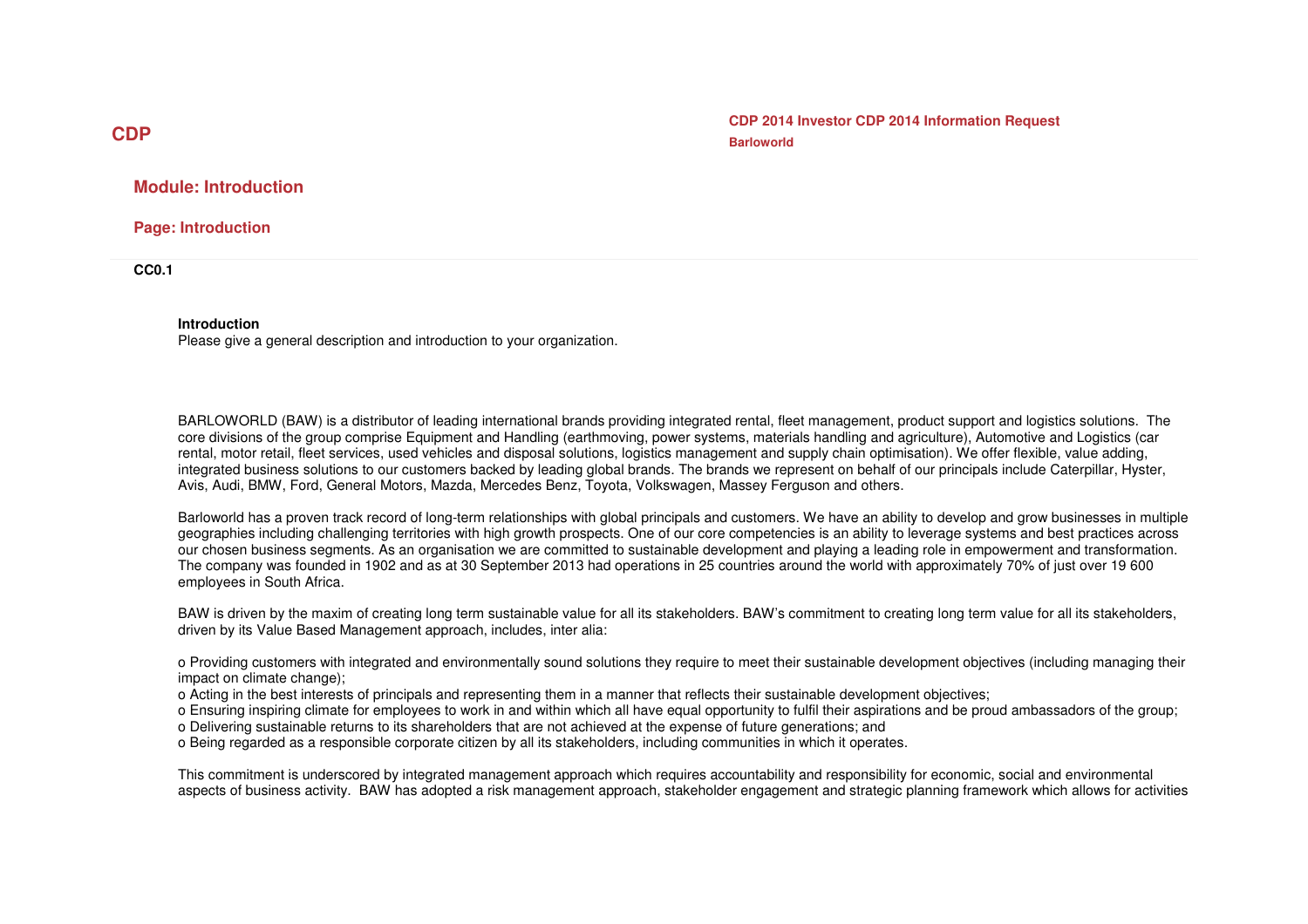and management focus to be structured on the group's 6 strategic focus areas: Integrated customer solutions; People; Empowerment and transformation; Sustainable development; Financial returns and Profitable growth.

The sustainable development strategic focus area positions climate change response as central to the success of BAW's long term value creation objectives. Although BAW's GHG emissions are fairly limited (267 624 tCO2e scope 1&2 FY2013), it has placed significant focus on reducing emissions. The group has set an internal aspirational target of a 12% efficiency improvement for both its non-renewable energy consumption and GHG emissions (scopes 1 and 2) by 2014FYE off a 2009 baseline.

BAW understands that the use of its services and the products it distributes has an impact on the carbon footprint of its customers. As such, BAW strives to conduct its activities in a responsible manner and offer products and services that reduce its customers' carbon footprint and limit their exposure to climate change risks.

**CC0.2** 

#### **Reporting Year**

Please state the start and end date of the year for which you are reporting data.

The current reporting year is the latest/most recent 12-month period for which data is reported. Enter the dates of this year first.

We request data for more than one reporting period for some emission accounting questions. Please provide data for the three years prior to the current reporting year if you have not provided this information before, or if this is the first time you have answered a CDP information request. (This does not apply if you have been offered and selected the option of answering the shorter questionnaire). If you are going to provide additional years of data, please give the dates of those reporting periods here. Work backwards from the most recent reporting year.

Please enter dates in following format: day(DD)/month(MM)/year(YYYY) (i.e. 31/01/2001).

**Enter Periods that will be disclosed**

Mon 01 Oct 2012 - Mon 30 Sep 2013

**CC0.3** 

**Country list configuration**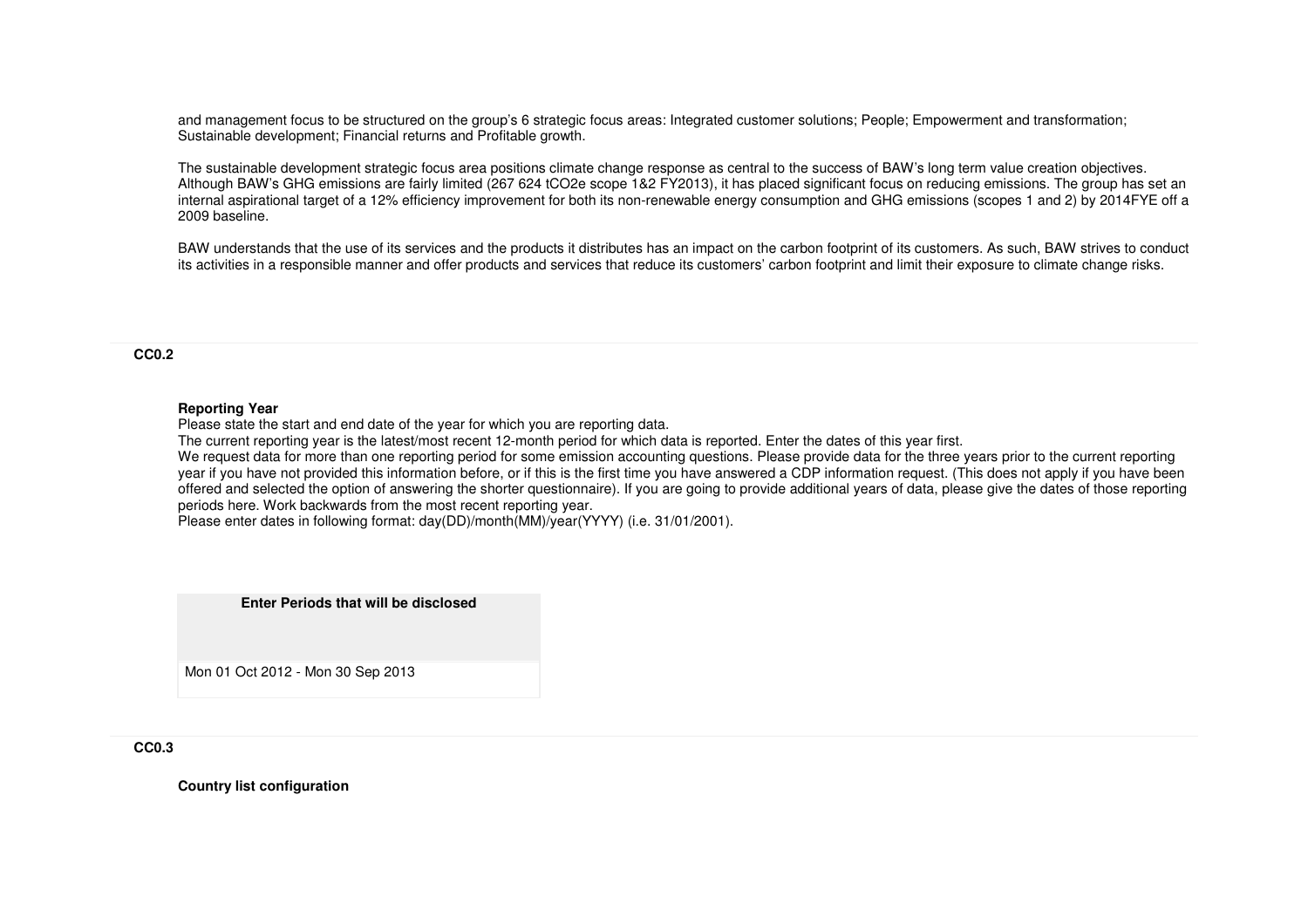Please select the countries for which you will be supplying data. This selection will be carried forward to assist you in completing your response.

## **Select country**

| Angola                            |
|-----------------------------------|
| Australia                         |
| Botswana                          |
| Cape Verde                        |
| China                             |
| Germany                           |
| Ghana                             |
| Hong Kong                         |
| Lesotho                           |
| Malawi                            |
| Mozambique                        |
| Namibia                           |
| Portugal                          |
| Russia                            |
| Sao Tome and Principe             |
| South Africa                      |
| Spain                             |
| Swaziland                         |
| <b>United Arab Emirates</b>       |
| United Kingdom                    |
| United States of America          |
| Zambia                            |
| Zimbabwe                          |
| Andorra                           |
| Congo, Democratic Republic of the |

# **CC0.4**

**Currency selection**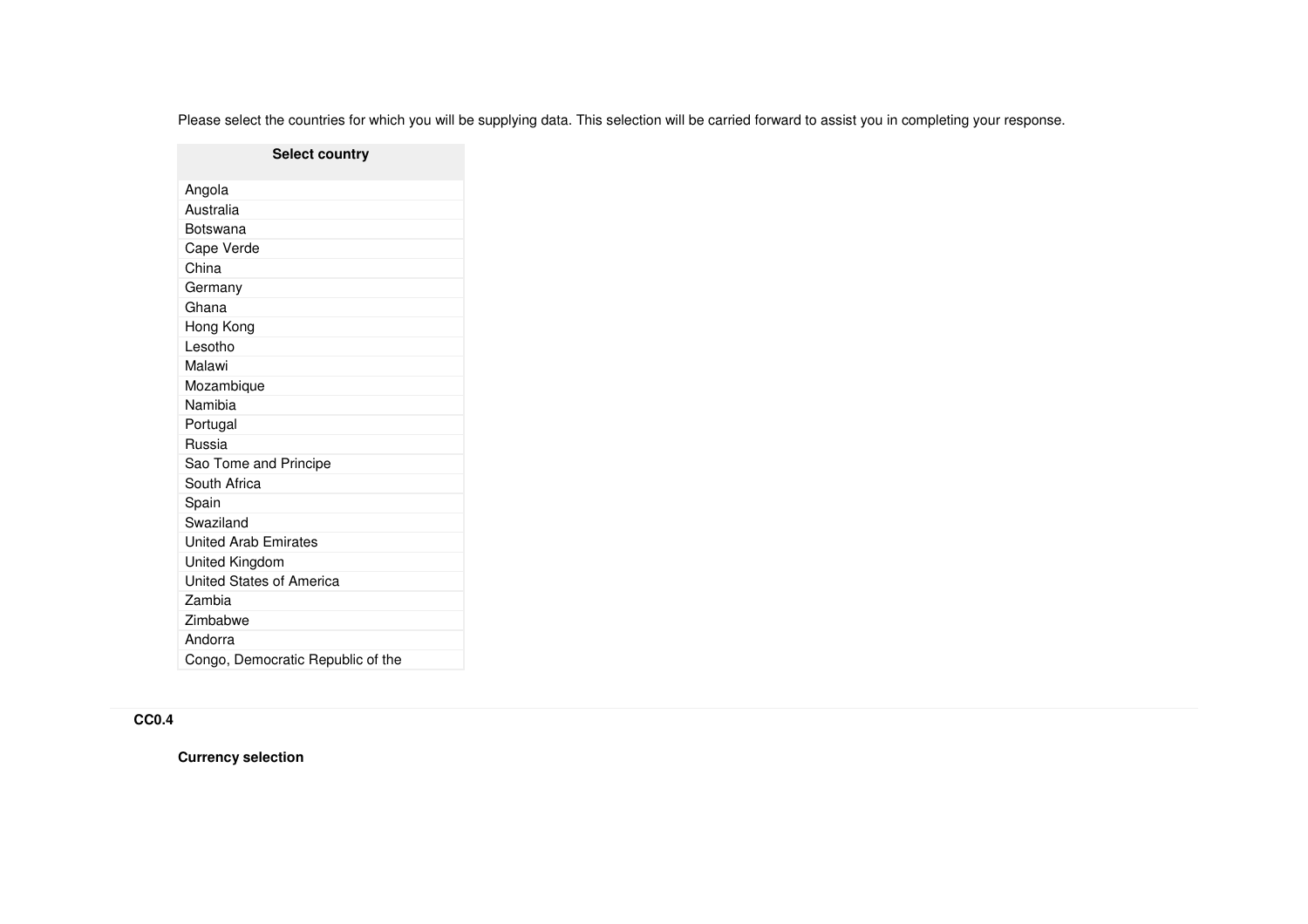Please select the currency in which you would like to submit your response. All financial information contained in the response should be in this currency.

ZAR (R)

## **CC0.6**

## **Modules**

 As part of the request for information on behalf of investors, electric utilities, companies with electric utility activities or assets, companies in the automobile or auto component manufacture sectors, companies in the oil and gas industry, companies in the information technology and telecommunications sectors and companies in the food, beverage and tobacco sectors should complete supplementary questions in addition to the main questionnaire. If you are in these sectors (according to the Global Industry Classification Standard (GICS)), the corresponding sector modules will not appear below but will automatically appear in the navigation bar when you save this page. If you want to query your classification, please email respond@cdp.net. If you have not been presented with a sector module that you consider would be appropriate for your company to answer, please select the module below. If you wish to view the questions first, please see https://www.cdp.net/en-US/Programmes/Pages/More-questionnaires.aspx.

## **Further Information**

Organisational boundaries for collection of data reflect those used for financial purposes to ensure alignment between financial, social and environmental management and reporting. Data from operations in Ivory Coast, Democratic Republic of Congo, Siberia and Zimbabwe is not consolidated into financial and nonfinancial reporting since these are not companies over which BARLOWORLD exercises control (financial). This is in line with the organisational boundary setting approach as per the GHG Protocol Reporting Standard (control vs equity).

# **Module: Management**

# **Page: CC1. Governance**

# **CC1.1**

**Where is the highest level of direct responsibility for climate change within your organization?**

Individual/Sub-set of the Board or other committee appointed by the Board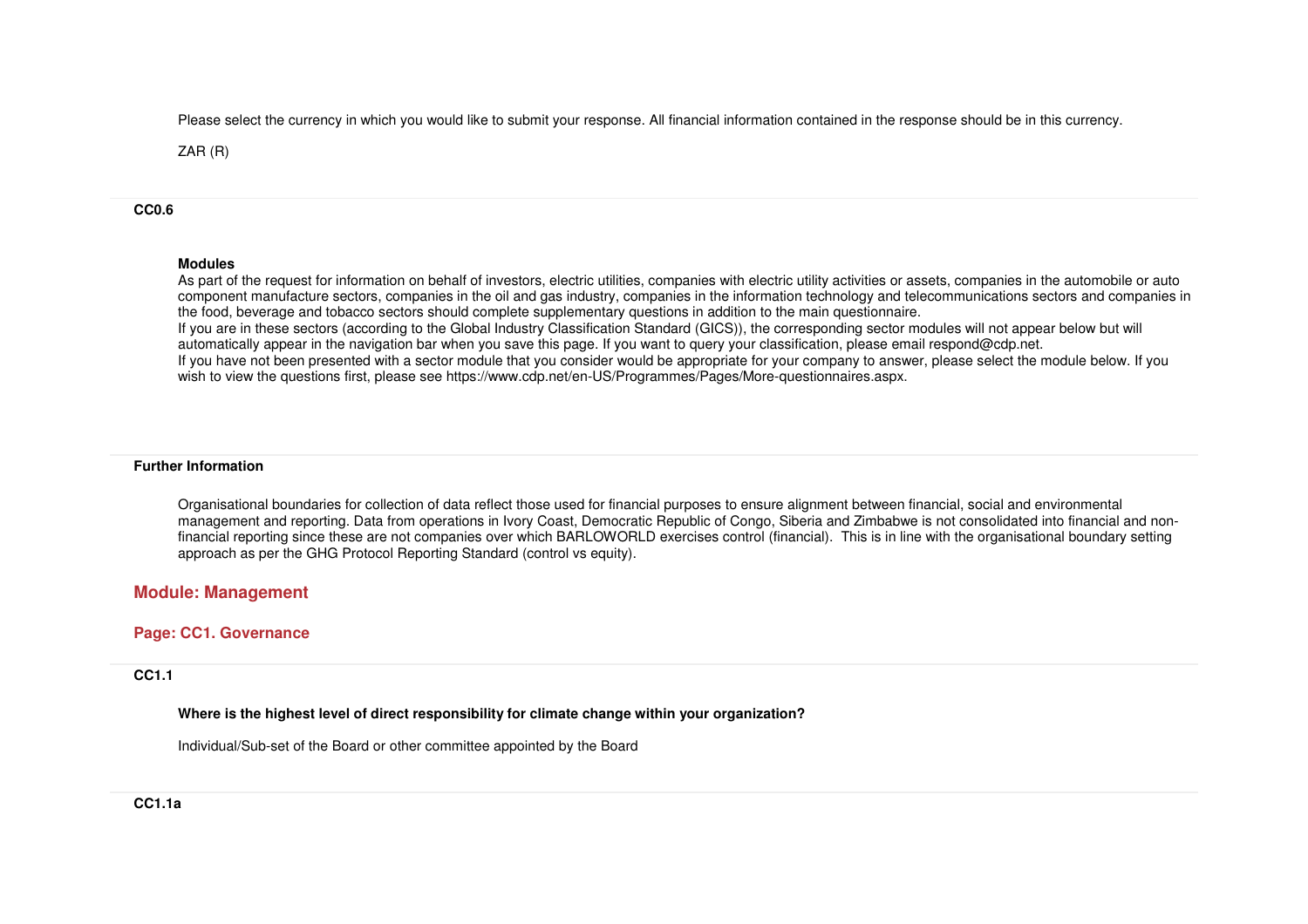#### **Please identify the position of the individual or name of the committee with this responsibility**

The Group Risk and Sustainability Committee, which is one of seven sub-board committees

The Committee was established to assist the board in ensuring sound corporate governance, improving internal controls and monitoring company performance. The Committee assists the board in recognising all substantive sustainability, climate change, environmental and health and safety risks to which the group is exposed and in ensuring that the requisite management culture, practices, policies and systems are implemented and function effectively within the group. In giving consideration to Safety, Health and Environmental (SHE) aspects of the group, the committee receives SHE reports on a quarterly basis which includes climate change information such as emissions and energy usage as well as related efficiency improvement initiatives, and progress towards aspirational efficiency targets.

## **CC1.2**

**Do you provide incentives for the management of climate change issues, including the attainment of targets?**

Yes

## **CC1.2a**

**Please provide further details on the incentives provided for the management of climate change issues**

| Who is entitled to benefit<br>from these incentives? | The type of<br>incentives | Incentivized performance indicator                                                                                                                                                                                                                                                                                                             |
|------------------------------------------------------|---------------------------|------------------------------------------------------------------------------------------------------------------------------------------------------------------------------------------------------------------------------------------------------------------------------------------------------------------------------------------------|
| Director on board                                    | Monetary<br>reward        | Applicable to executive director. Achievement of defined group sustainability objectives, non-renewable<br>energy efficiency and greenhouse gas emissions (scopes 1 and 2) reduction targets.                                                                                                                                                  |
| Chief Executive Officer (CEO)                        | Monetary<br>reward        | Achievement of group strategy which incorporates sustainable development objectives such as the group's<br>aspirational targets to reduce non-renewable energy and greenhouse gas emissions (scope 1 and 2)<br>intensity.                                                                                                                      |
| Other:<br>Environment/sustainability<br>managers     | Monetary<br>reward        | Achievement of and reporting on defined sustainability initiatives/objectives, energy efficiency and emission<br>reduction targets. Included in the performance indicators are the group's aspirational targets for<br>improvements in non-renewable energy efficiency and reduction in greenhouse gas emissions (scope 1 and<br>2) intensity. |
| All employees                                        | Recognition               | Employees are responsible for the sustainability of the organisation through the fulfilment of their respective                                                                                                                                                                                                                                |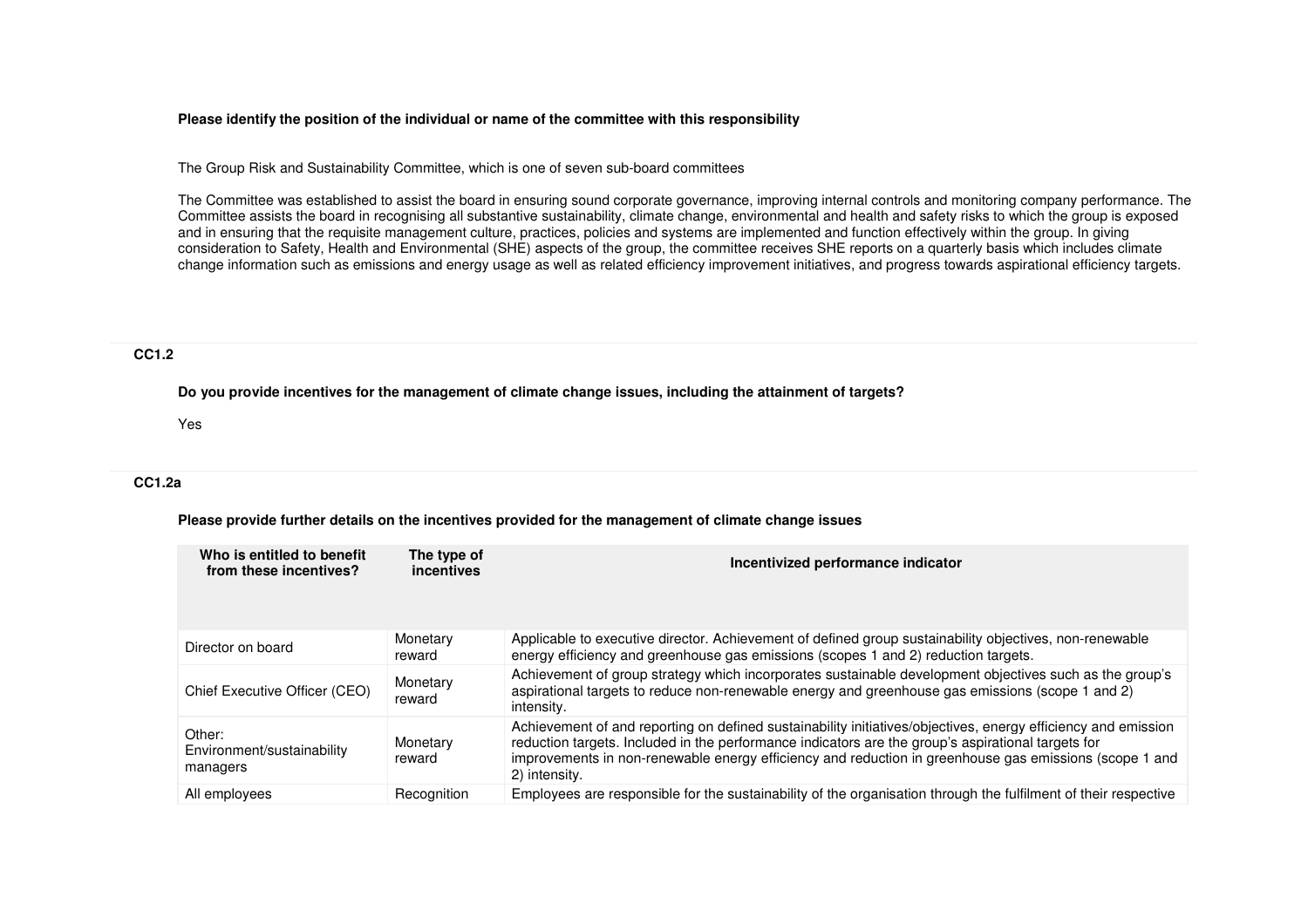| Who is entitled to benefit<br>from these incentives? | The type of<br>incentives | Incentivized performance indicator                                                              |
|------------------------------------------------------|---------------------------|-------------------------------------------------------------------------------------------------|
|                                                      | (non-monetary)            | roles in the context of the group's commitment to responsible custodianship of the environment. |
| Other: Divisional CEO's                              | Monetary<br>reward        | Achievement of divisional strategy which incorporates sustainable development targets.          |

## **Further Information**

# **Page: CC2. Strategy**

## **CC2.1**

**Please select the option that best describes your risk management procedures with regard to climate change risks and opportunities**

Integrated into multi-disciplinary company wide risk management processes

## **CC2.1a**

**Please provide further details on your risk management procedures with regard to climate change risks and opportunities**

| <b>Frequency of</b><br>monitoring | To whom are results reported                                           | Geographical areas considered                                                                                                                                                 | How far into the future<br>are risks considered? | <b>Comment</b> |
|-----------------------------------|------------------------------------------------------------------------|-------------------------------------------------------------------------------------------------------------------------------------------------------------------------------|--------------------------------------------------|----------------|
| Six-monthly or<br>more frequently | Individual/Sub-set of the Board or<br>committee appointed by the Board | All countries and geographical regions in which the group<br>operates are considered in the risk assessment process both at $\vert$ > 6 years<br>divisional and group levels. |                                                  |                |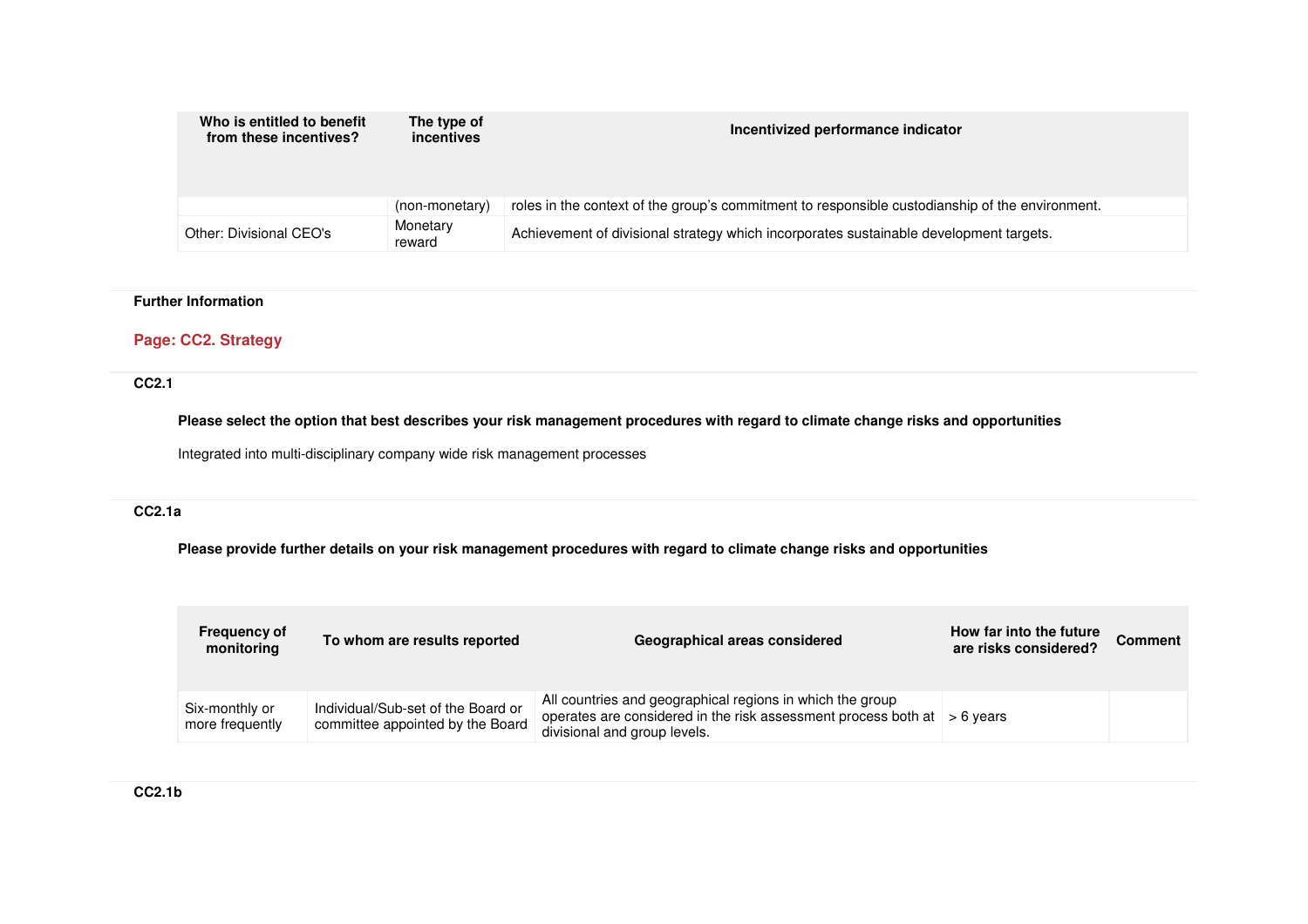#### **Please describe how your risk and opportunity identification processes are applied at both company and asset level**

Climate change risks and opportunities are identified through detailed, robust systematic strategic planning, risk and opportunity assessment procedures. These procedures engage all levels of the organisation and involve continual review and reporting at management, executive and board levels. Identification and assessment of the risks and opportunities begins with divisional management at asset level. Divisional management is responsible for ongoing monitoring and management of their operating companies' risks and opportunities. These risks and opportunities are reported to the group Risk and Sustainability Committee (RSC) who is responsible for consolidating the risks and opportunities on a company level. The RSC assists the board in recognising material risks and in ensuring that the requisite risk management culture, practices, policies and systems are implemented and functioning effectively. The RSC also ensures that opportunities are considered and prioritised and that feasible opportunities are pursued. Through this robust process, initiatives are identified to address the material risks and act on feasible opportunities.

#### **CC2.1c**

#### **How do you prioritize the risks and opportunities identified?**

The identified risks, including those of climate change, are recorded in divisional and group risk registers, comprehensively assessed and given residual risk scores. This process results in a prioritisation of risks to allow for the allocation of resources required to address the risks and to monitor performance in terms of risk management. Risks are then responded to through acceptance, transfer, avoidance or reduction strategies, taking risk appetites and tolerance levels into consideration. The same process is followed for opportunities. Opportunities are identified, assessed and ranked through a process of assessing the potential value of the opportunity to BAW. Resources are allocated to act on prioritised opportunities to capture value for the group. Progress in terms of realising the opportunities is monitored.

#### **CC2.1d**

**Please explain why you do not have a process in place for assessing and managing risks and opportunities from climate change, and whether you plan to introduce such a process in future**

| Main reason for not having a process | Do you plan to introduce a process? | Comment |
|--------------------------------------|-------------------------------------|---------|
|--------------------------------------|-------------------------------------|---------|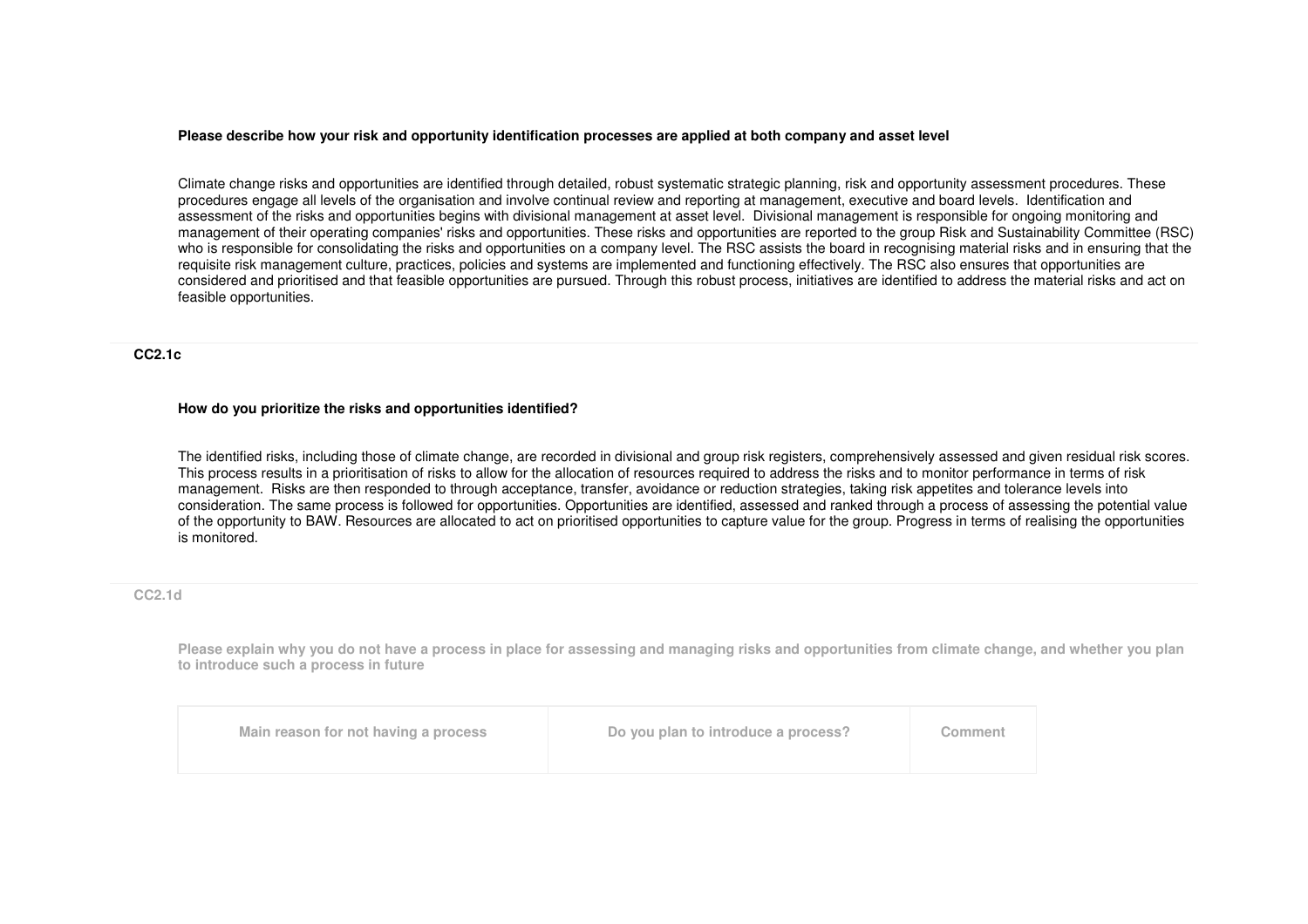#### **Is climate change integrated into your business strategy?**

Yes

#### **CC2.2a**

#### **Please describe the process of how climate change is integrated into your business strategy and any outcomes of this process**

i. Impact on the strategy: BAW's strategic framework includes 6 focus areas to which executive teams give priority to ensure sustainable value creation for all stakeholders. Sustainable development, encompassing climate change, is one of the 6 strategic areas. Stakeholder engagement and consultation informs and guides group activities. This approach is institutionalised through structured strategic planning and risk management initiatives. The integration of strategy and sustainability is evident in group roles and responsibilities with both aspects covered in the portfolio of a group executive with responsibility for strategy and sustainability, ensuring an integrated approach to stakeholder value creation. BAW's strategic planning framework is cascaded throughout the organisation and appropriately adapted for each operation. BAW's strategic focus areas are supported by critical success factors, appropriate action plans and measurableperformance indicators. The strategic intent of sustainable development is:

- o Achieve profitable growth by offering products and services which capitalise on emerging business opportunities, including climate change
- o Realise cost savings through energy efficiencies and other sustainable business practices
- o Enhance BAW's reputation by taking a leading role in these
- o Engage stakeholders to guide appropriately BAW's value propositions
- o Approach management and reporting in an integrated manner that entrenches accountability for economic, environmental and social activities
- o Aspirational 12% improvement in non-renewable energy and GHG emissions (scope 1 and 2) efficiencies by 2014FYE off a 2009 baseline year
- o MARSO (Measure, Avoid, Reduce, Switch, Offset) to minimise carbon and wider environmental footprints

 o Provide solutions that create value for BAW's customers by assisting them to achieve their own sustainable development objectives, which include addressing climate change.

ii. Climate change influence on business strategy: BAW's strategy has been influenced by the following major aspects of climate change:

 • Reputation and responsibility: BAW is committed to conducting its activities in an environmentally responsible manner and being a responsible corporate citizen. Integration of climate change into the business strategy comes from the need to act responsibly and to conduct business in a transparent and ethical manner. BAW strives to manage the impacts (mitigate risks and maximize opportunities) to ensure that the group's reputation as a responsible corporate citizen remains untarnished.

 • Increased operational costs: The proposed introduction of a carbon tax coupled with the increase in electricity and fuel prices has driven the need to improve energy efficiency, resulting in reduced GHG emissions against a business as usual scenario. In an effort to reduce the impact of a carbon tax, BAW has set an aspirational target to drive emission reductions.

 • Changes in customer expectations: The group's customers may require environmentally sound products that assist them in achieving their emission reduction targets. This has driven BAW and its leading international principals to develop new technologies, adapt existing technologies and offer new products and services that meet customer demands.

 • Opportunities: Climate change presents a number of opportunities, also influencing BAW's strategy. These include the development of new products and opportunities to differentiate the group's offering in light of the need to reduce emissions.

#### **CC2.2**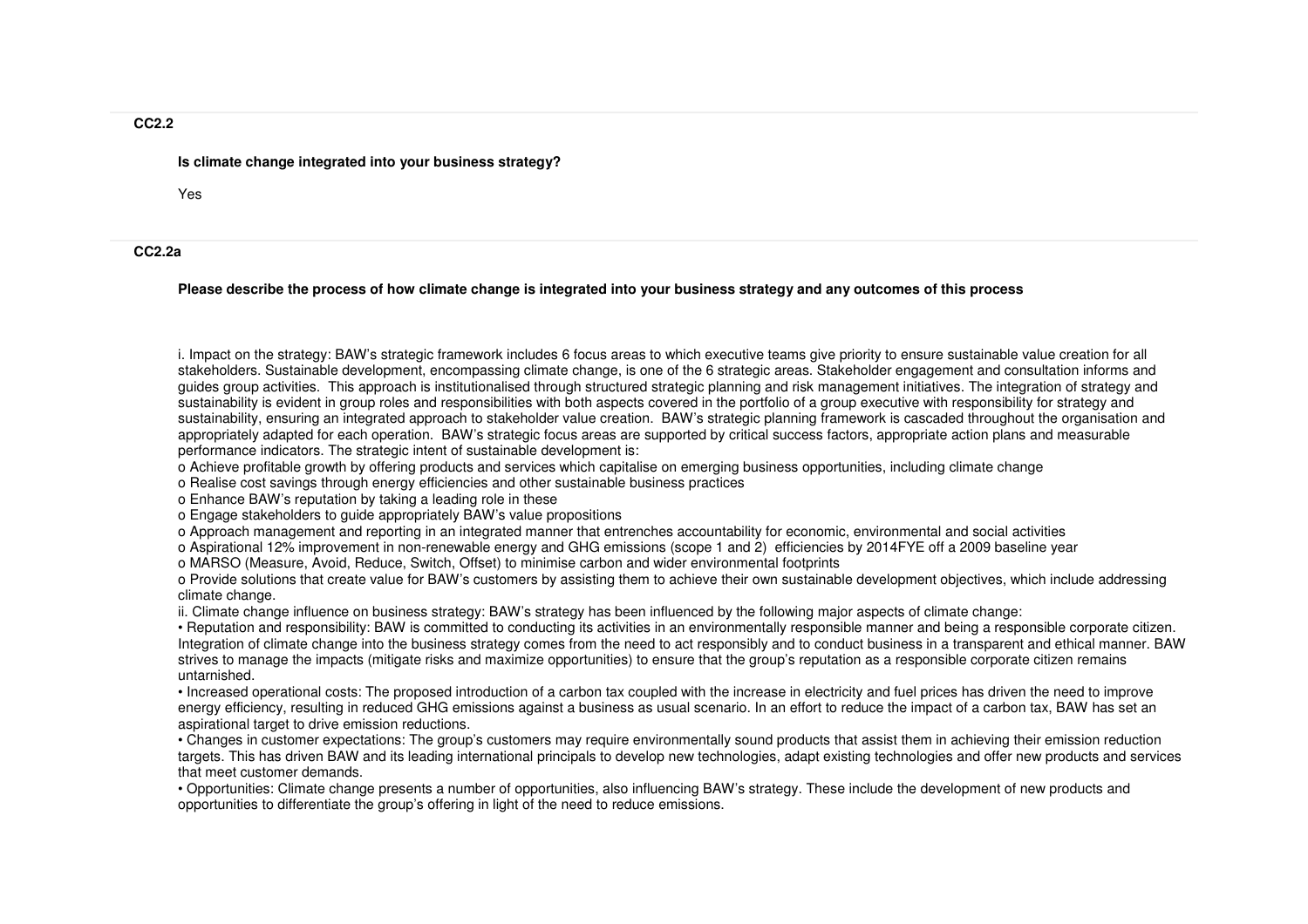iii. Impact on short term strategy (3-5 yrs): Climate change has influenced short term strategy through the introduction of an aspirational emissions efficiency target which aims to improve emissions intensity by 12% by 2014FYE off a 2009 baseline. BAW's focus in the short term has been on the implementation of emissions reduction activities in pursuit of this aspirational target. Also, the group has adopted a MARSO approach to manage emissions. Initiatives in this regard include enhanced climate change data collection, reporting and communication processes and systems. Also important are internal environmental awareness and communication initiatives, the implementation of energy efficiency initiatives which positively impact the group's emissions, new buildings incorporating environmentally beneficial aspects, recycling (including rebuild and remanufacture activities), waste disposal, and an enhanced employee value proposition incorporating environmental stewardship and responsible corporate citizenship.

 iv. Impact on long term strategy (> 5 yrs): BAW has placed long term strategic focus on offering products and solutions that assist customers in achieving their environmental objectives and in reducing their GHG emissions. These products will also assist customers in terms of operational resilience and long term sustainability. Climate change has influenced BAW's long term strategy by increasing focus on development of more environmentally friendly products and service offerings and internal environmental stewardship initiatives. BAW is focused on product development to retain existing markets and to enter new markets. Embedded in the existing, short term and long term strategy is continued association with leading international brands and principals and diversification in terms of geographies and products. These aspects of BAW's strategy allow the group to mitigate many of the risks associated with climate change.

 v. Strategic advantage over competitors: BAW has reduced its operational costs through implementation of emissions efficiency improvement projects in pursuit of its aspirational target. Not only have the implemented projects improved emissions efficiency, but they have also positively impacted on electricity and fuel consumption and related operational costs, and have improved organisational resilience. BAW has rebuild and remanufacture facilities which extends the lifespan of machines and equipment. Less energy is used to remanufacture than to produce a completely new product. Integrating climate change into the strategy has provided BAW with a competitive advantage in terms of product offering. BAW engages with world-class principals that are managing the risks and opportunities presented by climate change on a continual basis.

 vi. Substantial business decisions: Investment (> R5m) was made in emission efficiency improvement projects within the group. BAW has invested in making new dealerships and buildings 'green' and energy efficient. BAW invested R250m and USD11m to date in rebuild and remanufacture facilities in South Africa and Russia, respectively. This investment was driven by the need to extend the life of equipment and reduce the number of components and machinery disposed of on an annual basis. This has a positive impact on emissions in the supply chain and less energy is used in the remanufacture process than in the production of a new machine or component.

**CC2.2b**

**Please explain why climate change is not integrated into your business strategy**

#### **CC2.3**

**Do you engage in activities that could either directly or indirectly influence public policy on climate change through any of the following? (tick all that apply)**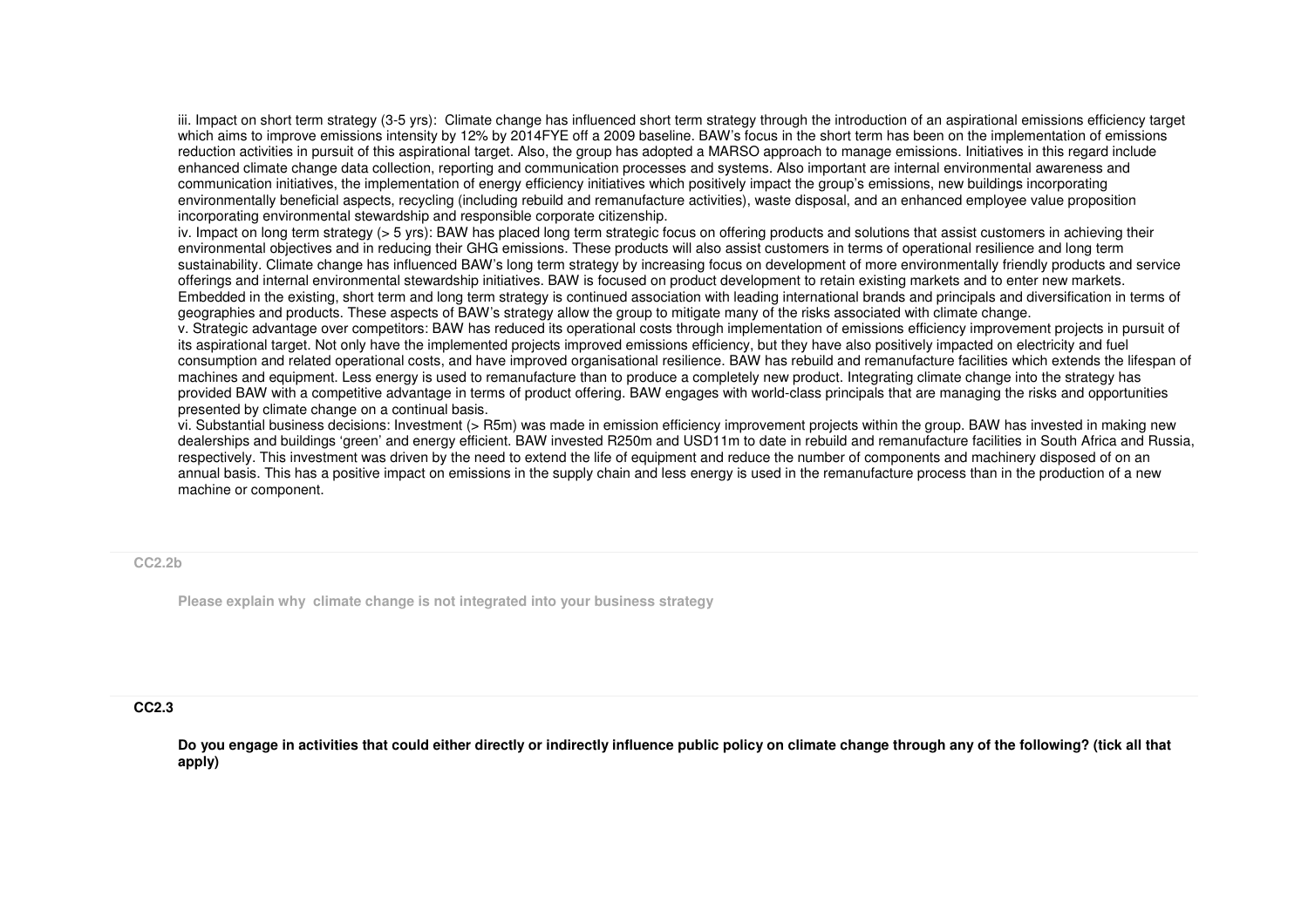Direct engagement with policy makers Trade associations

# **CC2.3a**

**On what issues have you been engaging directly with policy makers?**

| <b>Focus of</b><br>legislation | Corporate<br><b>Position</b>        | Details of engagement                                                                                                                                                                                                                                                                                                                                                                                                                                                                                                                                                                                                                                                                                                                                                                                                                                                                                                                                                                                               | <b>Proposed legislative solution</b>                                                                                                                                                                                                                                                                                                                                                                                                                                                                                                                                                                                                                                                                                                                                                                                                                                                                                                                                                                                                                                                           |
|--------------------------------|-------------------------------------|---------------------------------------------------------------------------------------------------------------------------------------------------------------------------------------------------------------------------------------------------------------------------------------------------------------------------------------------------------------------------------------------------------------------------------------------------------------------------------------------------------------------------------------------------------------------------------------------------------------------------------------------------------------------------------------------------------------------------------------------------------------------------------------------------------------------------------------------------------------------------------------------------------------------------------------------------------------------------------------------------------------------|------------------------------------------------------------------------------------------------------------------------------------------------------------------------------------------------------------------------------------------------------------------------------------------------------------------------------------------------------------------------------------------------------------------------------------------------------------------------------------------------------------------------------------------------------------------------------------------------------------------------------------------------------------------------------------------------------------------------------------------------------------------------------------------------------------------------------------------------------------------------------------------------------------------------------------------------------------------------------------------------------------------------------------------------------------------------------------------------|
| Energy<br>efficiency           | Support                             | How BAW is engaging: BAW is concerned about climate change<br>and appreciates the causal link between greenhouse gas<br>emissions and global warming. BAW believes that improving<br>energy efficiency, particularly non-renewable fossil fuels,<br>benefits climate change and related policies. Accordingly, BAW<br>was an early signatory to South Africa's Energy Efficiency<br>Accord (EEA) with the South African Department of Minerals<br>and Energy, and subsequently a signatory of the South African<br>National Business Initiative's (NBI) Energy Efficiency Leadership<br>Network's (EELN) Energy Efficiency Pledge. Other pledge<br>signatories include BUSA and the Department of Energy. The<br>company is a member of the EELN and has representation on<br>the NBI's EELN Advisory Committee. Name of Legislation:<br>various energy efficiency related initiatives and legislation.<br>Geographies applicable: Predominately South Africa, but also in<br>other geographies where BAW operates. | Through signing the EELN Pledge, BAW commits to: -<br>Developing a Road map/ plan for improving energy efficiency in<br>its operations, supported by the implementation of an<br>appropriate energy management system. - Developing internal<br>energy efficiency targets that are appropriate to its operations<br>and activities and which respond proactively to, and are aligned<br>with appropriate Government policies and strategies. -<br>Reporting appropriately on efforts to promote energy efficiency<br>and progress made towards set energy improvement targets in<br>its operations within the parameters of national legislation. -<br>Working with stakeholders on energy efficiency related issues to<br>build capacity and develop the required skills to implement<br>energy efficiency programmes and drive the required<br>behavioural changes. The NBI consists of companies that<br>provide leadership and peer support in achieving energy<br>efficiencies and reducing emissions. The association also<br>provides a platform for shared learning and best practice. |
| Carbon tax                     | Support with<br>minor<br>exceptions | How BAW is engaging: BAW understands that South Africa is<br>planning the implementation of a carbon tax in 2016. BAW is<br>supportive of the drive to reduce emissions. However, BAW is<br>equally mindful of the risk to growth and jobs posed by the<br>introduction of a carbon price and BAW seeks to engage<br>constructively with government on this issue through the<br>Business Unity South Africa (BUSA) Carbon Tax Task Team.<br>BAW contributes to this task team that presents the<br>consolidated views of business to government. Name of<br>Legislation: Carbon tax Geographies applicable: South Africa                                                                                                                                                                                                                                                                                                                                                                                           | The introduction of a carbon tax in South Africa has been<br>delayed by one year (from 2015 to 2016) in order to allow for<br>National Treasury to consider the response from business. As<br>mentioned, BAW is supportive of the need to drive emission<br>reductions in South Africa, but believes that the design of the<br>carbon tax needs to be carefully considered to avoid adverse<br>impacts on growth and jobs.                                                                                                                                                                                                                                                                                                                                                                                                                                                                                                                                                                                                                                                                     |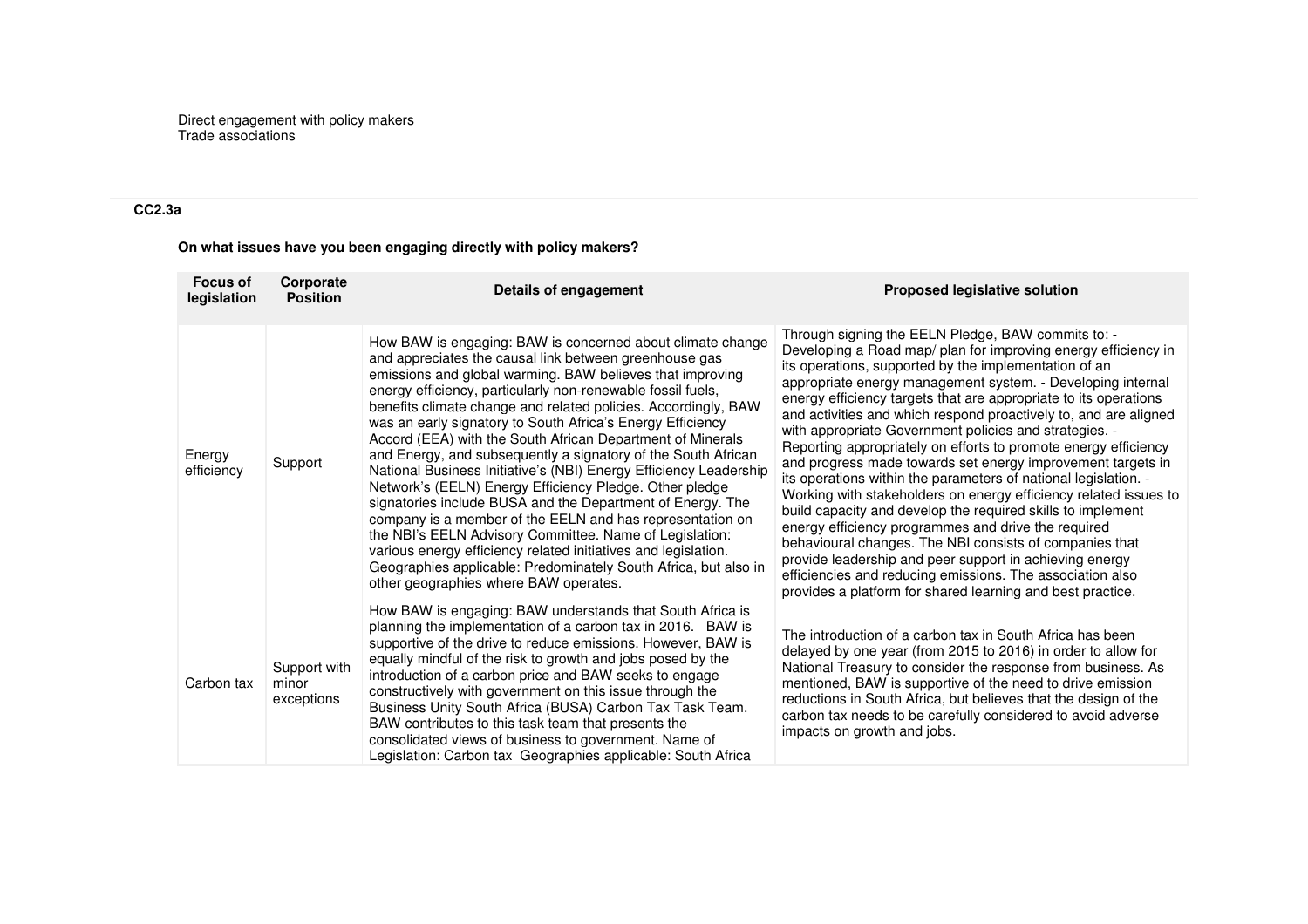# **CC2.3b**

**Are you on the Board of any trade associations or provide funding beyond membership?**

Yes

**CC2.3c** 

# **Please enter the details of those trade associations that are likely to take a position on climate change legislation**

| <b>Trade</b><br>association                       | Is your<br>position<br>on climate<br>change<br>consistent<br>with<br>theirs? | Please explain the trade association's position                                                                                                                                                                                                                                                                                                                                                                                                                                                                                                                                                                                                                                                                                                                                                                                                        | How have you, or are you attempting to, influence the<br>position?                                                                                                                                                                                                                                                                                                                                                                       |
|---------------------------------------------------|------------------------------------------------------------------------------|--------------------------------------------------------------------------------------------------------------------------------------------------------------------------------------------------------------------------------------------------------------------------------------------------------------------------------------------------------------------------------------------------------------------------------------------------------------------------------------------------------------------------------------------------------------------------------------------------------------------------------------------------------------------------------------------------------------------------------------------------------------------------------------------------------------------------------------------------------|------------------------------------------------------------------------------------------------------------------------------------------------------------------------------------------------------------------------------------------------------------------------------------------------------------------------------------------------------------------------------------------------------------------------------------------|
| <b>Business</b><br>Leadership South<br>Africa     | Consistent                                                                   | Business Leadership South Africa (BLSA) is an independent<br>association whose members represent South African big<br>business leadership and major multinational investors. BLSA<br>is mindful of the need to reduce emissions and use energy<br>efficiently. However, they are equally mindful of the risk to<br>growth and jobs posed by increasing electricity prices and the<br>introduction of carbon taxes. BLSA seeks to engage<br>constructively with government on these issues.                                                                                                                                                                                                                                                                                                                                                             | During the 2013 financial year, BAW's Chief Executive was on<br>the board of BLSA and engaged at such level. BAW is<br>supportive of BLSA's position on climate change. When policy<br>documents and/or regulations are released, BAW contributes<br>by providing comments on the documentation to form part of<br>the information informing BLSA's position.                                                                            |
| The Road Freight<br>Association<br>(Board member) | Consistent                                                                   | The Road Freight Association (RFA) is a facilitating body<br>which influences the state of the industry, rates, upkeep of<br>the road infrastructure, road safety, freight security, driver<br>interests, cross-border transport, development funding for<br>emerging operators, education, health, the fuel price, law<br>enforcement, labour relations and many other issues related<br>to road freight transport. One of the core values is<br>sustainability and sustainable transport practices of which<br>climate change forms a component thereof. The RFA<br>acknowledges the need to reduce emissions and curb climate<br>change, However, it is also mindful of the fact that the<br>transportation industry in South Africa would be negatively<br>impacted by the introduction of a carbon tax and cannot<br>afford any additional taxes. | BAW is represented on the board as well as in the carbon tax<br>committee of this association. BAW's engagement at these<br>levels includes input on sustainable transport and carbon<br>reduction initiatives for the industry to consider. BAW is<br>supportive of the position adopted by the RFA and contributes<br>by engaging in discussions, commentary and debates on<br>carbon reduction initiatives and sustainable transport. |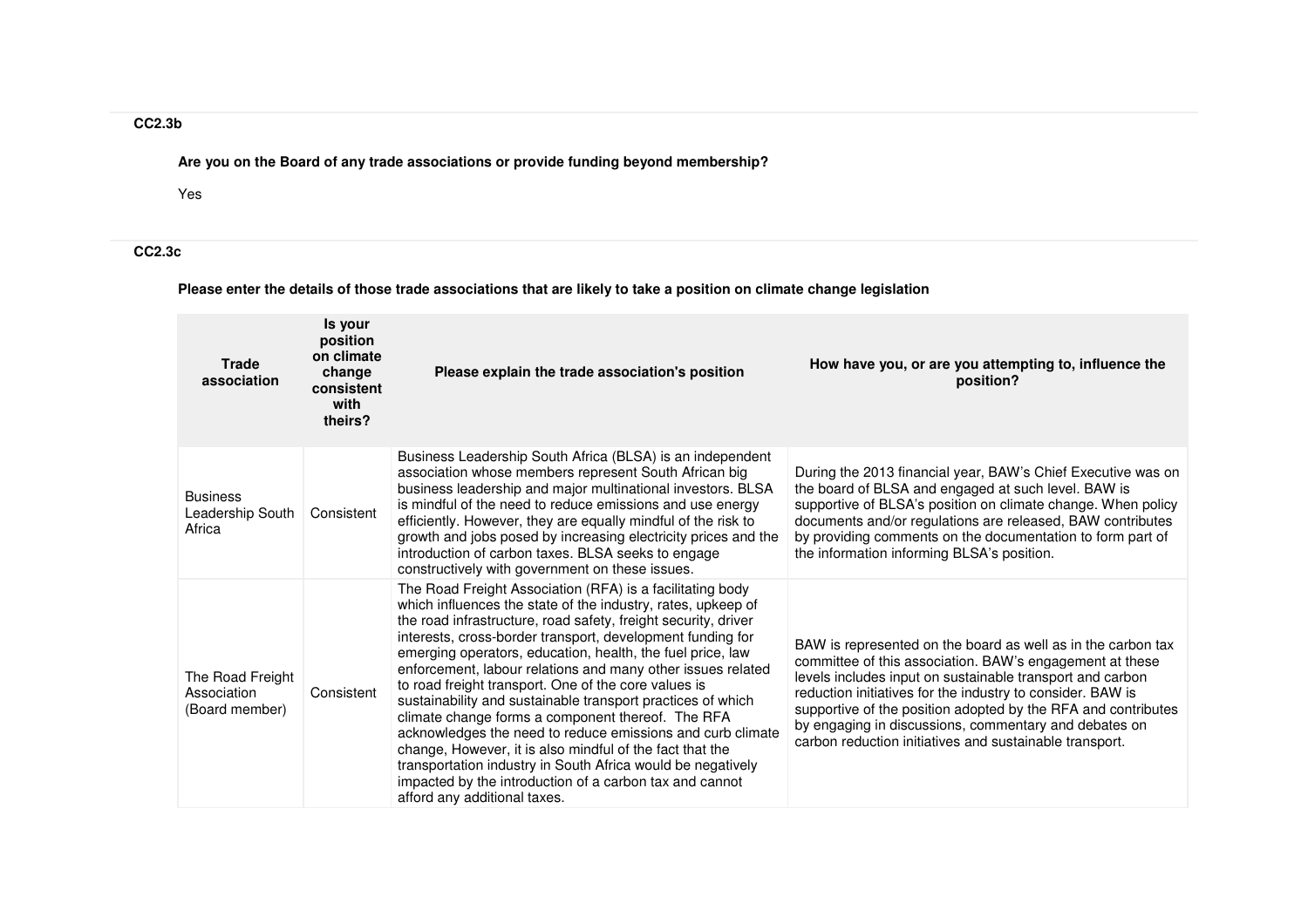| <b>Trade</b><br>association                                             | Is your<br>position<br>on climate<br>change<br>consistent<br>with<br>theirs? | Please explain the trade association's position                                                                                                                                                                                                                                                                                                                                                                                                                                                                                                                                                                                                                                           | How have you, or are you attempting to, influence the<br>position?                                                                                                                                                                                                                                                                        |
|-------------------------------------------------------------------------|------------------------------------------------------------------------------|-------------------------------------------------------------------------------------------------------------------------------------------------------------------------------------------------------------------------------------------------------------------------------------------------------------------------------------------------------------------------------------------------------------------------------------------------------------------------------------------------------------------------------------------------------------------------------------------------------------------------------------------------------------------------------------------|-------------------------------------------------------------------------------------------------------------------------------------------------------------------------------------------------------------------------------------------------------------------------------------------------------------------------------------------|
| Southern African<br><b>Vehicle Rental</b><br>and Leasing<br>Association | Consistent                                                                   | Southern African Vehicle Rental and Leasing Association<br>(SAVRALA) is the representative voice of Southern Africa's<br>vehicle rental, leasing and fleet management industries.<br>SAVRALA has a combined membership base of over 38 of<br>South Africa's top rental and leasing companies.<br>Sustainability is a strategic imperative for the industry but it<br>relies on its members, many of whom are already part of<br>major corporate organisations, to manage their carbon<br>reduction programs and meet any legislative requirements.<br>SAVRALA facilitates the development of appropriate<br>solutions, including giving guidance on climate change policy<br>development. | BAW is represented on the board of SAVRALA through Avis<br>Rent a Car. Avis Rent a Car is a long standing member of<br>SAVRALA and provides input on all key issues facing the<br>industry, including giving guidance on policy development. An<br>Avis Rent a Car Executive currently holds the position of<br><b>SAVRALA President.</b> |
| <b>Tourism Business</b><br>Council South<br>Africa (TBCSA)              | Consistent                                                                   | The TBCSA represents South African tourism business<br>interests and seeks to ensure that the country offers both its<br>domestic and international visitors a world class experience.<br>Sustainable tourism is a key strategic focus area.                                                                                                                                                                                                                                                                                                                                                                                                                                              | BAW is represented on the board of TBCSA through Avis<br>Rent a Car. Avis Rent a Car is a member of the TBCSA Board<br>which provides input on all key issues facing the tourism<br>industry, including giving guidance on policy development,<br>which would cover sustainable tourism.                                                  |

# **CC2.3d**

**Do you publically disclose a list of all the research organizations that you fund?**

# **CC2.3e**

**Do you fund any research organizations to produce or disseminate public work on climate change?**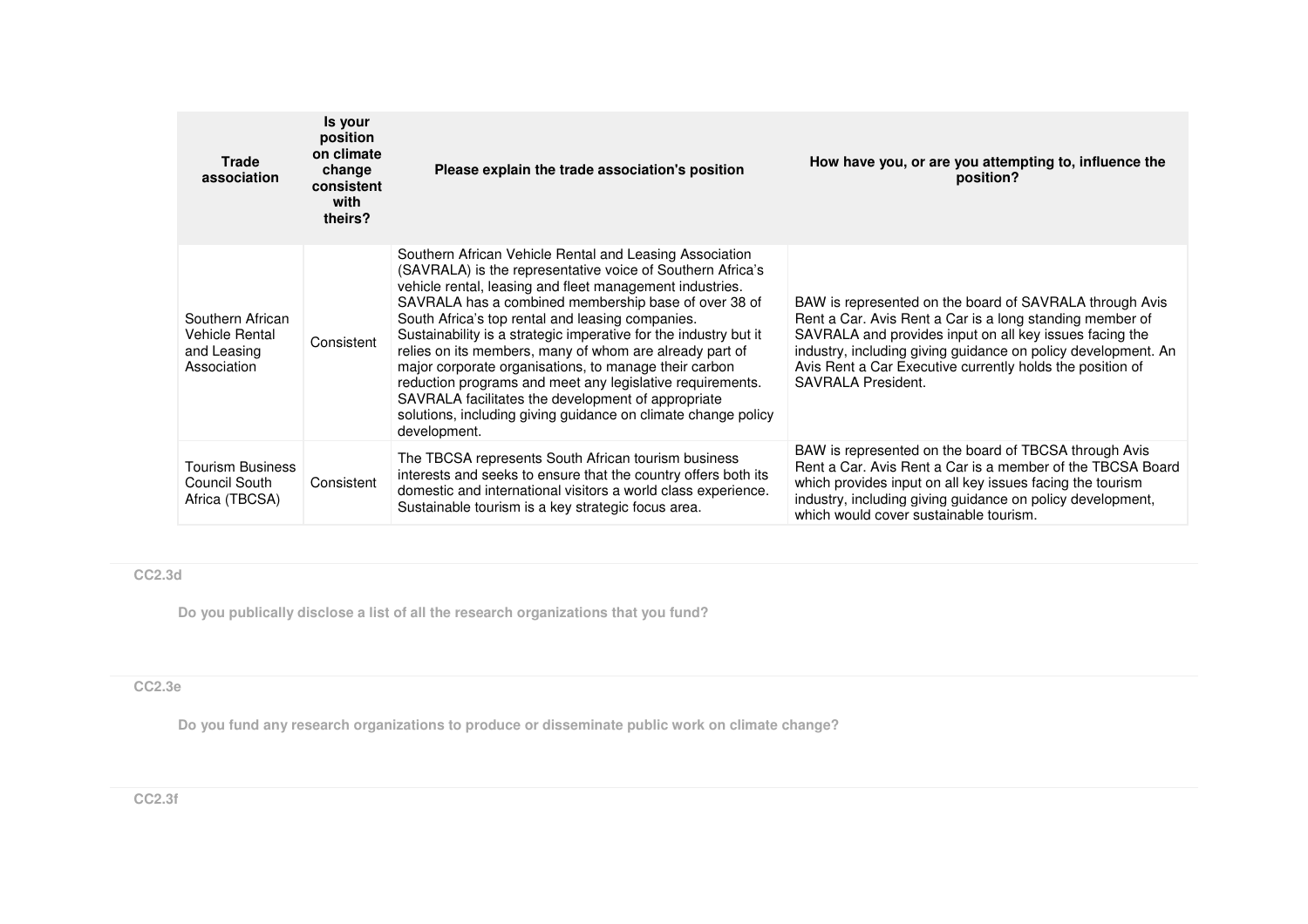**Please describe the work and how it aligns with your own strategy on climate change**

#### **CC2.3g**

**Please provide details of the other engagement activities that you undertake**

## **CC2.3h**

**What processes do you have in place to ensure that all of your direct and indirect activities that influence policy are consistent with your overall climate change strategy?**

BAW ensures that all engagements are consistent with its overall climate change strategy through ensuring that all relevant employees within the group understand and are aligned with BAW's position on climate change. BAW representatives on the various committees are appropriately mandated prior to engagement to ensure consistency. Internal meetings with these representatives are held on a regular basis (including individual discussions, monthly sustainability champion meetings, executive and management meetings). These meetings provide an opportunity for the representatives to provide feedback and to be informed on any changes to the group's position (if new regulation is released etc.). In this way, the representatives participate in structured feedback processes, are kept informed of the group's approach, and are able to communicate the group's position and strategy on climate change. Also, the Barloworld Climate Change Policy has been widely distributed across the group and is publicly available.

**CC2.3i**

**Please explain why you do not engage with policy makers**

## **Further Information**

## **Page: CC3. Targets and Initiatives**

**CC3.1** 

**Did you have an emissions reduction target that was active (ongoing or reached completion) in the reporting year?**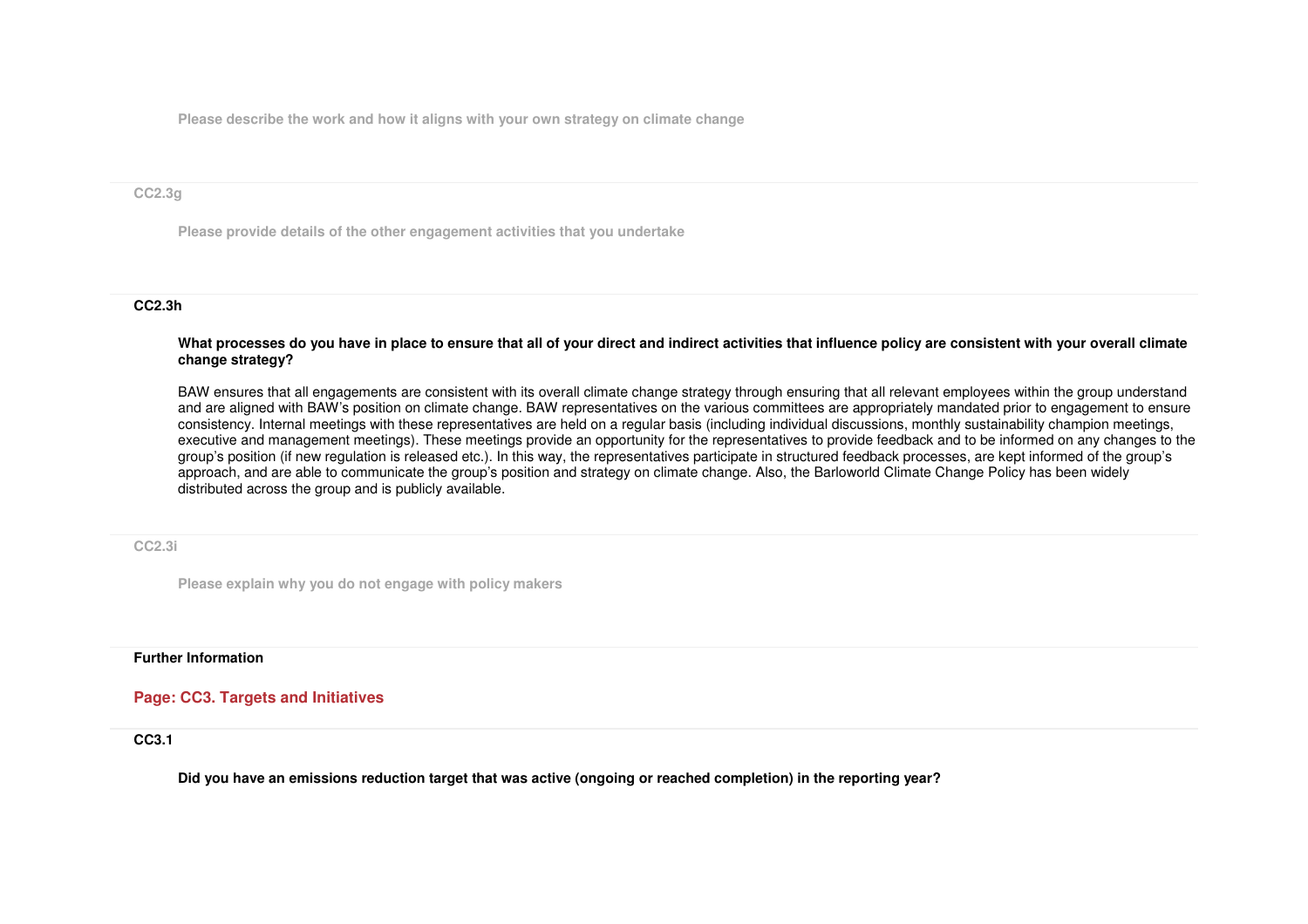## Intensity target

# **CC3.1a**

**Please provide details of your absolute target**

| <b>Base year</b><br>$%$ of<br>% reduction from<br>emissions<br>ID<br>emissions in<br>Base year<br>Target year<br>Scope<br>(metric tonnes<br>base year<br>scope<br>CO <sub>2e</sub> ) | Comment |
|--------------------------------------------------------------------------------------------------------------------------------------------------------------------------------------|---------|
|--------------------------------------------------------------------------------------------------------------------------------------------------------------------------------------|---------|

**CC3.1b** 

# **Please provide details of your intensity target**

| ID   | Scope          | $%$ of<br>emissions<br>in scope | %<br>reduction<br>from base<br>year | <b>Metric</b>                                             | <b>Base</b><br>year | <b>Normalized</b><br>base year<br>emissions | <b>Target</b><br>year | Comment                                                                                                                                                                                                                                                                                                                                                                                                                                                                                                   |
|------|----------------|---------------------------------|-------------------------------------|-----------------------------------------------------------|---------------------|---------------------------------------------|-----------------------|-----------------------------------------------------------------------------------------------------------------------------------------------------------------------------------------------------------------------------------------------------------------------------------------------------------------------------------------------------------------------------------------------------------------------------------------------------------------------------------------------------------|
| Int1 | Scope<br>$1+2$ | 100%                            | 12%                                 | metric<br>tonnes<br>CO <sub>2</sub> e per<br>unit revenue | 2009                | 4.4                                         | 2014                  | It is an aspirational target set for the end of the 2014 financial year<br>and based on a "business as usual" scenario which tracks turnover<br>as a proxy for business activity. It is not anticipated that progress<br>towards the target will be in a linear manner on an annual basis. The<br>intention is to focus attention and drive commitment to improving<br>energy and emission efficiency with concomitant benefits of<br>positively contributing to climate change & realising cost savings. |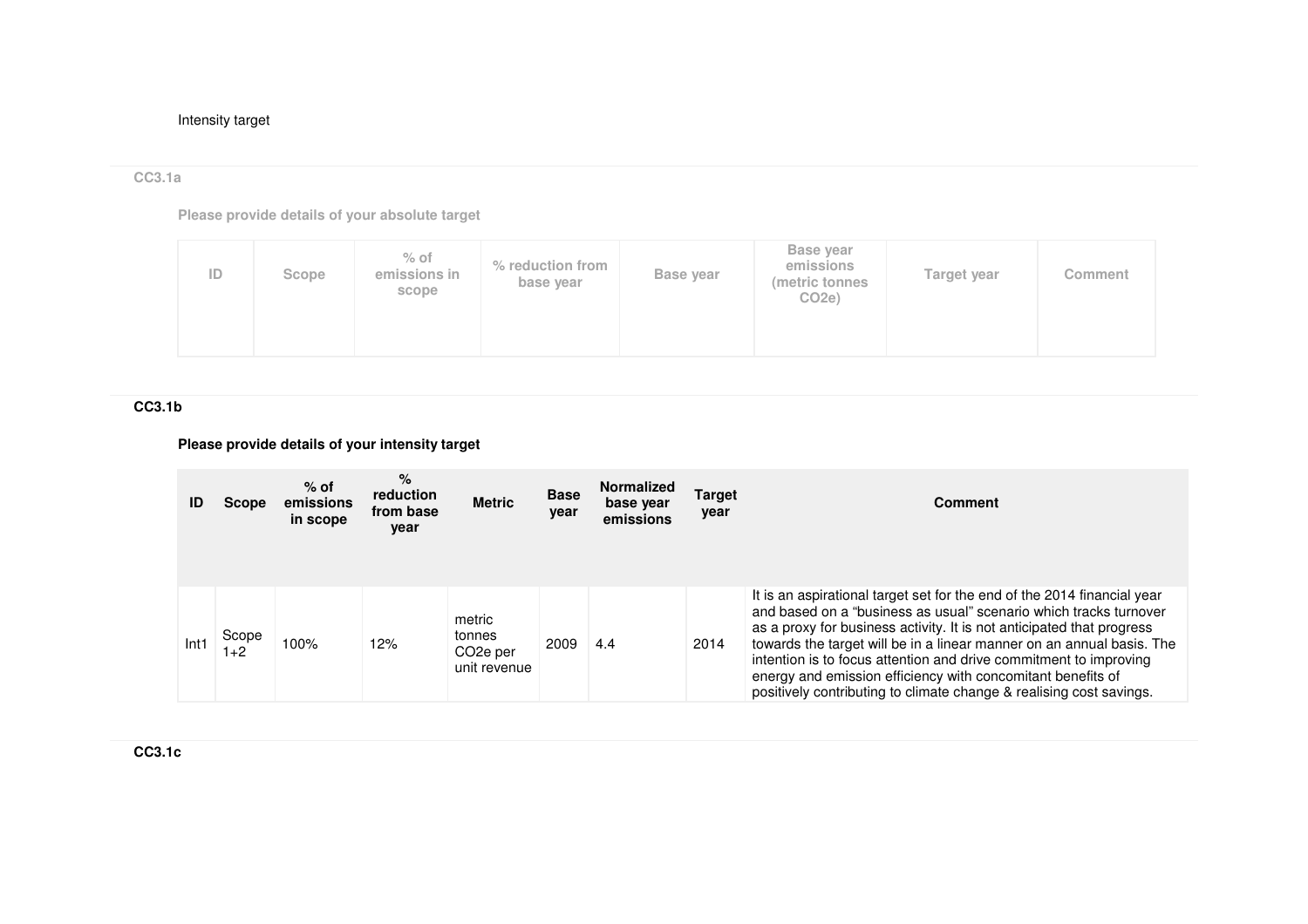**Please also indicate what change in absolute emissions this intensity target reflects**

| ID   | Direction of<br>change<br>anticipated in<br>absolute Scope<br>$1+2$ emissions<br>at target<br>completion? | $%$ change<br>anticipated<br>in absolute<br>Scope $1+2$<br>emissions | Direction of<br>change<br>anticipated in<br>absolute Scope<br>3 emissions at<br>target<br>completion? | $%$ change<br>anticipated<br>in absolute<br>Scope 3<br>emissions | <b>Comment</b>                                                                                                                                                                                                                                                                                                                                                                                                                                                                     |
|------|-----------------------------------------------------------------------------------------------------------|----------------------------------------------------------------------|-------------------------------------------------------------------------------------------------------|------------------------------------------------------------------|------------------------------------------------------------------------------------------------------------------------------------------------------------------------------------------------------------------------------------------------------------------------------------------------------------------------------------------------------------------------------------------------------------------------------------------------------------------------------------|
| Int1 | Increase                                                                                                  | 25.98                                                                |                                                                                                       |                                                                  | BAW anticipates that absolute emissions will increase by 25.98% at the end of the<br>target period 2014 over the baseline 2009 but at a substantially lesser rate than a<br>'business as usual' scenario due in part to BAW's aspirational efficiency targets.<br>Scope 3 emissions will increase with increased business activity. Emissions relating<br>to business travel will continue to receive focus and should also increase at a lesser<br>rate than 'business as usual.' |

# **CC3.1d**

**For all of your targets, please provide details on the progress made in the reporting year**

| ID   | %<br>complete<br>(time) | % complete<br>(emissions) | Comment                                                                                                                                                                                                                                                                                                                                                                                                                                                                                                                                                                                                                                                                                                                                                                                                          |
|------|-------------------------|---------------------------|------------------------------------------------------------------------------------------------------------------------------------------------------------------------------------------------------------------------------------------------------------------------------------------------------------------------------------------------------------------------------------------------------------------------------------------------------------------------------------------------------------------------------------------------------------------------------------------------------------------------------------------------------------------------------------------------------------------------------------------------------------------------------------------------------------------|
| Int1 | 80%                     | 58%                       | Our operations generally continue to make good progress towards our aspirational efficiency improvement targets through<br>implementation of efficiency initiatives. The increased fuel consumption of our expanding South African Logistics' road<br>transport operations increased the emission intensity level in this business, while our other businesses continue to improve<br>against their respective 2009 baselines. At a consolidated group level, Logistics' consumption and intensity levels impact the<br>group patterns resulting in higher outcomes. It is expected that this trend will continue as the transport aspects of our logistics<br>business continues to expand which may negatively affect progress against our aspirational targets set for the end of our<br>2014 financial year. |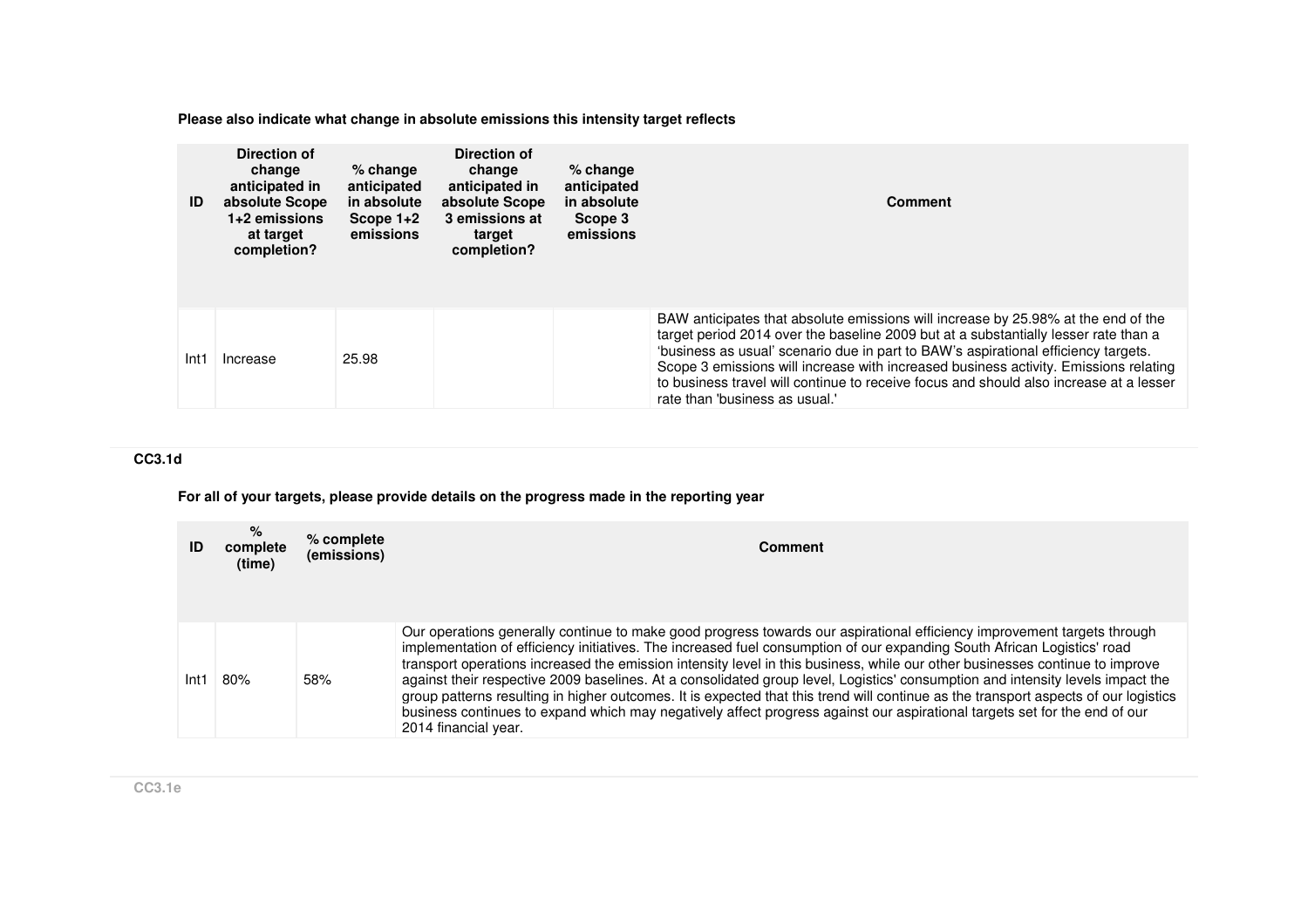**Please explain (i) why you do not have a target; and (ii) forecast how your emissions will change over the next five years**

#### **CC3.2**

**Does the use of your goods and/or services directly enable GHG emissions to be avoided by a third party?**

Yes

### **CC3.2a**

## **Please provide details of how the use of your goods and/or services directly enable GHG emissions to be avoided by a third party**

i. BAW acquired a 25% shareholding in re- which is a waste management company. re- focuses on reducing, reusing and recycling waste with the objective of reducing GHG emissions associated with waste disposal. By offering the services of re- to its customers, BAW is assisting customers reduce their GHG emissions. ii. re- provides customers with an estimate of emissions avoided through the use of their services. Generally, recycling of 1 kg of cardboard results in the avoidance of 0.38 tCO2e. Similarly, recycling plastic bags results in a reduction of 2.2 tCO2e per kg.

iii. The emission reductions are quantified by calculating the emissions avoided as a result of reuse or recycling of waste.

 iv. The purchase of a shareholding in re- allows BAW and its customers to reduce emissions associated with waste disposal. This reduction could potentially be monetized into CERs. However, given the current carbon market price, the cost to monetize the emission reductions is higher than the benefit from the sale of the CERs.

 i. BAW Equipment distributes Caterpillar earthmoving equipment. Caterpillar Inc. has developed a number of energy efficient and low emitting technologies, for example, the Cat 988H Performance Plus Wheel Loader update, the new Positive Flow Control hydraulics and new Performance Series Bucket enables increased productivity and additional fuel savings to be realised. ii. The Cat 988H Performance Plus Wheel Loader update increases productivity by 10% for the same energy consumption. The new Positive Flow Control hydraulics has demonstrated fuel savings of up to 5%.

 iii. The saving is based on a reduction in fuel consumption multiplied by the emission factor for the fuel. The actual emissions saving is dependent on the customer's use of the Caterpillar vehicles.

 iv. The equipment is used by BAW's customers. The energy efficient nature of the equipment enables the users to access CERs or ERUs. However, given the current carbon market price, the cost to monetize the emission reductions is higher than the benefit from the sale of the CERs.

 i. BAW Handling's principal NMHG generally offers the most energy efficient equipment (energy use per load moved) of any manufacturer. Electric trucks incorporate systems that recapture energy when braking and lowering loads. Improved product design results in less weight and improved efficiency. Hyster is investigating advanced, more efficient battery chemistries and technologies to reduce energy consumption and carbon emissions.

 ii. The Hyster Reachstackers / Big Trucks saves up to 15% in fuel (with related emissions reductions) against competitor trucks, similarly the new Fortens range LPG forklifts save up to 15% in fuel.

iii. The saving is based on a reduction in fuel consumption multiplied by the emission factor for the fuel. The actual emission saving is dependent on the customer's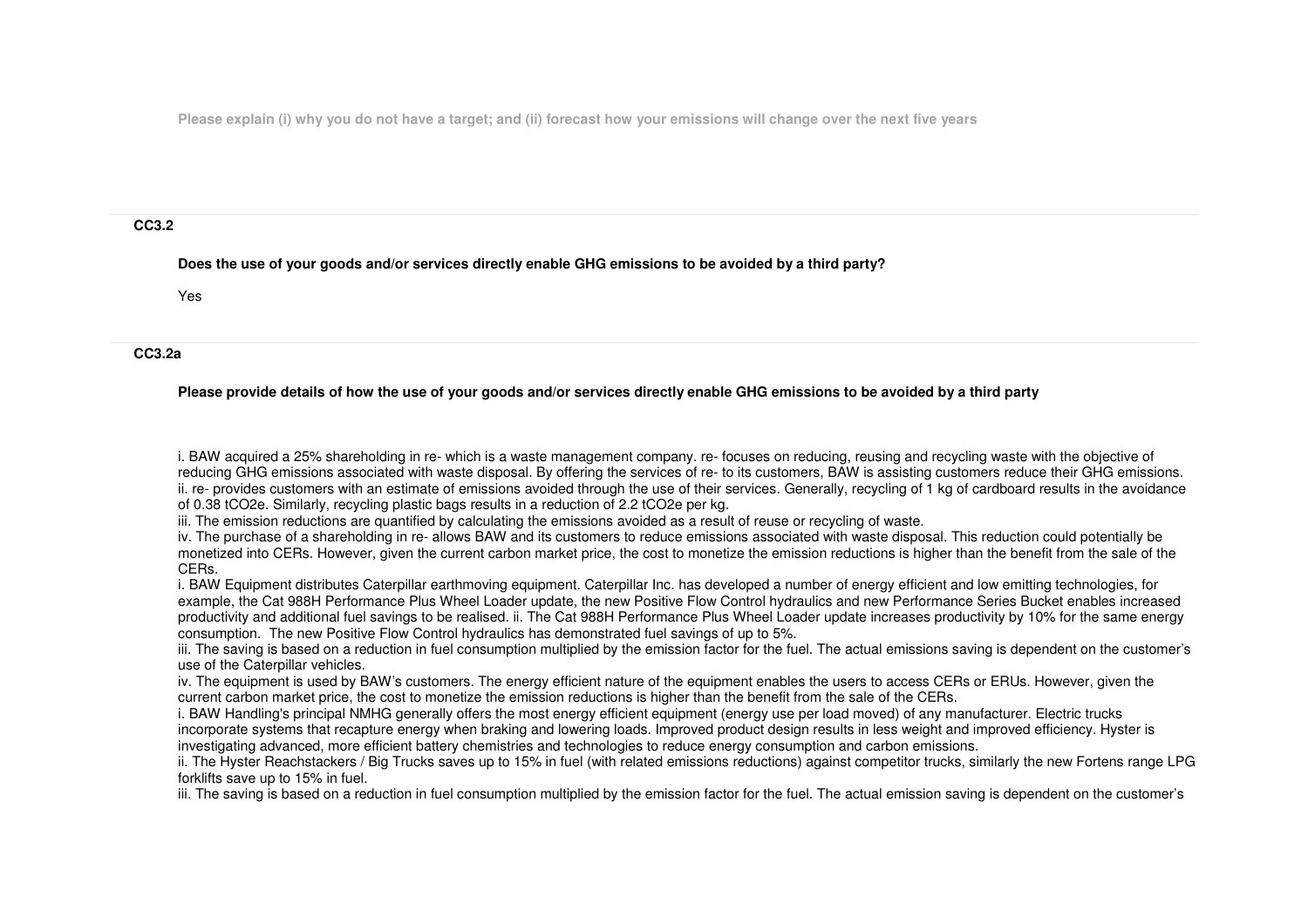use of the Hyster vehicles.

 iv. Use of such equipment enables customers to reduce their carbon footprints and provides the potential to access CERs or ERUs by engaging in the carbon market and monetizing their emission reductions. However, given the current carbon market price, the cost to monetize the emission reductions is higher than the benefit from the sale of the CERs.

 i. In BAW Automotive division, motor retail operations represent leading global vehicle manufacturers which continue to develop and introduce energy efficient and low emitting hybrid and electric vehicles. Avis' fleet consisted on average 78 of hybrid vehicles per month for the financial period. All fleets include latest vehicle models and technology, which results in general improvement in energy efficiency and emission reductions.

ii. 33gCO2/km avoided.

 iii. The avoided emissions are determined by the difference between the emissions from a hybrid vehicle (Honda Jazz) and the emissions from a similar make and model 'non-hybrid' vehicle. Emission standards were sourced from the Honda website.

 iv. Use of such equipment enables customers to reduce their carbon footprints and provides the potential to access CERs or ERUs by engaging in the carbon market and monetizing their emission reductions. However, given the current carbon market price, the cost to monetize the emission reductions is higher than the benefit from the sale of the CERs.

#### **CC3.3**

**Did you have emissions reduction initiatives that were active within the reporting year (this can include those in the planning and implementation phases)**

Yes

### **CC3.3a**

**Please identify the total number of projects at each stage of development, and for those in the implementation stages, the estimated CO2e savings**

| <b>Stage of development</b> | Number of projects | Total estimated annual CO2e savings in metric tonnes<br>CO <sub>2</sub> e (only for rows marked *) |
|-----------------------------|--------------------|----------------------------------------------------------------------------------------------------|
| Under investigation         | 3                  |                                                                                                    |
| To be implemented*          |                    | 25.92                                                                                              |
| Implementation commenced*   | 2                  | 42.68                                                                                              |
| Implemented*                | 63                 | 2306.23                                                                                            |
| Not to be implemented       | 0                  |                                                                                                    |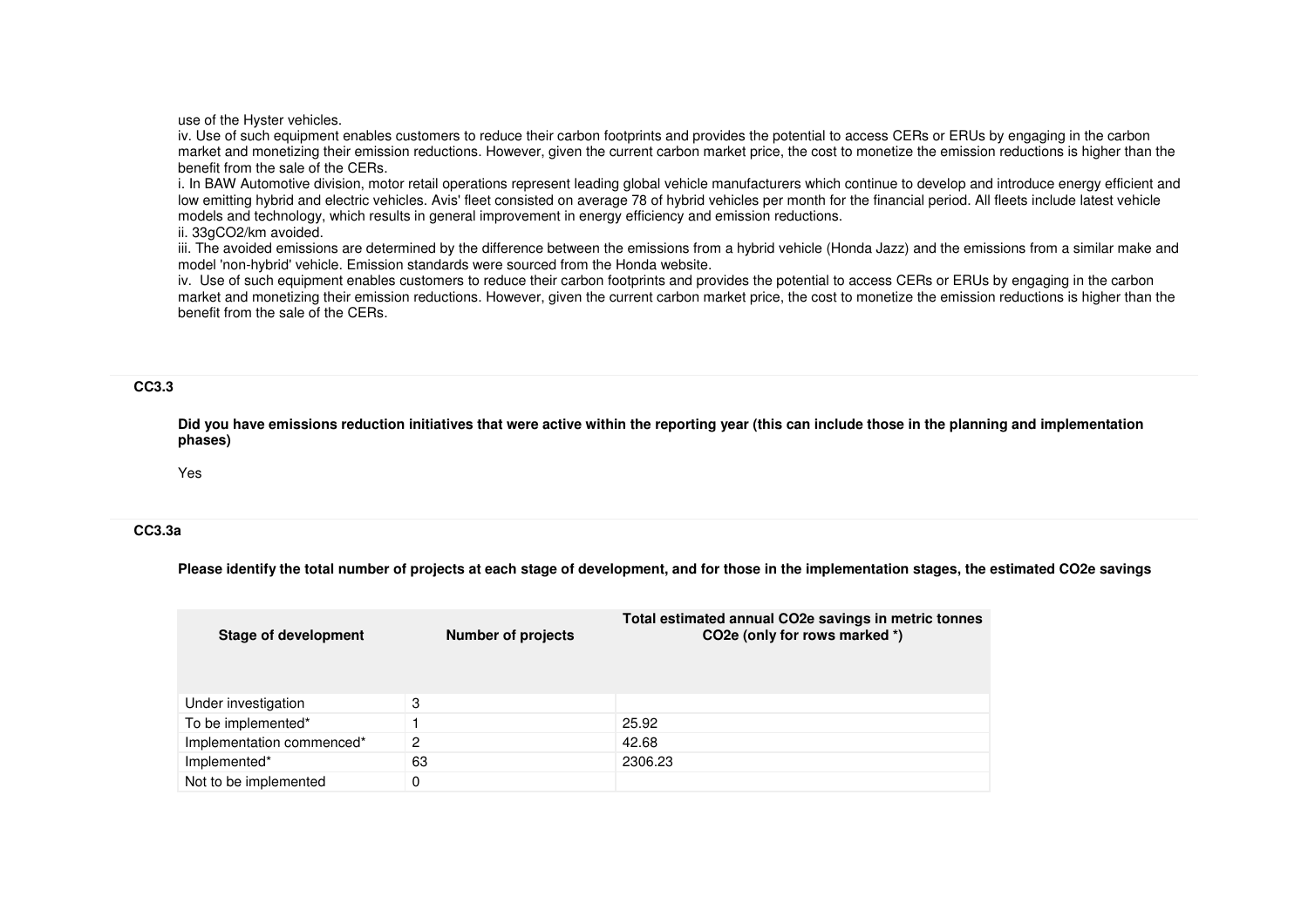**For those initiatives implemented in the reporting year, please provide details in the table below**

| <b>Activity type</b>                                 | <b>Description of activity</b>                                                                                                                                                                                                                                                                                                                     | <b>Estimated</b><br>annual<br>CO <sub>2e</sub><br>savings<br>(metric<br>tonnes<br>CO <sub>2</sub> e) | Annual<br>monetary<br>savings<br>(unit<br>currency<br>$-as$<br>specified<br>in $CC0.4$ ) | <b>Investment</b><br>required<br>(unit<br>currency -<br>as<br>specified<br>in CC0.4) | Payback<br>period | <b>Estimated</b><br>lifetime of the<br>initiative, years                                                       | <b>Comment</b>                                                                                                                                                                                                                                                                                                                                                                                   |
|------------------------------------------------------|----------------------------------------------------------------------------------------------------------------------------------------------------------------------------------------------------------------------------------------------------------------------------------------------------------------------------------------------------|------------------------------------------------------------------------------------------------------|------------------------------------------------------------------------------------------|--------------------------------------------------------------------------------------|-------------------|----------------------------------------------------------------------------------------------------------------|--------------------------------------------------------------------------------------------------------------------------------------------------------------------------------------------------------------------------------------------------------------------------------------------------------------------------------------------------------------------------------------------------|
| Energy<br>efficiency:<br><b>Building</b><br>services | Nature of activity: Occupancy<br>sensors fitted in Boksburg Power.<br>This technology will automatically<br>switch off lights when offices /<br>facilities are unoccupied. Scope: 2<br>Voluntary implementation                                                                                                                                    | 41                                                                                                   | 49631                                                                                    | 21649                                                                                | <1 year           | The life<br>expectancy of the<br>motion sensors<br>are conservatively<br>estimated<br>between 5 - 10<br>years. | Estimated tCO2e savings based<br>on Barloworld's South African<br>GHG conversion factor for<br>electricity. Estimated monetary<br>savings is based on R1.20kWh.<br>There are approximately 35<br>additional similar projects<br>planned to be implemented<br>across the group. Such<br>additional projects are not<br>included in the 'To be<br>implemented' in our response to<br>CC3.3a above. |
| Energy<br>efficiency:<br>Processes                   | Nature of activity: Replacement of<br>compressors at Barloworld<br>Equipment's Isando operations<br>with more efficient appropriately<br>sized equipment. The new<br>compressors offer variable speed<br>and capacity technology that<br>optimally matches output to<br>requirements, thus reducing<br>waste. Scope: 2 Voluntary<br>implementation | 279                                                                                                  | 323311                                                                                   | 439015                                                                               | $1 - 3$<br>years  | The expected<br>lifetime of the<br>compressors are<br>expected to range<br>between 15 - 20<br>years.           | Estimated tCO2e savings based<br>on Barloworld's South African<br>GHG conversion factor for<br>electricity. Estimated monetary<br>savings is based on R1.20kWh.                                                                                                                                                                                                                                  |

# **CC3.3b**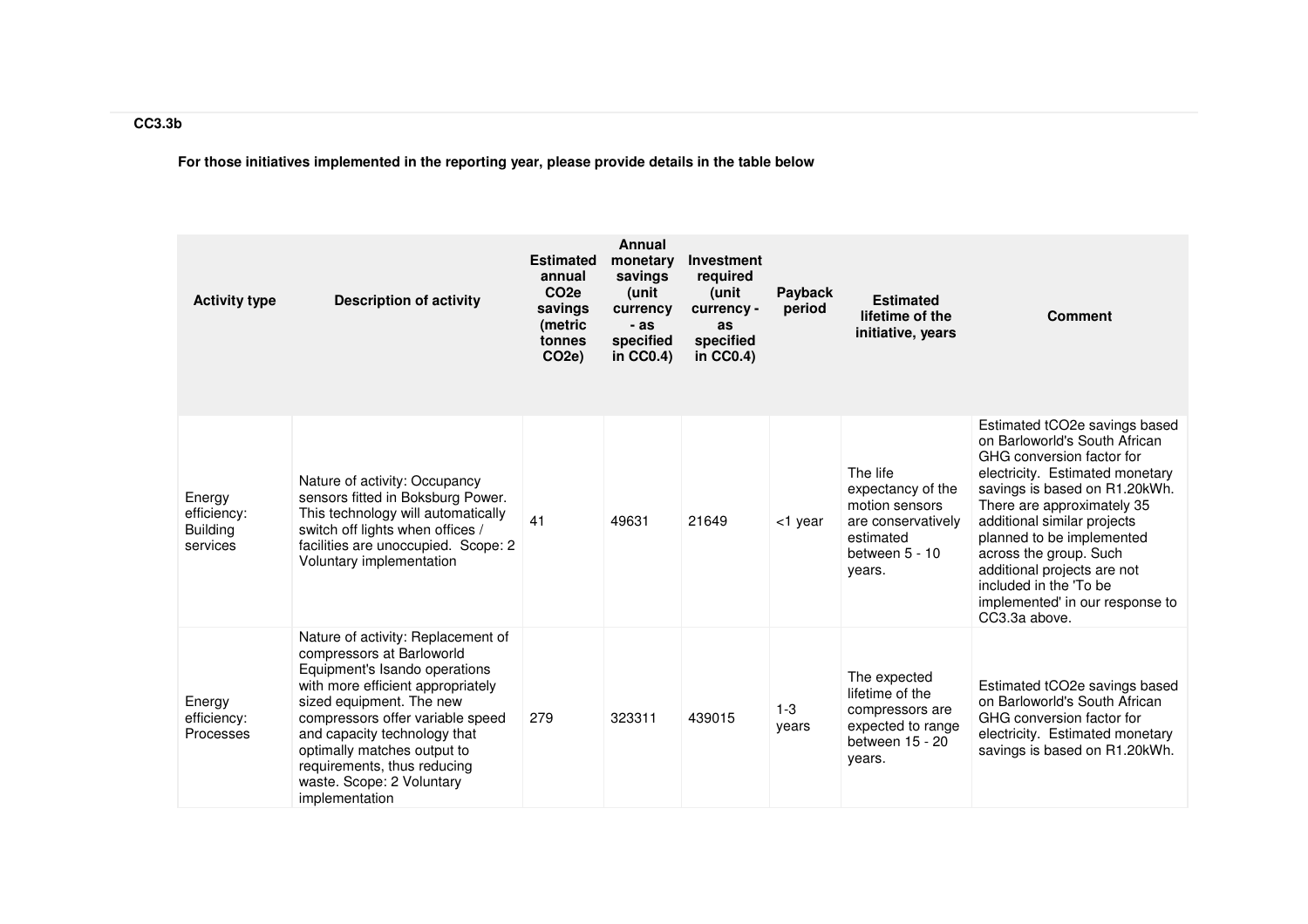| <b>Activity type</b>                                 | <b>Description of activity</b>                                                                                                                                                                                                                                                                                                                       | <b>Estimated</b><br>annual<br>CO <sub>2e</sub><br>savings<br>(metric<br>tonnes<br>CO <sub>2</sub> e) | <b>Annual</b><br>monetary<br>savings<br>(unit<br>currency<br>- as<br>specified<br>in CC0.4) | Investment<br>required<br>(unit<br>currency -<br>as<br>specified<br>in $CC0.4$ ) | Payback<br>period | <b>Estimated</b><br>lifetime of the<br>initiative, years                                                                       | <b>Comment</b>                                                                                                                                                                                                                                                                                                                                                                                   |
|------------------------------------------------------|------------------------------------------------------------------------------------------------------------------------------------------------------------------------------------------------------------------------------------------------------------------------------------------------------------------------------------------------------|------------------------------------------------------------------------------------------------------|---------------------------------------------------------------------------------------------|----------------------------------------------------------------------------------|-------------------|--------------------------------------------------------------------------------------------------------------------------------|--------------------------------------------------------------------------------------------------------------------------------------------------------------------------------------------------------------------------------------------------------------------------------------------------------------------------------------------------------------------------------------------------|
| Energy<br>efficiency:<br>Processes                   | Nature of activity: Replacement of<br>compressors at Barloworld<br>Equipment's Boksburg operations<br>with more efficient appropriately<br>sized equipment. The new<br>compressors offer variable speed<br>and capacity technology that<br>optimally matches output to<br>requirements, thus reducing<br>waste. Scope: 2 Voluntary<br>implementation | 423                                                                                                  | 489702                                                                                      | 130000                                                                           | <1 year           | The expected<br>lifetime of the<br>compressors are<br>expected to range<br>between 15 - 20<br>years.                           | Estimated tCO2e savings based<br>on Barloworld's South African<br>GHG conversion factor for<br>electricity. Estimated monetary<br>savings is based on R1.20kWh.                                                                                                                                                                                                                                  |
| Energy<br>efficiency:<br><b>Building</b><br>services | Nature of activity: Occupancy<br>sensors fitted in within the<br>Barloworld Logistics Offices at<br>Barlow park in Sandton. This<br>technology will automatically<br>switch off lights and HVAC when<br>offices / facilities are unoccupied.<br>Scope: 2 Voluntary implementation                                                                    | 63                                                                                                   | 73400                                                                                       | 195360                                                                           | $1 - 3$<br>years  | The life<br>expectancy of the<br>motion sensors<br>are conservatively<br>estimated<br>between 5 - 10<br>years.                 | Estimated tCO2e savings based<br>on Barloworld's South African<br>GHG conversion factor for<br>electricity. Estimated monetary<br>savings is based on R1.20kWh.<br>There are approximately 35<br>additional similar projects<br>planned to be implemented<br>across the group. Such<br>additional projects are not<br>included in the 'To be<br>implemented' in our response to<br>CC3.3a above. |
| Transportation:<br>fleet                             | Nature of activity: Car rental fleets<br>generally include vehicles under<br>12 months old fitted with the latest<br>technology, resulting in overall<br>energy and emissions efficiency.<br>Avis' rental fleet consisted on<br>average 78 of hybrid vehicles per                                                                                    | 53.64                                                                                                | 0                                                                                           | 6177600                                                                          |                   | The rental fleet is<br>adjusted on a<br>regular basis but<br>generally include<br>vehicles up to a<br>maximum of 12<br>months. | These costs represent an<br>investment in the rental fleet.<br>Therefore the payback period<br>does not factor any monetary<br>savings from energy efficiency.<br>The investment costs are<br>calculated on the difference                                                                                                                                                                       |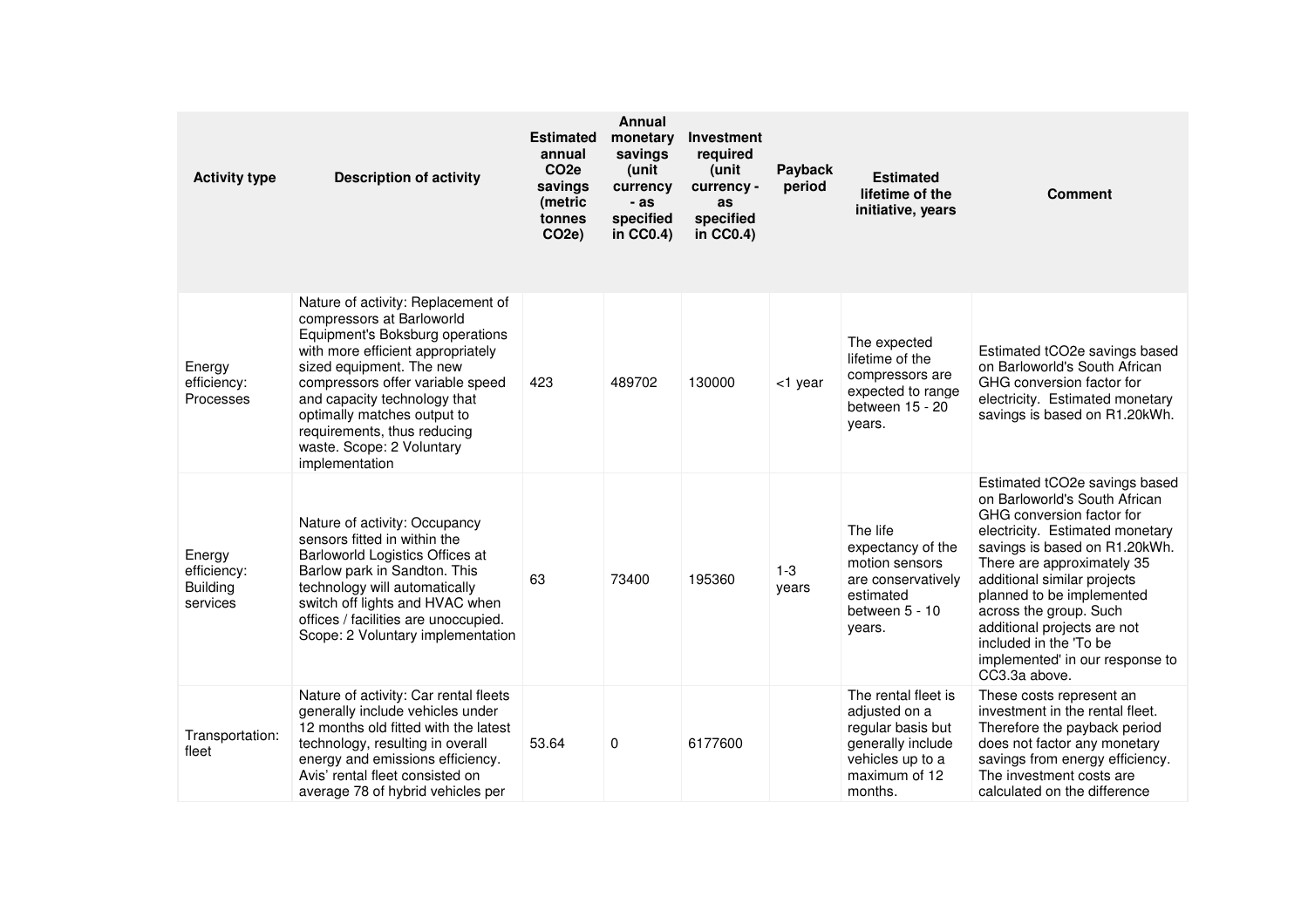| <b>Activity type</b>                            | <b>Description of activity</b>                                                                                                                                                                                                                                                                                                                                                                                                                              | <b>Estimated</b><br>annual<br>CO <sub>2e</sub><br>savings<br>(metric<br>tonnes<br>CO <sub>2e</sub> ) | <b>Annual</b><br>monetary<br>savings<br>(unit<br>currency<br>- as<br>specified<br>in $CC0.4$ ) | Investment<br>required<br>(unit<br>currency -<br>as<br>specified<br>in CC0.4) | Payback<br>period | <b>Estimated</b><br>lifetime of the<br>initiative, years | <b>Comment</b>                                                                                                                                                                                                                                                                                                                                                                                 |
|-------------------------------------------------|-------------------------------------------------------------------------------------------------------------------------------------------------------------------------------------------------------------------------------------------------------------------------------------------------------------------------------------------------------------------------------------------------------------------------------------------------------------|------------------------------------------------------------------------------------------------------|------------------------------------------------------------------------------------------------|-------------------------------------------------------------------------------|-------------------|----------------------------------------------------------|------------------------------------------------------------------------------------------------------------------------------------------------------------------------------------------------------------------------------------------------------------------------------------------------------------------------------------------------------------------------------------------------|
|                                                 | month for the financial period.<br>Scope: 3 Voluntary implementation                                                                                                                                                                                                                                                                                                                                                                                        |                                                                                                      |                                                                                                |                                                                               |                   |                                                          | between the cost price of a<br>hybrid vehicle versus a standard<br>(non-hybrid) similar make and<br>model vehicle. The annual<br>CO2e savings is calculated by<br>multiplying the emissions<br>savings (hybrid vehicle versus a<br>standard similar model) by the<br>number of kilometers travelled<br>by all hybrid vehicles on the<br>Avis Rent a Car fleet over the<br>2013 financial year. |
| Energy<br>efficiency:<br><b>Building fabric</b> | Nature of activity: Logistics new<br>cold storage warehouse in Dubai<br>incorporates skylights that<br>maximise natural light without<br>affecting temperature and<br>induction lighting which consumes<br>20% less electricity than traditional<br>lighting at night. In addition, the<br>warehouse forklifts operate on bio-<br>diesel and utilise chargers that use<br>22% less electricity than regular<br>models. Scope: 2 Voluntary<br>implementation |                                                                                                      |                                                                                                |                                                                               |                   |                                                          |                                                                                                                                                                                                                                                                                                                                                                                                |
| Transportation:<br>fleet                        | Nature of activity: Logistics'<br>collaboration with the Council for<br>Scientific and Industrial Research<br>(CSIR) in South Africa and others<br>in designing a more energy<br>efficient and ergonomic vehicle                                                                                                                                                                                                                                            | 13.77                                                                                                |                                                                                                |                                                                               |                   |                                                          |                                                                                                                                                                                                                                                                                                                                                                                                |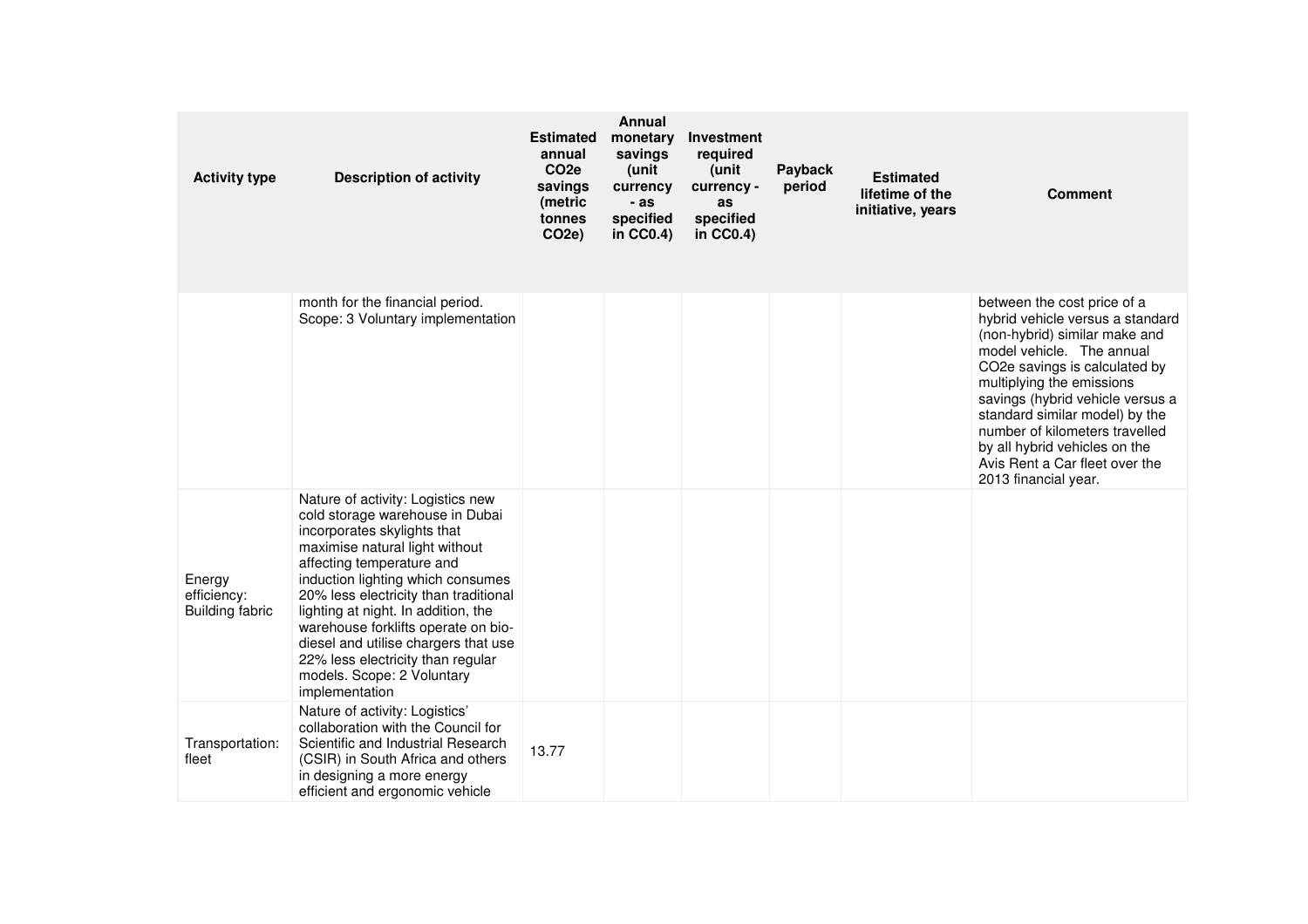| <b>Activity type</b>  | <b>Description of activity</b>                                                                                                                                                                                                                                                                                                                                                                                                                                                                                                                                                                                                                                                                                                                                                                                                                                                                                                                                                                                                                                                  | <b>Estimated</b><br>annual<br>CO <sub>2e</sub><br>savings<br>(metric<br>tonnes<br>CO <sub>2</sub> e) | <b>Annual</b><br>monetary<br>savings<br>(unit<br>currency<br>- as<br>specified<br>in $CC0.4$ ) | Investment<br>required<br>(unit<br>currency -<br>as<br>specified<br>in CC0.4) | Payback<br>period | <b>Estimated</b><br>lifetime of the<br>initiative, years | <b>Comment</b>                                                 |
|-----------------------|---------------------------------------------------------------------------------------------------------------------------------------------------------------------------------------------------------------------------------------------------------------------------------------------------------------------------------------------------------------------------------------------------------------------------------------------------------------------------------------------------------------------------------------------------------------------------------------------------------------------------------------------------------------------------------------------------------------------------------------------------------------------------------------------------------------------------------------------------------------------------------------------------------------------------------------------------------------------------------------------------------------------------------------------------------------------------------|------------------------------------------------------------------------------------------------------|------------------------------------------------------------------------------------------------|-------------------------------------------------------------------------------|-------------------|----------------------------------------------------------|----------------------------------------------------------------|
|                       | that can carry a higher payload<br>and be streamlined enough in its<br>design to reduce fuel consumption<br>and ultimately emissions. The rig<br>travelled 100 000km in the six-<br>month test period, and saved on<br>average between 7% -10% in fuel<br>compared to the rest of the fleet<br>travelling the same route, with the<br>same weather conditions and<br>same payload. The total wind-drag<br>reduction from the Green Trailer<br>conversion also exceeded<br>expectations, at up to 43%. The<br>other major benefit from the<br>significant reduction in fuel use is<br>lower carbon emissions. The fuel<br>saving amounted to a reduction of<br>a maximum of 13.77 tCO2e<br>emissions during the test period.<br>Four similar aerodynamic trailers<br>have been included in the logistics'<br>fleet. The efficiency data for these<br>trailers are not available to date<br>but expectation is that these will<br>produce similar savings than those<br>of the 'green trailers'. Scope: 1 or 3<br>depending on nature of the<br>contract Voluntary implementation |                                                                                                      |                                                                                                |                                                                               |                   |                                                          |                                                                |
| Energy<br>efficiency: | Nature of activity: A number of<br>BAW's operations installed energy                                                                                                                                                                                                                                                                                                                                                                                                                                                                                                                                                                                                                                                                                                                                                                                                                                                                                                                                                                                                            | 1040                                                                                                 | 1204092                                                                                        | 1355436                                                                       | $1 - 3$<br>years  | The life<br>expectancy of the                            | Estimated tCO2e savings based<br>on Barloworld's South African |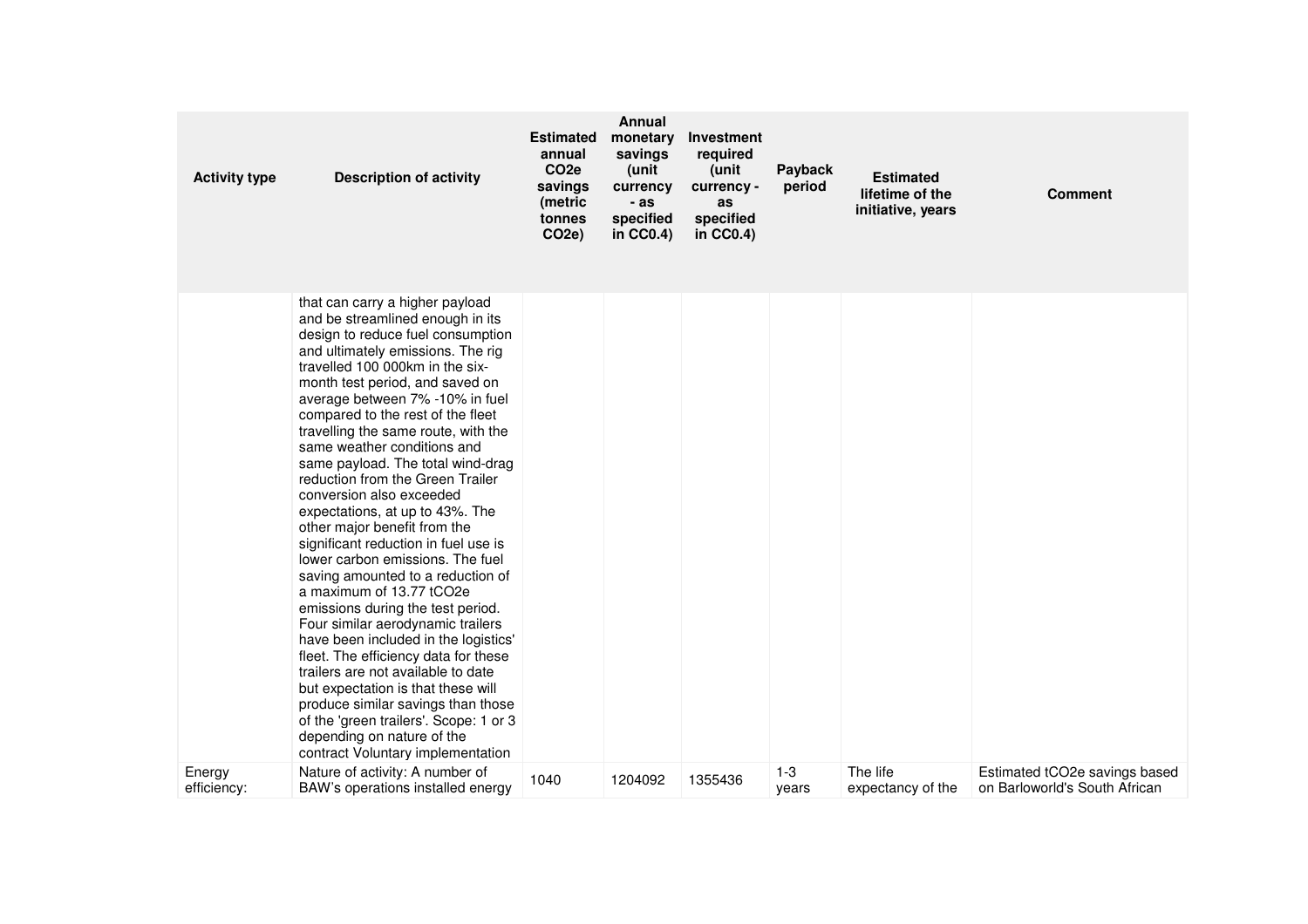| <b>Activity type</b>                                 | <b>Description of activity</b>                                                                                                                                                                                                                 | <b>Estimated</b><br>annual<br>CO <sub>2e</sub><br>savings<br>(metric<br>tonnes<br>CO <sub>2e</sub> ) | <b>Annual</b><br>monetary<br>savings<br>(unit<br>currency<br>- as<br>specified<br>in $CC0.4$ ) | Investment<br>required<br>(unit<br>currency -<br>as<br>specified<br>in CC0.4) | Payback<br>period  | <b>Estimated</b><br>lifetime of the<br>initiative, years                                                       | <b>Comment</b>                                                                                                                                                  |
|------------------------------------------------------|------------------------------------------------------------------------------------------------------------------------------------------------------------------------------------------------------------------------------------------------|------------------------------------------------------------------------------------------------------|------------------------------------------------------------------------------------------------|-------------------------------------------------------------------------------|--------------------|----------------------------------------------------------------------------------------------------------------|-----------------------------------------------------------------------------------------------------------------------------------------------------------------|
| <b>Building</b><br>services                          | efficient lighting and motion<br>sensors on lighting and HVAC in<br>the reporting period Scope: 2<br>Voluntary implementation                                                                                                                  |                                                                                                      |                                                                                                |                                                                               |                    | motion sensors<br>are conservatively<br>estimated<br>between 5 - 10<br>years.                                  | GHG conversion factor for<br>electricity. Estimated monetary<br>savings is based on R1.20kWh.                                                                   |
| Energy<br>efficiency:<br><b>Building</b><br>services | Nature of activity: A number of<br>BAW operations installed inverter<br>units on HVAC system Scope<br>type: 2 Voluntary implementation                                                                                                         | 22.58                                                                                                | 26138                                                                                          | 341261                                                                        | $11 - 15$<br>years | The life<br>expectancy of the<br>inverter units are<br>conservatively<br>estimated<br>between 5 - 10<br>years. | Estimated tCO2e savings based<br>on Barloworld's South African<br>GHG conversion factor for<br>electricity. Estimated monetary<br>savings is based on R1.20kWh. |
| Energy<br>efficiency:<br><b>Building</b><br>services | Nature of activity: A number of<br>BAW operations installed solar<br>water heaters and heat pumps<br>Scope: 2 Voluntary implementation                                                                                                         | 52.89                                                                                                | 61228                                                                                          | 228468                                                                        | $4 - 10$<br>years  | The life<br>expectancy of the<br>inverter units are<br>conservatively<br>estimated<br>between 5 - 10<br>years. | Estimated tCO2e savings based<br>on Barloworld's South African<br>GHG conversion factor for<br>electricity. Estimated monetary<br>savings is based on R1.20kWh. |
| Energy<br>efficiency:<br><b>Building</b><br>services | Nature of activity: Toyota<br>Stellenbosch installed power factor<br>correction Scope: 2 Voluntary<br>implementation                                                                                                                           | 136.64                                                                                               | 158171                                                                                         | 50000                                                                         | <1 year            | In excess of 3<br>years                                                                                        | Estimated tCO2e savings based<br>on Barloworld's South African<br>GHG conversion factor for<br>electricity. Estimated monetary<br>savings is based on R1.20kWh. |
| Energy<br>efficiency:<br><b>Building fabric</b>      | Nature of activity: Toyota<br>Stellenbosch installed light-<br>coloured roof sheeting for thermal<br>reflection, roof insulation for<br>thermal insulation and translucent<br>sheeting on washbay area for<br>natural light. Overhangs and sun | 38.84                                                                                                | 44955                                                                                          | 1022036                                                                       | $21 - 25$<br>years | In excess of 25<br>years                                                                                       | Estimated tCO2e savings based<br>on Barloworld's South African<br>GHG conversion factor for<br>electricity. Estimated monetary<br>savings is based on R1.20kWh. |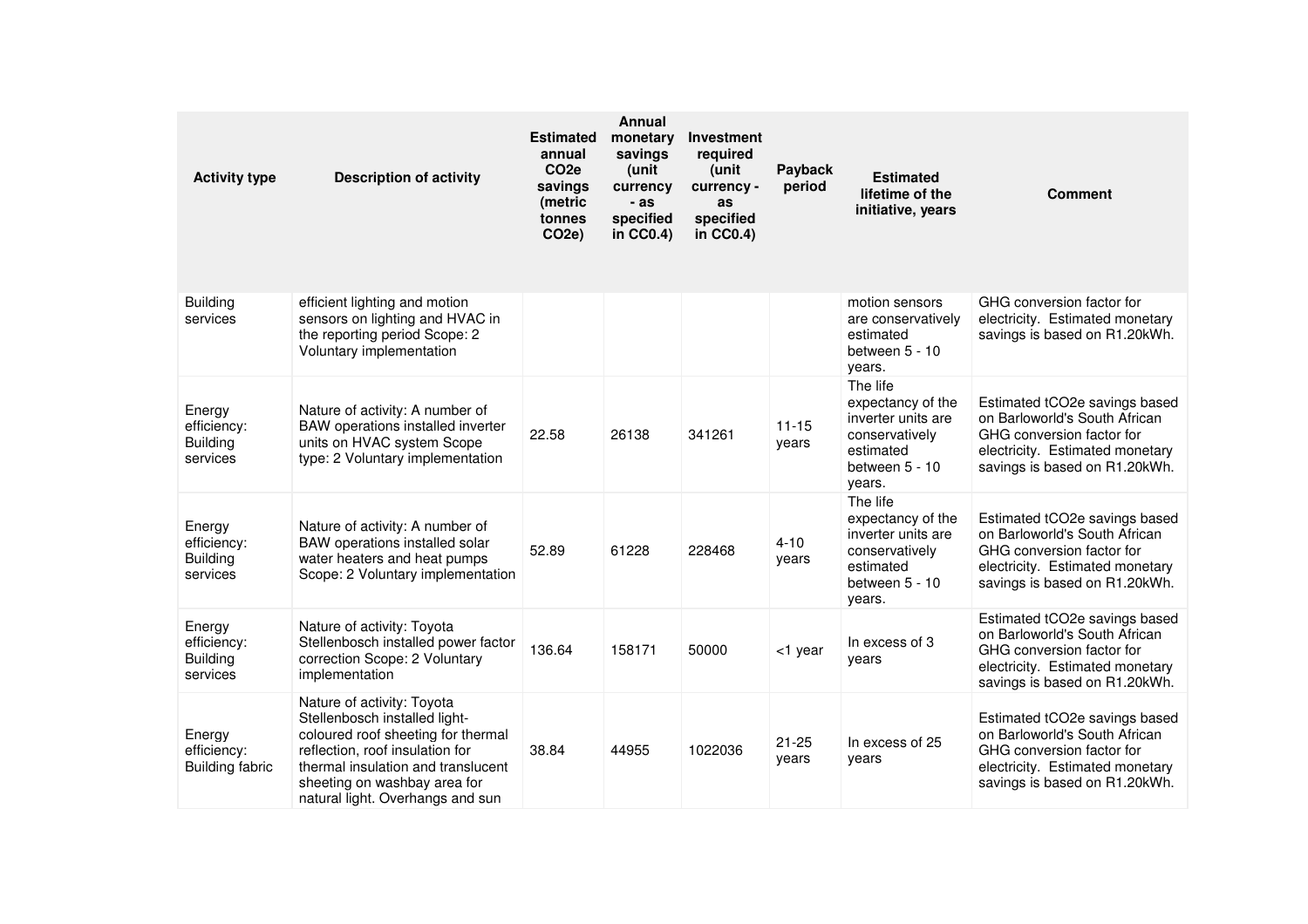| <b>Activity type</b>                                 | <b>Description of activity</b>                                                                                                                                                                                                                                                                      | <b>Estimated</b><br>annual<br>CO <sub>2e</sub><br>savings<br>(metric<br>tonnes<br>CO <sub>2</sub> e) | <b>Annual</b><br>monetary<br>savings<br>unit)<br>currency<br>- as<br>specified<br>in $CC0.4$ ) | Investment<br>required<br>(unit<br>currency -<br>as<br>specified<br>in CC0.4) | Payback<br>period  | <b>Estimated</b><br>lifetime of the<br>initiative, years | <b>Comment</b>                                                                                                                                                  |
|------------------------------------------------------|-----------------------------------------------------------------------------------------------------------------------------------------------------------------------------------------------------------------------------------------------------------------------------------------------------|------------------------------------------------------------------------------------------------------|------------------------------------------------------------------------------------------------|-------------------------------------------------------------------------------|--------------------|----------------------------------------------------------|-----------------------------------------------------------------------------------------------------------------------------------------------------------------|
|                                                      | control was also used where<br>possible and all external walls<br>were painted with light colours to<br>allow for thermal reflection. Scope:<br>2 Voluntary implementation                                                                                                                          |                                                                                                      |                                                                                                |                                                                               |                    |                                                          |                                                                                                                                                                 |
| Energy<br>efficiency:<br><b>Building fabric</b>      | Nature of activity: Toyota<br>Stellenbosch Automark installed<br>light-coloured roof sheeting for<br>thermal reflection and roof<br>insulation for thermal insulation. All<br>external walls were painted light<br>colours to allow for thermal<br>reflection. Scope: 2 Voluntary<br>implementation | 2.98                                                                                                 | 3446                                                                                           | 206000                                                                        | >25<br>years       | In excess of 25<br>years                                 | Estimated tCO2e savings based<br>on Barloworld's South African<br>GHG conversion factor for<br>electricity. Estimated monetary<br>savings is based on R1.20kWh. |
| Energy<br>efficiency:<br><b>Building</b><br>services | Nature of activity: BMW Fountains<br>installed variable speed drives on<br>ventilation fans. Scope: 2<br>Voluntary implementation                                                                                                                                                                   | 6.14                                                                                                 | 20116                                                                                          | 226000                                                                        | $11 - 15$<br>years | In excess of 10<br>years                                 | Estimated tCO2e savings based<br>on Barloworld's South African<br>GHG conversion factor for<br>electricity. Estimated monetary<br>savings is based on R1.20kWh. |
| Energy<br>efficiency:<br><b>Building fabric</b>      | Nature of activity: BMW Fountains<br>installed sunscreens used to limit<br>the impact on the HVAC. Scope: 2<br>Voluntary implementation                                                                                                                                                             | 11.22                                                                                                | 12991                                                                                          | 442750                                                                        | $>25$<br>years     | In excess of 25<br>years                                 | Estimated tCO2e savings based<br>on Barloworld's South African<br>GHG conversion factor for<br>electricity. Estimated monetary<br>savings is based on R1.20kWh. |
| Energy<br>efficiency:<br><b>Building fabric</b>      | Nature of activity: BMW Fountains<br>replaced clear glazing in<br>showrooms with Sunergy. Scope:<br>2 Voluntary implementation                                                                                                                                                                      | 11.23                                                                                                | 13000                                                                                          | 165000                                                                        | $11 - 15$<br>years | In excess of 25<br>years                                 | Estimated tCO2e savings based<br>on Barloworld's South African<br>GHG conversion factor for<br>electricity. Estimated monetary<br>savings is based on R1.20kWh. |
| Energy<br>efficiency:                                | Nature of activity: BMW Fountains<br>installed timers on ventilation fans                                                                                                                                                                                                                           | 61.68                                                                                                | 71400                                                                                          | 9800                                                                          | $<$ 1 year         | In excess of 3<br>vears                                  | Estimated tCO2e savings based<br>on Barloworld's South African                                                                                                  |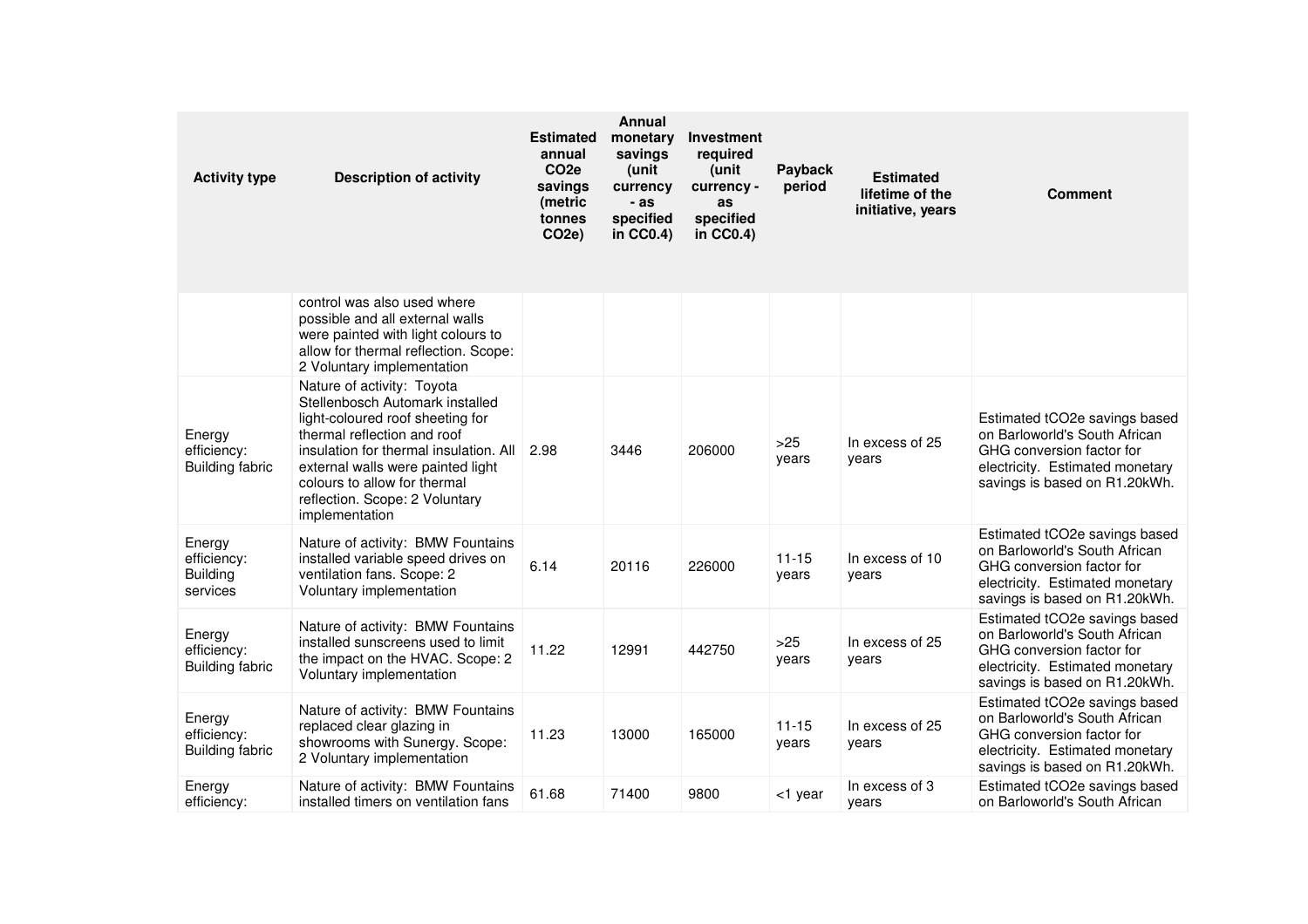| <b>Activity type</b>                                 | <b>Description of activity</b>                                                                                                                                      | <b>Estimated</b><br>annual<br>CO <sub>2e</sub><br>savings<br>(metric<br>tonnes<br>CO <sub>2</sub> e) | Annual<br>monetary<br>savings<br>(unit<br>currency<br>$-as$<br>specified<br>in $CC0.4$ ) | Investment<br>required<br>(unit<br>currency -<br>as<br>specified<br>in $CC0.4$ ) | Payback<br>period | <b>Estimated</b><br>lifetime of the<br>initiative, years | <b>Comment</b>                                                                                                                                                  |
|------------------------------------------------------|---------------------------------------------------------------------------------------------------------------------------------------------------------------------|------------------------------------------------------------------------------------------------------|------------------------------------------------------------------------------------------|----------------------------------------------------------------------------------|-------------------|----------------------------------------------------------|-----------------------------------------------------------------------------------------------------------------------------------------------------------------|
| <b>Building</b><br>services                          | Scope: 2 Voluntary implementation                                                                                                                                   |                                                                                                      |                                                                                          |                                                                                  |                   |                                                          | GHG conversion factor for<br>electricity. Estimated monetary<br>savings is based on R1.20KWh.                                                                   |
| Energy<br>efficiency:<br><b>Building</b><br>services | Nature of activity: Blackheath<br>Training Centre installed a Bell<br>Push System Scope: 2 Voluntary<br>implementation                                              | 10.44                                                                                                | 12084                                                                                    | 2200                                                                             | <1 year           |                                                          | Estimated tCO2e savings based<br>on Barloworld's South African<br>GHG conversion factor for<br>electricity. Estimated monetary<br>savings is based on R1.20kWh. |
| Energy<br>efficiency:<br><b>Building</b><br>services | Nature of activity: Automotive<br>Head Office installed a timer on<br>kitchen boiler Scope: 2 Voluntary<br>implementation                                           |                                                                                                      |                                                                                          | 5098                                                                             |                   |                                                          | Estimated tCO2e savings based<br>on Barloworld's South African<br>GHG conversion factor for<br>electricity. Estimated monetary<br>savings is based on R1.20kWh. |
| Energy<br>efficiency:<br><b>Building</b><br>services | Nature of activity: Audi<br>Pietermaritzburg installed energy<br>efficient air conditioning (VRV<br>system with heat recovery) Scope:<br>2 Voluntary implementation | 38.18                                                                                                | 44200                                                                                    | 326656                                                                           | $4 - 10$<br>years | In excess of 10<br>years                                 | Estimated tCO2e savings based<br>on Barloworld's South African<br>GHG conversion factor for<br>electricity. Estimated monetary<br>savings is based on R1.20kWh. |

# **CC3.3c**

**What methods do you use to drive investment in emissions reduction activities?**

**Method**

**d** Comment **Comment Comment**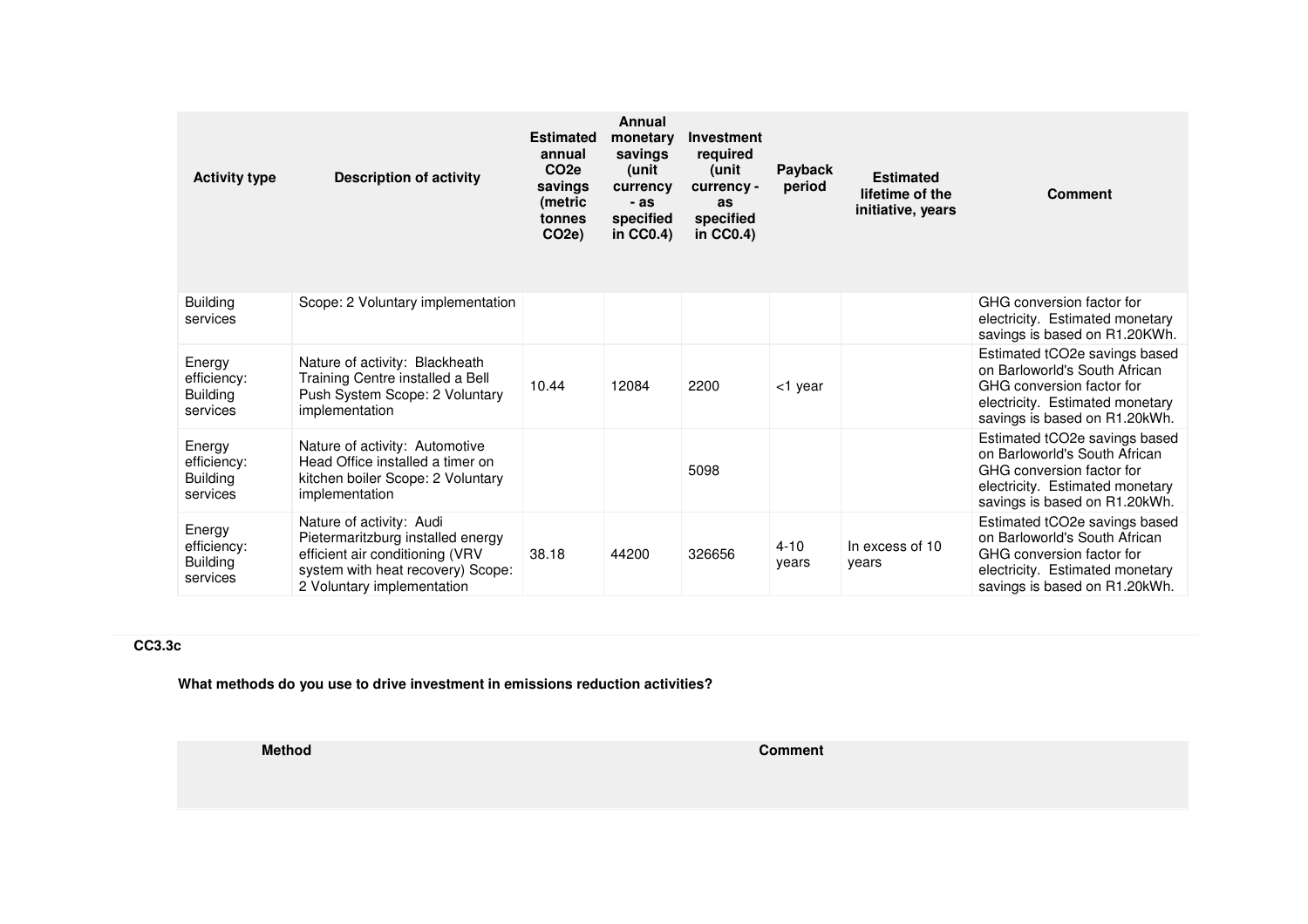| <b>Method</b>                                                | <b>Comment</b>                                                                                                                                                                                                                                                                                                                                                                                                                                                                                                                                                                                                                                                                                                                                                                                                                                                                                                                                                                                                                                                                                                                                                                                                                                                                                                              |
|--------------------------------------------------------------|-----------------------------------------------------------------------------------------------------------------------------------------------------------------------------------------------------------------------------------------------------------------------------------------------------------------------------------------------------------------------------------------------------------------------------------------------------------------------------------------------------------------------------------------------------------------------------------------------------------------------------------------------------------------------------------------------------------------------------------------------------------------------------------------------------------------------------------------------------------------------------------------------------------------------------------------------------------------------------------------------------------------------------------------------------------------------------------------------------------------------------------------------------------------------------------------------------------------------------------------------------------------------------------------------------------------------------|
|                                                              |                                                                                                                                                                                                                                                                                                                                                                                                                                                                                                                                                                                                                                                                                                                                                                                                                                                                                                                                                                                                                                                                                                                                                                                                                                                                                                                             |
| Compliance with regulatory<br>requirements/standards         | Compliance drives investment in emission reduction activities. BAW ensures full compliance with regulatory<br>requirements/standards and has established targets in support of these. Carbon pricing schemes (both introduced and<br>planned) have driven investment in emission reduction projects. BAW has introduced an aspirational target to improve<br>emissions efficiency and is actively implementing emission reduction projects to reduce the impact of a carbon price (current<br>and in the future). BAW was an early signatory to South Africa's Energy Efficiency Accord (EEA) with the South African<br>Department of Minerals and Energy, and subsequently a signatory of the South African National Business Initiative's (NBI)<br>Energy Efficiency Leadership Network's (EELN) Energy Efficiency Pledge. The company also participates in Business Unity<br>South Africa (BUSA)'s Climate Change committee, BUSA's Carbon Tax Task Team and has representation on the NBI's<br>EELN Advisory Committee both of which assist to keep the company informed of leading practice, policies and regulatory<br>changes.                                                                                                                                                                                       |
| Dedicated budget for energy<br>efficiency                    | Costs of energy efficiency initiatives are not at this stage generally ring-fenced but incorporated into standard budgets and on-<br>going cost base of BAW divisions. However, BAW has implemented and is considering implementing a number of energy<br>efficiency projects. In FY2013, BAW spent over R5m on energy efficiency projects.                                                                                                                                                                                                                                                                                                                                                                                                                                                                                                                                                                                                                                                                                                                                                                                                                                                                                                                                                                                 |
| Dedicated budget for low carbon<br>product R&D               | BAW's divisions and principals are engaged in the development of new products and offerings that reduce emissions. For<br>example, in Russia, AGCO have new models available with AdBlue engine specifications which are anticipated to save<br>between 3% – 6% fuel saving for customers. Hyster is investigating advanced, more efficient battery chemistries and<br>technologies to reduce energy consumption and carbon emissions. Logistics' collaboration with the Council for Scientific and<br>Industrial Research (CSIR) in South Africa and others in designing a more energy efficient and ergonomic vehicle that can<br>carry a higher payload and be streamlined enough in its design to reduce fuel consumption and ultimately emissions.                                                                                                                                                                                                                                                                                                                                                                                                                                                                                                                                                                     |
| Dedicated budget for other<br>emissions reduction activities | Costs of emission reduction activities are not at this stage generally ring-fenced but incorporated into standard budgets and<br>on-going cost base of BAW divisions. Currently BAW uses the MARSO approach: Measure, Avoid, Reduce, Switch and,<br>finally, Offset. Dedicated budgets for offsetting, if and when appropriate, are likely to be a consideration. Most divisions are<br>within the MAR processes and are investigating the Switch and Offset options. BAW has implemented a number of emission<br>reduction projects during FY2013. These projects have cost over R5m.                                                                                                                                                                                                                                                                                                                                                                                                                                                                                                                                                                                                                                                                                                                                      |
| Employee engagement                                          | Internal and external communication strategies have been developed. Employee engagement is used as a means to drive<br>behaviour change that will result in greater awareness and energy savings. Specific employees are appointed as<br>sustainability champions in order to communicate and liaise at division level, monitor, measure and report usage/emissions.<br>Communication on initiatives and progress, as well as pertinent relevant information is through management meetings,<br>performance ownership meetings, 'green' community of practice meetings, publications, intranet sites, screen savers, posters,<br>exhibitions and newsletters. Communications initiatives share information on energy consumption/emissions/costs by<br>branch or division and disseminate information on best practice. A key aspect of BAW's employee value proposition is<br>environmental stewardship. BAW is committed to training and upskilling. BAW has a human resources practice which is<br>constantly engaged in ensuring that it manages, retains and recruits the required skills and key talent. Sustainability is a<br>module on the BAW Leadership Development Programme (LDP) and the BAW Executive Development Programme (EDP),<br>both of which are attended by prospective leaders of the organisation. |
| Financial optimization<br>calculations                       | Incorporated into feasibility studies and capital vote applications. Financial optimization drives investment in emission<br>reduction projects as it considers the capital cost of projects against the energy cost savings achieved over the project life. All<br>new property developments incorporate sustainable "green building" principles which are based on optimal financial                                                                                                                                                                                                                                                                                                                                                                                                                                                                                                                                                                                                                                                                                                                                                                                                                                                                                                                                      |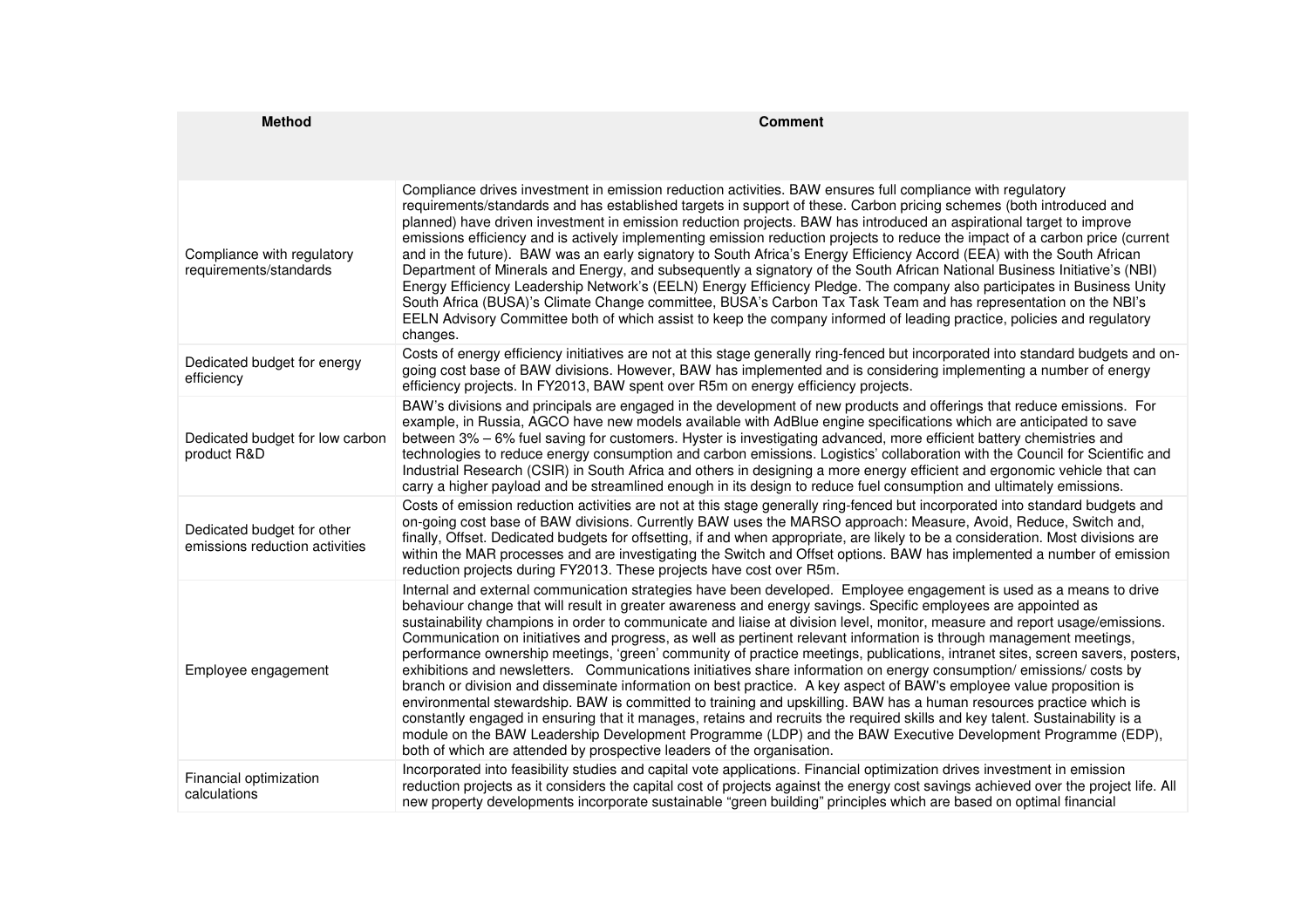| <b>Method</b>                                            | <b>Comment</b>                                                                                                                                                                                                                                                                                                                                                                                                                                                                                                                                                                                                                                                                                                                                  |  |  |  |  |  |
|----------------------------------------------------------|-------------------------------------------------------------------------------------------------------------------------------------------------------------------------------------------------------------------------------------------------------------------------------------------------------------------------------------------------------------------------------------------------------------------------------------------------------------------------------------------------------------------------------------------------------------------------------------------------------------------------------------------------------------------------------------------------------------------------------------------------|--|--|--|--|--|
|                                                          |                                                                                                                                                                                                                                                                                                                                                                                                                                                                                                                                                                                                                                                                                                                                                 |  |  |  |  |  |
|                                                          | calculations. Operations have switched to more environmentally friendly methods with improved financial returns such as<br>retrofitted lighting. As a Logistics division business offering, operational efficiency is linked to network optimisation which in<br>turn results in increased revenue.                                                                                                                                                                                                                                                                                                                                                                                                                                             |  |  |  |  |  |
| Internal price of carbon                                 | The cost of carbon is used in the decision-making process for emission reduction activities. The proposed carbon tax in South<br>Africa and the existing carbon tax in Australia are considered when evaluating the feasibility of various emission reduction<br>projects. The basic drivers to reduce energy consumption and carbon emissions include increasing energy costs and the<br>introduction of carbon taxes.                                                                                                                                                                                                                                                                                                                         |  |  |  |  |  |
| Internal incentives/recognition<br>programs              | Group, division, team and individual aligned key performance indicators, scorecards and awards are used to drive investment<br>in improved energy efficiency and greenhouse gas emission reduction activities.                                                                                                                                                                                                                                                                                                                                                                                                                                                                                                                                  |  |  |  |  |  |
| Other                                                    | BAW has set an aspirational target of 12% efficiency improvement in non-renewable energy and greenhouse gas emissions<br>(scope 1 and 2) by 2014 off a 2009 baseline year. This target drives investment in energy efficiency and emission reduction<br>projects. Functional responsibilities are managed through a group-wide, integrated performance scorecard system which<br>includes defined climate change related objectives.                                                                                                                                                                                                                                                                                                            |  |  |  |  |  |
| Partnering with governments on<br>technology development | SA government is involved in the bringing about the 'green economy.' BAW partners with government where possible to<br>assist with the development of new technologies. For example, Logistics operations initiated a project where they collaborated<br>with the CSIR and other partners in designing a more energy efficient and ergonomic vehicle which can carry a higher<br>payload and be streamlined enough in its design to reduce the fuel consumption and ultimately the emissions. Approximate<br>reduction in fuel consumption is between 7%-10% per trip, Johannesburg to Durban.                                                                                                                                                  |  |  |  |  |  |
| Marginal abatement cost curve                            | BAW does consider the least cost option in terms of reducing emissions. However, it is not only about least cost, but also<br>about operational requirements. Other factors, apart from cost, are considered in the business case when considering<br>investment in emission reduction projects. Whilst not being pursued or implemented yet, emissions trading could reduce the<br>group's or group companies' overall cost of compliance with emission constraints by taking advantage of differences in<br>marginal abatement costs across different emission sources. It could drive investment in emission reduction projects. This is<br>dependent on the recovery of the carbon market and the success of new market mechanisms created. |  |  |  |  |  |

**CC3.3d**

**If you do not have any emissions reduction initiatives, please explain why not**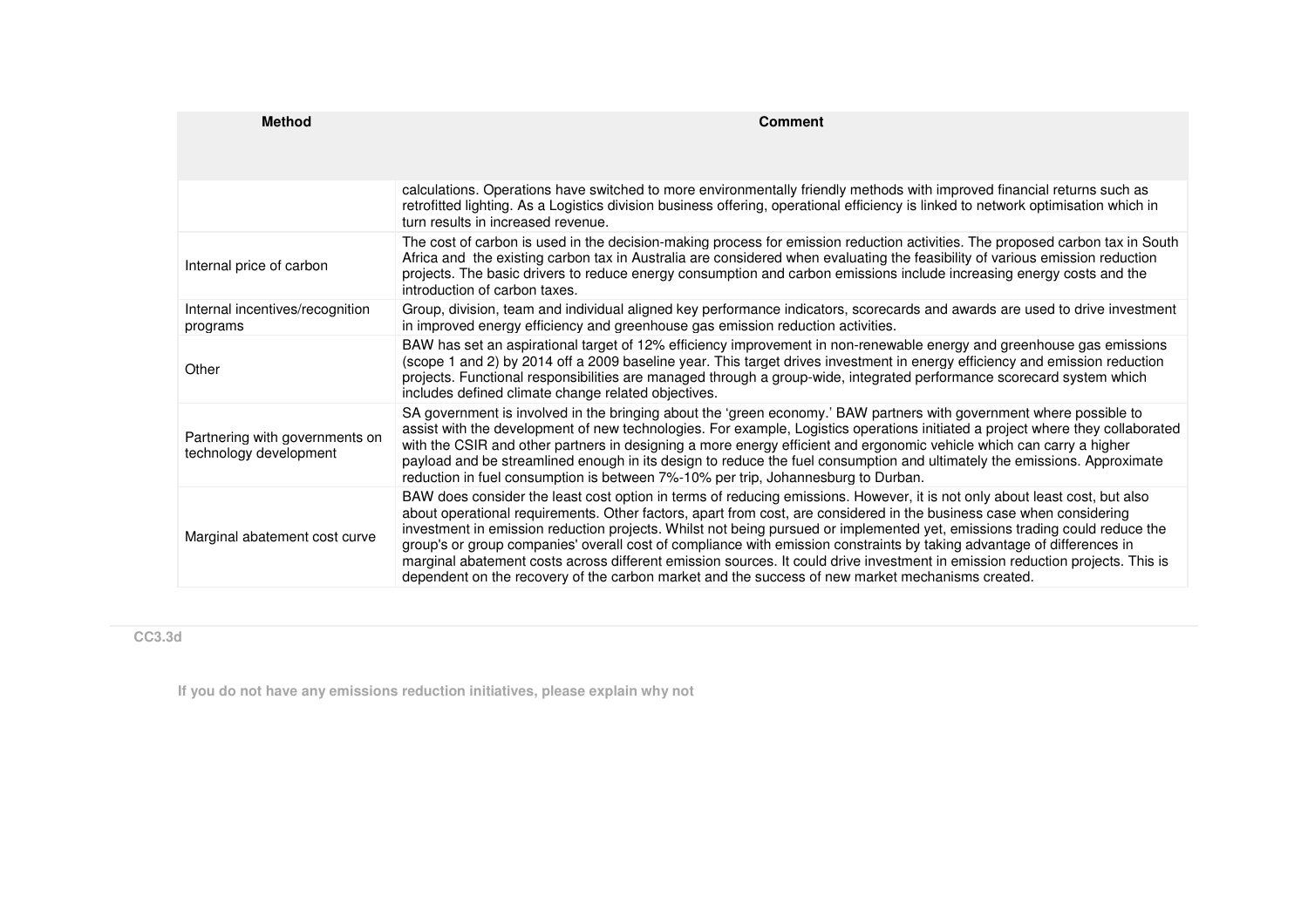# **Further Information**

# **Page: CC4. Communication**

# **CC4.1**

Have you published information about your organization's response to climate change and GHG emissions performance for this reporting year in places<br>other than in your CDP response? If so, please attach the publication(s)

| <b>Publication</b>                            | <b>Page/Section reference</b>                                                                                         | <b>Attach the document</b>                                                                                                                       |
|-----------------------------------------------|-----------------------------------------------------------------------------------------------------------------------|--------------------------------------------------------------------------------------------------------------------------------------------------|
| In mainstream financial<br>reports (complete) | Barloworld Integrated Report 2013: Pages 5,<br>13, 18, 24, 29, 36, 52, 63, 64, 70, 72, 76, 78,<br>80, 83, 84, 86, 109 | https://www.cdp.net/sites/2014/29/1529/Investor CDP 2014/Shared<br>Documents/Attachments/CC4.1/barloworld-ir-2013.pdf                            |
| In voluntary<br>communications<br>(complete)  | Not in public domain: JSE profile                                                                                     | https://www.cdp.net/sites/2014/29/1529/Investor CDP 2014/Shared<br>Documents/Attachments/CC4.1/http www.jse.co.pdf                               |
| In voluntary<br>communications<br>(complete)  | GRI Environmental section (EN1-30) pages<br>$1 - 20$                                                                  | https://www.cdp.net/sites/2014/29/1529/Investor CDP 2014/Shared<br>Documents/Attachments/CC4.1/Environmental (EN1 - EN30).pdf                    |
| In voluntary<br>communications<br>(complete)  | GRI Strategy and Analysis section (1.1-1.2)<br>pages 1, 2, 4, 7, 8-9                                                  | https://www.cdp.net/sites/2014/29/1529/Investor CDP 2014/Shared<br>Documents/Attachments/CC4.1/Strategy and analysis (1.1-1.2).pdf               |
| In voluntary<br>communications<br>(complete)  | GRI Governance section (4.1-4.17) page 5                                                                              | https://www.cdp.net/sites/2014/29/1529/Investor CDP 2014/Shared<br>Documents/Attachments/CC4.1/Governance (4.1 - 4.17).pdf                       |
| In voluntary<br>communications<br>(complete)  | GRI Society section (SO1-10) page 4                                                                                   | https://www.cdp.net/sites/2014/29/1529/Investor CDP 2014/Shared<br>Documents/Attachments/CC4.1/Society (SO1-SO10).pdf                            |
| In voluntary<br>communications<br>(complete)  | Barloworld UNGC COP 2013, Pages 9-13                                                                                  | https://www.cdp.net/sites/2014/29/1529/Investor CDP 2014/Shared<br>Documents/Attachments/CC4.1/barloworld-ungc-cop-gri-aligned-december-2013.pdf |
| In voluntary<br>communications<br>(complete)  | BDFM publication: Pages 8, 12 - 13, 18                                                                                | https://www.cdp.net/sites/2014/29/1529/Investor CDP 2014/Shared<br>Documents/Attachments/CC4.1/BDFM - FINAL Combined.pdf                         |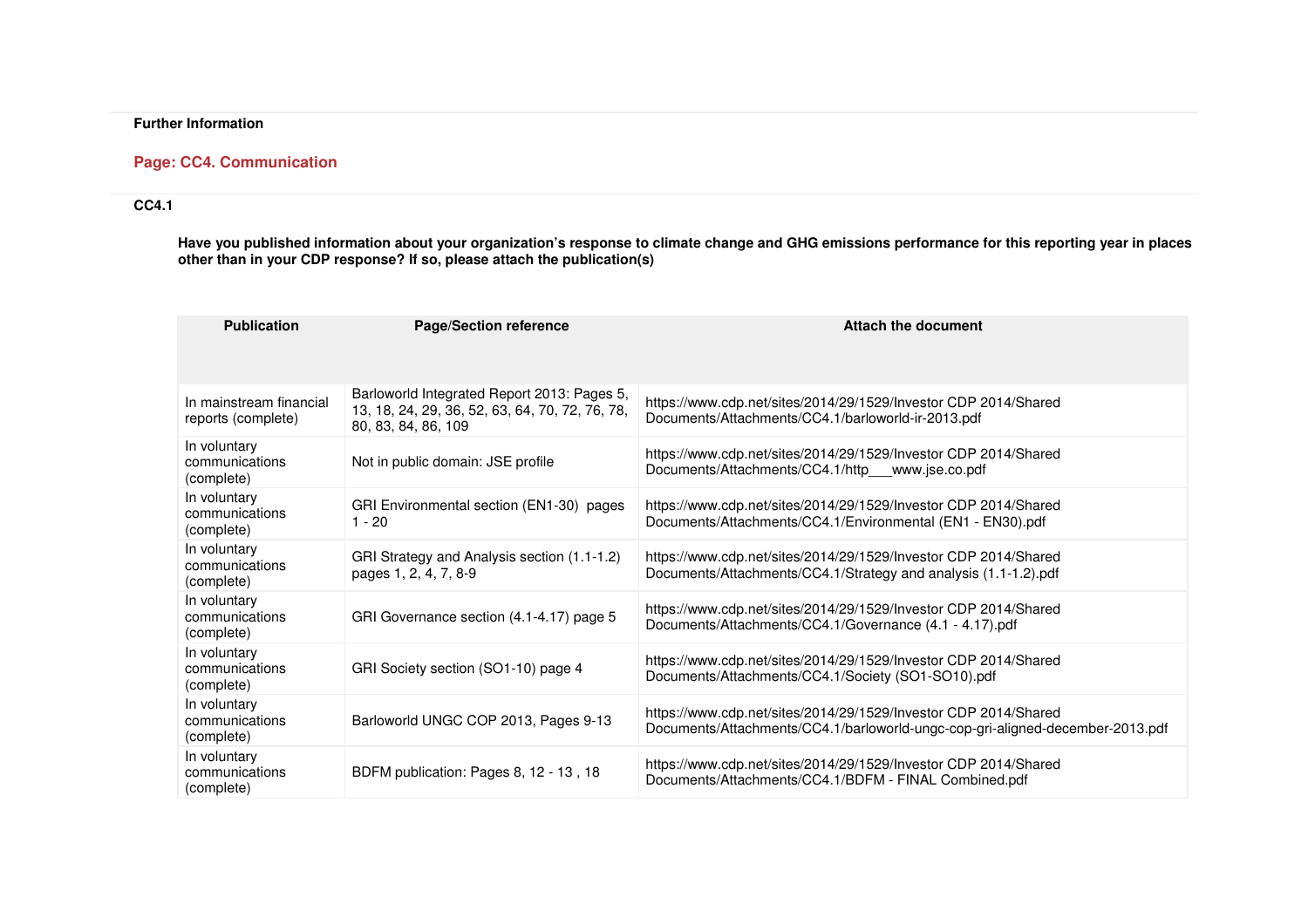| <b>Publication</b>                           | <b>Page/Section reference</b>                                 | Attach the document                                                                                                                 |
|----------------------------------------------|---------------------------------------------------------------|-------------------------------------------------------------------------------------------------------------------------------------|
| In voluntary<br>communications<br>(complete) | Not in public domain: Briefing Barloworld<br>issue 17, Page 4 | https://www.cdp.net/sites/2014/29/1529/Investor CDP 2014/Shared<br>Documents/Attachments/CC4.1/Briefing Barloworld Issue 17.pdf     |
| In voluntary<br>communications<br>(complete) | Not in public domain: Briefing Barloworld<br>issue 18, Page 2 | https://www.cdp.net/sites/2014/29/1529/Investor CDP 2014/Shared<br>Documents/Attachments/CC4.1/Briefing Barloworld Issue 18.pdf     |
| In voluntary<br>communications<br>(complete) | Financial Mail, Green Report 2013: Inside<br>back cover       | https://www.cdp.net/sites/2014/29/1529/Investor CDP 2014/Shared<br>Documents/Attachments/CC4.1/Financial Mail Green Report 2013.pdf |
| In voluntary<br>communications<br>(complete) | Business Day Earth 2013, Page 11                              | https://www.cdp.net/sites/2014/29/1529/Investor CDP 2014/Shared<br>Documents/Attachments/CC4.1/Business Day Earth 2013.pdf          |

#### **Further Information**

**Module: Risks and Opportunities** 

**Page: CC5. Climate Change Risks** 

# **CC5.1**

**Have you identified any climate change risks that have the potential to generate a substantive change in your business operations, revenue or expenditure? Tick all that apply**

Risks driven by changes in regulation Risks driven by changes in physical climate parameters Risks driven by changes in other climate-related developments

## **CC5.1a**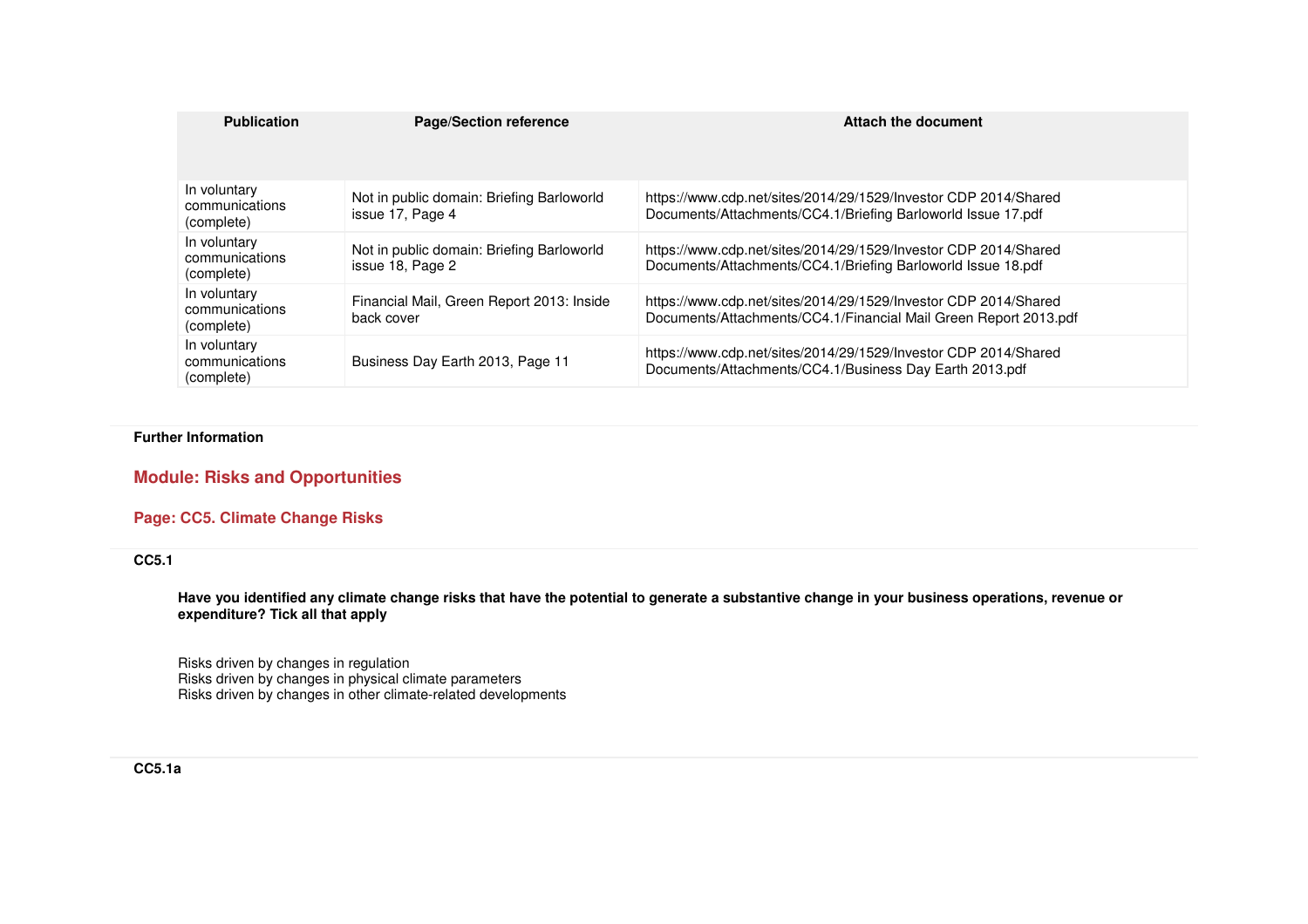**Please describe your risks driven by changes in regulation**

| <b>Risk driver</b>                                  | <b>Description</b>                                                                                                                                                                                                                                                                                                                                                                                                                                                                                                                                                                                                | <b>Potential</b><br>impact              | <b>Timeframe</b> | Direct/<br><b>Indirect</b> | Likelihood  | Magnitude<br>of impact | <b>Estimated</b><br>financial<br>implications                                                                | <b>Management</b><br>method                                                                                                                                                                                                                                                                                                                                                                                                                                                                                                                                                                                                                                 | Cost of<br>management                                                                                                                                                                                     |
|-----------------------------------------------------|-------------------------------------------------------------------------------------------------------------------------------------------------------------------------------------------------------------------------------------------------------------------------------------------------------------------------------------------------------------------------------------------------------------------------------------------------------------------------------------------------------------------------------------------------------------------------------------------------------------------|-----------------------------------------|------------------|----------------------------|-------------|------------------------|--------------------------------------------------------------------------------------------------------------|-------------------------------------------------------------------------------------------------------------------------------------------------------------------------------------------------------------------------------------------------------------------------------------------------------------------------------------------------------------------------------------------------------------------------------------------------------------------------------------------------------------------------------------------------------------------------------------------------------------------------------------------------------------|-----------------------------------------------------------------------------------------------------------------------------------------------------------------------------------------------------------|
| Product<br>labeling<br>regulations<br>and standards | Product labelling<br>regulations and<br>standards may<br>be introduced by<br>countries. If<br>products supplied<br>by BAW do not<br>have the required<br>labelling then it<br>may give rise to<br>litigation,<br>damaged<br>reputation or<br>monetary or non-<br>monetary<br>sanctions. If<br>BAW is unable to<br>supply products<br>with the required<br>labelling then this<br>could result in<br>reduced demand<br>for goods and<br>service. Three<br>potential impacts<br>resulting from<br>this risk were<br>identified: 1.<br>Increased<br>operational cost.<br>2. Reduced<br>demand for<br>goods/services. | Reduced<br>demand for<br>goods/services | Up to 1<br>year  | <b>Direct</b>              | Very likely | Medium-<br>high        | Inherent risk<br>value of<br>below R400<br>million and<br>residual risk<br>value of<br>below R40<br>million. | <b>BAW</b> represents<br>globally leading<br>brands and<br>engages with world<br>class principals.<br>These principals<br>ensure that all<br>products<br>manufactured<br>comply with<br>labelling standards<br>and regulations.<br>BAW is committed<br>to ensuring that all<br>products sold have<br>the certification.<br>labelling, product<br>and service<br>information required<br>by respective local<br>laws. In principle,<br>the information and<br>labelling is the<br>responsibility of the<br>Original Equipment<br>Manufacturers<br>(OEMs). This<br>information is<br>conveyed to<br>customers in<br>handbooks,<br>handover<br>procedures and, | Costs<br>associated with<br>product labelling<br>are not<br>separately<br>identifiable and<br>are included in<br>group's 'cost of<br>sales' which<br>was some R52<br>billion for the<br>reporting period. |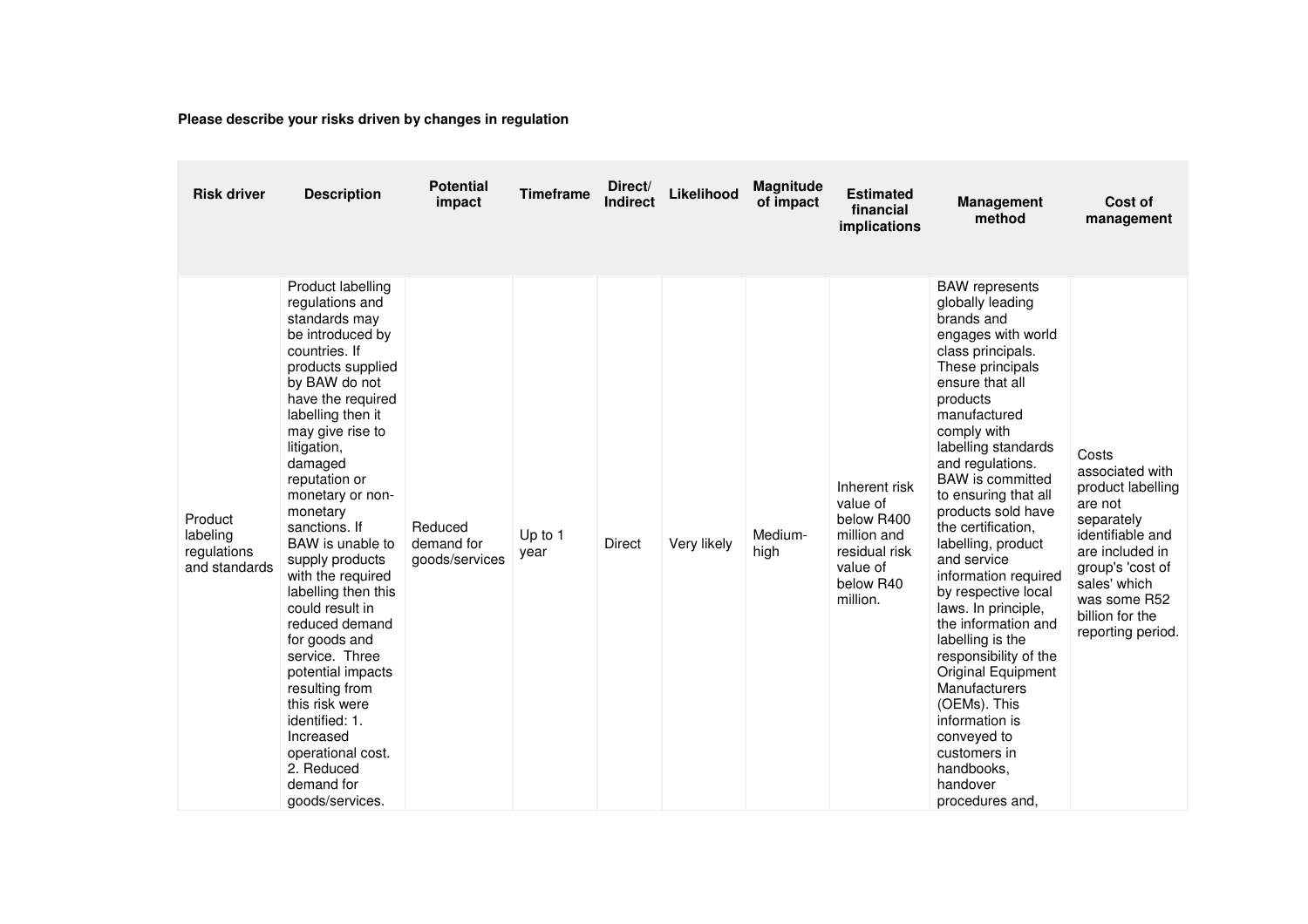| <b>Risk driver</b> | <b>Description</b>                                                                                                                           | <b>Potential</b><br>impact | <b>Timeframe</b> | Direct/<br><b>Indirect</b> | Likelihood | Magnitude<br>of impact | <b>Estimated</b><br>financial<br>implications | <b>Management</b><br>method                                                                                                                                                                                                                                                                                                                                                                                                                                                                                                                                                                                                                                            | Cost of<br>management |
|--------------------|----------------------------------------------------------------------------------------------------------------------------------------------|----------------------------|------------------|----------------------------|------------|------------------------|-----------------------------------------------|------------------------------------------------------------------------------------------------------------------------------------------------------------------------------------------------------------------------------------------------------------------------------------------------------------------------------------------------------------------------------------------------------------------------------------------------------------------------------------------------------------------------------------------------------------------------------------------------------------------------------------------------------------------------|-----------------------|
|                    | 3. Inability to do<br>business. The<br>most significant<br>of these impacts<br>was assessed as<br>"Reduced<br>demand for<br>goods/services". |                            |                  |                            |            |                        |                                               | where appropriate,<br>displayed on the<br>vehicle, plant or<br>equipment. The<br>group strives to<br>ensure that all<br>products have<br>information and<br>labelling as required<br>by the respective<br>local authority's<br>health and safety<br>laws as well as<br>those laws that<br>pertain to safety<br>and health in the<br>mining sector,<br>where applicable.<br>Every product sold<br>into the European<br>Union has to be<br>certified under<br>Conformité<br>Européenne<br>(European<br>Conformity)<br>standards.<br>Information also<br>includes vehicle,<br>plant and<br>equipment<br>operating and<br>maintenance<br>procedures and<br>safety protocol |                       |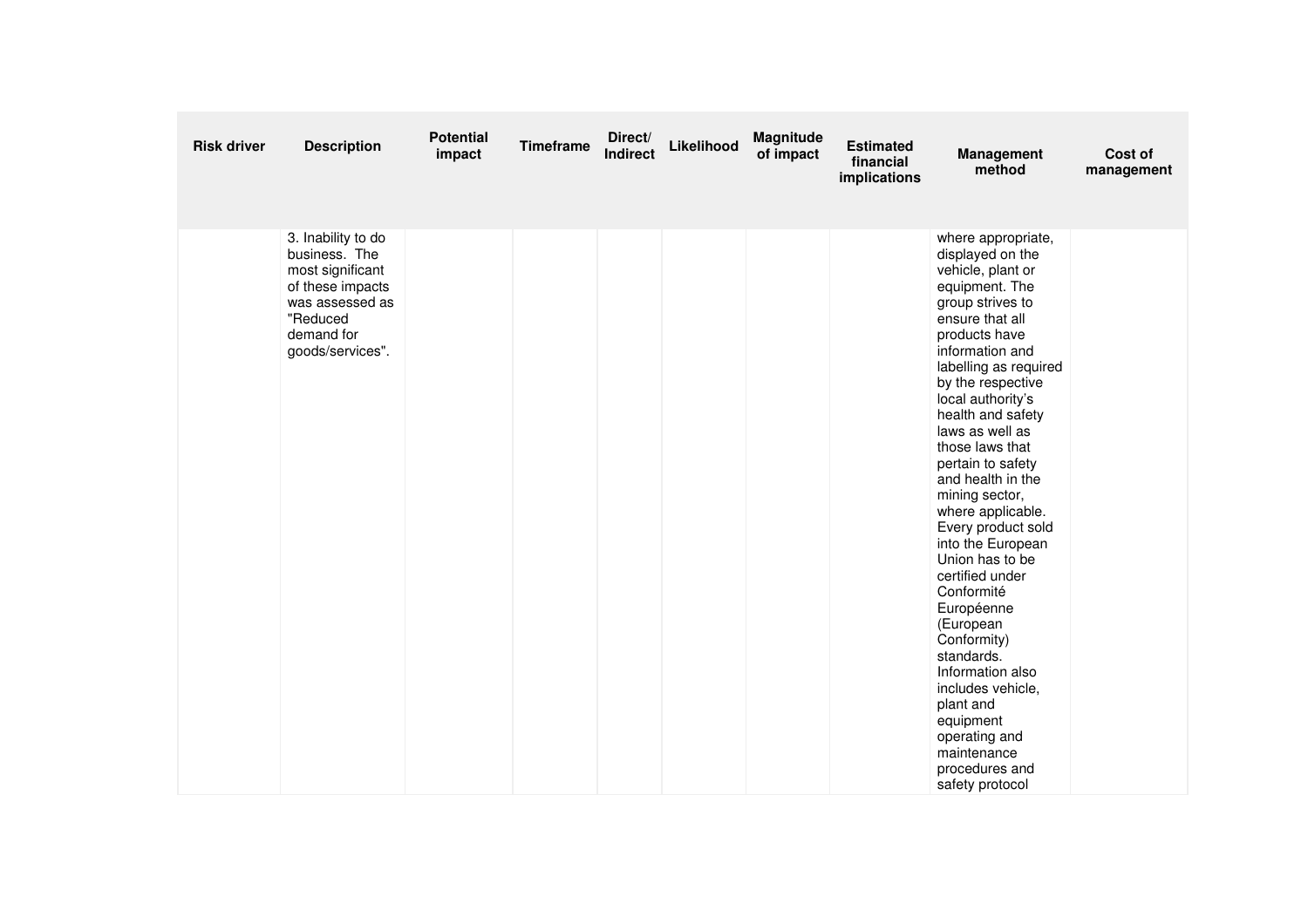| <b>Risk driver</b>                   | <b>Description</b>                                                                                                                                                                                                                                                                                                                                                                                                                                                                                                                                                                                                     | <b>Potential</b><br>impact              | <b>Timeframe</b>    | Direct/<br><b>Indirect</b> | Likelihood | Magnitude<br>of impact | <b>Estimated</b><br>financial<br>implications                                              | <b>Management</b><br>method                                                                                                                                                                                                                                                                                                                                                                                                                                                                                                                                                                                                                                                                                                                  | Cost of<br>management                                                                                                                                                                                                                                                                                                            |
|--------------------------------------|------------------------------------------------------------------------------------------------------------------------------------------------------------------------------------------------------------------------------------------------------------------------------------------------------------------------------------------------------------------------------------------------------------------------------------------------------------------------------------------------------------------------------------------------------------------------------------------------------------------------|-----------------------------------------|---------------------|----------------------------|------------|------------------------|--------------------------------------------------------------------------------------------|----------------------------------------------------------------------------------------------------------------------------------------------------------------------------------------------------------------------------------------------------------------------------------------------------------------------------------------------------------------------------------------------------------------------------------------------------------------------------------------------------------------------------------------------------------------------------------------------------------------------------------------------------------------------------------------------------------------------------------------------|----------------------------------------------------------------------------------------------------------------------------------------------------------------------------------------------------------------------------------------------------------------------------------------------------------------------------------|
| Emission<br>reporting<br>obligations | Additional<br>emissions<br>reporting<br>requirements<br>introduced by<br>legislation or<br>required by<br>customers may<br>not be aligned<br>with existing<br>reporting<br>requirements and<br>frameworks or<br>may exceed<br>current<br>disclosure. For<br>example, the<br>South African<br>Department of<br>Environmental<br>Affairs is<br>considering the<br>introduction of<br>mandatory<br>reporting of GHG<br>emissions for<br>companies that<br>emit over 100<br>000 tonnes of<br>CO <sub>2</sub> e per<br>annum. Should<br>BAW be unable<br>to comply with<br>these additional<br>reporting<br>obligations, it | Reduced<br>demand for<br>goods/services | $1$ to $3$<br>years | <b>Direct</b>              | Likely     | Medium-<br>high        | Inherent risk<br>value of R325<br>million and<br>residual risk<br>value of R30<br>million. | The group has data<br>collection and<br>reporting processes<br>in place. All<br>reporting is aligned<br>with best practice<br>methodologies and<br>frameworks<br>including the GRI<br>guidelines and GHG<br>reporting protocols.<br>Alignment with best<br>practice<br>methodologies and<br>frameworks<br>significantly reduces<br>the risk that BAW<br>would not be able to<br>comply with new<br>emissions reporting<br>obligations.<br>Assurance is<br>provided by the<br>group's external<br>auditors around the<br>data collection<br>processes,<br>methodologies and<br>reported emissions<br>data. Participation<br>in business<br>organisations also<br>allow BAW to<br>identify changes in<br>reporting protocols<br>and to respond | These costs<br>associated with<br>reporting,<br>engaging with<br>principals and<br>customers and<br>responding to<br>voluntary<br>programmes are<br>incorporated<br>into the ongoing<br>operational<br>activities and<br>cost base of the<br>group. One<br>example is the<br>cost of<br>assurance is<br>some R0.5m<br>per annum. |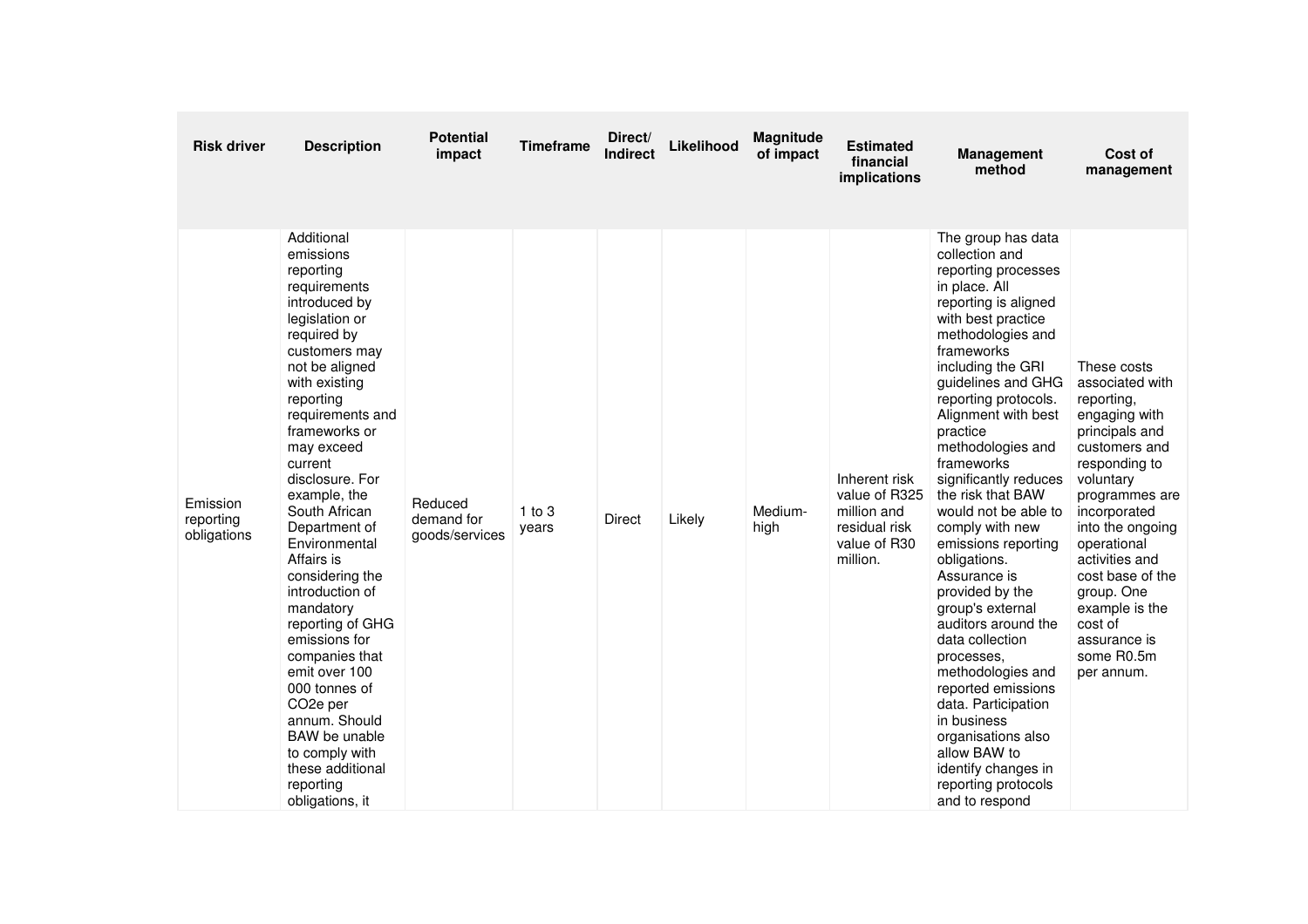| <b>Risk driver</b> | <b>Description</b>                                                                                                                                                                                                                                                                                                                                                                                                                                                                                                         | <b>Potential</b><br>impact | <b>Timeframe</b> | Direct/<br>Indirect | Likelihood | Magnitude<br>of impact | <b>Estimated</b><br>financial<br>implications | Management<br>method                                                                                                                                                                                                                                                                                                                                                                                                                                                                                                                                                                                                                                                               | Cost of<br>management |
|--------------------|----------------------------------------------------------------------------------------------------------------------------------------------------------------------------------------------------------------------------------------------------------------------------------------------------------------------------------------------------------------------------------------------------------------------------------------------------------------------------------------------------------------------------|----------------------------|------------------|---------------------|------------|------------------------|-----------------------------------------------|------------------------------------------------------------------------------------------------------------------------------------------------------------------------------------------------------------------------------------------------------------------------------------------------------------------------------------------------------------------------------------------------------------------------------------------------------------------------------------------------------------------------------------------------------------------------------------------------------------------------------------------------------------------------------------|-----------------------|
|                    | could result in<br>litigation,<br>damaged<br>reputation or<br>monetary or non-<br>monetary<br>sanctions. Failure<br>to comply with<br>reporting<br>requirements<br>may also result in<br>reduced demand<br>for goods and<br>services. Three<br>potential impacts<br>were identified: 1.<br>Increased<br>operational cost.<br>2. Reduced<br>demand for<br>goods / services.<br>3. Inability to do<br>business. The<br>most significant<br>of these impacts<br>was assessed as<br>"Reduced<br>demand for<br>goods/services". |                            |                  |                     |            |                        |                                               | appropriately.<br>Disclosure under<br>voluntary<br>programmes such<br>as the CDP's<br>Climate Change<br>response, assist in<br>ensuring that the<br>group is prepared<br>for mandatory<br>reporting<br>obligations. BAW<br>also engages with<br>world class<br>principals and<br>represents leading<br>brands. These<br>principals ensure<br>that all reporting<br>obligations are<br>complied with and<br>that customers are<br>satisfied with the<br>emissions reporting<br>on products and<br>services. BAW<br>actively engages<br>with customers to<br>ensure that<br>reporting<br>requirements satisfy<br>customers' needs<br>and that customers'<br>expectations are<br>met. |                       |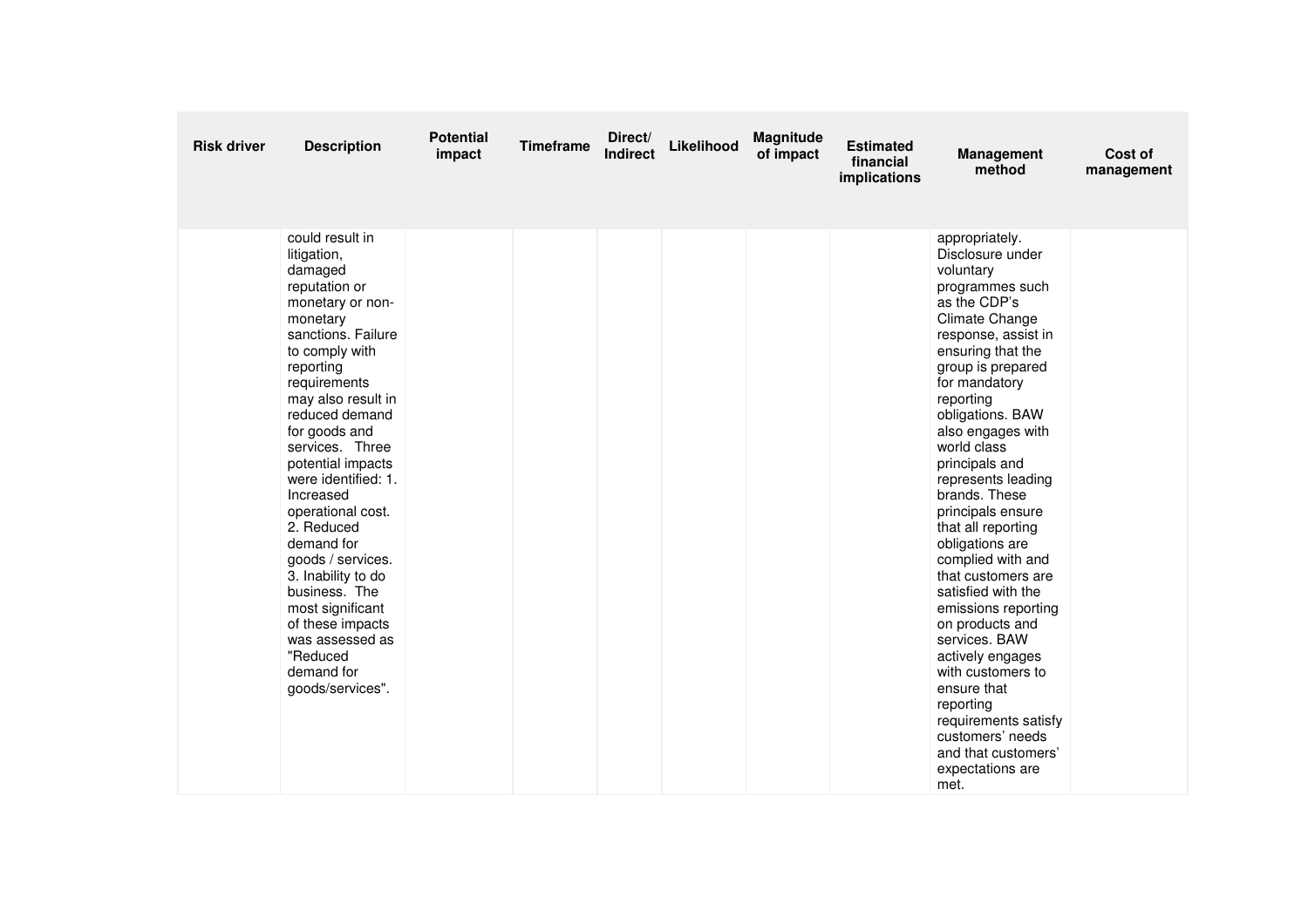| <b>Risk driver</b>                                                | <b>Description</b>                                                                                                                                                                                                                                                                                                                                                                                                                                                                                                                                                                                                                                                                      | <b>Potential</b><br>impact              | <b>Timeframe</b>    | Direct/<br><b>Indirect</b> | Likelihood              | <b>Magnitude</b><br>of impact | <b>Estimated</b><br>financial<br>implications                                                                   | <b>Management</b><br>method                                                                                                                                                                                                                                                                                                                                                                                                                                                                                                                                                                                                                                     | Cost of<br>management                                                                                                                                                                                                                                                                                                                                                                                                                                                                                                                                                                                                    |
|-------------------------------------------------------------------|-----------------------------------------------------------------------------------------------------------------------------------------------------------------------------------------------------------------------------------------------------------------------------------------------------------------------------------------------------------------------------------------------------------------------------------------------------------------------------------------------------------------------------------------------------------------------------------------------------------------------------------------------------------------------------------------|-----------------------------------------|---------------------|----------------------------|-------------------------|-------------------------------|-----------------------------------------------------------------------------------------------------------------|-----------------------------------------------------------------------------------------------------------------------------------------------------------------------------------------------------------------------------------------------------------------------------------------------------------------------------------------------------------------------------------------------------------------------------------------------------------------------------------------------------------------------------------------------------------------------------------------------------------------------------------------------------------------|--------------------------------------------------------------------------------------------------------------------------------------------------------------------------------------------------------------------------------------------------------------------------------------------------------------------------------------------------------------------------------------------------------------------------------------------------------------------------------------------------------------------------------------------------------------------------------------------------------------------------|
| General<br>environmental<br>regulations,<br>including<br>planning | <b>BAW</b> identifies<br>the predominate<br>use of fossil- fuel<br>based energy in<br>its supply chain,<br>operations<br>products and<br>solutions as a<br>risk to itself and<br>its supply chain.<br>Essentially all<br><b>BAW</b> customer<br>solutions are<br>fossil fuel based,<br>thus any change<br>in the regulatory<br>environment that<br>impacts on the<br>price, availability<br>or levels of<br>consumption of<br>fossil fuels will<br>impact<br>pervasively on<br>the group.<br>Examples include<br>the introduction<br>of carbon pricing,<br>caps on<br>emissions levels<br>or the<br>introduction of air<br>pollution limits.<br>This could<br>potentially reduce<br>the | Reduced<br>demand for<br>goods/services | $1$ to $3$<br>years | <b>Direct</b>              | More likely<br>than not | High                          | Inherent risk<br>value of<br>below R300<br>million with a<br>residual risk<br>value of<br>below R70<br>million. | Minimise exposure<br>through in-depth<br>risk assessments<br>and strategic<br>responses. Ensure<br>organisational<br>resilience through<br>aligned and<br>integrated<br>management<br>activities and<br>policies. These<br>include: -<br>Implementation of<br>non-renewable<br>energy and<br>greenhouse gas<br>(scope 1 and 2)<br>emissions efficiency<br>improvement<br>targets. -<br>Association with<br>global leading<br>principals and<br>brands, provision of<br>products and<br>solutions with<br>reduced<br>environmental<br>footprint and which<br>assists customers<br>achieve their<br>sustainable<br>development<br>objectives. -<br>Geographic and | In 2013, R5m<br>spent on energy<br>and emissions<br>reduction,<br>R <sub>2.5</sub> m Spent on<br>membership<br>fees and<br>sponsorships<br>including those<br>to external<br>environmental<br>initiatives to<br>public benefit,<br>Other costs<br>associated with<br>managing this<br>risk are<br>incorporated in<br>the operational<br>cost base of the<br>company and its<br>principals.<br>These costs are<br>either part of the<br>relevant product<br>and equipment<br>offering<br>available from<br>principals and<br>therefore<br>included in the<br>group's 'cost of<br>sales' which<br>was some R52<br>billion. |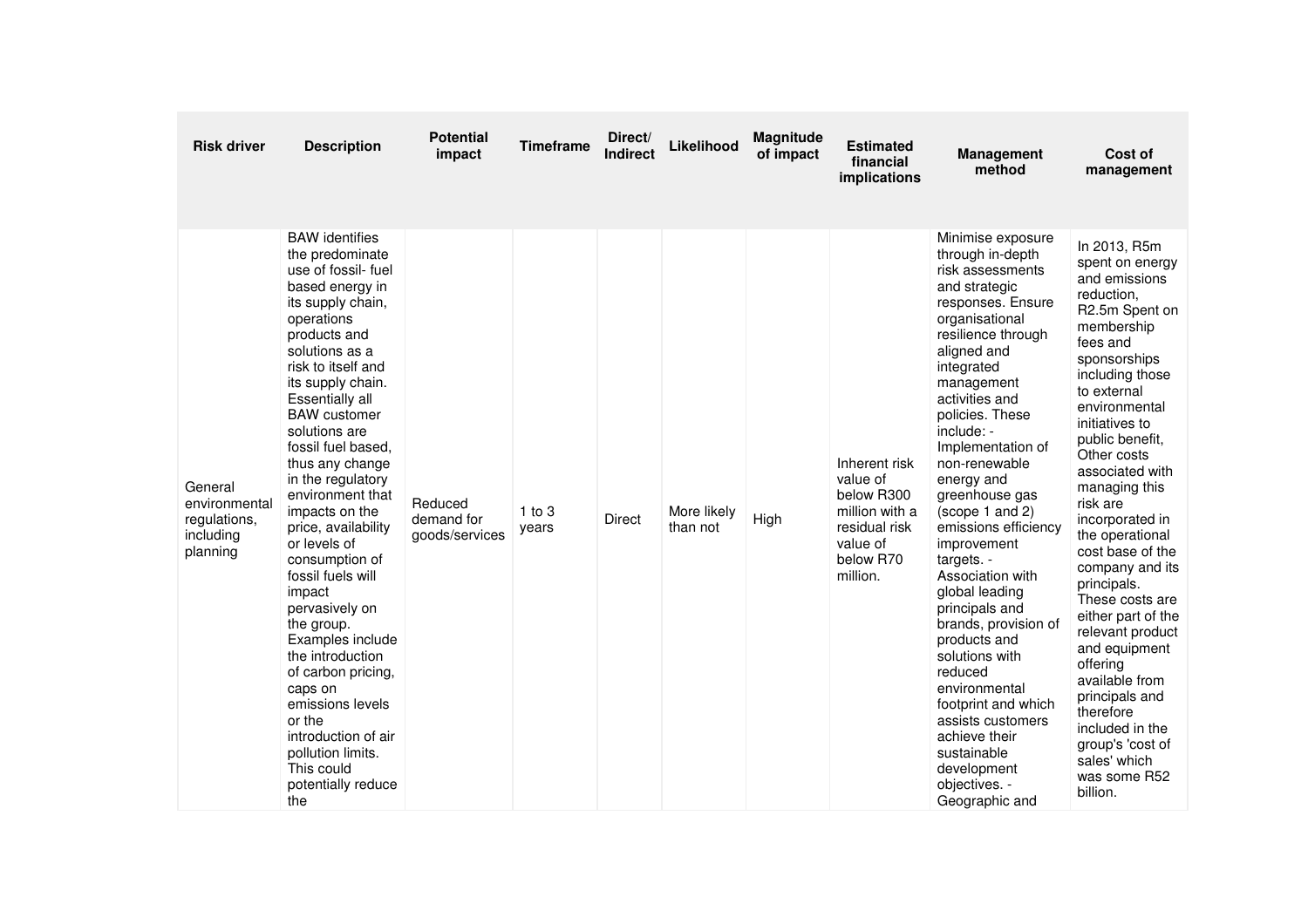| <b>Risk driver</b>      | <b>Description</b>                                                                                                                                                                                                                                                                                                                                                                                                                                                                  | <b>Potential</b><br>impact              | <b>Timeframe</b>    | Direct/<br><b>Indirect</b> | Likelihood              | Magnitude<br>of impact | <b>Estimated</b><br>financial<br>implications                                                    | <b>Management</b><br>method                                                                                                                                                                                                                                                                                                                                                                                      | Cost of<br>management                                                                                              |
|-------------------------|-------------------------------------------------------------------------------------------------------------------------------------------------------------------------------------------------------------------------------------------------------------------------------------------------------------------------------------------------------------------------------------------------------------------------------------------------------------------------------------|-----------------------------------------|---------------------|----------------------------|-------------------------|------------------------|--------------------------------------------------------------------------------------------------|------------------------------------------------------------------------------------------------------------------------------------------------------------------------------------------------------------------------------------------------------------------------------------------------------------------------------------------------------------------------------------------------------------------|--------------------------------------------------------------------------------------------------------------------|
|                         | competitiveness<br>of products and<br>services and also<br>increase the cost<br>base. This would<br>negatively affect<br>BAW's<br>competitive<br>position and<br>sustainable value<br>creation<br>potential. Two<br>potential impacts<br>were identified<br>for this risk,<br>namely: 1.<br>Increased cost<br>based, 2.<br>Reduced<br>demand for<br>goods/services.<br>The most<br>significant of<br>these impacts<br>was assessed as<br>"Reduced<br>demand for<br>goods/services". |                                         |                     |                            |                         |                        |                                                                                                  | industry<br>diversification. BAW<br>operates across 25<br>countries and has a<br>diverse range of<br>customer offerings<br>across six identified<br>strategic growth<br>segments. -<br>Awareness,<br>anticipation and<br>appropriate action<br>through<br>participation in and<br>representation on<br>corporate/business<br>groups and<br>organisations that<br>provide feedback on<br>proposed<br>legislation. |                                                                                                                    |
| Air pollution<br>limits | Customer<br>offerings may<br>become<br>uncompetitive<br>unless pollution<br>limit<br>specifications,                                                                                                                                                                                                                                                                                                                                                                                | Reduced<br>demand for<br>goods/services | $1$ to $3$<br>years | <b>Direct</b>              | More likely<br>than not | High                   | Inherent risk<br>value of<br>below R300<br>million and<br>residual risk<br>value of<br>below R70 | Close relationships<br>with world class<br>principals ensures<br>competitive<br>advantage and<br>ability to provide<br>integrated customer                                                                                                                                                                                                                                                                       | BAW's globally<br>leading<br>principals invest<br>in research and<br>development to<br>ensure product<br>offerings |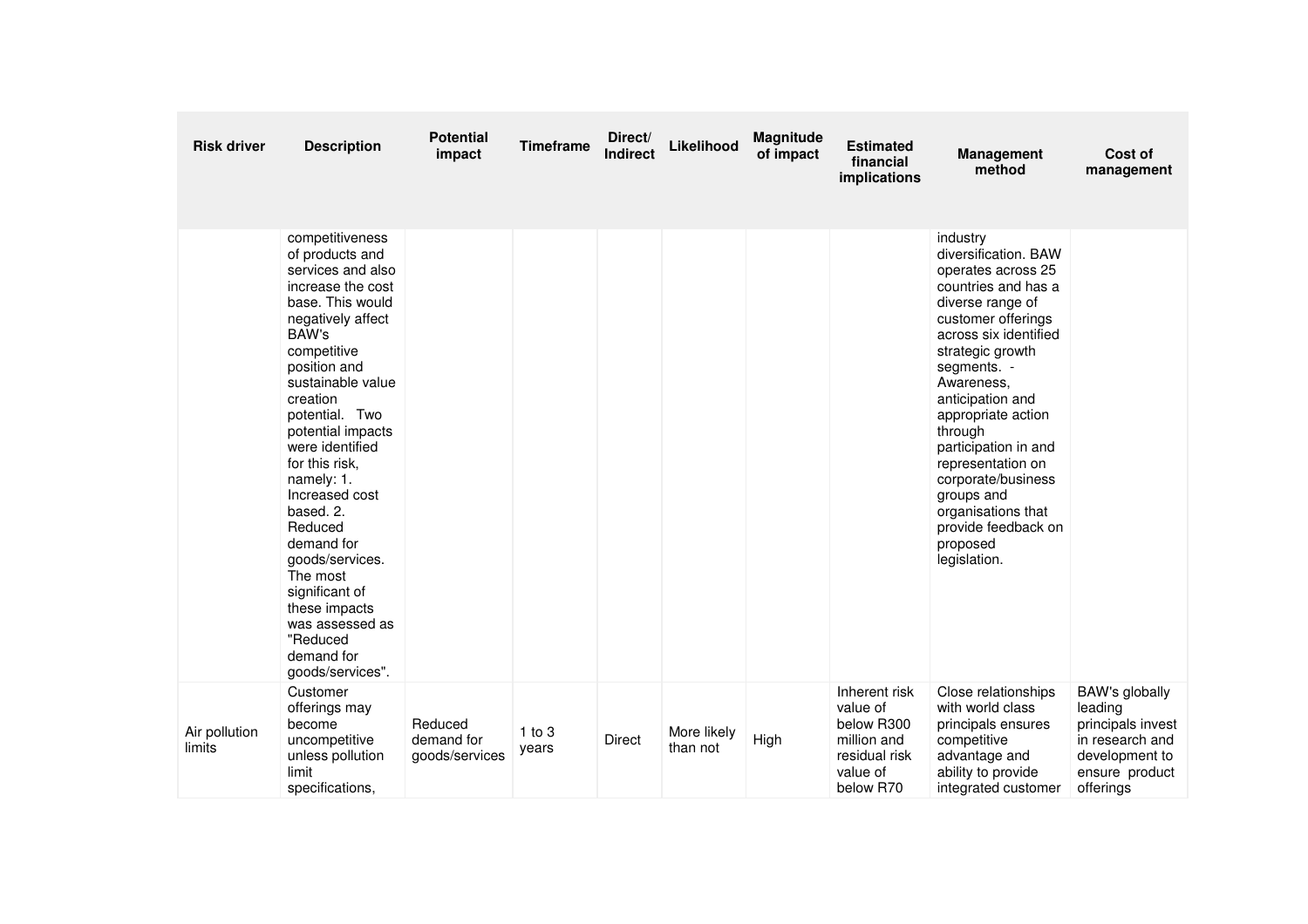| <b>Risk driver</b> | <b>Description</b>                                                                                                                                                                                                                                                                                                                                                                                                                                                                                                                                                                                                                                                               | <b>Potential</b><br>impact | <b>Timeframe</b> | Direct/<br><b>Indirect</b> | Likelihood | Magnitude<br>of impact | <b>Estimated</b><br>financial<br>implications | <b>Management</b><br>method                                                                                                                                                                                                                                                                                                                                                                                                                                                                                                                                                                                                                                                                                                                   | Cost of<br>management                                                                                                                                                                                                                                                                                                                                                                                                                                                                                 |
|--------------------|----------------------------------------------------------------------------------------------------------------------------------------------------------------------------------------------------------------------------------------------------------------------------------------------------------------------------------------------------------------------------------------------------------------------------------------------------------------------------------------------------------------------------------------------------------------------------------------------------------------------------------------------------------------------------------|----------------------------|------------------|----------------------------|------------|------------------------|-----------------------------------------------|-----------------------------------------------------------------------------------------------------------------------------------------------------------------------------------------------------------------------------------------------------------------------------------------------------------------------------------------------------------------------------------------------------------------------------------------------------------------------------------------------------------------------------------------------------------------------------------------------------------------------------------------------------------------------------------------------------------------------------------------------|-------------------------------------------------------------------------------------------------------------------------------------------------------------------------------------------------------------------------------------------------------------------------------------------------------------------------------------------------------------------------------------------------------------------------------------------------------------------------------------------------------|
|                    | product efficiency<br>regulations and<br>standards are<br>anticipated and<br>met by the<br>group's product<br>offerings across<br>the multiple<br>geographies in<br>which BAW<br>operates. It is<br>important for<br><b>BAW</b> and its<br>principals to<br>consider these<br>standards and<br>regulations in<br>order to ensure<br>that customers<br>are supplied with<br>equipment that is<br>compliant. If<br><b>BAW</b> and its<br>principals are<br>unable to provide<br>its customers<br>with products that<br>comply with<br>standards and<br>regulations, this<br>could result in<br>customers opting<br>for competitor<br>products, which<br>would reduce<br>demand for |                            |                  |                            |            |                        | million.                                      | offerings<br>incorporating latest<br>technology which<br>reduce emissions<br>and mitigate<br>customers'<br>emissions-related<br>risks. This risk is<br>managed by the<br>development of new<br>technologies and<br>services in<br>partnership with<br><b>BAW's principals</b><br>that reduce<br>customer's<br>emissions and meet<br>all required<br>emission standards<br>and regulations. for<br>example, BAW has<br>also invested in<br>hybrid vehicles for<br>the Avis rental fleet.<br>This investment<br>assists customers in<br>reducing their<br>emissions. The<br>diverse range of<br>product offerings,<br>industries as well as<br>the geographies in<br>which BAW<br>operates also<br>further mitigates the<br>impact of this risk | incorporate<br>latest<br>technologies<br>and improved<br>efficiencies.<br>These costs are<br>included in<br>product<br>offerings<br>available from<br>principals and<br>included in the<br>group's 'cost of<br>sales' which<br>was some R52<br>billion in the<br>2013FY. An<br>example of<br>spend on<br>technologies<br>which assist in<br>reducing<br>customer<br>emissions is the<br>inclusion of<br>hybrids vehicles<br>in the South<br>African car<br>rental fleet at a<br>cost of some<br>R27m. |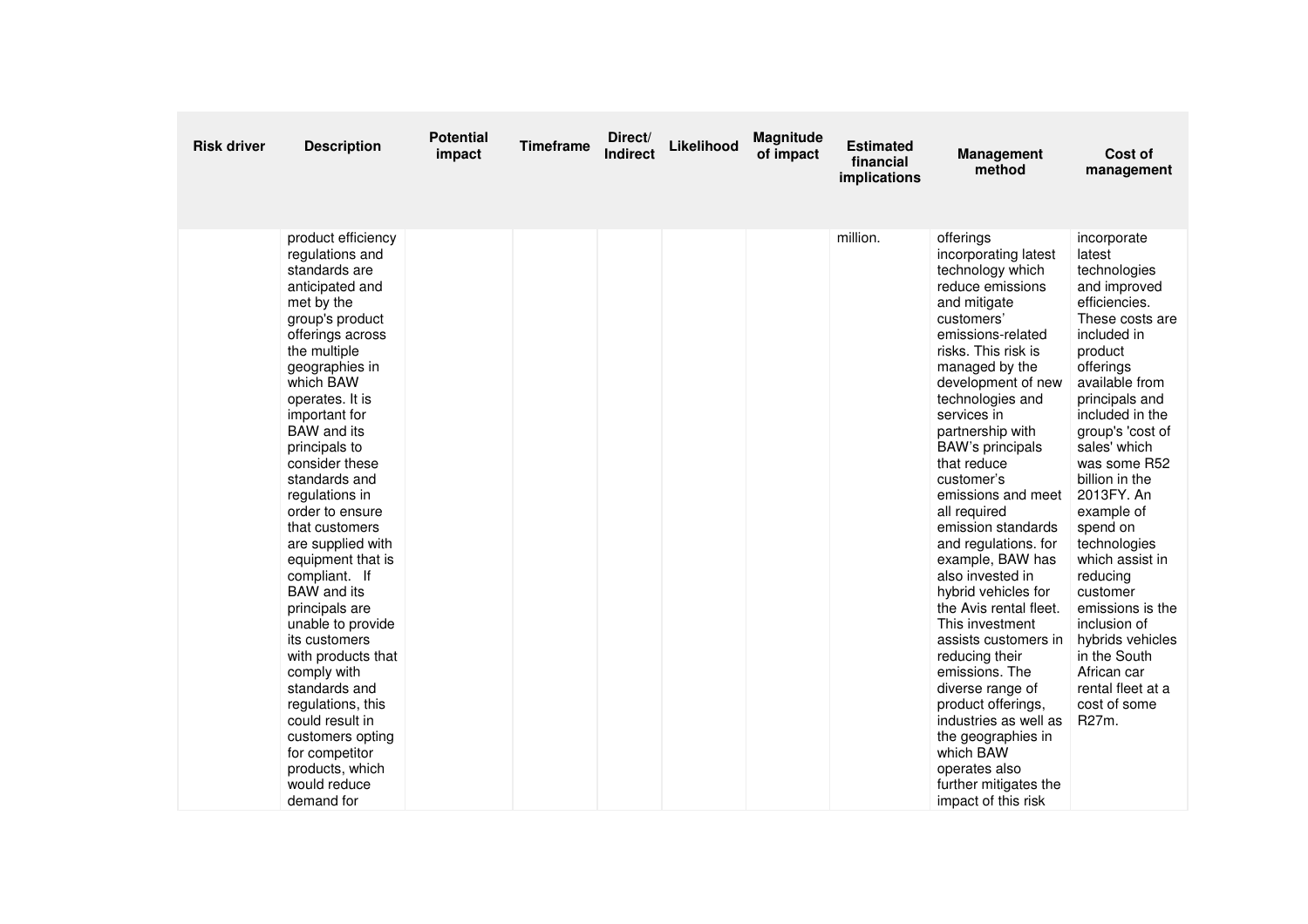| <b>Risk driver</b>                              | <b>Description</b>                                                                                                                                                                                                                                                                                                                                                                                                                                             | <b>Potential</b><br>impact  | <b>Timeframe</b>    | Direct/<br><b>Indirect</b> | Likelihood | <b>Magnitude</b><br>of impact | <b>Estimated</b><br>financial<br>implications                                                                                          | <b>Management</b><br>method                                                                                                                                                                | Cost of<br>management                                                                                                                                     |
|-------------------------------------------------|----------------------------------------------------------------------------------------------------------------------------------------------------------------------------------------------------------------------------------------------------------------------------------------------------------------------------------------------------------------------------------------------------------------------------------------------------------------|-----------------------------|---------------------|----------------------------|------------|-------------------------------|----------------------------------------------------------------------------------------------------------------------------------------|--------------------------------------------------------------------------------------------------------------------------------------------------------------------------------------------|-----------------------------------------------------------------------------------------------------------------------------------------------------------|
|                                                 | <b>BAW's products</b><br>and services.<br>Three potential<br>impacts were<br>identified: 1.<br>Increased<br>operational cost.<br>2. Reduced<br>demand for<br>goods / services.<br>3. Inability to do<br>business. The<br>most significant<br>of these impact<br>was assessed as<br>"Reduced<br>demand for<br>goods/services".<br>Two risk drivers<br>were identified: 1.<br>Air pollution<br>limits. 2. Product<br>efficiency<br>regulations and<br>standards. |                             |                     |                            |            |                               |                                                                                                                                        | as emission<br>regulation and<br>implementation<br>thereof will<br>generally vary<br>across sectors and<br>regions.                                                                        |                                                                                                                                                           |
| Uncertainty<br>surrounding<br>new<br>regulation | Possible or<br>impending<br>changes to the<br>regulatory<br>framework<br>creates<br>uncertainty in the<br>business<br>environment.<br>This results in a                                                                                                                                                                                                                                                                                                        | Inability to do<br>business | $1$ to $3$<br>years | <b>Direct</b>              | Likely     | Medium-<br>high               | Inherent risk<br>value of<br>below R200<br>million and<br>residual risk<br>value of<br>below R100<br>million.<br>Examples<br>include a | Uncertainty<br>associated with new<br>regulations may<br>result in customer<br>unwillingness to<br>commit to the<br>purchase of assets,<br>plant and<br>equipment. To<br>mitigate this BAW | <b>BAW</b> invested<br>R250m and<br>USD11m to<br>date, in rebuild<br>and<br>remanufacture<br>facilities in<br>South Africa<br>and Russia.<br>respectively |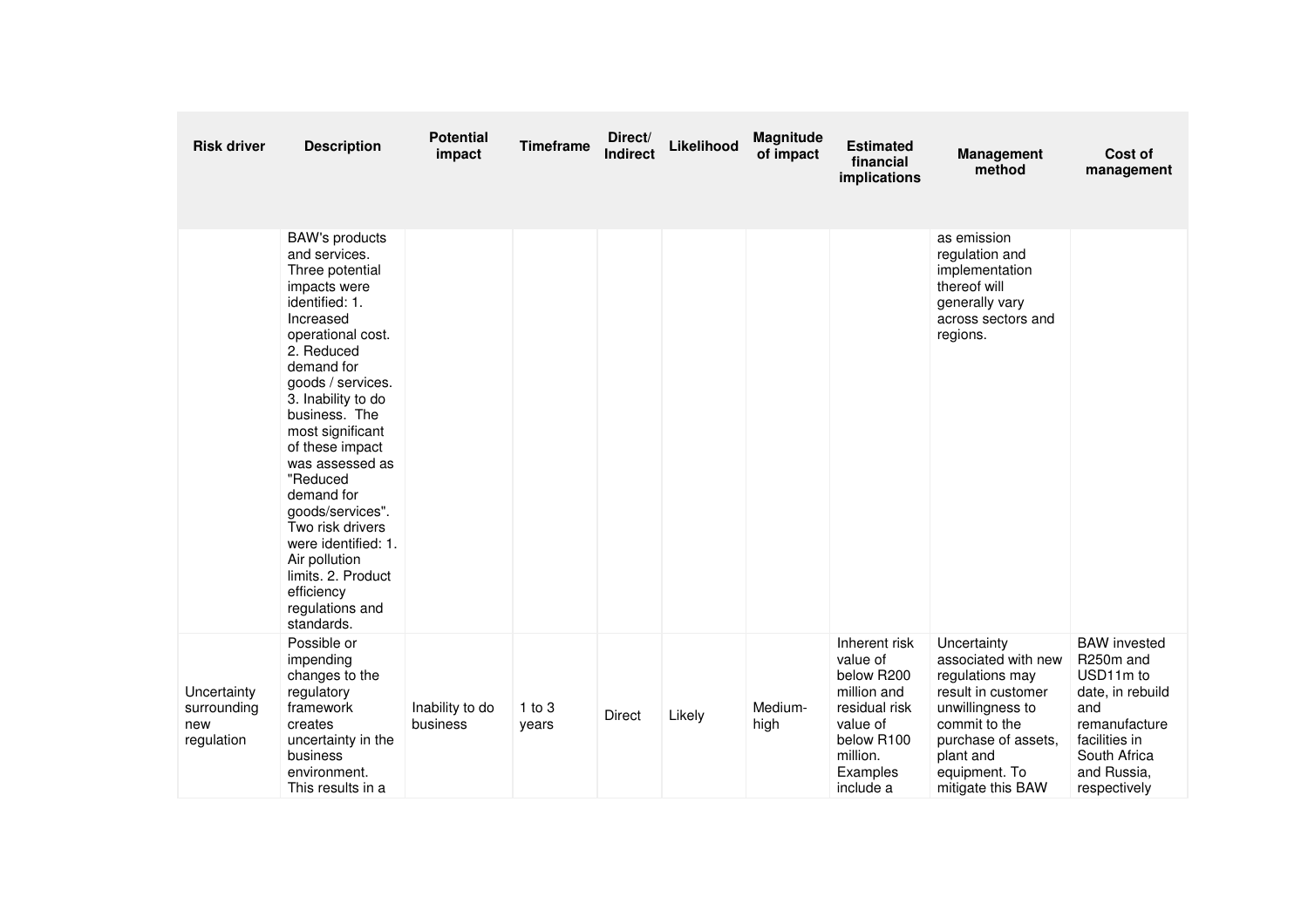| <b>Risk driver</b> | <b>Description</b>                                                                                                                                                                                                                                                                                                                                                                                                                                                                                                                                                                                               | <b>Potential</b><br>impact | <b>Timeframe</b> | Direct/<br><b>Indirect</b> | Likelihood | Magnitude<br>of impact | <b>Estimated</b><br>financial<br>implications                                                                                                                | <b>Management</b><br>method                                                                                                                                                                                                                                                                                                                                                                                                                                                                                                                                                                                                                                                                                      | Cost of<br>management                                                                                                                                                                                                                                                                                                                     |
|--------------------|------------------------------------------------------------------------------------------------------------------------------------------------------------------------------------------------------------------------------------------------------------------------------------------------------------------------------------------------------------------------------------------------------------------------------------------------------------------------------------------------------------------------------------------------------------------------------------------------------------------|----------------------------|------------------|----------------------------|------------|------------------------|--------------------------------------------------------------------------------------------------------------------------------------------------------------|------------------------------------------------------------------------------------------------------------------------------------------------------------------------------------------------------------------------------------------------------------------------------------------------------------------------------------------------------------------------------------------------------------------------------------------------------------------------------------------------------------------------------------------------------------------------------------------------------------------------------------------------------------------------------------------------------------------|-------------------------------------------------------------------------------------------------------------------------------------------------------------------------------------------------------------------------------------------------------------------------------------------------------------------------------------------|
|                    | cautious<br>approach and the<br>inability to firmly<br>commit to<br>business<br>decisions already<br>taken or business<br>decisions to be<br>taken on issues<br>such as<br>competitive<br>products,<br>services and<br>customer<br>offerings, sectors<br>in which to<br>operate.<br>business models<br>and optimal<br>locations. This<br>cautious<br>approach is<br>adopted not only<br>by BAW but by<br>its principals and<br>customers as<br>well resulting in<br>an inability of<br>medium to long<br>term decision<br>making, eg.<br>strategic<br>direction,<br>selection of<br>product ranges,<br>strategic |                            |                  |                            |            |                        | major<br>customer<br>delaying the<br>purchase of a<br>fleet, plant or<br>equipment as<br>a result of<br>uncertainty<br>surrounding<br>future<br>regulations. | has and is<br>constantly<br>innovating new<br>product offerings<br>that allow for<br>flexibility eg. lease<br>with purchase<br>options, long-term<br>leasing, etc. and<br>better suit and<br>empower customers<br>in an uncertain<br>environment. In<br>addition to<br>innovative product<br>development that<br>offers its customers<br>flexibility in an<br>uncertain<br>environment, BAW<br>believes that a<br>customer's<br>willingness to<br>commit to a long-<br>term partnership is<br>also closely linked<br>to their confidence<br>of BAW's ability to<br>identify and<br>appropriately<br>respond to any<br>regulatory changes.<br>Thus BAW is<br>actively engaged in<br>monitoring<br>regulation, has | which aims to<br>extend the<br>lifespan of<br>machinery and<br>equipment, thus<br>minimising<br>waste. BAW<br>acquired a 25%<br>shareholding in<br>re- which is a<br>waste<br>management<br>company, which<br>will, amongst<br>other internal<br>benefits, assist<br><b>BAW</b> in being<br>prepared for any<br>new waste<br>regulations. |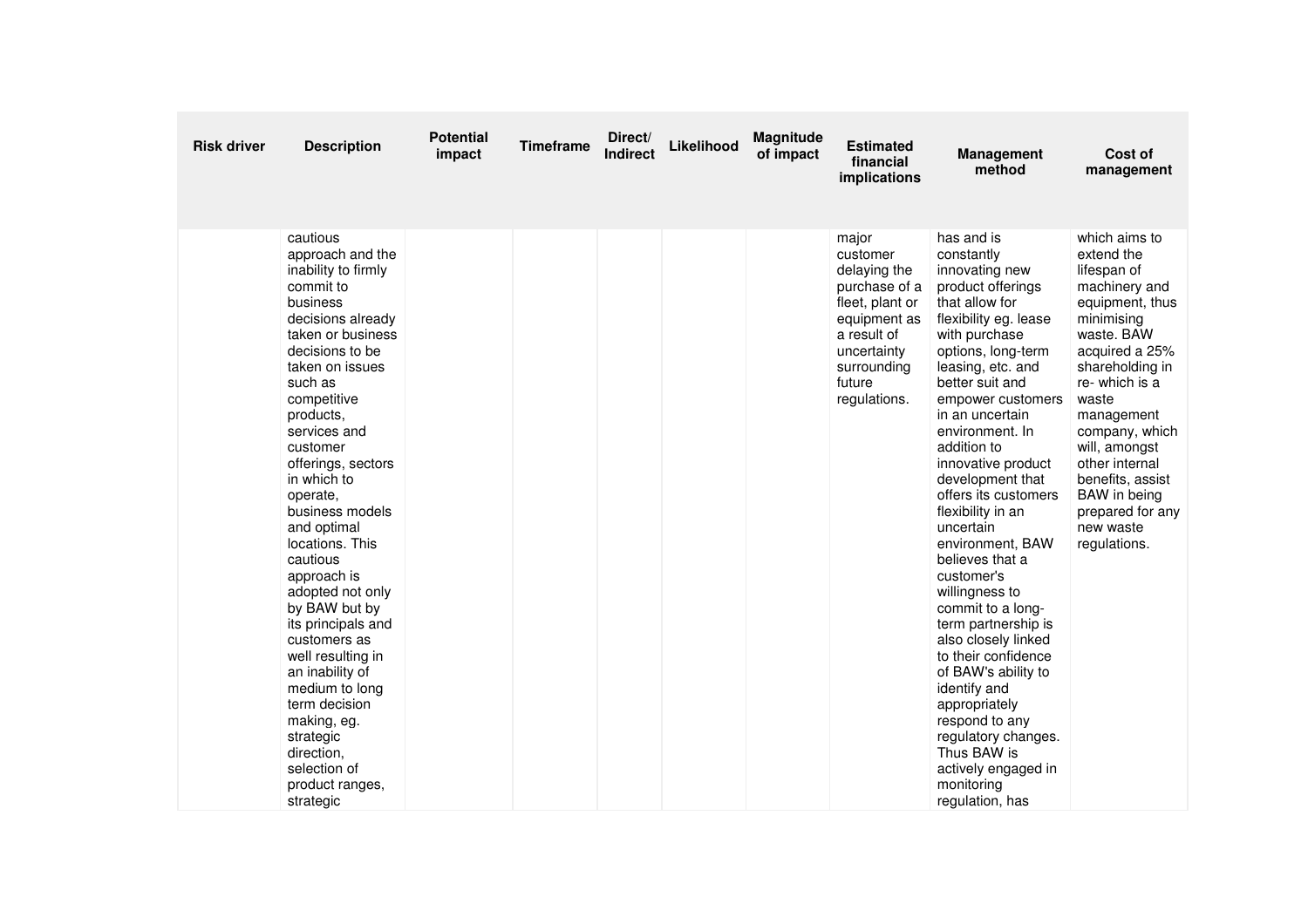| <b>Risk driver</b> | <b>Description</b>                                                                                                                                                                                                                                                                                                                                                                                                                                                                                                                                                                                                      | <b>Potential</b><br>impact | <b>Timeframe</b> | Direct/<br><b>Indirect</b> | Likelihood | Magnitude<br>of impact | <b>Estimated</b><br>financial<br>implications | <b>Management</b><br>method                                                                                                                                                                                                                                                                                                                                                                                                                                                                                                                                                                                                                                                                                           | Cost of<br>management |
|--------------------|-------------------------------------------------------------------------------------------------------------------------------------------------------------------------------------------------------------------------------------------------------------------------------------------------------------------------------------------------------------------------------------------------------------------------------------------------------------------------------------------------------------------------------------------------------------------------------------------------------------------------|----------------------------|------------------|----------------------------|------------|------------------------|-----------------------------------------------|-----------------------------------------------------------------------------------------------------------------------------------------------------------------------------------------------------------------------------------------------------------------------------------------------------------------------------------------------------------------------------------------------------------------------------------------------------------------------------------------------------------------------------------------------------------------------------------------------------------------------------------------------------------------------------------------------------------------------|-----------------------|
|                    | partnerships, etc.<br>Changes to<br>regulatory<br>frameworks<br>impose additional<br>administrative<br>and cost<br>burdens. BAW,<br>as a diversified<br>business, is in<br>the unique<br>position of having<br>to monitor<br>progress with<br>regulation on<br>climate change<br>across a number<br>of industries and<br>under many<br>jurisdictions. The<br>diversified nature<br>and location of<br>BAW's<br>operations<br>results in<br>increased<br>monitoring costs<br>and<br>administration<br>requirements.<br>Three potential<br>impacts were<br>identified: 1.<br>Increased<br>operational cost.<br>2. Reduced |                            |                  |                            |            |                        |                                               | membership and<br>participates in a<br>number of corporate<br>/ business groups<br>and organisations,<br>which also monitor<br>the legislative /<br>regulatory<br>landscape and<br>provide feedback on<br>proposed<br>legislation. The<br>globally leading<br>principals that BAW<br>represent also<br>monitor the<br>regulatory<br>landscape to be in a<br>position to identify<br>and respond to any<br>proposed changes<br>that may impact<br>their business<br>environment or that<br>of their key<br>stakeholders.<br>Monitoring the<br>development of<br>regulation enables<br>BAW to be<br>prepared for its<br>implementation. An<br>example is BAW's<br>investment into its<br>equipment<br>remanufacture and |                       |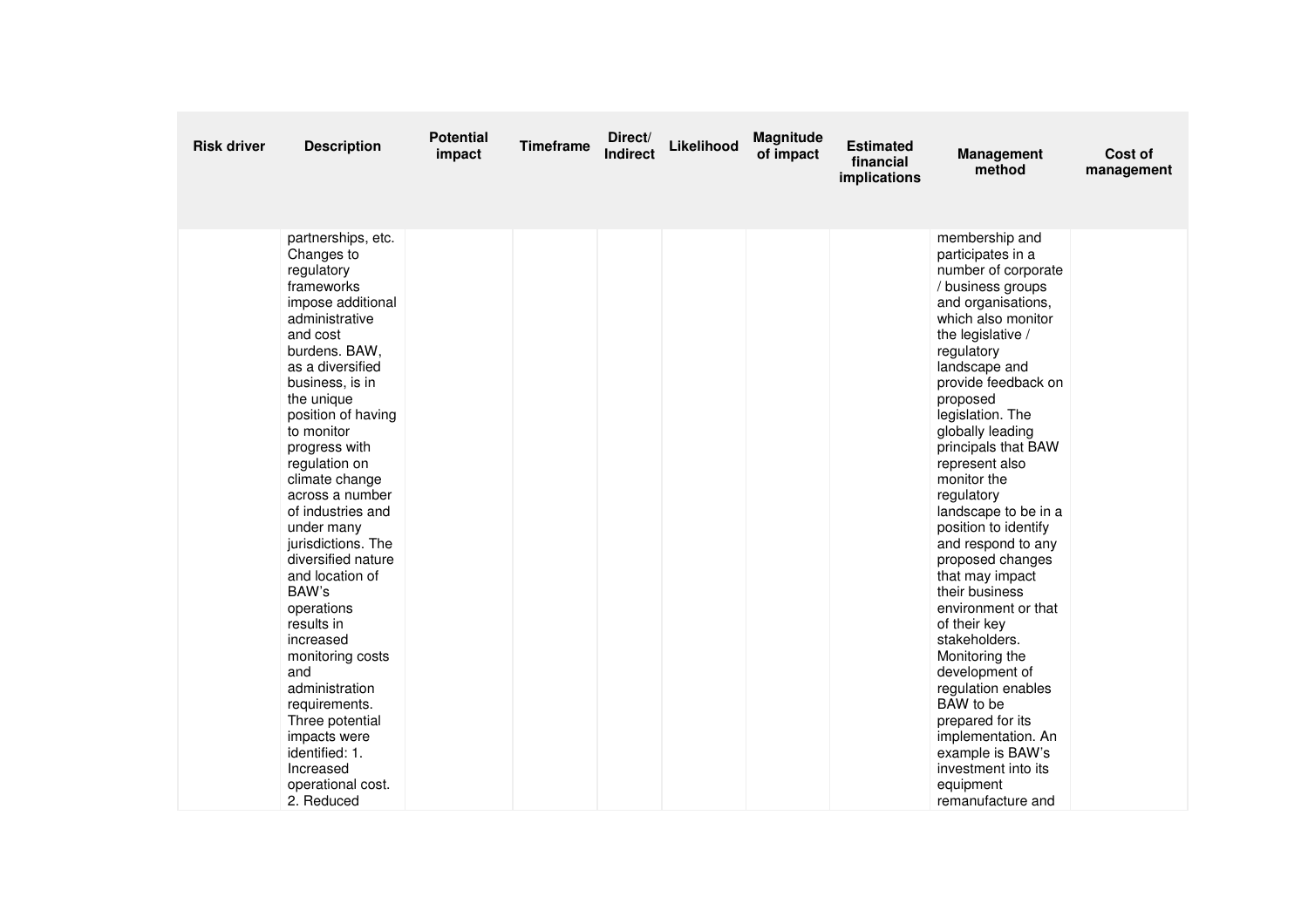| <b>Risk driver</b>    | <b>Description</b>                                                                                                                                                                                                                                                                                                                                                                                                                         | <b>Potential</b><br>impact              | <b>Timeframe</b> | Direct/<br><b>Indirect</b> | Likelihood | <b>Magnitude</b><br>of impact | <b>Estimated</b><br>financial<br>implications                                                                  | <b>Management</b><br>method                                                                                                                                                                                                                                                                                                                                                                                                                                                                                                | Cost of<br>management                                                                                                                                                                                                                                                                                                                                                                                                                   |
|-----------------------|--------------------------------------------------------------------------------------------------------------------------------------------------------------------------------------------------------------------------------------------------------------------------------------------------------------------------------------------------------------------------------------------------------------------------------------------|-----------------------------------------|------------------|----------------------------|------------|-------------------------------|----------------------------------------------------------------------------------------------------------------|----------------------------------------------------------------------------------------------------------------------------------------------------------------------------------------------------------------------------------------------------------------------------------------------------------------------------------------------------------------------------------------------------------------------------------------------------------------------------------------------------------------------------|-----------------------------------------------------------------------------------------------------------------------------------------------------------------------------------------------------------------------------------------------------------------------------------------------------------------------------------------------------------------------------------------------------------------------------------------|
|                       | demand for<br>goods / services.<br>3. Inability to do<br>business. The<br>most significant<br>of these impact<br>was assessed as<br>"Inability to do<br>business".                                                                                                                                                                                                                                                                         |                                         |                  |                            |            |                               |                                                                                                                | rebuild facilities in<br>Russia and South<br>Africa, addressing<br>potential life-cycle<br>and waste<br>management<br>regulations.                                                                                                                                                                                                                                                                                                                                                                                         |                                                                                                                                                                                                                                                                                                                                                                                                                                         |
| Lack of<br>regulation | The lack of<br>regulation in<br>certain<br>geographies in<br>which BAW<br>operates may<br>permit the<br>purchase and<br>use of older and<br>cheaper<br>technologies<br>which produce<br>more emissions<br>than modern<br>alternatives. This<br>could result in<br><b>BAW's product</b><br>offerings being<br>uncompetitively<br>priced in these<br>regions.<br>Relevant<br>countries where<br>there is no<br>country-wide<br>regulation or | Reduced<br>demand for<br>goods/services | >6 years         | Direct                     | Likely     | Medium                        | Inherent risk<br>value of<br>below R100<br>million and a<br>residual risk<br>value of<br>below R55<br>million. | BAW has a<br>diversified range of<br>products enabling<br>the group to<br>compete in markets<br>where there is no<br>country-wide<br>regulation or<br>regulation is still<br>developing. Close<br>relationships with<br>world class<br>principals ensures<br>competitive<br>advantage and<br>ability to provide a<br>wide-range of<br>integrated customer<br>offerings.<br>Furthermore, many<br>of BAW's customers<br>are major global<br>organisations that<br>consider long-term<br>costs and<br>sustainability in their | No additional<br>costs<br>associated with<br>the mitigation of<br>this risk.<br>Activities such<br>as geographic<br>and industry<br>diversification<br>and<br>engagement<br>with world class<br>principals are<br>part of the<br>group's overall<br>risk<br>management<br>approach. There<br>are also no<br>additional costs<br>associated with<br>providing a wide<br>range of<br>products. These<br>costs are part of<br>the relevant |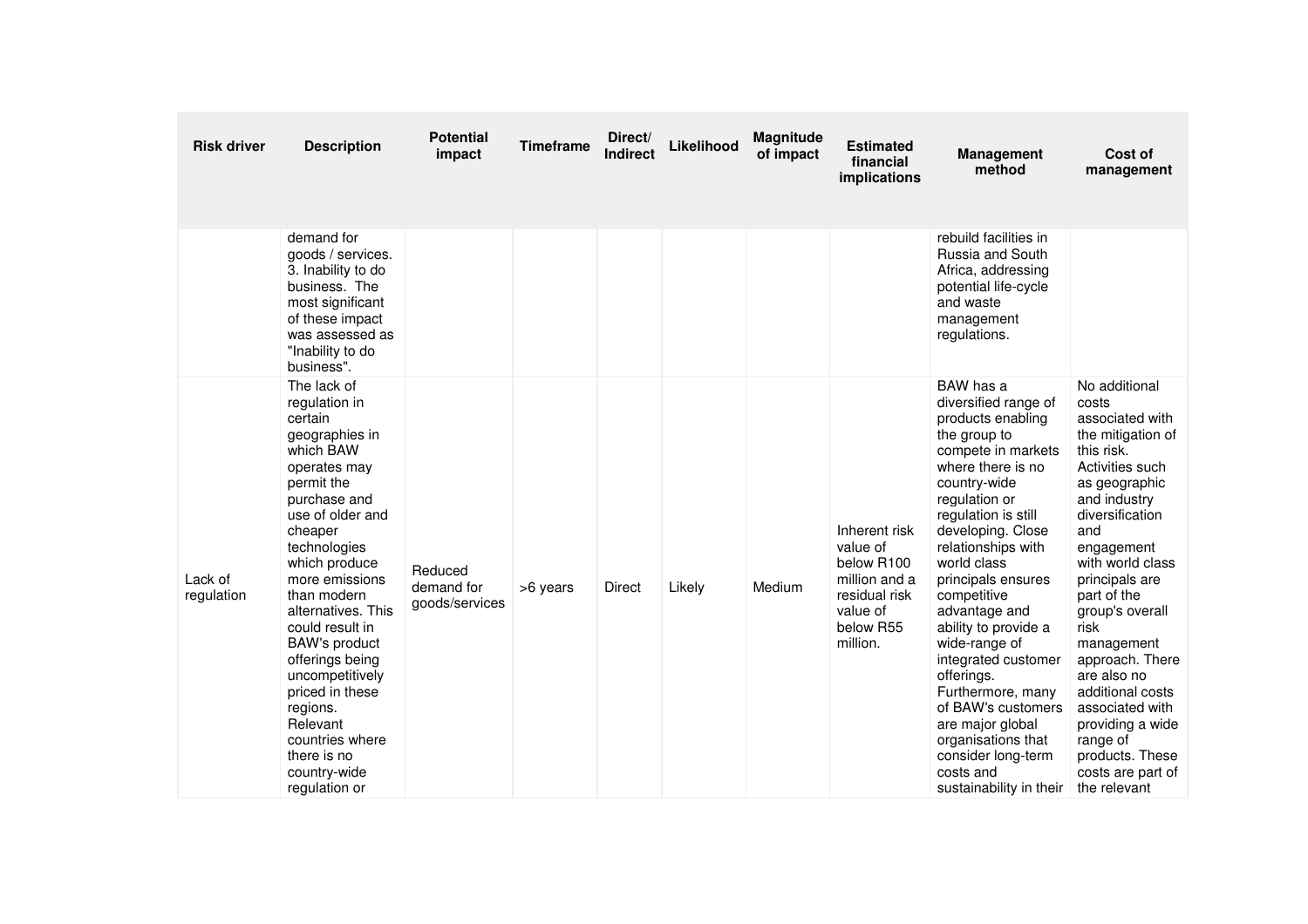| <b>Risk driver</b>                | <b>Description</b>                                                                                                                                                                                                                                                                                                                                                                                                                                                                                                        | <b>Potential</b><br>impact | <b>Timeframe</b> | Direct/<br>Indirect | Likelihood                   | <b>Magnitude</b><br>of impact | <b>Estimated</b><br>financial<br>implications                                      | <b>Management</b><br>method                                                                                                                                                                                                                                                                                                                                                                                                | Cost of<br>management                                                                                                                                                                  |
|-----------------------------------|---------------------------------------------------------------------------------------------------------------------------------------------------------------------------------------------------------------------------------------------------------------------------------------------------------------------------------------------------------------------------------------------------------------------------------------------------------------------------------------------------------------------------|----------------------------|------------------|---------------------|------------------------------|-------------------------------|------------------------------------------------------------------------------------|----------------------------------------------------------------------------------------------------------------------------------------------------------------------------------------------------------------------------------------------------------------------------------------------------------------------------------------------------------------------------------------------------------------------------|----------------------------------------------------------------------------------------------------------------------------------------------------------------------------------------|
|                                   | regulation is still<br>developing,<br>include: - Certain<br>countries within<br>Africa: BAW's<br>operations in<br>Africa (excluding<br>South Africa)<br>generate 6.2% of<br>group emissions<br>and 12.22% of<br>the group<br>revenue. -<br>Russia, Middle<br>East and Asia:<br>BAW's<br>operations in<br>Russia, Middle<br>East and Asia<br>generate 2.29%<br>and 7.93% of<br>group revenue.<br>Some 20% of<br>BAW's revenue<br>is generated from<br>such countries<br>indicating the<br>potential extent<br>of the risk. |                            |                  |                     |                              |                               |                                                                                    | purchasing<br>decisions. In many<br>instances, this<br>results in customers<br>selecting higher<br>priced plant and<br>equipment with<br>better efficiencies.<br>This risk is further<br>minimised by<br>geographical<br>diversification<br>across 25 countries<br>with some 20% of<br>group revenue<br>generated in<br>countries that do<br>not yet have<br>specific and<br>country-wide<br>climate change<br>regulation. | product and<br>equipment<br>offering<br>available from<br>principals and<br>therefore<br>included in the<br>group's 'cost of<br>sales' which<br>was some R52<br>billion for<br>2013FY. |
| Renewable<br>energy<br>regulation | Regulations<br>could introduce<br>specified<br>thresholds for<br>renewables<br>within BAW's fuel                                                                                                                                                                                                                                                                                                                                                                                                                          | Increased<br>capital cost  | 3 to 6<br>years  | <b>Direct</b>       | About as<br>likely as<br>not | Medium                        | Inherent risk<br>value of<br>below R70<br>million and<br>residual risk<br>value of | In 2009, the group<br>implemented an<br>aspirational target<br>of a 12% efficiency<br>improvement in<br>non-renewable                                                                                                                                                                                                                                                                                                      | The investment<br>costs<br>associated with<br>the<br>implementation<br>of energy                                                                                                       |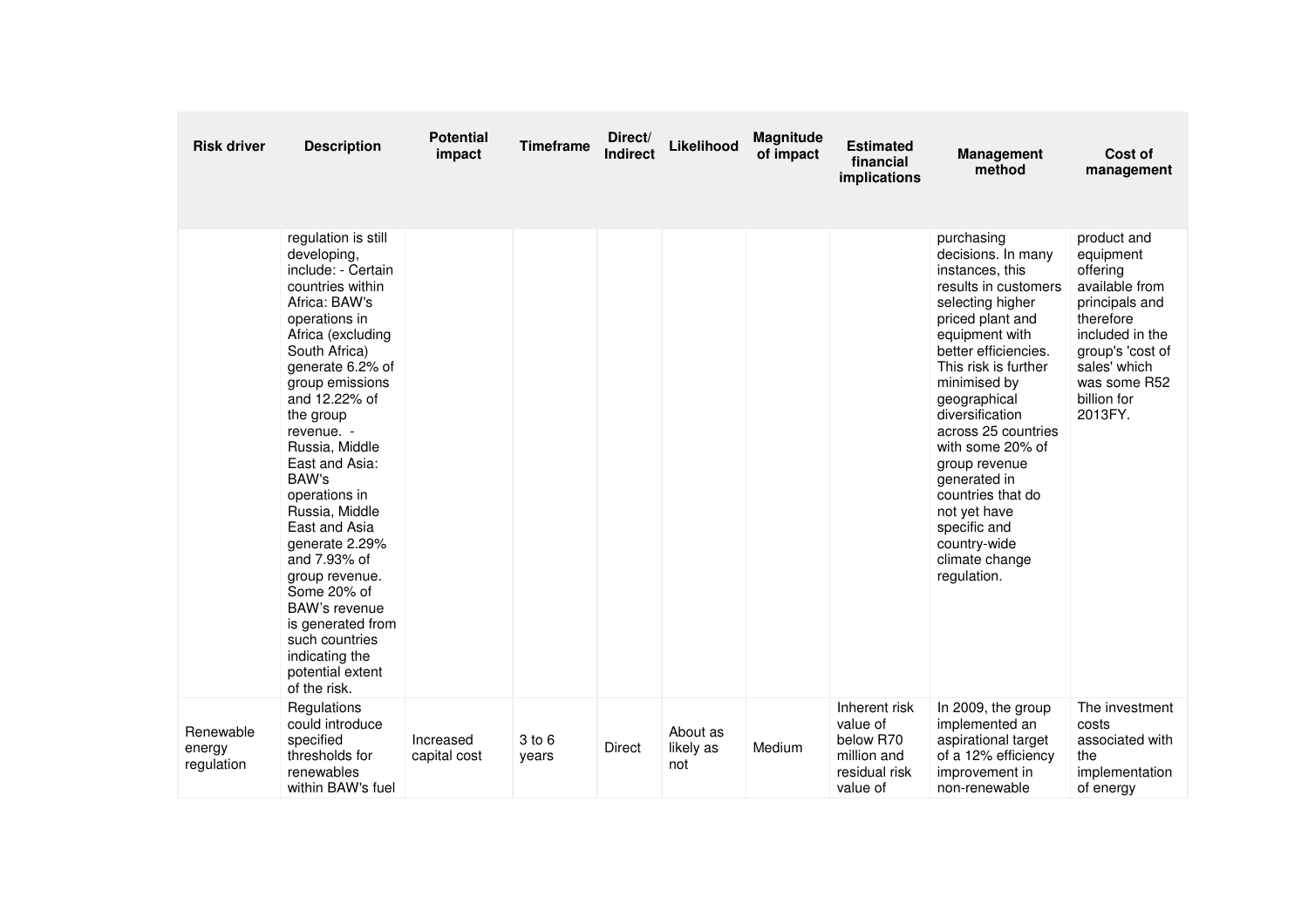| <b>Risk driver</b> | <b>Description</b>                                                                                                                                                                                                                                                                                                                                                                                                                                                                                                                                                                                                                                                       | <b>Potential</b><br>impact | <b>Timeframe</b> | Direct/<br><b>Indirect</b> | Likelihood | Magnitude<br>of impact | <b>Estimated</b><br>financial<br>implications | <b>Management</b><br>method                                                                                                                                                                                                                                                                                                                                                                                                                                                                                                                                                                                                                                                                                                                                                       | Cost of<br>management                                               |
|--------------------|--------------------------------------------------------------------------------------------------------------------------------------------------------------------------------------------------------------------------------------------------------------------------------------------------------------------------------------------------------------------------------------------------------------------------------------------------------------------------------------------------------------------------------------------------------------------------------------------------------------------------------------------------------------------------|----------------------------|------------------|----------------------------|------------|------------------------|-----------------------------------------------|-----------------------------------------------------------------------------------------------------------------------------------------------------------------------------------------------------------------------------------------------------------------------------------------------------------------------------------------------------------------------------------------------------------------------------------------------------------------------------------------------------------------------------------------------------------------------------------------------------------------------------------------------------------------------------------------------------------------------------------------------------------------------------------|---------------------------------------------------------------------|
|                    | mix. Most, if not<br>all of BAW's<br>operations,<br>including<br>products and<br>facilities are fossil<br>fuel based. The<br>introduction of<br>thresholds for<br>renewables will<br>require additional<br>investment by<br><b>BAW</b> and its<br>supply chain.<br>Capital<br>investment<br>requirement in<br>renewables is<br>significant and, in<br>many cases,<br>more expensive<br>than alternative<br>sources of<br>energy such as<br>sourcing<br>electricity from<br>the grid. The<br>installation of<br>solar photovoltaic<br>panels on roof<br>space in certain<br>operations in the<br>group is more<br>expensive than<br>continuing to use<br>electricity from |                            |                  |                            |            |                        | below R35<br>million.                         | energy by 2014<br>from a baseline<br>year of 2009. The<br>group has invested<br>into a number of<br>energy reduction<br>initiatives that would<br>reduce the impact<br>of renewable<br>energy regulations.<br><b>BAW</b> is actively<br>investigating the<br>installation of solar<br>energy at identified<br>facilities within the<br>group as an<br>alternative to<br>electricity from the<br>national grid. In<br>some countries.<br>there are incentives<br>for renewables<br>which could assist<br>BAW is building the<br>business case for<br>the installation of<br>renewable energy.<br>Note that BAW has<br>adopted a MARSO<br>(Measure, Avoid,<br>Reduce, Switch,<br>Offset) approach to<br>reducing emissions.<br>Only once having<br>measured, avoided<br>and reduced | efficiency<br>improvement<br>projects<br>exceeded R5m<br>in 2013FY. |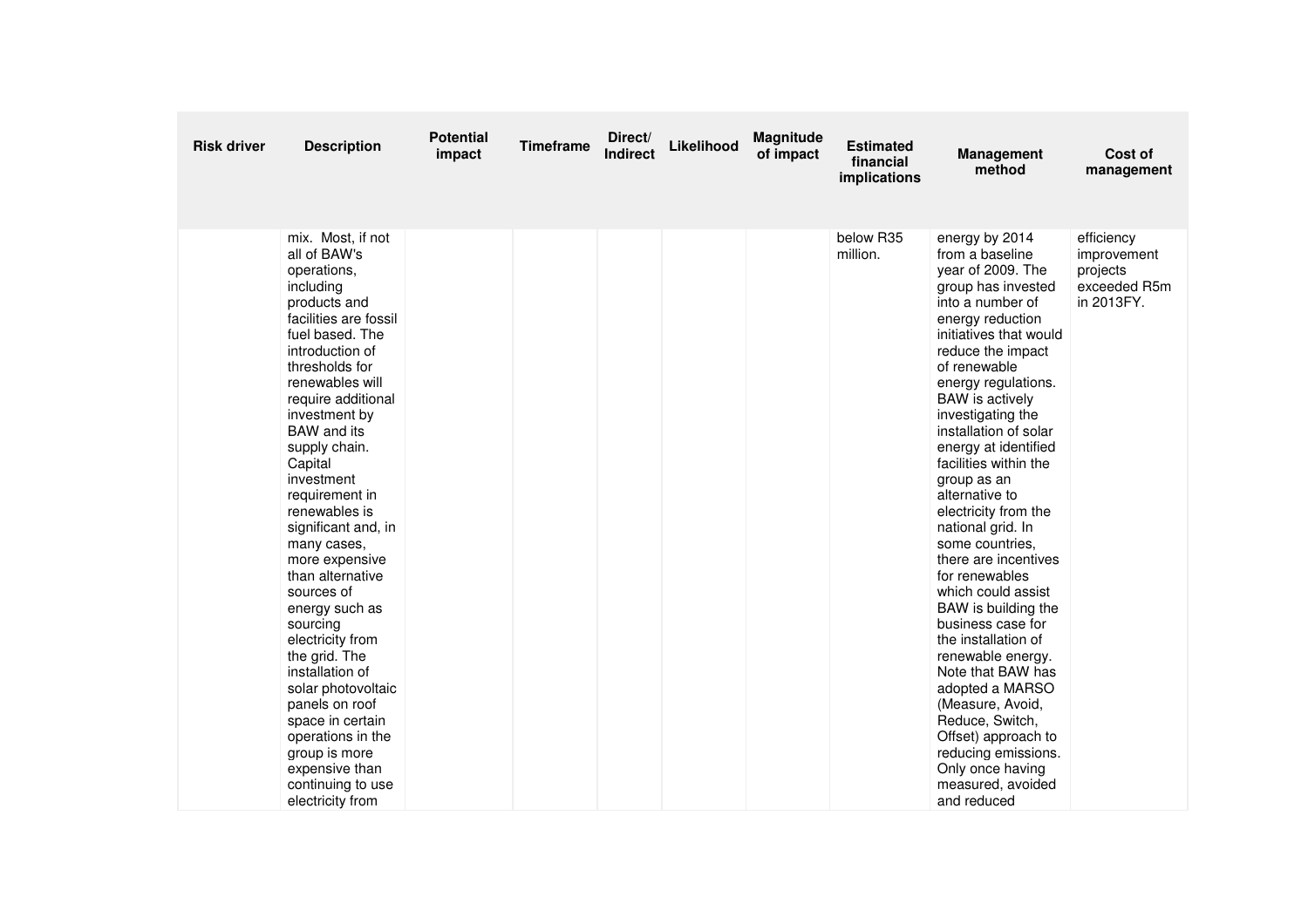| <b>Risk driver</b> | <b>Description</b>                                                                                                                                                                                                                                                                                                                                                                                                                                                                              | <b>Potential</b><br>impact       | <b>Timeframe</b> | Direct/<br><b>Indirect</b> | Likelihood           | Magnitude<br>of impact | <b>Estimated</b><br>financial<br>implications                                                   | <b>Management</b><br>method                                                                                                  | Cost of<br>management                                                                             |
|--------------------|-------------------------------------------------------------------------------------------------------------------------------------------------------------------------------------------------------------------------------------------------------------------------------------------------------------------------------------------------------------------------------------------------------------------------------------------------------------------------------------------------|----------------------------------|------------------|----------------------------|----------------------|------------------------|-------------------------------------------------------------------------------------------------|------------------------------------------------------------------------------------------------------------------------------|---------------------------------------------------------------------------------------------------|
|                    | the national grid.<br>The payback<br>periods for<br>renewables are<br>still long and the<br>required capital<br>investment could<br>have a significant<br>impact on BAW,<br>its supply chain<br>and its<br>customers.<br>Three potential<br>impacts were<br>identified: 1.<br>Increased<br>operational cost.<br>2. Increased<br>capital cost. 3.<br>Reduced<br>demand for<br>goods / services.<br>The most<br>significant of<br>these impact was<br>assessed as<br>"Increased<br>capital cost". |                                  |                  |                            |                      |                        |                                                                                                 | emissions does<br><b>BAW</b> consider<br>switching to<br>alternative fuel<br>sources.                                        |                                                                                                   |
| Carbon taxes       | Globally there is<br>a trend towards<br>implementing<br>carbon prices.<br>The introduction<br>of a carbon price<br>in the countries in                                                                                                                                                                                                                                                                                                                                                          | Increased<br>operational<br>cost | Up to 1<br>year  | <b>Direct</b>              | Virtually<br>certain | Low-<br>medium         | Inherent risk<br>value of<br>below R70<br>million and<br>residual risk<br>value of<br>below R35 | The group is<br>focused on<br>improving<br>emissions efficiency<br>against a business<br>as usual scenario<br>as a method of | The investment<br>costs<br>associated with<br>the<br>implementation<br>of energy and<br>emissions |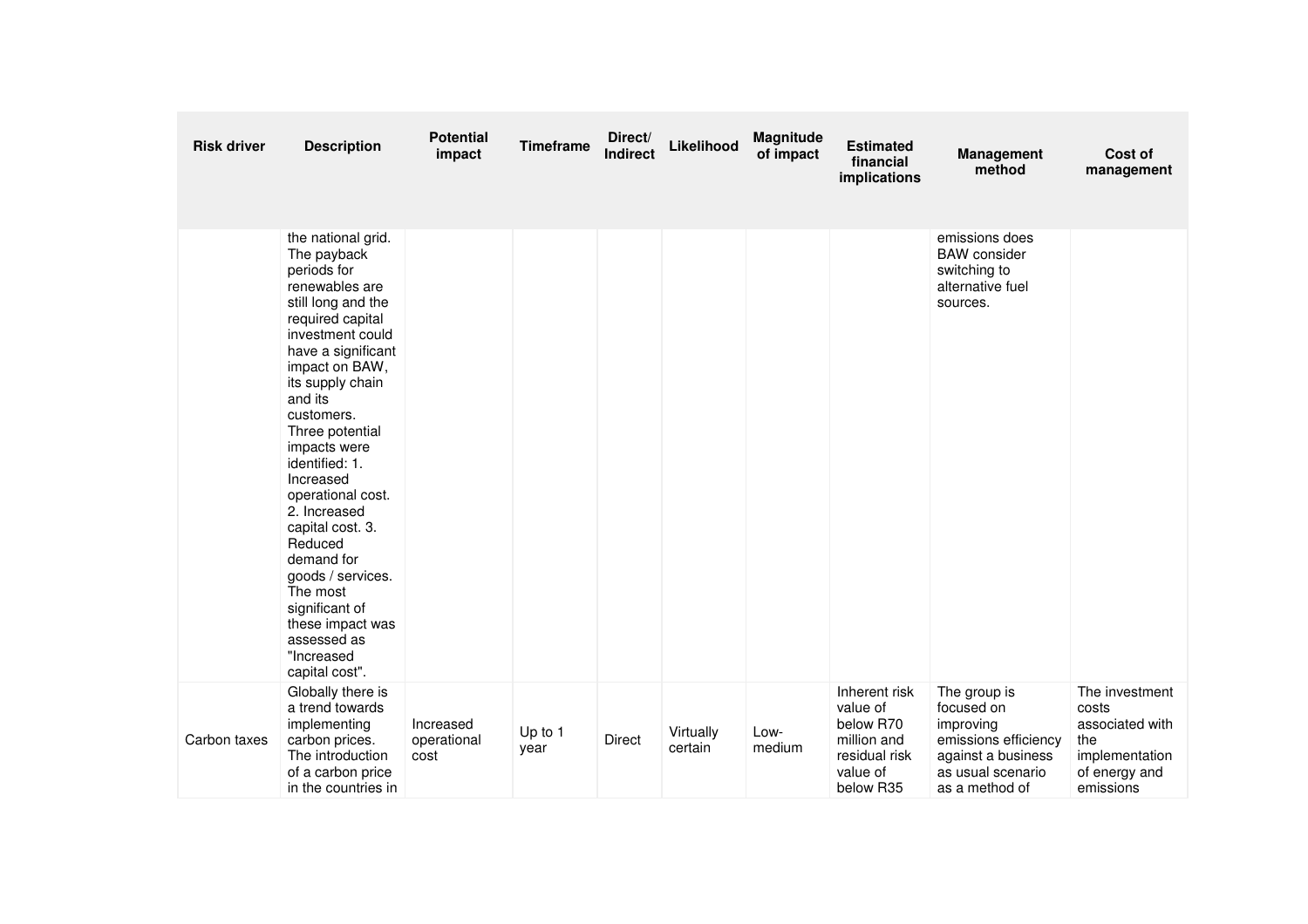| <b>Risk driver</b> | <b>Description</b>                                                                                                                                                                                                                                                                                                                                                                                                                                                                                                                                                                                                                                                  | <b>Potential</b><br>impact | <b>Timeframe</b> | Direct/<br><b>Indirect</b> | Likelihood | Magnitude<br>of impact | <b>Estimated</b><br>financial<br>implications | <b>Management</b><br>method                                                                                                                                                                                                                                                                                                                                                                                                                                                                                                                                                                                                                                                                                   | Cost of<br>management                                                                                                                                                                                                                                                                                                                                                   |
|--------------------|---------------------------------------------------------------------------------------------------------------------------------------------------------------------------------------------------------------------------------------------------------------------------------------------------------------------------------------------------------------------------------------------------------------------------------------------------------------------------------------------------------------------------------------------------------------------------------------------------------------------------------------------------------------------|----------------------------|------------------|----------------------------|------------|------------------------|-----------------------------------------------|---------------------------------------------------------------------------------------------------------------------------------------------------------------------------------------------------------------------------------------------------------------------------------------------------------------------------------------------------------------------------------------------------------------------------------------------------------------------------------------------------------------------------------------------------------------------------------------------------------------------------------------------------------------------------------------------------------------|-------------------------------------------------------------------------------------------------------------------------------------------------------------------------------------------------------------------------------------------------------------------------------------------------------------------------------------------------------------------------|
|                    | which BAW<br>operates would<br>negatively impact<br>on operational<br>costs. South<br>Africa is planning<br>on implementing<br>a carbon tax in<br>January 2016.<br>The carbon tax<br>policy paper<br>indicates a<br>carbon tax on<br>scope 1<br>emissions of<br>R120 per tonne<br>with an initial tax-<br>free threshold of<br>60% and a 10%<br>per annum<br>increase for 5<br>years. This<br>means that most<br>companies will<br>only pay for 40%<br>of their emissions<br>initially. This tax<br>free threshold will<br>be reduced over<br>time. Not only<br>will BAW be<br>paying directly for<br>their carbon<br>emissions<br>through the<br>carbon tax, there |                            |                  |                            |            |                        | million.                                      | minimizing the<br>impact of a carbon<br>tax. In 2009, the<br>group implemented<br>an aspirational<br>target of a 12%<br>efficiency<br>improvement in<br>non-renewable<br>energy and GHG<br>emissions (scope 1<br>and 2) by 2014 from<br>a baseline year of<br>2009. The group<br>has invested into a<br>number of energy,<br>and consequently<br>emission reduction,<br>initiatives and has<br>embarked on<br>carbon offset<br>programmes.<br>Measurement and<br>verification is<br>essential to<br>understanding and<br>managing the<br>impact of a carbon<br>tax. For this reason.<br><b>BAW</b> continues to<br>have its scope 1<br>and 2 GHG<br>emissions assured<br>by their group<br>external auditors. | efficiency<br>improvement<br>projects<br>exceeded R5m<br>for the reporting<br>period. Costs<br>relating to<br>group's carbon<br>offset<br>programme<br>were R1.85m in<br>2013FY. In the<br>2013FY, the<br>cost incurred for<br>assurance<br>services for<br>non-financial<br>indicators<br>(including<br>energy and<br>emissions) was<br>estimated to be<br>some R0.5m. |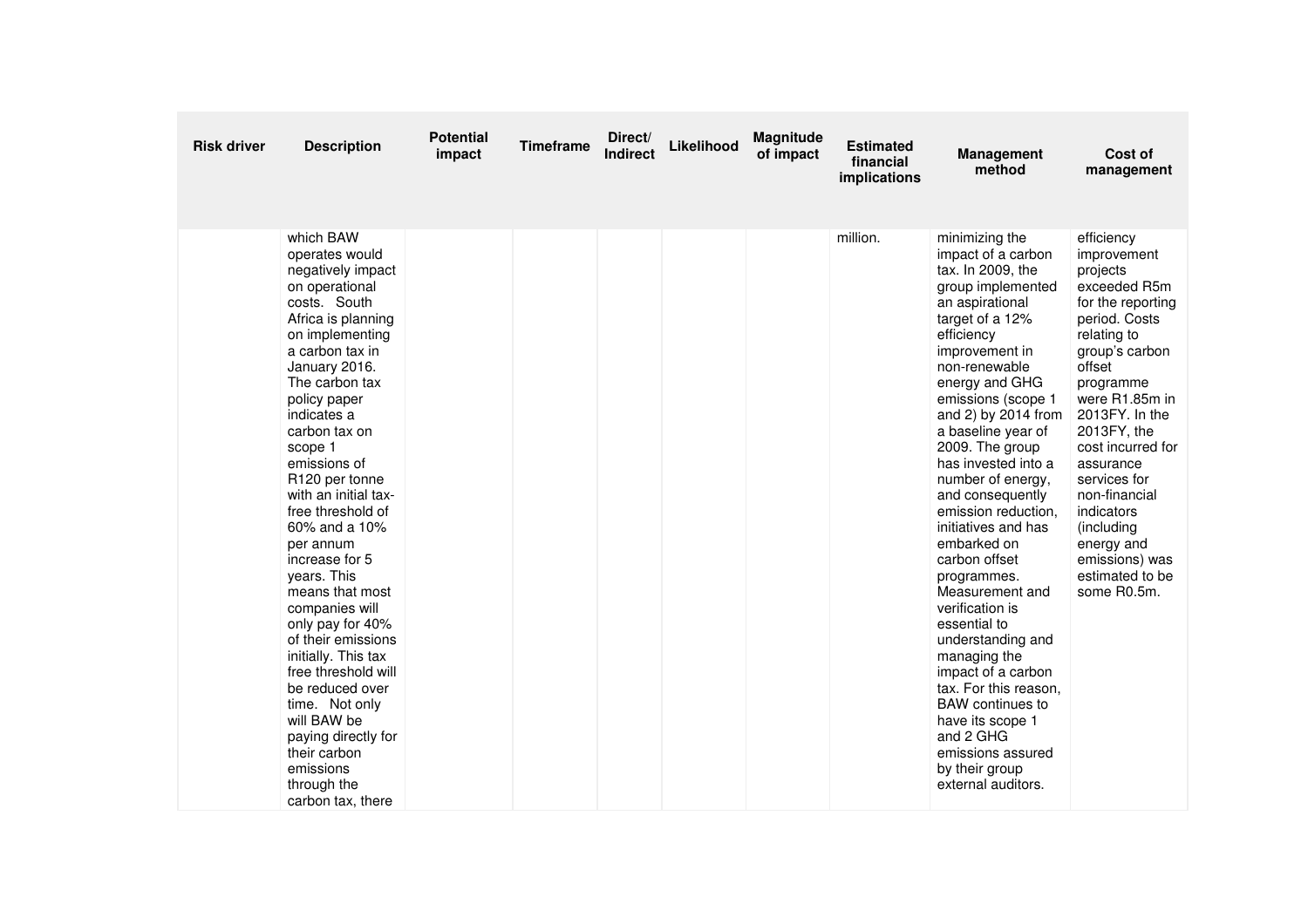| <b>Risk driver</b>      | <b>Description</b>                                                                                                                                                                                                                                                                                                                                                                                                                                                                                                            | <b>Potential</b><br>impact              | <b>Timeframe</b> | Direct/<br><b>Indirect</b> | Likelihood           | Magnitude<br>of impact | <b>Estimated</b><br>financial<br>implications                                      | <b>Management</b><br>method                                                                                  | Cost of<br>management                                                                         |
|-------------------------|-------------------------------------------------------------------------------------------------------------------------------------------------------------------------------------------------------------------------------------------------------------------------------------------------------------------------------------------------------------------------------------------------------------------------------------------------------------------------------------------------------------------------------|-----------------------------------------|------------------|----------------------------|----------------------|------------------------|------------------------------------------------------------------------------------|--------------------------------------------------------------------------------------------------------------|-----------------------------------------------------------------------------------------------|
|                         | will also be<br>indirect cost<br>implications<br>through<br>increased prices<br>of electricity and<br>fossil fuels as<br>well as 'pass-<br>through' costs<br>from the supply<br>chain. Four<br>potential impacts<br>were identified<br>for this risk,<br>namely: 1.<br>Increased<br>operational cost.<br>2. Increased<br>capital cost. 2.<br>Reduced<br>demand for<br>goods / services.<br>4. Inability to do<br>business. The<br>most significant<br>of these impacts<br>was assessed as<br>"Increased<br>operational cost". |                                         |                  |                            |                      |                        |                                                                                    |                                                                                                              |                                                                                               |
| Voluntary<br>agreements | Not participating<br>in voluntary<br>agreements<br>could result in<br>reputational<br>damage and lost                                                                                                                                                                                                                                                                                                                                                                                                                         | Reduced<br>demand for<br>goods/services | Up to 1<br>year  | Direct                     | Virtually<br>certain | Low-<br>medium         | Inherent risk<br>value of<br>below R70<br>million and<br>residual risk<br>value of | Awareness,<br>anticipation and<br>appropriate action<br>through<br>participation in and<br>representation on | These costs are<br>incorporated<br>into BAW's<br>ongoing<br>reporting and<br>disclosure costs |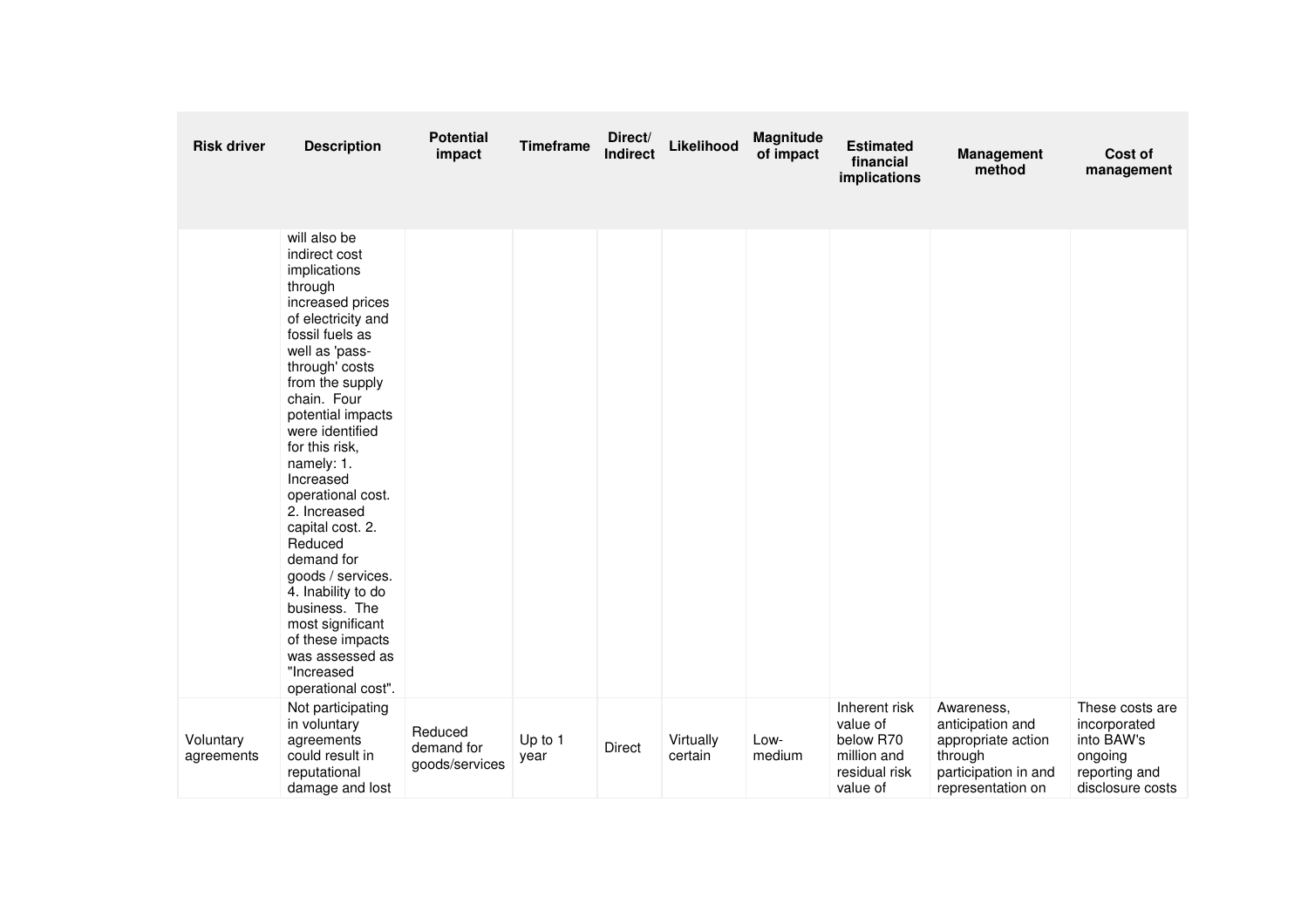| <b>Risk driver</b> | <b>Description</b>        | <b>Potential</b><br>impact | <b>Timeframe</b> | Direct/<br>Indirect | Likelihood | Magnitude<br>of impact | <b>Estimated</b><br>financial<br>implications | <b>Management</b><br>method                                                                                                                                                                                                                                                                                                                                                                                                                                                                                                                                                                                                                                                                                      | Cost of<br>management                                                                                                                                                                                                                                           |
|--------------------|---------------------------|----------------------------|------------------|---------------------|------------|------------------------|-----------------------------------------------|------------------------------------------------------------------------------------------------------------------------------------------------------------------------------------------------------------------------------------------------------------------------------------------------------------------------------------------------------------------------------------------------------------------------------------------------------------------------------------------------------------------------------------------------------------------------------------------------------------------------------------------------------------------------------------------------------------------|-----------------------------------------------------------------------------------------------------------------------------------------------------------------------------------------------------------------------------------------------------------------|
|                    | opportunities for<br>BAW. |                            |                  |                     |            |                        | below R10<br>million.                         | corporate/ business<br>groups and<br>organisations that<br>provide feedback on<br>voluntary<br>agreements.<br>Ongoing<br>stakeholder<br>engagement<br>initiatives inform<br><b>BAW</b> participation<br>and response. BAW<br>actively engages<br>with customers and<br>other stakeholders<br>to understand their<br>expectations and<br>requirements in<br>terms of reporting.<br><b>BAW</b> strives to<br>meet these<br>expectations and<br>report in a<br>transparent and<br>accurate manner.<br>This accuracy and<br>transparency is<br>upheld by the<br>process and<br>systems that the<br>group has in place<br>to monitor and<br>report on GHG<br>emissions. BAW<br>continues to have<br>its scope 1 and 2 | as well as its<br>operational<br>activities and<br>cost base. In the<br>2013FY, the<br>cost incurred for<br>assurance<br>services for<br>non-financial<br>indicators<br>(including<br>energy and<br>emissions) was<br>estimated to be<br>in excess of<br>R0.5m. |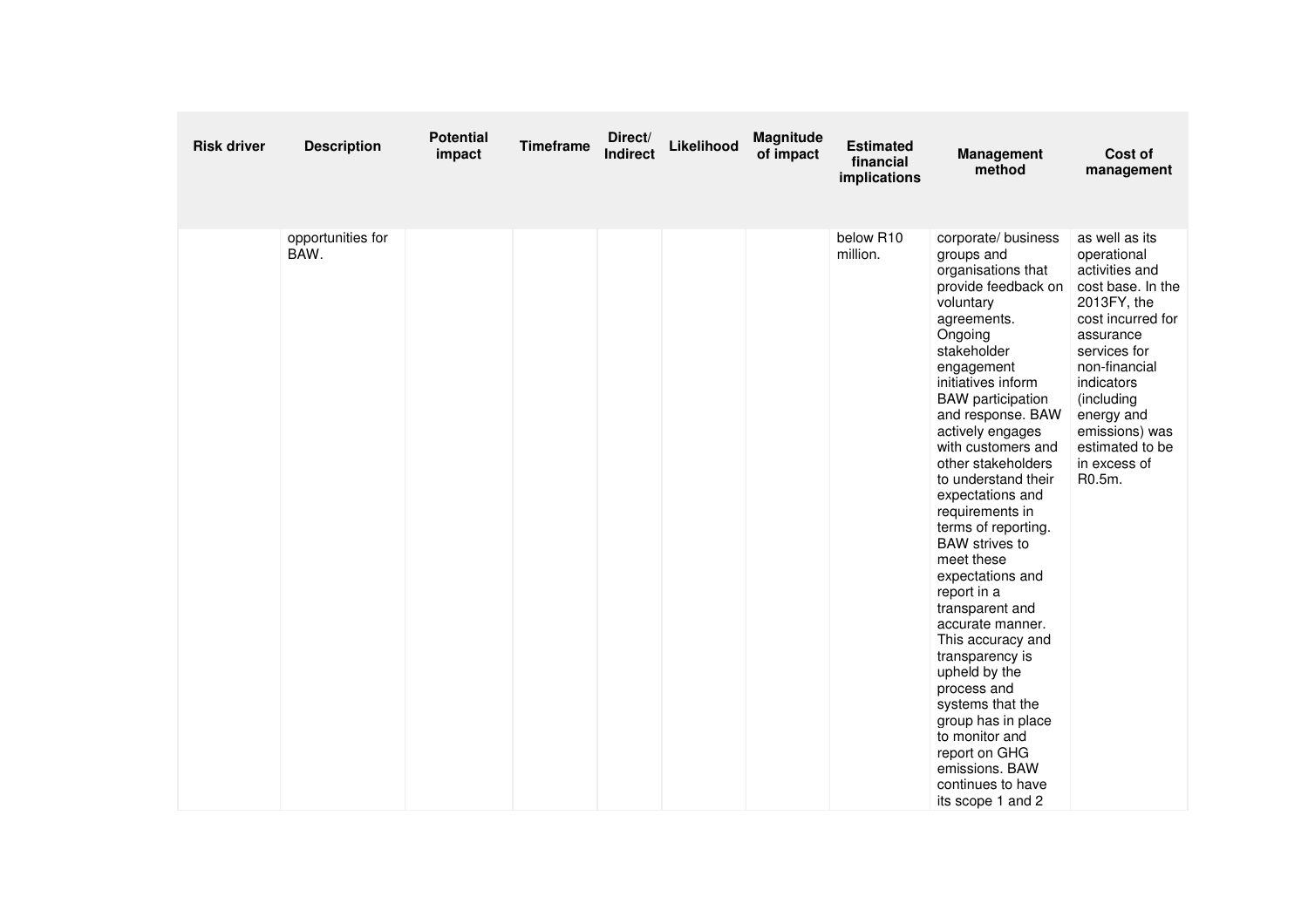| <b>Risk driver</b>          | <b>Description</b>                                                                                                                                                                                                                                                                                                          | <b>Potential</b><br>impact       | <b>Timeframe</b>    | Direct/<br><b>Indirect</b> | Likelihood | <b>Magnitude</b><br>of impact | <b>Estimated</b><br>financial<br>implications                                                               | <b>Management</b><br>method                                                                                                                                                                                                                                                                                                                                                                      | Cost of<br>management                                                                                                                                                                                                                                                                                      |
|-----------------------------|-----------------------------------------------------------------------------------------------------------------------------------------------------------------------------------------------------------------------------------------------------------------------------------------------------------------------------|----------------------------------|---------------------|----------------------------|------------|-------------------------------|-------------------------------------------------------------------------------------------------------------|--------------------------------------------------------------------------------------------------------------------------------------------------------------------------------------------------------------------------------------------------------------------------------------------------------------------------------------------------------------------------------------------------|------------------------------------------------------------------------------------------------------------------------------------------------------------------------------------------------------------------------------------------------------------------------------------------------------------|
|                             |                                                                                                                                                                                                                                                                                                                             |                                  |                     |                            |            |                               |                                                                                                             | GHG emissions<br>assured by the<br>group external<br>auditors. BAW has<br>signed the Energy<br>Efficiency<br>Leadership Network<br>(EELN) Pledge with<br>the Department of<br>Energy in South<br>Africa and also<br>participates in<br><b>CDP's Climate</b><br>Change and Water<br>disclosure projects.                                                                                          |                                                                                                                                                                                                                                                                                                            |
| International<br>agreements | Under the<br>second<br>commitment<br>period of the<br>Kyoto Protocol a<br>number of<br>countries made<br>commitments to<br>reduce<br>emissions.<br>Examples<br>include: - South<br>Africa's voluntary<br>commitment to a<br>significant<br>emissions<br>reduction target<br>of 34% by 2020<br>and 42% by<br>2025, dependent | Increased<br>operational<br>cost | $1$ to $3$<br>years | <b>Direct</b>              | Likely     | Low-<br>medium                | Inherent risk<br>value of<br>below R50<br>million and<br>Residual risk<br>value of<br>below R30<br>million. | The group is<br>focused on<br>improving<br>emissions efficiency<br>against a business<br>as usual scenario<br>as a method of<br>minimizing the<br>impact of the<br>carbon taxes and<br>penalties that could<br>arise from these<br>global agreements.<br>In 2009, the group<br>implemented an<br>aspirational target<br>of a 12% efficiency<br>improvement in<br>non-renewable<br>energy and GHG | The investment<br>costs<br>associated with<br>the<br>implementation<br>of energy and<br>emissions<br>efficiency<br>improvement<br>projects<br>exceeded R5m<br>in the reporting<br>period. Costs<br>relating to<br>group's carbon<br>offset<br>programme<br>were R1.85m in<br>2013FY. In the<br>2013FY, the |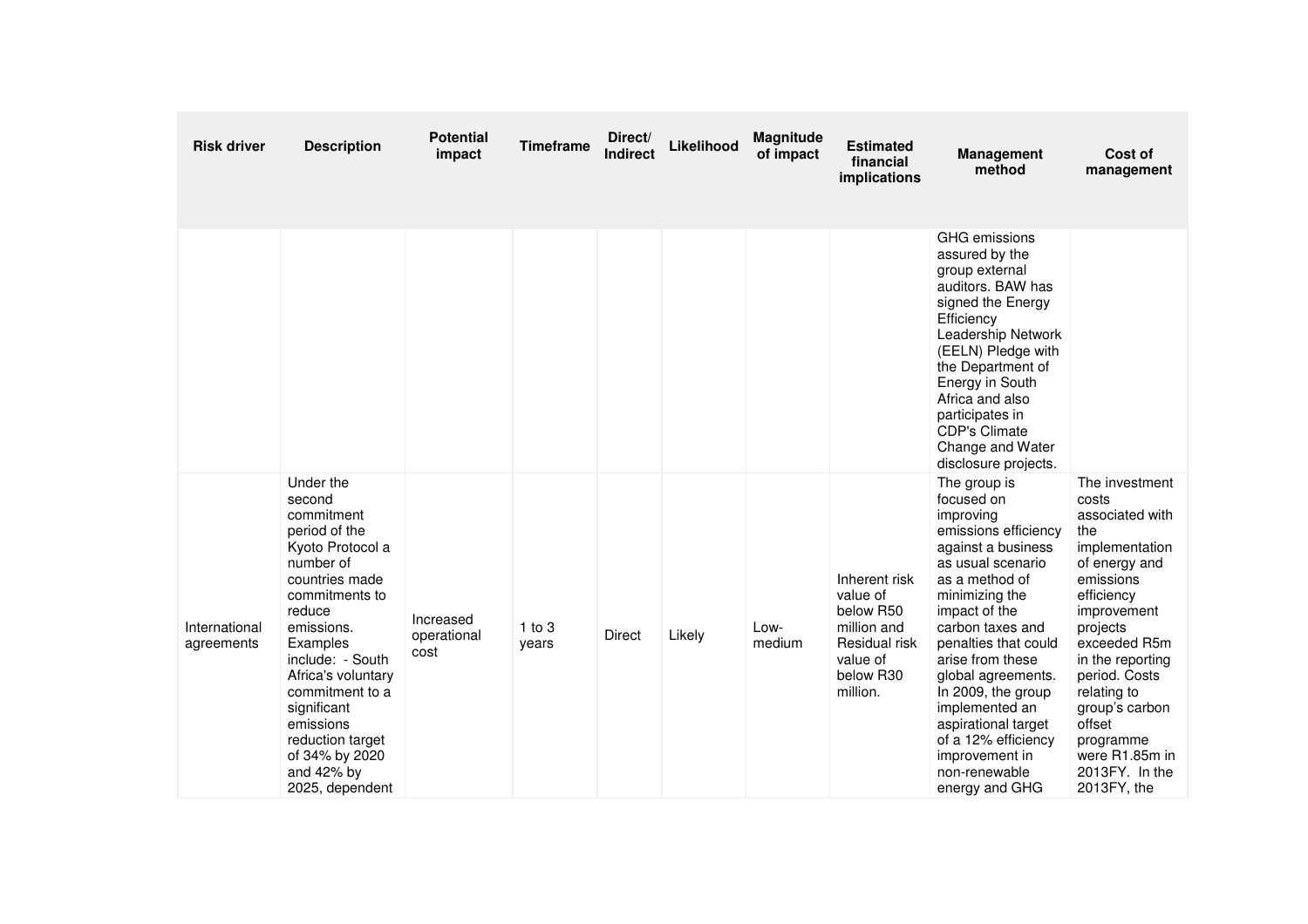| <b>Risk driver</b> | <b>Description</b>                                                                                                                                                                                                                                                                                                                                                                                                                                                                                                                                                                                                                                                                      | <b>Potential</b><br>impact | <b>Timeframe</b> | Direct/<br><b>Indirect</b> | Likelihood | Magnitude<br>of impact | <b>Estimated</b><br>financial<br>implications | <b>Management</b><br>method                                                                                                                                                                                                                                                                                                                                                                                                                                                                                                                                                                                                                                                                                                           | Cost of<br>management                                                                                                                                                    |
|--------------------|-----------------------------------------------------------------------------------------------------------------------------------------------------------------------------------------------------------------------------------------------------------------------------------------------------------------------------------------------------------------------------------------------------------------------------------------------------------------------------------------------------------------------------------------------------------------------------------------------------------------------------------------------------------------------------------------|----------------------------|------------------|----------------------------|------------|------------------------|-----------------------------------------------|---------------------------------------------------------------------------------------------------------------------------------------------------------------------------------------------------------------------------------------------------------------------------------------------------------------------------------------------------------------------------------------------------------------------------------------------------------------------------------------------------------------------------------------------------------------------------------------------------------------------------------------------------------------------------------------------------------------------------------------|--------------------------------------------------------------------------------------------------------------------------------------------------------------------------|
|                    | on technical and<br>financial<br>assistance. It is<br>believed that the<br>greater part of<br>responsibility for<br>achieving this<br>target will be<br>passed on to the<br>private sector.<br>With many of its<br>operations in SA,<br>this target could<br>have a significant<br>impact on BAW.<br>It is also possible<br>that South Africa<br>along with other<br>developing<br>countries will<br>take on<br>mandatory<br>reduction targets<br>in the new global<br>agreement on<br>climate change<br>which is<br>anticipated to<br>come into effect<br>in 2020 and will<br>replace the Kyoto<br>Protocol. These<br>mandatory<br>targets will affect<br>business and<br>could impact |                            |                  |                            |            |                        |                                               | emissions (scope 1<br>and 2) by 2014 from<br>a baseline year of<br>2009. The group<br>has invested into a<br>number of energy,<br>and consequently<br>emission reduction,<br>initiatives and has<br>embarked on<br>carbon offset<br>programmes.<br>Measurement and<br>verification is<br>essential to<br>monitoring progress<br>against set targets<br>which are<br>introduced as a<br>result of these<br>agreements. For<br>this reason BAW<br>continues to have<br>its scope 1 and 2<br><b>GHG</b> emissions<br>verified by their<br>group external<br>auditors. Typically<br>targets under these<br>international<br>agreements are<br>country-specific and<br>therefore<br>geographic<br>diversification<br>assists in mitigating | cost incurred for<br>assurance<br>services for<br>non-financial<br>indicators<br>(including<br>energy and<br>emissions) was<br>estimated to be<br>in excess of<br>R0.5m. |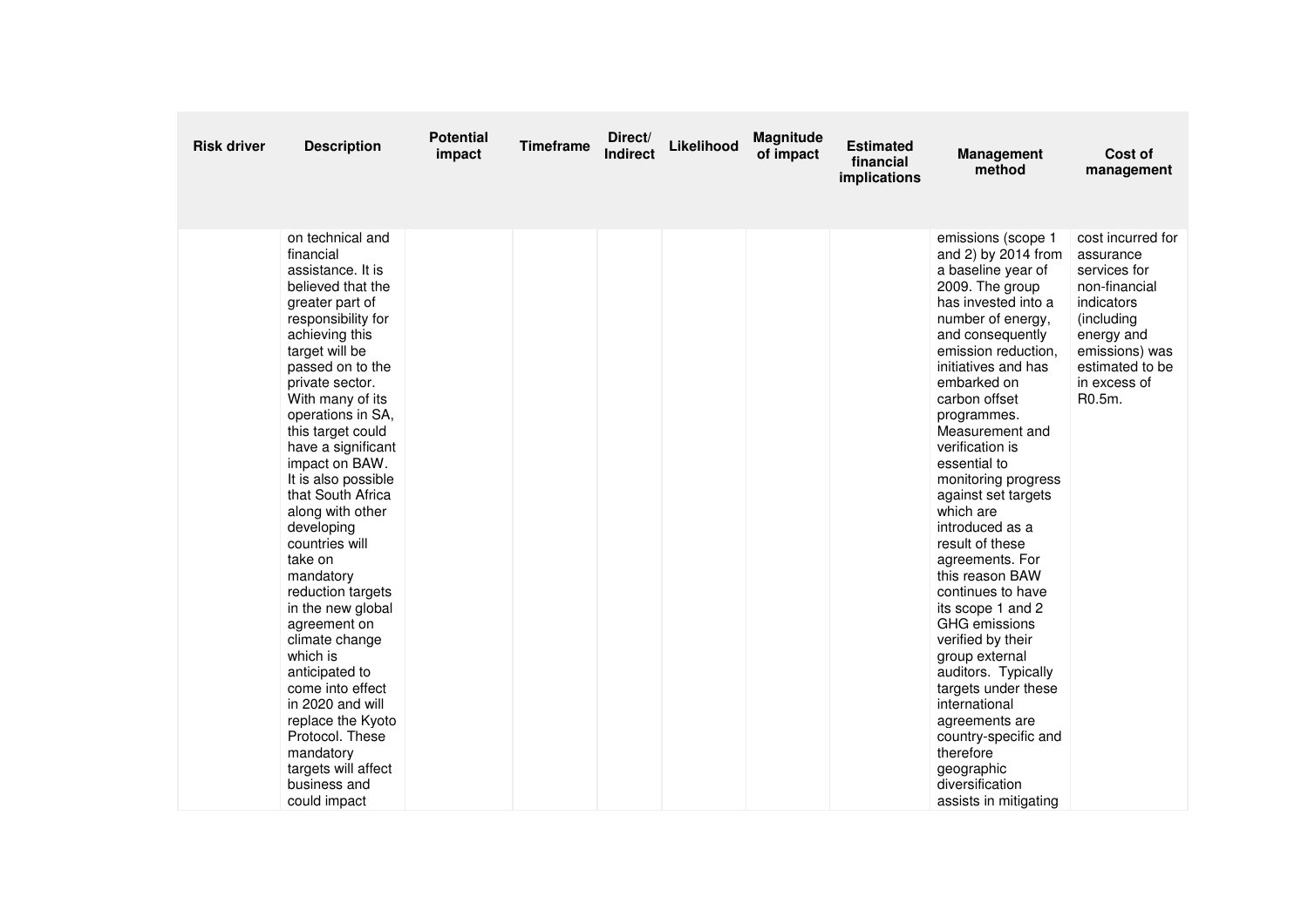| <b>Risk driver</b> | <b>Description</b>                                                                                                                                                                                                                                                                                                                                                                                                                                                                                                                                                                                | <b>Potential</b><br>impact | <b>Timeframe</b> | Direct/<br>Indirect | Likelihood | Magnitude<br>of impact | <b>Estimated</b><br>financial<br>implications | <b>Management</b><br>method | Cost of<br>management |
|--------------------|---------------------------------------------------------------------------------------------------------------------------------------------------------------------------------------------------------------------------------------------------------------------------------------------------------------------------------------------------------------------------------------------------------------------------------------------------------------------------------------------------------------------------------------------------------------------------------------------------|----------------------------|------------------|---------------------|------------|------------------------|-----------------------------------------------|-----------------------------|-----------------------|
|                    | BAW's<br>operations and<br>cost of doing<br>business. - The<br>European Union<br>has a target to<br>reduce GHG<br>emissions by<br>20% by 2020 off<br>1990 levels or a<br>quantified<br>emission<br>limitation or<br>reduction<br>objective of 80%.<br>Climate change<br>and emission<br>reduction<br>legislation is<br>already in place<br>in a number of<br>EU member<br>states such as<br>the UK. These<br>commitments are<br>pushed down<br>onto businesses<br>that operate<br>within these<br>respective<br>countries.<br>Commitments<br>made by<br>countries under<br>these<br>international |                            |                  |                     |            |                        |                                               | the risk in this<br>regard  |                       |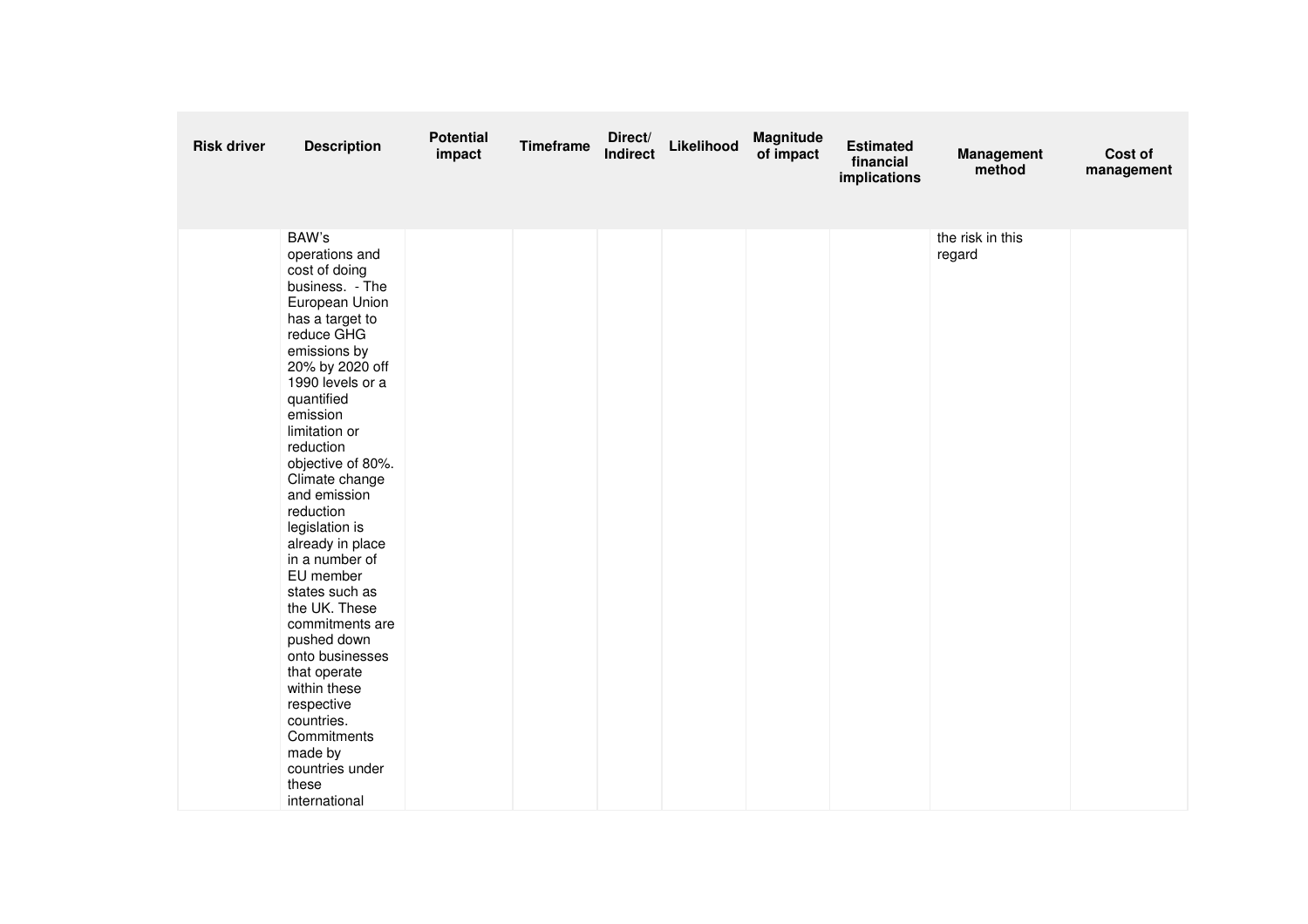| <b>Risk driver</b>                      | <b>Description</b>                                                                                                                                                                                                                                                                                                                                                                                                                                                        | <b>Potential</b><br>impact       | <b>Timeframe</b>    | Direct/<br><b>Indirect</b> | Likelihood | Magnitude<br>of impact | <b>Estimated</b><br>financial<br>implications                                                               | <b>Management</b><br>method                                                                                                                                | Cost of<br>management                                                                                         |
|-----------------------------------------|---------------------------------------------------------------------------------------------------------------------------------------------------------------------------------------------------------------------------------------------------------------------------------------------------------------------------------------------------------------------------------------------------------------------------------------------------------------------------|----------------------------------|---------------------|----------------------------|------------|------------------------|-------------------------------------------------------------------------------------------------------------|------------------------------------------------------------------------------------------------------------------------------------------------------------|---------------------------------------------------------------------------------------------------------------|
|                                         | agreements are<br>typically pushed<br>down onto<br>business in the<br>form of carbon<br>taxes or<br>penalties. Both of<br>which can<br>negatively affect<br>the operational<br>costs of BAW.<br>Three potential<br>impacts were<br>identified: 1.<br>Increased<br>operational cost.<br>2. Reduced<br>demand for<br>goods and<br>services. 3.<br>Reduced stock<br>price. The most<br>significant of<br>these impact was<br>assessed as<br>"Increased<br>operational cost". |                                  |                     |                            |            |                        |                                                                                                             |                                                                                                                                                            |                                                                                                               |
| Fuel/energy<br>taxes and<br>regulations | The introduction<br>of taxes or<br>regulations<br>governing fuel<br>and energy<br>consumption,<br>could increase<br>the operational                                                                                                                                                                                                                                                                                                                                       | Increased<br>operational<br>cost | $1$ to $3$<br>years | Direct                     | Likely     | Low                    | Inherent risk<br>value of<br>below R25<br>million and<br>residual risk<br>value of<br>below R15<br>million. | In 2009, the group<br>implemented an<br>aspirational target<br>of a 12% efficiency<br>improvement in<br>non-renewable<br>energy by 2014<br>from a baseline | The investment<br>costs<br>associated with<br>the<br>implementation<br>of energy<br>efficiency<br>improvement |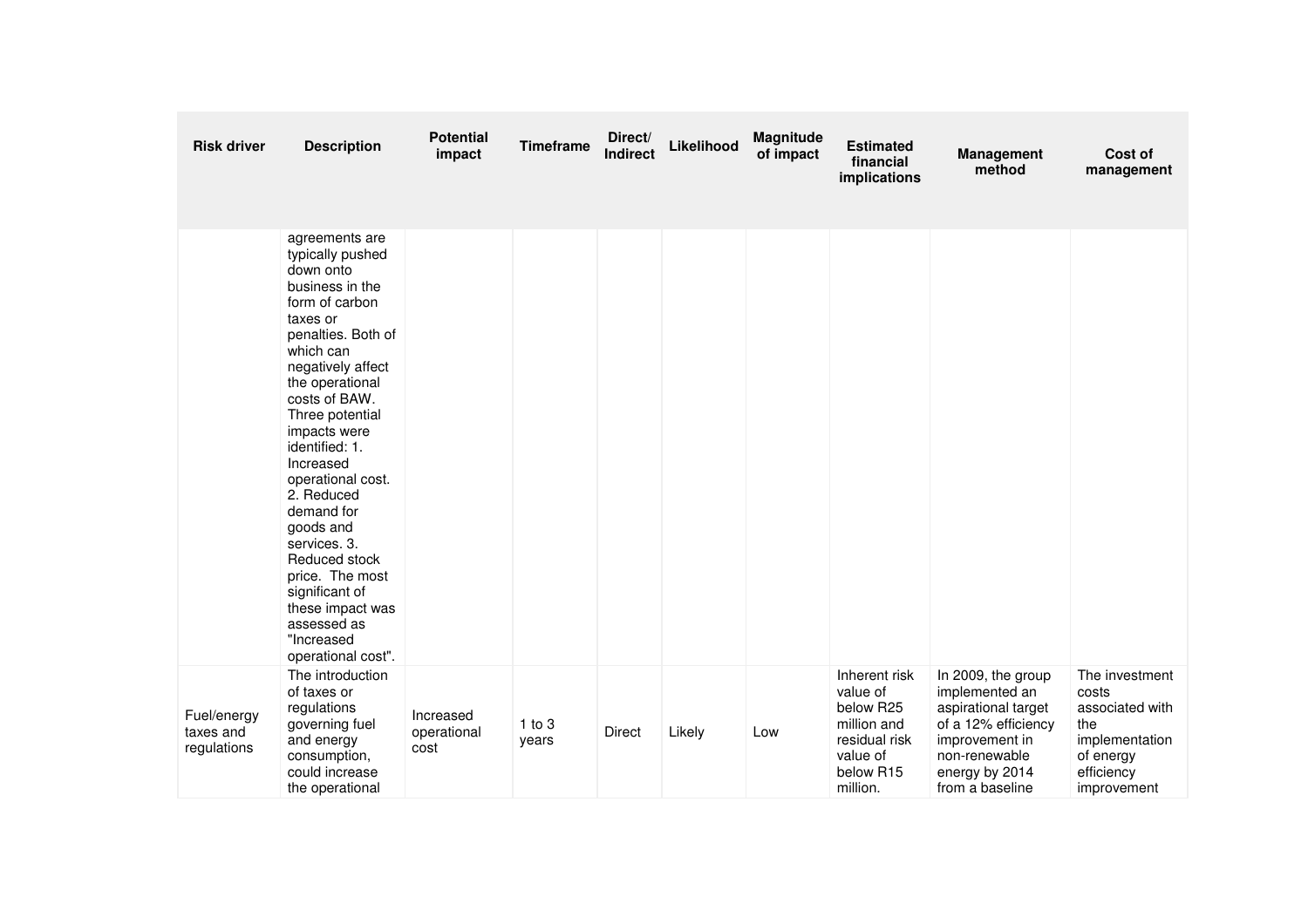| <b>Risk driver</b> | <b>Description</b>                                                                                                                                                                                                                                                                                                                                                                                                                                                                                                                                                                                                                            | <b>Potential</b><br>impact | <b>Timeframe</b> | Direct/<br><b>Indirect</b> | Likelihood | Magnitude<br>of impact | <b>Estimated</b><br>financial<br>implications | <b>Management</b><br>method                                                                                                                                                                                                                                                                                                                                                               | Cost of<br>management                                                                                                                                                                                                         |
|--------------------|-----------------------------------------------------------------------------------------------------------------------------------------------------------------------------------------------------------------------------------------------------------------------------------------------------------------------------------------------------------------------------------------------------------------------------------------------------------------------------------------------------------------------------------------------------------------------------------------------------------------------------------------------|----------------------------|------------------|----------------------------|------------|------------------------|-----------------------------------------------|-------------------------------------------------------------------------------------------------------------------------------------------------------------------------------------------------------------------------------------------------------------------------------------------------------------------------------------------------------------------------------------------|-------------------------------------------------------------------------------------------------------------------------------------------------------------------------------------------------------------------------------|
|                    | cost base within<br>BAW. Across the<br>board, increases<br>in taxes or other<br>costs stemming<br>from introduction<br>of regulations will<br>increase cost of<br>products both up<br>and down stream<br>in the supply<br>chain. This will, in<br>turn, increase<br>BAW's cost base<br>and the price of<br>products to<br>customers which<br>could make<br><b>BAW's products</b><br>uncompetitive.<br>Two potential<br>impacts were<br>identified: 1.<br>Increased<br>operational cost.<br>2. Reduced<br>demand for<br>goods / services.<br>The most<br>significant of<br>these impact was<br>assessed as<br>"Increased<br>operational cost". |                            |                  |                            |            |                        |                                               | year of 2009. The<br>group has invested<br>into a number of<br>energy reduction<br>initiatives.<br>Measurement and<br>verification is<br>essential to<br>understanding and<br>managing the<br>impact of any fuel<br>and energy taxes<br>implemented. For<br>this reason BAW<br>continues to have<br>its fuel and energy<br>consumption<br>assured by their<br>group external<br>auditors. | projects<br>exceeded R5m<br>in the reporting<br>period. In the<br>2013FY, the<br>cost incurred for<br>assurance<br>services for<br>non-financial<br>indicators<br>(including<br>energy) was<br>estimated to be<br>some R0.5m. |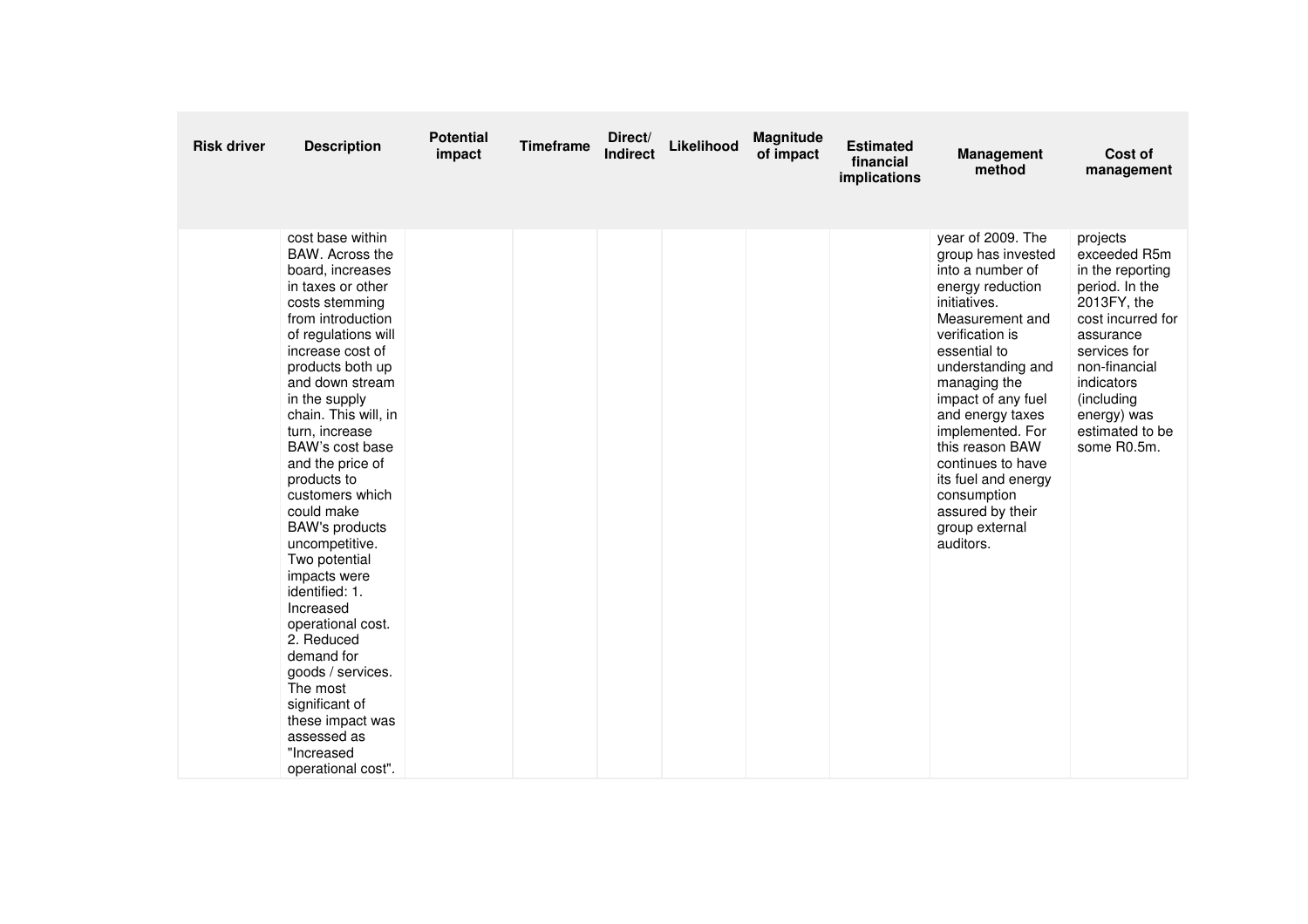| <b>Risk driver</b>                            | <b>Description</b>                                                                                                                                                                                                                                                                                                                                                                                                                                                                                                                                                                                                                                               | <b>Potential</b><br>impact              | <b>Timeframe</b> | Direct/<br><b>Indirect</b> | Likelihood | <b>Magnitude</b><br>of impact | <b>Estimated</b><br>financial<br><i>implications</i>                                                        | <b>Management</b><br>method                                                                                                                                                                                                                                                                                                                                                                                                                                                                                                                           | Cost of<br>management                                                                                                                                                                                                                                                                                                                                     |
|-----------------------------------------------|------------------------------------------------------------------------------------------------------------------------------------------------------------------------------------------------------------------------------------------------------------------------------------------------------------------------------------------------------------------------------------------------------------------------------------------------------------------------------------------------------------------------------------------------------------------------------------------------------------------------------------------------------------------|-----------------------------------------|------------------|----------------------------|------------|-------------------------------|-------------------------------------------------------------------------------------------------------------|-------------------------------------------------------------------------------------------------------------------------------------------------------------------------------------------------------------------------------------------------------------------------------------------------------------------------------------------------------------------------------------------------------------------------------------------------------------------------------------------------------------------------------------------------------|-----------------------------------------------------------------------------------------------------------------------------------------------------------------------------------------------------------------------------------------------------------------------------------------------------------------------------------------------------------|
| Change in<br>mean<br>(average)<br>temperature | Changes in mean<br>temperatures could<br>affect working<br>environment<br>requiring additional<br>expenditure on<br>temperature control<br>equipment, HVAC<br>system and related<br>energy<br>consumption.<br>Changes in mean<br>temperatures could<br>directly impact<br>arable land<br>patterns. This could<br>result in reduced<br>demand for goods<br>and services from<br>the agriculture<br>sector which would<br>impact on BAW.<br>These changes<br>could also lead to<br>shifting settlement<br>patterns as a result<br>of farming moving<br>outside of current<br>production areas.<br>The group will be<br>negatively affected<br>if these settlements | Reduced<br>demand for<br>goods/services | >6 years         | Direct                     | Likely     | Medium-<br>high               | Inherent risk<br>value of below<br>R200 million<br>and a residual<br>risk value of<br>below R55<br>million. | <b>BAW</b> manages<br>the risks of<br>increased costs<br>associated with<br>the need for<br>additional air-<br>conditioning by<br>installing and<br>maintaining<br>energy efficient<br>and adequate<br>HVAC units in its<br>operations.<br>Close<br>relationships with<br>leading world<br>class principals<br>and the<br>geographical and<br>industry<br>diversification of<br>the group<br>reduces the<br>impact of<br>changing<br>agricultural and<br>settlement<br>patterns as<br>changes in mean<br>temperature are<br>typically<br>contained to | These costs are<br>incorporated into<br>the ongoing<br>operational<br>activities and<br>cost base of the<br>group. As an<br>example, BAW<br>has spent over<br>R <sub>1</sub> m on<br>improving<br>efficiencies on<br><b>HVAC</b> units in<br>the reporting<br>year. This cost<br>was incorporated<br>into the ongoing<br>operating costs<br>of the group. |

## **CC5.1b**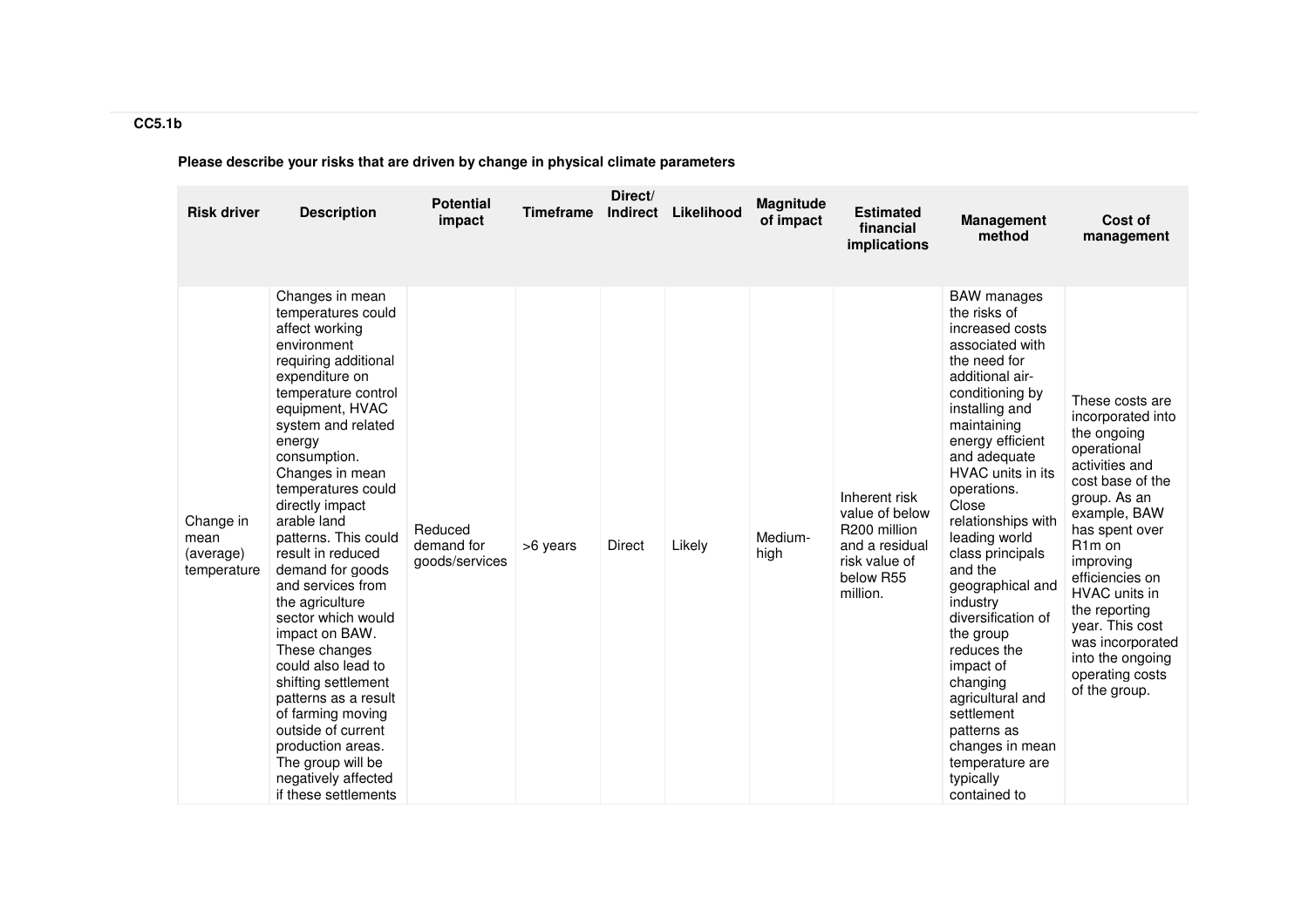| <b>Risk driver</b>                                        | <b>Description</b>                                                                                                                                                                                                                                                                                                                                                                                                               | <b>Potential</b><br>impact              | <b>Timeframe</b> | Direct/<br>Indirect | Likelihood | Magnitude<br>of impact | <b>Estimated</b><br>financial<br>implications                                                               | <b>Management</b><br>method                                                                                                                                                                                                                                                                                                                                                                                                                                     | Cost of<br>management                                                                                                                          |
|-----------------------------------------------------------|----------------------------------------------------------------------------------------------------------------------------------------------------------------------------------------------------------------------------------------------------------------------------------------------------------------------------------------------------------------------------------------------------------------------------------|-----------------------------------------|------------------|---------------------|------------|------------------------|-------------------------------------------------------------------------------------------------------------|-----------------------------------------------------------------------------------------------------------------------------------------------------------------------------------------------------------------------------------------------------------------------------------------------------------------------------------------------------------------------------------------------------------------------------------------------------------------|------------------------------------------------------------------------------------------------------------------------------------------------|
|                                                           | or communities<br>move outside of<br><b>BAW's distribution</b><br>areas. Five<br>potential impacts<br>were identified: 1.<br>Increased<br>operational cost. 2.<br>Increased capital<br>cost. 3. Reduced<br>demand for goods /<br>services. 4. Inability<br>to do business, 5.<br>Wider social<br>disadvantages.<br>The most<br>significant of these<br>impacts was<br>assessed as<br>"Reduced demand<br>for goods/<br>services". |                                         |                  |                     |            |                        |                                                                                                             | specific region/s<br>and impacts<br>specific<br>operations over<br>different<br>timescales.<br>Close<br>relationships with<br>principals and<br>customers<br>enable BAW to<br>understand the<br>needs of<br>customers and<br>the risks to which<br>they are currently<br>or are likely to be<br>exposed and to<br>respond<br>accordingly. The<br>impact is further<br>mitigated by on-<br>going monitoring<br>and a robust<br>strategic<br>planning<br>process. |                                                                                                                                                |
| Change in<br>precipitation<br>extremes<br>and<br>droughts | Flooding could<br>damage company<br>infrastructure, stock<br>and negatively<br>affect operations<br>including field<br>servicing, operation<br>of plant, equipment<br>and vehicles.                                                                                                                                                                                                                                              | Reduced<br>demand for<br>goods/services | 3 to 6<br>years  | <b>Direct</b>       | Likely     | Medium                 | Inherent risk<br>value of below<br>R100 million<br>and a residual<br>risk value of<br>below R30<br>million. | <b>BAW</b> insures for<br>any physical and<br>consequential<br>damages. All<br><b>BAW</b> facilities<br>maintain<br>business plans<br>that incorporate<br>emergency                                                                                                                                                                                                                                                                                             | Significant<br>insurance cover<br>is provided at<br>group level which<br>extends to<br>physical damage<br>and<br>consequential<br>damages. The |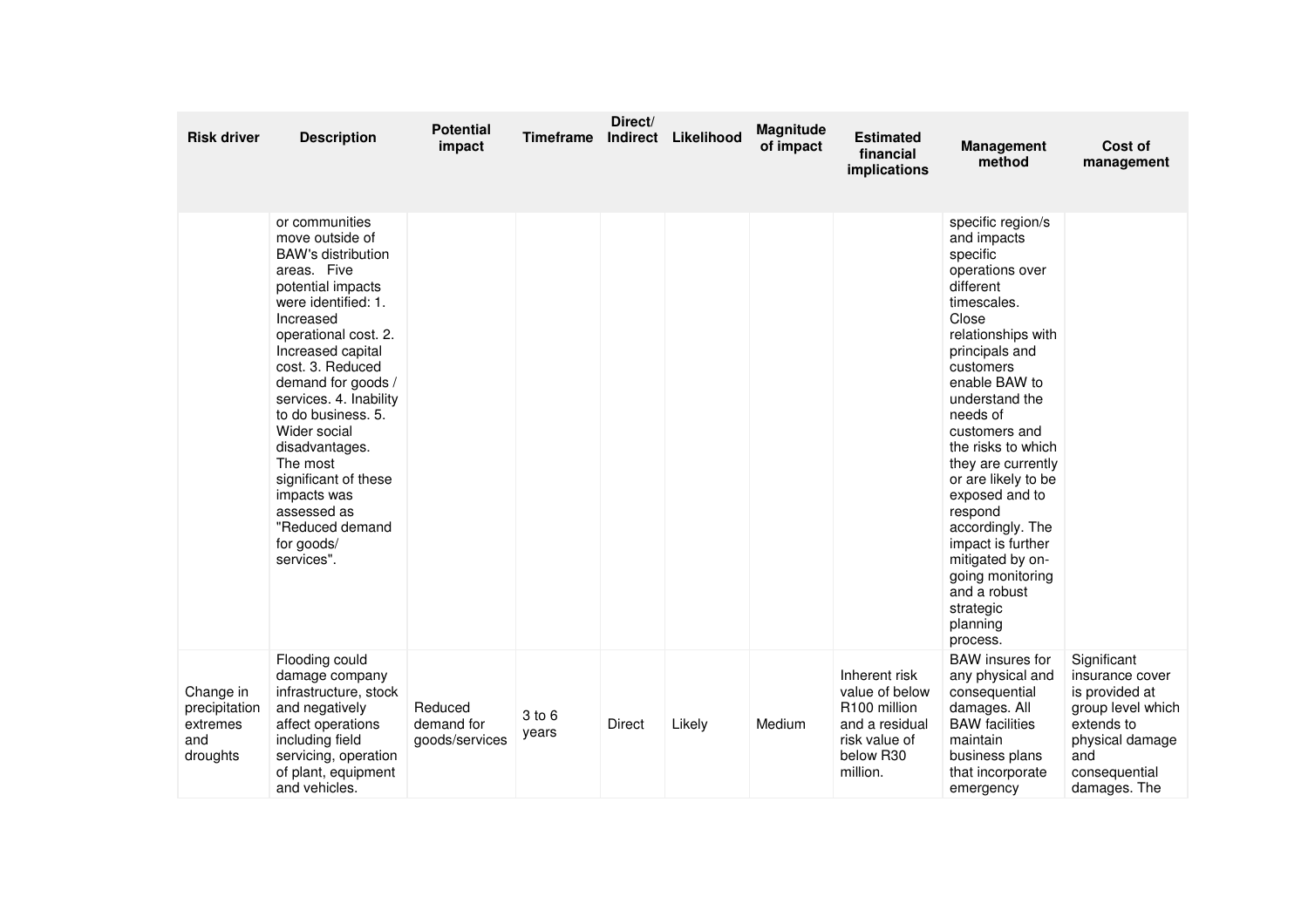| <b>Risk driver</b> | <b>Description</b>                                                                                                                                                                                                                                                                                                                                                                                                                                                                                                                                                                                                                                                                                                                                             | <b>Potential</b><br>impact | <b>Timeframe</b> | Direct/ | Indirect Likelihood | Magnitude<br>of impact | <b>Estimated</b><br>financial<br>implications | <b>Management</b><br>method                                                                                                                                                                                                                                                                                                                                                                                                                                                                                                        | Cost of<br>management                                           |
|--------------------|----------------------------------------------------------------------------------------------------------------------------------------------------------------------------------------------------------------------------------------------------------------------------------------------------------------------------------------------------------------------------------------------------------------------------------------------------------------------------------------------------------------------------------------------------------------------------------------------------------------------------------------------------------------------------------------------------------------------------------------------------------------|----------------------------|------------------|---------|---------------------|------------------------|-----------------------------------------------|------------------------------------------------------------------------------------------------------------------------------------------------------------------------------------------------------------------------------------------------------------------------------------------------------------------------------------------------------------------------------------------------------------------------------------------------------------------------------------------------------------------------------------|-----------------------------------------------------------------|
|                    | Drought would also<br>negatively affect<br>operations through<br>water shortages,<br>water price<br>increases and<br>operational<br>inconvenience.<br>Both flooding and<br>droughts may<br>require expenditure<br>on infrastructure to<br>overcome related<br>difficulties. If<br>severe, they may<br>ultimately require<br>changes to existing<br>business model or<br>relocation.<br>Flooding and<br>droughts could<br>increase insurance<br>premiums which<br>would increase the<br>cost base of the<br>company. Floods<br>and droughts can<br>have a significant<br>impact on the<br>agricultural industry<br>resulting in crop<br>damage and<br>shifting arable land<br>areas. This could<br>result in a reduction<br>in demand for<br>BAW's agricultural |                            |                  |         |                     |                        |                                               | response actions<br>and business<br>continuity. The<br>geographic<br>diversification of<br>BAW and its<br>supply chains<br>minimises this<br>risk as flooding<br>and droughts are<br>typically confined<br>to specific<br>regions at any<br>given time.<br>Industry<br>diversification is<br>also another<br>method of<br>managing the<br>risk. BAW<br>operates across<br>a number of<br>industry<br>segments which<br>spreads the risk<br>and reduces the<br>impact<br>associated with<br>floods and<br>droughts on the<br>group. | costs of this<br>insurance was<br>approximately<br>R31 million. |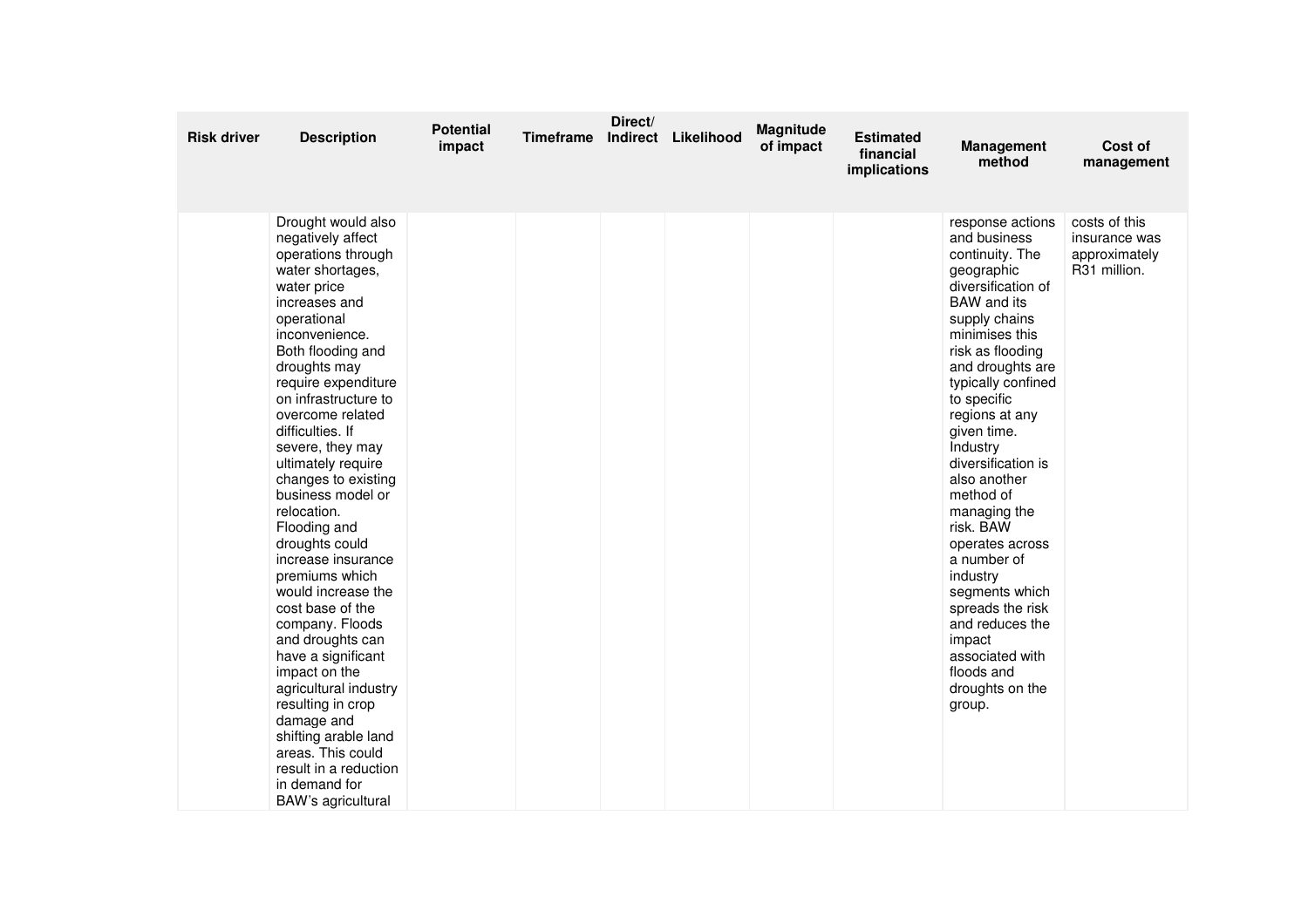| <b>Risk driver</b>                  | <b>Description</b>                                                                                                                                                                                                                                                                                                                                                                                                                                                   | <b>Potential</b><br>impact              | <b>Timeframe</b> | Direct/ | Indirect Likelihood | Magnitude<br>of impact | <b>Estimated</b><br>financial<br>implications                                                              | <b>Management</b><br>method                                                                                                                                                                                                  | Cost of<br>management                                                                                                                                                                            |
|-------------------------------------|----------------------------------------------------------------------------------------------------------------------------------------------------------------------------------------------------------------------------------------------------------------------------------------------------------------------------------------------------------------------------------------------------------------------------------------------------------------------|-----------------------------------------|------------------|---------|---------------------|------------------------|------------------------------------------------------------------------------------------------------------|------------------------------------------------------------------------------------------------------------------------------------------------------------------------------------------------------------------------------|--------------------------------------------------------------------------------------------------------------------------------------------------------------------------------------------------|
|                                     | products. Similarly,<br>these would also<br>impact the group's<br>supply chains and<br>customers<br>negatively affecting<br>demand and<br>supply. Four<br>potential impacts<br>were identified: 1.<br>Increased<br>operational cost. 2.<br>Increased capital<br>cost. 3. Reduced<br>demand for goods /<br>services. 4. Inability<br>to do business.<br>The most<br>significant of these<br>impacts was<br>assessed as<br>"Reduced demand<br>for goods/<br>services". |                                         |                  |         |                     |                        |                                                                                                            |                                                                                                                                                                                                                              |                                                                                                                                                                                                  |
| Uncertainty<br>of physical<br>risks | Uncertainty<br>surrounding<br>physical risks<br>creates uncertainty<br>in the business<br>environment. This<br>results in a cautious<br>approach and the<br>inability to firmly<br>commit to business<br>decisions already<br>taken or business                                                                                                                                                                                                                      | Reduced<br>demand for<br>goods/services | 3 to 6<br>years  | Direct  | Unlikely            | Medium-<br>high        | Inherent risk<br>value of below<br>R75 million<br>and a residual<br>risk value of<br>below R35<br>million. | <b>BAW</b> insures for<br>any physical and<br>consequential<br>damages. All<br><b>BAW</b> facilities<br>maintain<br>business plans<br>that incorporate<br>emergency<br>response actions<br>and business<br>continuity. Close | Significant<br>insurance cover<br>is provided at<br>group level which<br>extends to<br>physical damage<br>and<br>consequential<br>damages. The<br>cost of this<br>insurance was<br>approximately |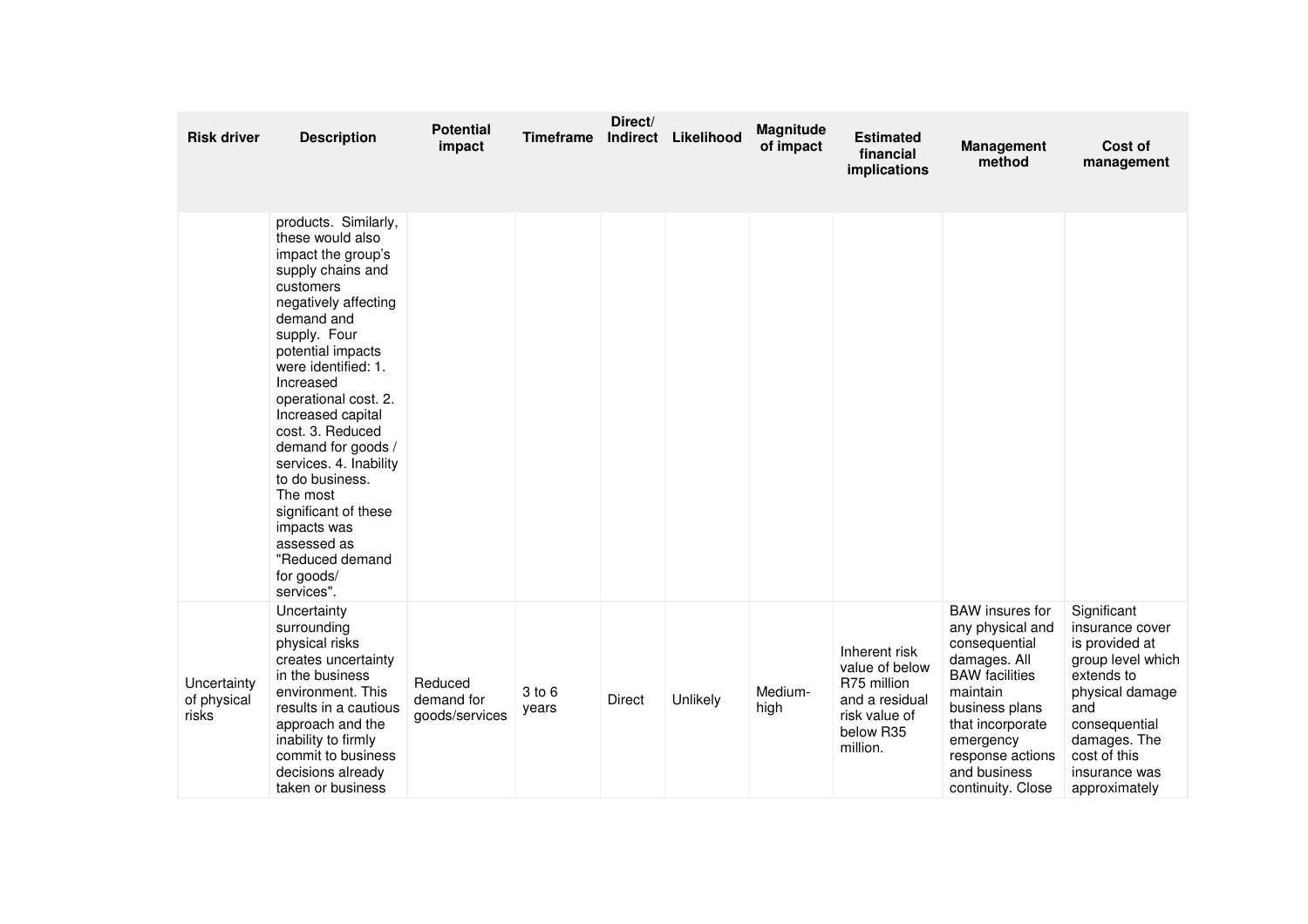| <b>Risk driver</b> | <b>Description</b>                                                                                                                                                                                                                                                                                                                                                                                                                                                                                                                                                                                                                                                                                                                                         | <b>Potential</b><br>impact | <b>Timeframe</b> | Direct/ | Indirect Likelihood | Magnitude<br>of impact | <b>Estimated</b><br>financial<br>implications | Management<br>method                                                                                                                                                                                                                                                                                   | Cost of<br>management                                                                                                                                                                       |
|--------------------|------------------------------------------------------------------------------------------------------------------------------------------------------------------------------------------------------------------------------------------------------------------------------------------------------------------------------------------------------------------------------------------------------------------------------------------------------------------------------------------------------------------------------------------------------------------------------------------------------------------------------------------------------------------------------------------------------------------------------------------------------------|----------------------------|------------------|---------|---------------------|------------------------|-----------------------------------------------|--------------------------------------------------------------------------------------------------------------------------------------------------------------------------------------------------------------------------------------------------------------------------------------------------------|---------------------------------------------------------------------------------------------------------------------------------------------------------------------------------------------|
|                    | decisions to be<br>taken on issues<br>such as competitive<br>products, services<br>and customer<br>offerings, sectors in<br>which to operate,<br>business models<br>and optimal<br>locations. This<br>cautious approach<br>is adopted not only<br>by BAW but by its<br>principals and<br>customers as well<br>resulting in an<br>inability of medium<br>to long term<br>decision making,<br>eg. strategic<br>direction, selection<br>of product ranges,<br>strategic<br>partnerships, etc.<br>The uncertainty as<br>to the timing and<br>extent of extreme<br>weather events<br>could also result in<br>increased<br>insurance<br>premiums. The<br>diversified nature<br>and location of<br><b>BAW's operations</b><br>requires that the<br>group monitors |                            |                  |         |                     |                        |                                               | relationships with<br>leading world<br>class principals<br>and the<br>diversified nature<br>of the group also<br>reduce the<br>impact of the<br>risk. Ongoing<br>engagement with<br>customers allows<br>BAW to<br>understand<br>customer and<br>address<br>concerns in an<br>uncertain<br>environment. | R31 million.<br>Costs associated<br>with mitigation<br>controls are not<br>ring-fenced but<br>incorporated into<br>ongoing<br>activities,<br>revenue and cost<br>bases of BAW<br>companies. |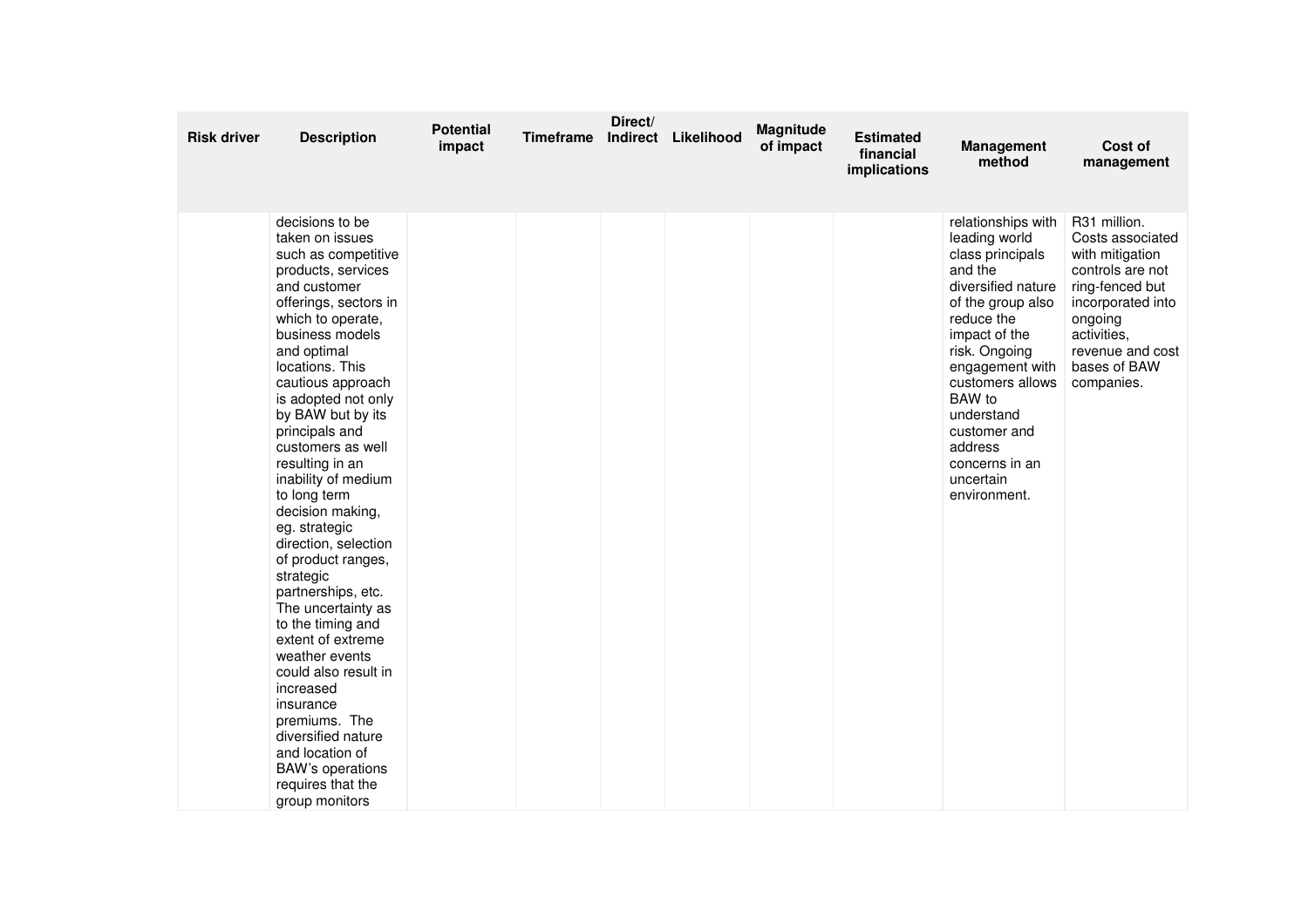| <b>Risk driver</b>                              | <b>Description</b>                                                                                                                                                                                                                                                                                                                                                                                                                                        | <b>Potential</b><br>impact       | <b>Timeframe</b> | Direct/<br>Indirect | Likelihood | Magnitude<br>of impact | <b>Estimated</b><br>financial<br>implications                                                                          | <b>Management</b><br>method                                                                                                                                                                                            | Cost of<br>management                                                                                                                                                                                           |
|-------------------------------------------------|-----------------------------------------------------------------------------------------------------------------------------------------------------------------------------------------------------------------------------------------------------------------------------------------------------------------------------------------------------------------------------------------------------------------------------------------------------------|----------------------------------|------------------|---------------------|------------|------------------------|------------------------------------------------------------------------------------------------------------------------|------------------------------------------------------------------------------------------------------------------------------------------------------------------------------------------------------------------------|-----------------------------------------------------------------------------------------------------------------------------------------------------------------------------------------------------------------|
|                                                 | physical risks and<br>implements<br>mitigation<br>measures across a<br>number of<br>geographies,<br>resulting in<br>increased costs.<br>Four potential<br>impacts were<br>identified: 1.<br>Increased<br>operational cost. 2.<br>Increased capital<br>cost. 3. Reduced<br>capital availability.<br>4. Reduced<br>demand for goods /<br>services. The most<br>significant of these<br>impact was<br>assessed as<br>"Reduced demand<br>for goods/services". |                                  |                  |                     |            |                        |                                                                                                                        |                                                                                                                                                                                                                        |                                                                                                                                                                                                                 |
| Change in<br>mean<br>(average)<br>precipitation | Water is required<br>for washing and<br>cleaning of<br>equipment, plant<br>and motor vehicles.<br>Changes in mean<br>(average)<br>precipitation levels<br>could result in<br>shortages and<br>consequential price<br>increases of water                                                                                                                                                                                                                   | Increased<br>operational<br>cost | 3 to 6<br>years  | Direct              | Likely     | Low-<br>medium         | Inherent risk<br>value of below<br>R50 million<br>and a residual<br>risk value of<br>below R <sub>15</sub><br>million. | <b>BAW</b> insures for<br>any physical and<br>consequential<br>damages. Apart<br>from insuring for<br>any physical<br>damages<br>resulting from<br>changes in<br>precipitation, the<br>group continues<br>to implement | <b>BAW</b> insurances<br>includes physical<br>damage<br>associated with<br>changes in mean<br>(average)<br>precipitation<br>levels, for<br>example floods<br>and droughts.<br>The cost of this<br>insurance was |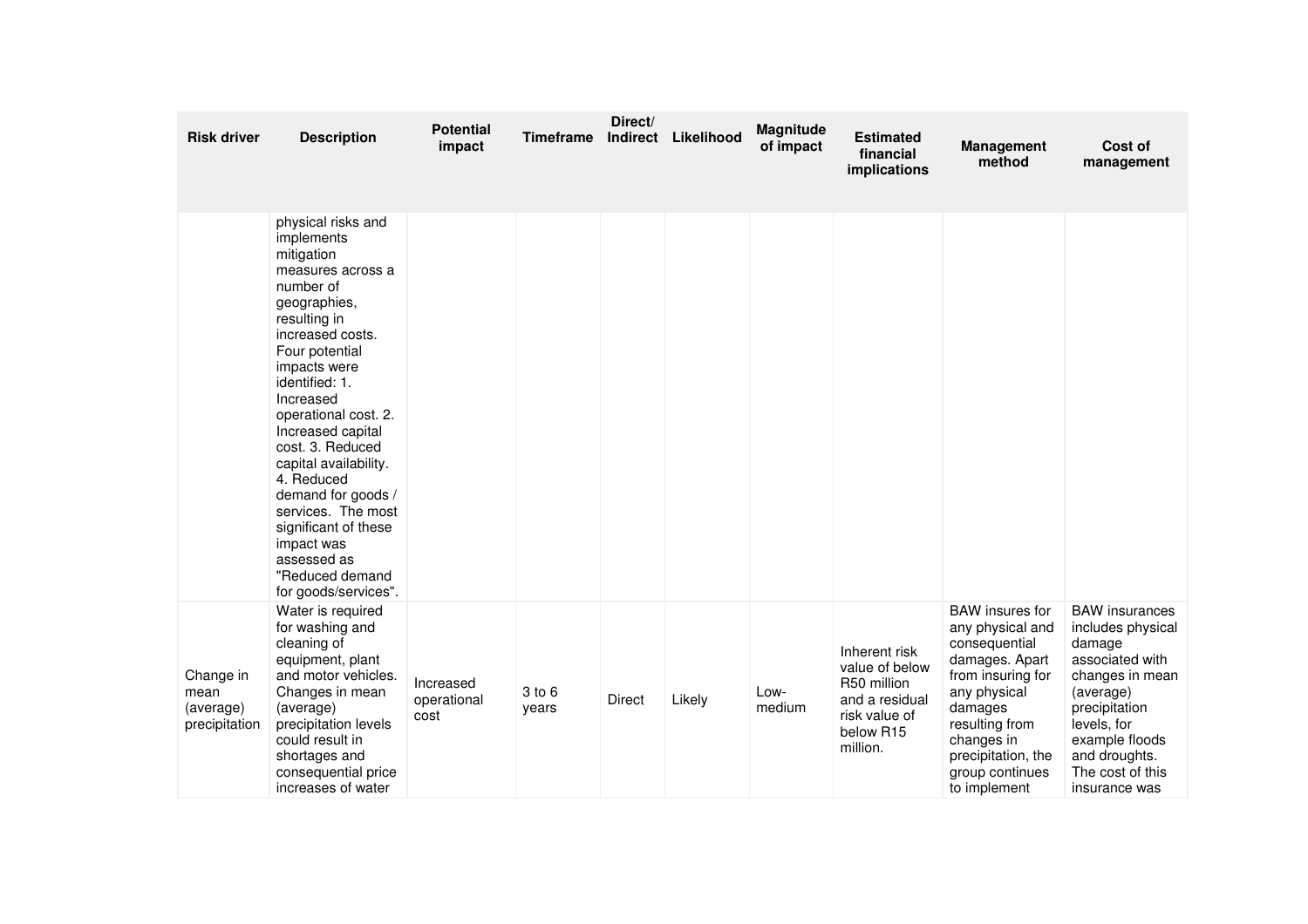| <b>Risk driver</b> | <b>Description</b>                                                                                                                                                                                                                                                                                                                                                                                                                                                                                                                                                                                                                                                                                             | <b>Potential</b><br>impact | <b>Timeframe</b> | Direct/ | Indirect Likelihood | Magnitude<br>of impact | <b>Estimated</b><br>financial<br>implications | Management<br>method                                                                                                                                                                                                                                                                                                                                                                                                                                                             | Cost of<br>management                                                                                                                                                                                                                                                                                                                            |
|--------------------|----------------------------------------------------------------------------------------------------------------------------------------------------------------------------------------------------------------------------------------------------------------------------------------------------------------------------------------------------------------------------------------------------------------------------------------------------------------------------------------------------------------------------------------------------------------------------------------------------------------------------------------------------------------------------------------------------------------|----------------------------|------------------|---------|---------------------|------------------------|-----------------------------------------------|----------------------------------------------------------------------------------------------------------------------------------------------------------------------------------------------------------------------------------------------------------------------------------------------------------------------------------------------------------------------------------------------------------------------------------------------------------------------------------|--------------------------------------------------------------------------------------------------------------------------------------------------------------------------------------------------------------------------------------------------------------------------------------------------------------------------------------------------|
|                    | which could<br>increase<br>operational costs.<br>Investment in water<br>storage and<br>treatment<br>infrastructure to<br>alleviate the impact<br>of water shortages.<br>Water shortages<br>will impact on<br>BAW's ability to<br>clean vehicles and<br>equipment which<br>may impact on<br>customer<br>satisfaction and<br>result in reduced<br>demand. Changes<br>in mean<br>precipitation levels<br>and resulting floods<br>or droughts could<br>impact on BAW's<br>customers.<br>including mining<br>operations,<br>impacting on the<br>demand for<br>goods/services.<br>Increased<br>precipitation may<br>negatively affect<br>safety levels and<br>increase vehicle<br>collisions which<br>could increase |                            |                  |         |                     |                        |                                               | water reduction<br>initiatives to curb<br>the impact of<br>water shortages<br>and potential<br>price increases.<br>In FY2013, BAW<br>recycled 14.3%<br>of the billed<br>water used in the<br>group. BAW<br>maintains close<br>relationships with<br>customers and<br>principals. This<br>allows BAW to<br>understand<br>customers'<br>exposure and<br>requirements as<br>well as to<br>collaborate with<br>principals to<br>adapt products to<br>address<br>customers'<br>needs. | approximately<br>R31 million. BAW<br>has invested<br>significantly in<br>water recycling<br>and rainwater<br>harvesting<br>systems. For<br>example, one<br><b>Motor Retail</b><br>dealership spent<br>a total of R524<br>223 in improving<br>water-use<br>efficiency and to<br>reduce water<br>withdrawal from<br>the municipal<br>water supply. |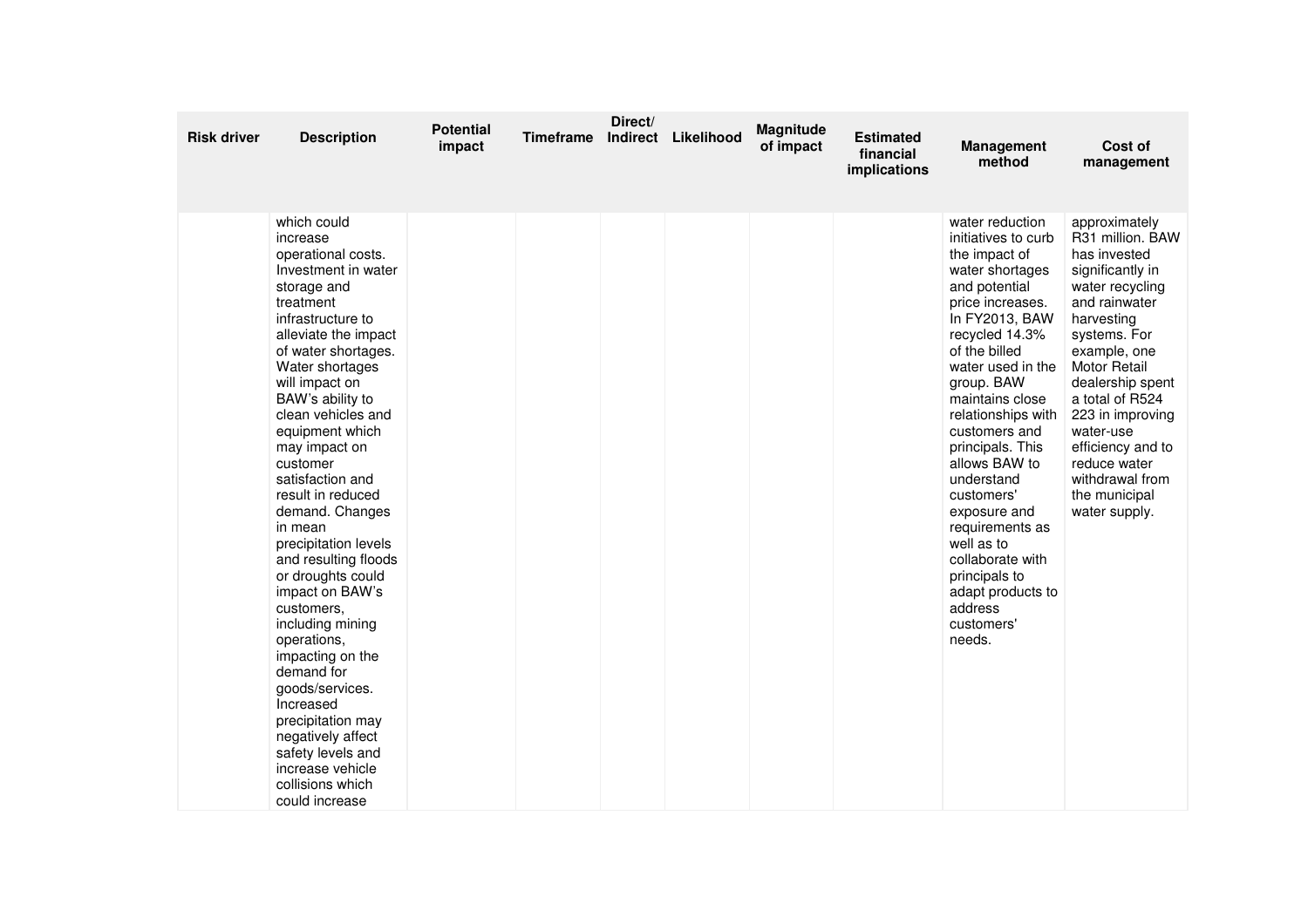| <b>Risk driver</b> | <b>Description</b>                                                                                                                                                                                                                                                                                                                                            | <b>Potential</b><br>impact       | <b>Timeframe</b> | Direct/<br>Indirect | Likelihood              | Magnitude<br>of impact | <b>Estimated</b><br>financial<br>implications                                                              | <b>Management</b><br>method                                                                                                                                                                                                                                                                                                                              | Cost of<br>management                                                                                                                                                                                            |
|--------------------|---------------------------------------------------------------------------------------------------------------------------------------------------------------------------------------------------------------------------------------------------------------------------------------------------------------------------------------------------------------|----------------------------------|------------------|---------------------|-------------------------|------------------------|------------------------------------------------------------------------------------------------------------|----------------------------------------------------------------------------------------------------------------------------------------------------------------------------------------------------------------------------------------------------------------------------------------------------------------------------------------------------------|------------------------------------------------------------------------------------------------------------------------------------------------------------------------------------------------------------------|
|                    | insurance<br>premiums. Four<br>potential impacts<br>were identified: 1.<br>Increased<br>operational cost. 2.<br>Increased capital<br>cost. 3. Reduced<br>demand for goods /<br>services. 4. Inability<br>to do business.<br>The most<br>significant of these<br>impacts was<br>assessed as<br>"Increased<br>operational cost".                                |                                  |                  |                     |                         |                        |                                                                                                            |                                                                                                                                                                                                                                                                                                                                                          |                                                                                                                                                                                                                  |
| Snow and<br>ice    | Severe snow and<br>ice as a result of<br>climate change<br>could result in<br>unsafe working<br>environments and<br>ultimately stop<br>operations.<br>Temperatures<br>below safe<br>operating ranges<br>for plant, equipment<br>and vehicles could<br>halt operations.<br>Severe snow and<br>ice could result in<br>increased<br>expenditure on<br>energy and | Increased<br>operational<br>cost | Up to 1<br>year  | Direct              | More likely<br>than not | Low-<br>medium         | Inherent risk<br>value of below<br>R50 million<br>and a residual<br>risk value of<br>below R10<br>million. | <b>BAW</b> insures for<br>any physical and<br>consequential<br>damages. All<br><b>BAW</b> facilities<br>maintain<br>business plans<br>that incorporate<br>emergency<br>response actions<br>and business<br>continuity. Close<br>relationships with<br>leading world<br>class principals<br>and the<br>geographical and<br>industry<br>diversification of | Significant<br>insurance cover<br>is provided at<br>group level which<br>extends to<br>physical damage<br>and<br>consequential<br>damages. The<br>cost of this<br>insurance was<br>approximately<br>R31 million. |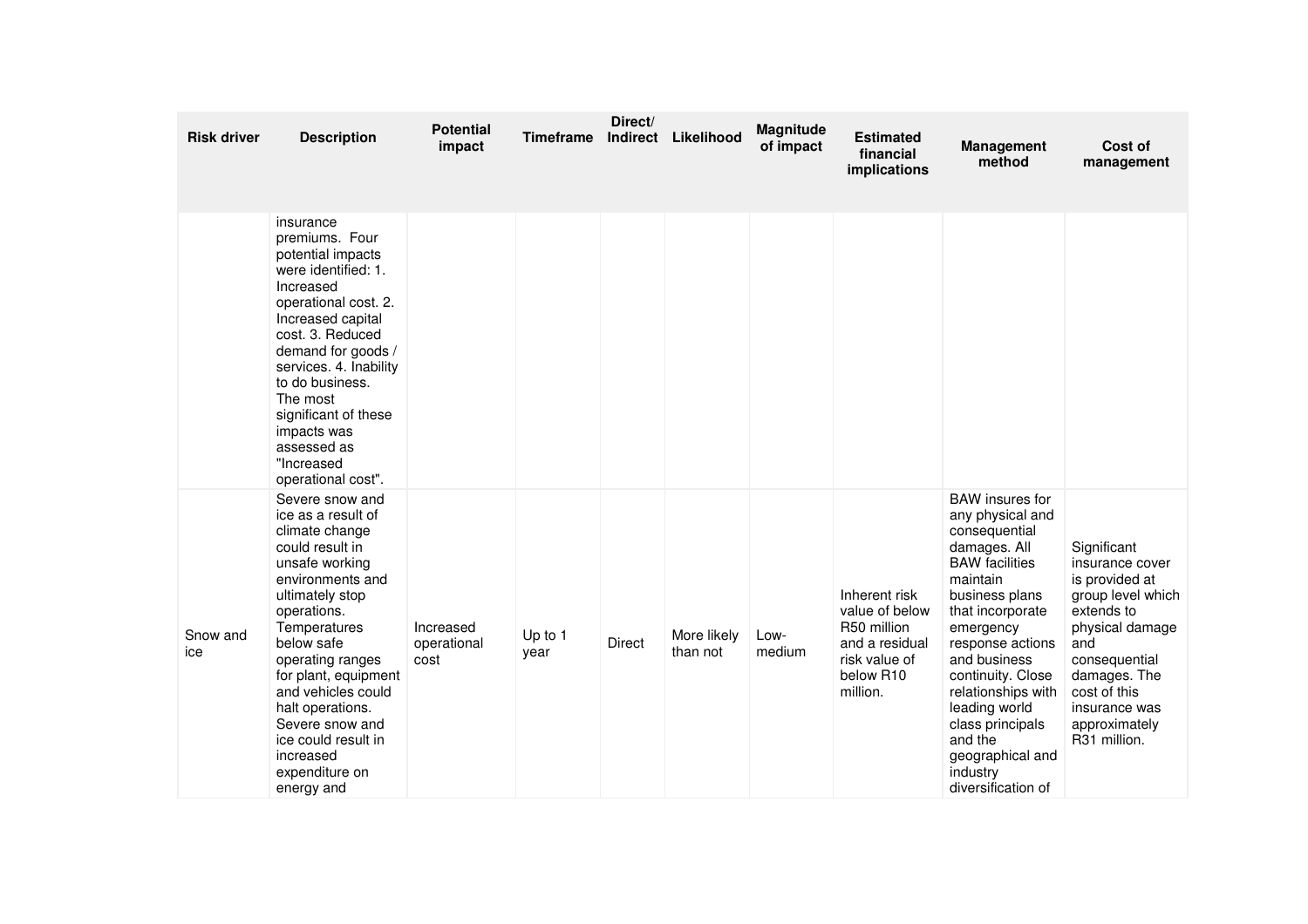| <b>Risk driver</b> | <b>Description</b>                                                                                                                                                                                                                                                                                                                                                                                                                                                                                                                                                                                                                                                                                                                                   | <b>Potential</b><br>impact | Timeframe | Direct/ | Indirect Likelihood | Magnitude<br>of impact | <b>Estimated</b><br>financial<br>implications | Management<br>method                                                                                                                                                      | Cost of<br>management |
|--------------------|------------------------------------------------------------------------------------------------------------------------------------------------------------------------------------------------------------------------------------------------------------------------------------------------------------------------------------------------------------------------------------------------------------------------------------------------------------------------------------------------------------------------------------------------------------------------------------------------------------------------------------------------------------------------------------------------------------------------------------------------------|----------------------------|-----------|---------|---------------------|------------------------|-----------------------------------------------|---------------------------------------------------------------------------------------------------------------------------------------------------------------------------|-----------------------|
|                    | equipment required<br>for heating and<br>defrosting.<br>Customers would<br>be similarly<br>affected. These<br>would also impact<br>BAW's supply<br>chains negatively<br>affecting supply<br>with concomitant<br>restraints on BAW's<br>ability to provide its<br>integrated customer<br>solutions. Frequent<br>snow and ice may<br>negatively affect<br>safety levels and<br>increase vehicle<br>collisions which<br>could increase<br>insurance<br>premiums. In<br>extreme cases,<br>snow and ice could<br>lead to death<br>and/or physical<br>disability of<br>employees or third<br>parties. Four<br>potential impacts<br>were identified: 1.<br>Increased<br>operational cost. 2.<br>Increased capital<br>cost. 3. Reduced<br>demand for goods / |                            |           |         |                     |                        |                                               | the group<br>reduces the<br>impact of the risk<br>as snow and ice<br>are typically<br>contained to<br>specific region/s<br>and impacts only<br>on specific<br>operations. |                       |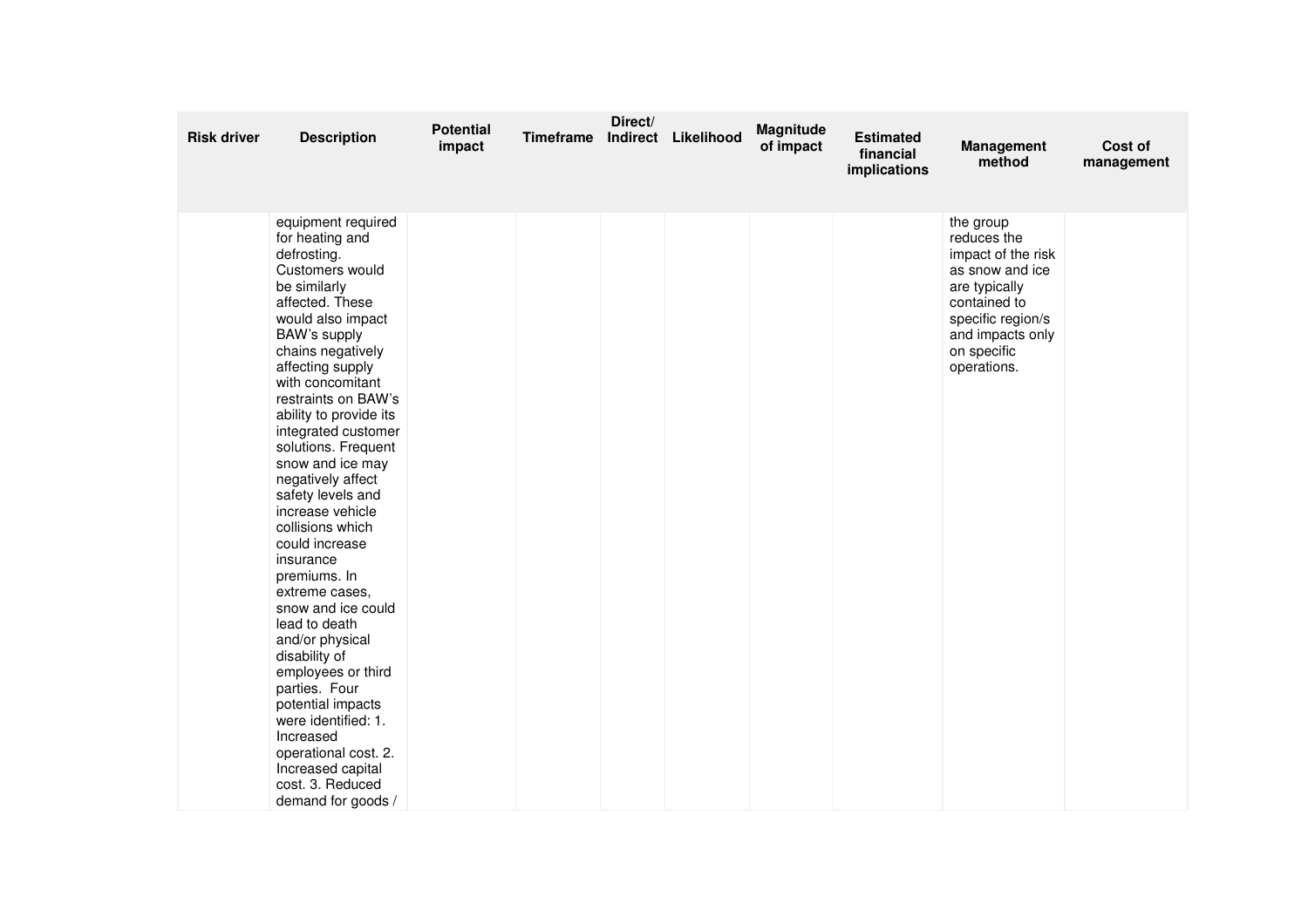| <b>Risk driver</b>                                      | <b>Description</b>                                                                                                                                                                                                                                                                                                                                                                                                                                                                                                                                                | <b>Potential</b><br>impact  | <b>Timeframe</b> | Direct/<br><b>Indirect</b> | Likelihood | <b>Magnitude</b><br>of impact | <b>Estimated</b><br>financial<br>implications                                                                                                                                                                                                                                                                                           | <b>Management</b><br>method                                                                                                                                                                                                                                                                                                                                                                                                                                                                                                          | Cost of<br>management                                                                                                                                                                                                        |
|---------------------------------------------------------|-------------------------------------------------------------------------------------------------------------------------------------------------------------------------------------------------------------------------------------------------------------------------------------------------------------------------------------------------------------------------------------------------------------------------------------------------------------------------------------------------------------------------------------------------------------------|-----------------------------|------------------|----------------------------|------------|-------------------------------|-----------------------------------------------------------------------------------------------------------------------------------------------------------------------------------------------------------------------------------------------------------------------------------------------------------------------------------------|--------------------------------------------------------------------------------------------------------------------------------------------------------------------------------------------------------------------------------------------------------------------------------------------------------------------------------------------------------------------------------------------------------------------------------------------------------------------------------------------------------------------------------------|------------------------------------------------------------------------------------------------------------------------------------------------------------------------------------------------------------------------------|
|                                                         | services. 4. Inability<br>to do business.<br>The most<br>significant of these<br>impacts was<br>assessed as<br>"Increased<br>operational cost".                                                                                                                                                                                                                                                                                                                                                                                                                   |                             |                  |                            |            |                               |                                                                                                                                                                                                                                                                                                                                         |                                                                                                                                                                                                                                                                                                                                                                                                                                                                                                                                      |                                                                                                                                                                                                                              |
| Tropical<br>cyclones<br>(hurricanes<br>and<br>typhoons) | Cyclones and other<br>extreme weather<br>events would cause<br>physical damage to<br>facilities, result in<br>unsafe working<br>environments and<br>ultimately stop<br>operations.<br>Customers would<br>be similarly<br>affected. BAW's<br>supply chains could<br>also be impacted;<br>negatively affecting<br>supply with<br>concomitant<br>restraints on the<br>group's ability to<br>provide its<br>integrated customer<br>solutions. Weather<br>events can have a<br>direct and indirect<br>cost for the group.<br>For example, a<br>hailstorm can<br>damage | Inability to do<br>business | Up to 1<br>year  | <b>Direct</b>              | Likely     | Low                           | Inherent risk<br>value of below<br>R25 million<br>and a residual<br>risk value of<br>below R <sub>10</sub><br>million. Hail is<br>an example of<br>an extreme<br>weather event.<br>Hail damage<br>from one<br>specific<br>hailstorm in<br>South Africa<br>resulted in<br>some R5<br>million in repair<br>costs for the<br>rental fleet. | <b>BAW</b> insures for<br>any physical and<br>consequential<br><b>BAW</b> insures for<br>any physical and<br>consequential<br>damages. All<br><b>BAW</b> facilities<br>maintain<br>business plans<br>that incorporate<br>emergency<br>response actions<br>and business<br>continuity. Close<br>relationships with<br>leading world<br>class principals<br>and the<br>geographical and<br>industry<br>diversification of<br>the group<br>reduces the<br>impact of the risk<br>as it is typically<br>contained to<br>specific region/s | Significant<br>insurance cover<br>is provided at<br>group level which<br>extends to<br>physical damage<br>and<br>consequential<br>damages. The<br>cost of this<br>insurance was<br>approximately<br>R <sub>31</sub> million. |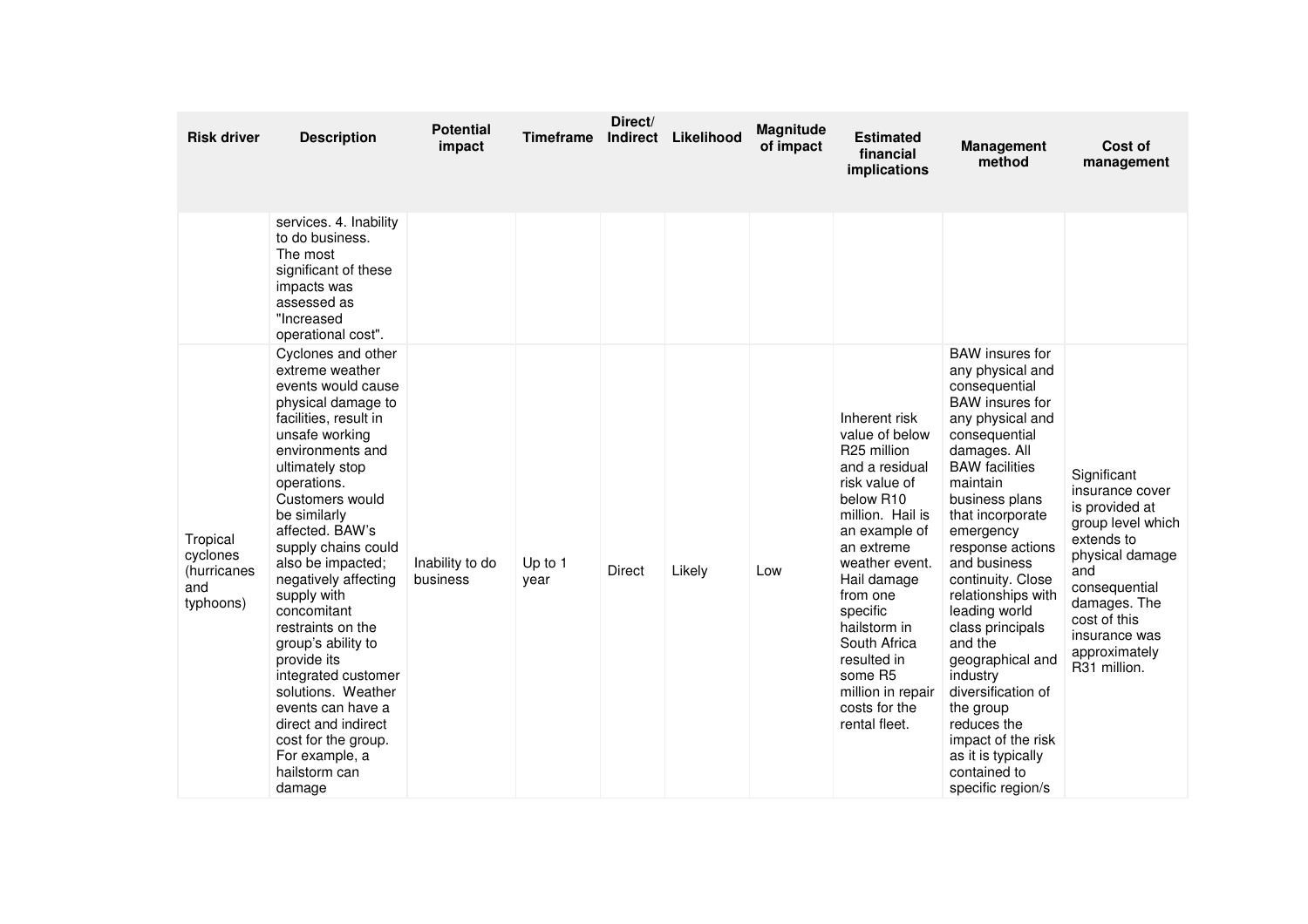| <b>Risk driver</b> | <b>Description</b>                                                                                                                                                                                                                                                                                                                                                                                                                                                                                                                                                                                                                                                                                                                                                             | <b>Potential</b><br>impact | Timeframe | Direct/ | Indirect Likelihood | Magnitude<br>of impact | <b>Estimated</b><br>financial<br>implications | <b>Management</b><br>method            | Cost of<br>management |
|--------------------|--------------------------------------------------------------------------------------------------------------------------------------------------------------------------------------------------------------------------------------------------------------------------------------------------------------------------------------------------------------------------------------------------------------------------------------------------------------------------------------------------------------------------------------------------------------------------------------------------------------------------------------------------------------------------------------------------------------------------------------------------------------------------------|----------------------------|-----------|---------|---------------------|------------------------|-----------------------------------------------|----------------------------------------|-----------------------|
|                    | infrastructure and<br>vehicles resulting in<br>expenditure on<br>repairs. A hailstorm<br>would also damage<br>vehicles not owned<br>by Avis and require<br>Avis to provide<br>vehicles to<br>customers of<br>insurance<br>companies who<br>have a rental option<br>on their policies.<br>This could result in<br>revenue loss as<br>Avis has rental<br>agreements with<br>insurers which have<br>lower than market<br>rates. In extreme<br>cases, tropical<br>cyclones could lead<br>to death and/or<br>physical disability of<br>employees or third<br>parties. Four<br>potential impacts<br>were identified: 1.<br>Increased<br>operational cost. 2.<br>Increased capital<br>cost. 3. Reduced<br>demand for goods /<br>services. 4. Inability<br>to do business.<br>The most |                            |           |         |                     |                        |                                               | and impacts<br>specific<br>operations. |                       |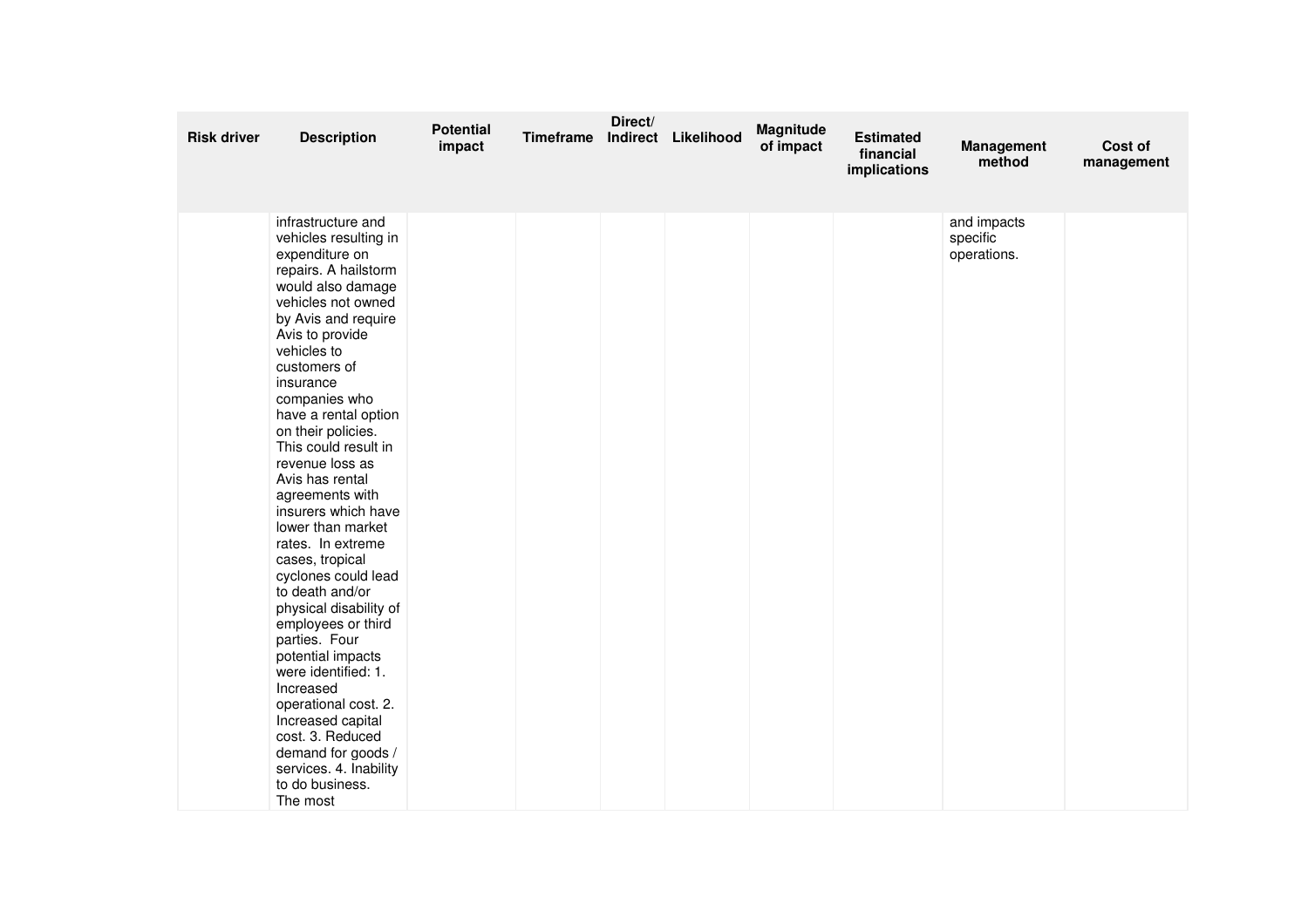| <b>Risk driver</b>                   | <b>Description</b>                                                                                                                                                                                                                                                                                                                                                                                                                                                                                                                                                                     | <b>Potential</b><br>impact       | Timeframe       | Direct/<br>Indirect | Likelihood | <b>Magnitude</b><br>of impact | <b>Estimated</b><br>financial<br>implications                                                              | <b>Management</b><br>method                                                                                                                                                                                                                                                                                                                                                                                                                                                                                                                                            | Cost of<br>management                                                                                                                                                                                                                                                                                                                                                                                                                                                                                                                  |
|--------------------------------------|----------------------------------------------------------------------------------------------------------------------------------------------------------------------------------------------------------------------------------------------------------------------------------------------------------------------------------------------------------------------------------------------------------------------------------------------------------------------------------------------------------------------------------------------------------------------------------------|----------------------------------|-----------------|---------------------|------------|-------------------------------|------------------------------------------------------------------------------------------------------------|------------------------------------------------------------------------------------------------------------------------------------------------------------------------------------------------------------------------------------------------------------------------------------------------------------------------------------------------------------------------------------------------------------------------------------------------------------------------------------------------------------------------------------------------------------------------|----------------------------------------------------------------------------------------------------------------------------------------------------------------------------------------------------------------------------------------------------------------------------------------------------------------------------------------------------------------------------------------------------------------------------------------------------------------------------------------------------------------------------------------|
|                                      | significant of these<br>impacts was<br>assessed as<br>"Inability to do<br>business".                                                                                                                                                                                                                                                                                                                                                                                                                                                                                                   |                                  |                 |                     |            |                               |                                                                                                            |                                                                                                                                                                                                                                                                                                                                                                                                                                                                                                                                                                        |                                                                                                                                                                                                                                                                                                                                                                                                                                                                                                                                        |
| Change in<br>temperature<br>extremes | Changes in<br>temperature<br>extremes impacts<br>on working<br>conditions and has<br>safety implications<br>for BAW<br>employees. It could<br>require investment<br>in new HVAC<br>(capital expense)<br>and temperature<br>control equipment<br>to ensure that the<br>employees are able<br>to work in a<br>comfortable and<br>safe environment.<br>This risk will also<br>give rise to more<br>frequent use and<br>maintenance of<br>existing HVAC<br>equipment,<br>resulting in<br>increased<br>operational costs.<br>Three potential<br>impacts were<br>identified: 1.<br>Increased | Increased<br>operational<br>cost | 3 to 6<br>years | <b>Direct</b>       | Likely     | Low                           | Inherent risk<br>value of below<br>R25 million<br>and a residual<br>risk value of<br>below R10<br>million. | <b>BAW</b> manages<br>the risks of<br>increased costs<br>associated with<br>the need for<br>additional air-<br>conditioning by<br>installing and<br>maintaining<br>energy efficient<br>and adequate<br>HVAC units in its<br>operations. In<br>terms of<br>mitigating the<br>impact of this risk<br>on the health and<br>safety of its<br>employees,<br>health and safety<br>committees are<br>established<br>across the group.<br>Management<br>consults with the<br>committees with<br>a view to initiate.<br>develop,<br>promote.<br>maintain and<br>review measures | These costs are<br>incorporated into<br>the ongoing cost<br>base of the<br>group. An<br>example is the<br>cost for HVAC<br>units. BAW has<br>spent over R1m<br>on HVAC units in<br>the reporting<br>year. This<br>expenditure<br>formed part of<br>the ongoing<br>operational costs<br>of the business.<br>BAW has spent<br>R507 172 on<br>employee<br>wellness<br>programmes<br>over the<br>reporting period.<br>The expenditure<br>on wellness<br>programmes is<br>also part of the<br>ongoing<br>operating costs<br>of the business |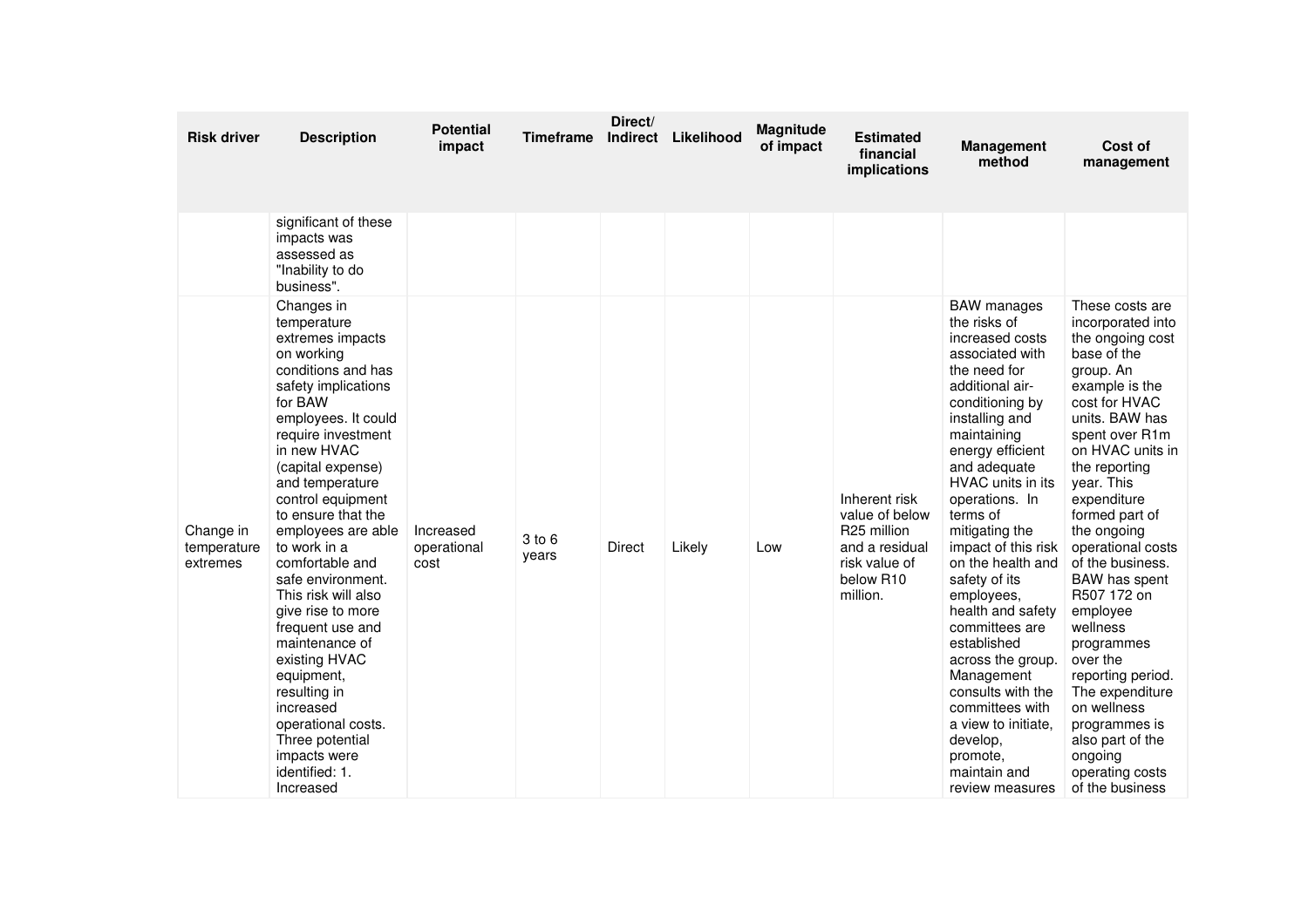| <b>Risk driver</b> | <b>Description</b>                                                                                                                                                                                                                                                                                                                                                    | <b>Potential</b><br>impact              | <b>Timeframe</b> | Direct/<br><b>Indirect</b> | Likelihood | Magnitude<br>of impact | <b>Estimated</b><br>financial<br><i>implications</i>                                                                   | <b>Management</b><br>method                                                                                                                                                                                                                                                                                                                     | Cost of<br>management                                                                                                                         |
|--------------------|-----------------------------------------------------------------------------------------------------------------------------------------------------------------------------------------------------------------------------------------------------------------------------------------------------------------------------------------------------------------------|-----------------------------------------|------------------|----------------------------|------------|------------------------|------------------------------------------------------------------------------------------------------------------------|-------------------------------------------------------------------------------------------------------------------------------------------------------------------------------------------------------------------------------------------------------------------------------------------------------------------------------------------------|-----------------------------------------------------------------------------------------------------------------------------------------------|
|                    | operational cost. 2.<br>Increased capital<br>cost. 3. Inability to<br>do business. The<br>most significant of<br>these impacts was<br>assessed as<br>"Increased<br>operational cost".                                                                                                                                                                                 |                                         |                  |                            |            |                        |                                                                                                                        | to ensure the<br>health and safety<br>of all employees<br>and visitors.<br>BAW has<br>employee<br>wellness<br>programmes<br>which provide<br>ongoing health<br>services to<br>employees to<br>ensure that<br>employees'<br>health needs are<br>met.                                                                                             | and are not ring-<br>fenced in terms<br>of climate<br>change.                                                                                 |
| Sea level<br>rise  | Sea level rise could<br>damage harbour<br>infrastructure and<br>disrupt low-lying<br>areas and<br>industries, with<br>negative<br>consequences on<br>BAW's supply<br>chains as<br>significant amount<br>of plant and<br>equipment are<br>transported by sea.<br>Optimal and<br>efficient routes may<br>be affected<br>impacting on BAW<br>competitive<br>advantage. 2 | Reduced<br>demand for<br>goods/services | >6 years         | Direct                     | Likely     | Low                    | Inherent risk<br>value of below<br>R <sub>25</sub> million<br>and a residual<br>risk value of<br>below R10<br>million. | The geographic<br>diversification of<br><b>BAW</b> and its<br>supply chains<br>minimises this<br>risk as it is<br>typically confined<br>to specific<br>regions. BAW<br>operates in 25<br>countries.<br>Damage to<br>harbour<br>infrastructure<br>usually results<br>from a<br>combination of<br>sea level rise<br>and extreme<br>weather events | No additional<br>costs. These<br>costs are<br>incorporated into<br>the ongoing<br>operational<br>activities and<br>cost base of the<br>group. |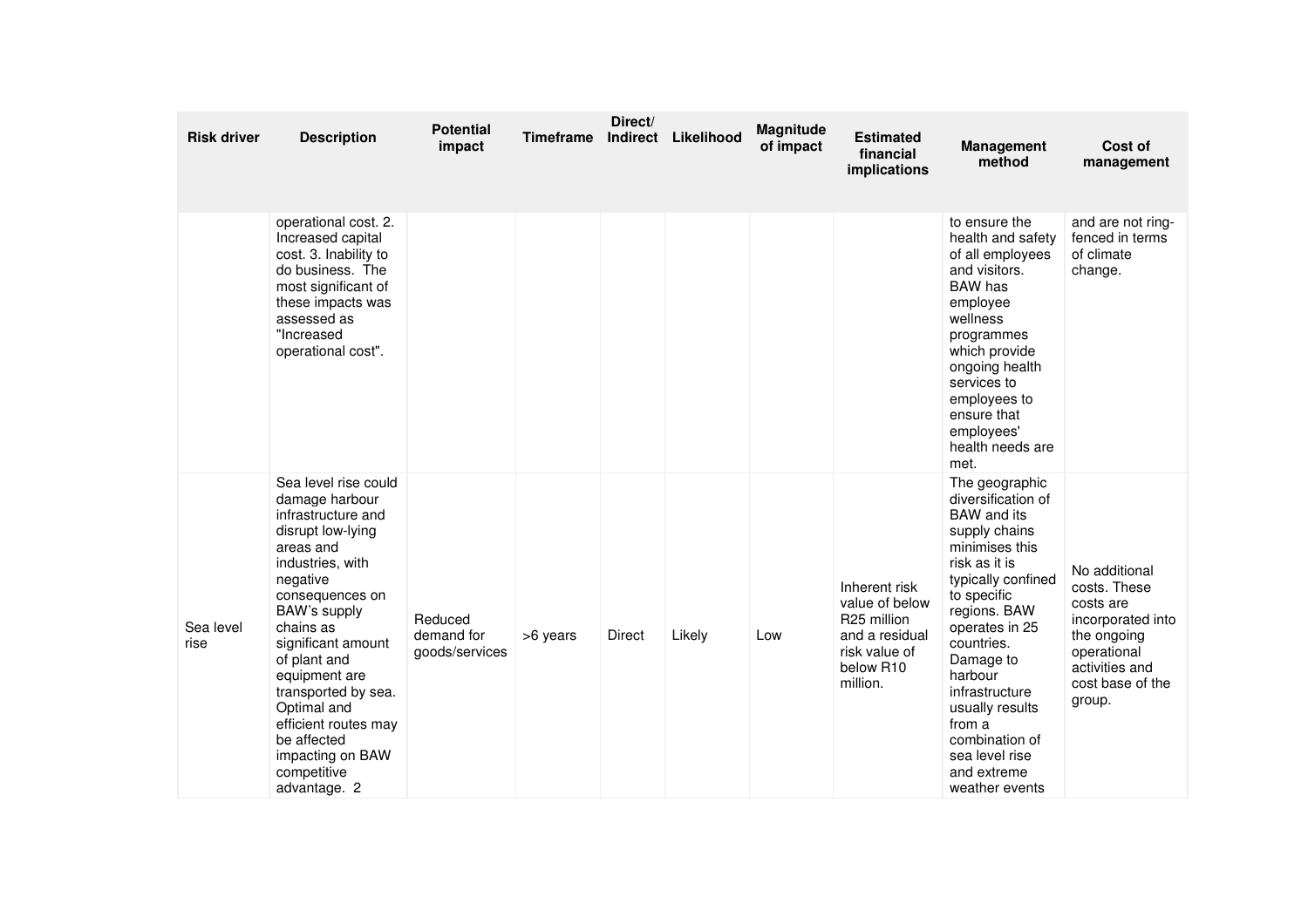| <b>Risk driver</b> | <b>Description</b>                                                                                                                                                                                                                                                                                                                                                                                                                                                               | <b>Potential</b><br>impact | <b>Timeframe</b> | Direct/<br>Indirect | Likelihood | Magnitude<br>of impact | <b>Estimated</b><br>financial<br>implications | <b>Management</b><br>method                                                 | Cost of<br>management |
|--------------------|----------------------------------------------------------------------------------------------------------------------------------------------------------------------------------------------------------------------------------------------------------------------------------------------------------------------------------------------------------------------------------------------------------------------------------------------------------------------------------|----------------------------|------------------|---------------------|------------|------------------------|-----------------------------------------------|-----------------------------------------------------------------------------|-----------------------|
|                    | potential impacts<br>were identified: 1.<br>Reduced demand<br>for goods /<br>services. 2. Inability<br>to do business. The<br>most significant of<br>these impacts was<br>assessed as<br>"Reduced demand<br>for goods/<br>services". Two<br>potential impacts<br>were identified: 1.<br>Reduced demand<br>for goods /<br>services. 2. Inability<br>to do business. The<br>most significant of<br>these impacts was<br>assessed as<br>"Reduced demand<br>for goods/<br>services". |                            |                  |                     |            |                        |                                               | which generally<br>only occur in one<br>specific region at<br>a given time. |                       |

## **CC5.1c**

**Please describe your risks that are driven by changes in other climate-related developments**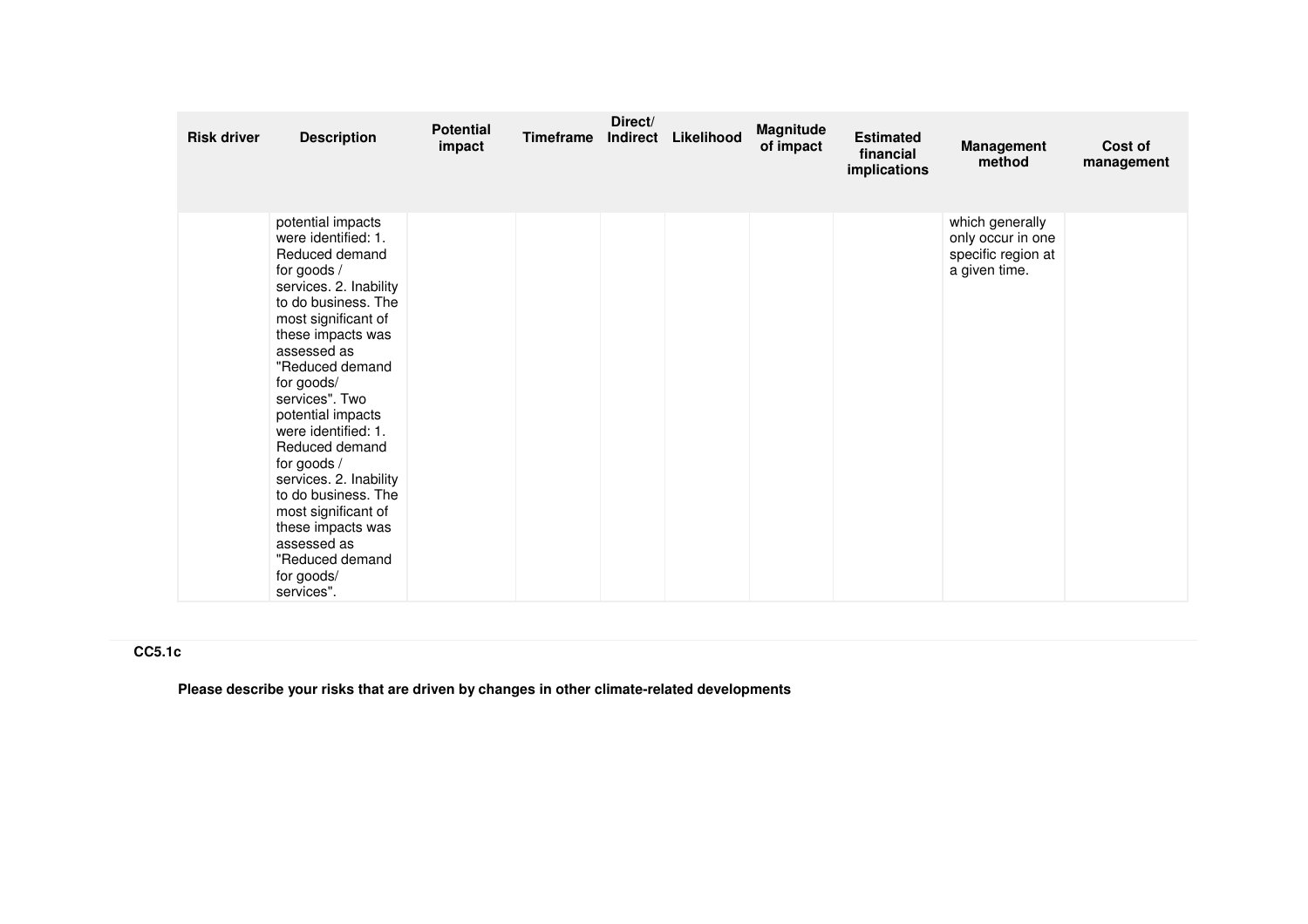| <b>Risk driver</b>                | <b>Description</b>                                                                                                                                                                                                                                                                                                                                                                                                                                                  | Potential<br>impact                     | <b>Timeframe</b> | Direct/<br>Indirect | Likelihood | Magnitude<br>of impact | <b>Estimated</b><br><b>Financial</b><br><b>Implications</b>                                           | <b>Management</b><br>method                                                                                                                                                                                                                                                                                                                                                                                                                                                                                                                                                                                                                                                                            | Cost of<br>management                                                                                                                                                                                                                                                                                                                                                                                                                                                                                                                                                                             |
|-----------------------------------|---------------------------------------------------------------------------------------------------------------------------------------------------------------------------------------------------------------------------------------------------------------------------------------------------------------------------------------------------------------------------------------------------------------------------------------------------------------------|-----------------------------------------|------------------|---------------------|------------|------------------------|-------------------------------------------------------------------------------------------------------|--------------------------------------------------------------------------------------------------------------------------------------------------------------------------------------------------------------------------------------------------------------------------------------------------------------------------------------------------------------------------------------------------------------------------------------------------------------------------------------------------------------------------------------------------------------------------------------------------------------------------------------------------------------------------------------------------------|---------------------------------------------------------------------------------------------------------------------------------------------------------------------------------------------------------------------------------------------------------------------------------------------------------------------------------------------------------------------------------------------------------------------------------------------------------------------------------------------------------------------------------------------------------------------------------------------------|
| Changing<br>consumer<br>behaviour | Shifts in consumer<br>preference to<br>locally sourced<br>products with a<br>reduced carbon<br>footprint may<br>affect the group's<br>logistics business,<br>as well as other<br>products supplied<br>by group. In<br>addition, there are<br>competitive risks<br>from suppliers who<br>may enter the<br>market with<br>technologies,<br>products and<br>services with<br>greater energy and<br>emission<br>efficiencies or<br>lower impacts on<br>the environment. | Reduced<br>demand for<br>goods/services | 3 to 6<br>years  | <b>Direct</b>       | Likely     | High                   | Inherent risk<br>value below<br>R450 million<br>and a<br>residual risk<br>value below<br>R45 million. | <b>BAW</b> is widely<br>diversified across<br>products and<br>customers and<br>offers a range of<br>products including<br>a number of low<br>emission<br>technologies.<br>BAW's principals<br>are committed to<br>developing new<br>technologies that<br>meet emission<br>requirements,<br>adapting existing<br>technologies to<br>meet these<br>requirements and<br>assisting<br>customers in<br>reducing their<br>carbon footprints.<br>BAW has also<br>developed<br>offerings in the<br>form of BAW<br>Power which<br>assists customers<br>in managing risks<br>posed by energy<br>security and cost.<br><b>BAW</b> assists<br>customers in<br>reducing their<br>emissions by<br>introducing hybrid | No additional<br>costs. Costs<br>associated with<br>providing a wide<br>product range<br>and developing<br>new products are<br>incorporated into<br>the ongoing<br>operational<br>activities and cost<br>base of the<br>group. In some<br>cases, the costs<br>associated with<br>developing new<br>products may be<br>covered in the<br>group's 'cost of<br>sales' which was<br>some R52 billion<br>for the reporting<br>period. For<br>example, BAW<br>spent some<br>R27m on hybrids<br>vehicles in<br>2013FY. These<br>costs are part of<br>the ongoing costs<br>of the car rental<br>business. |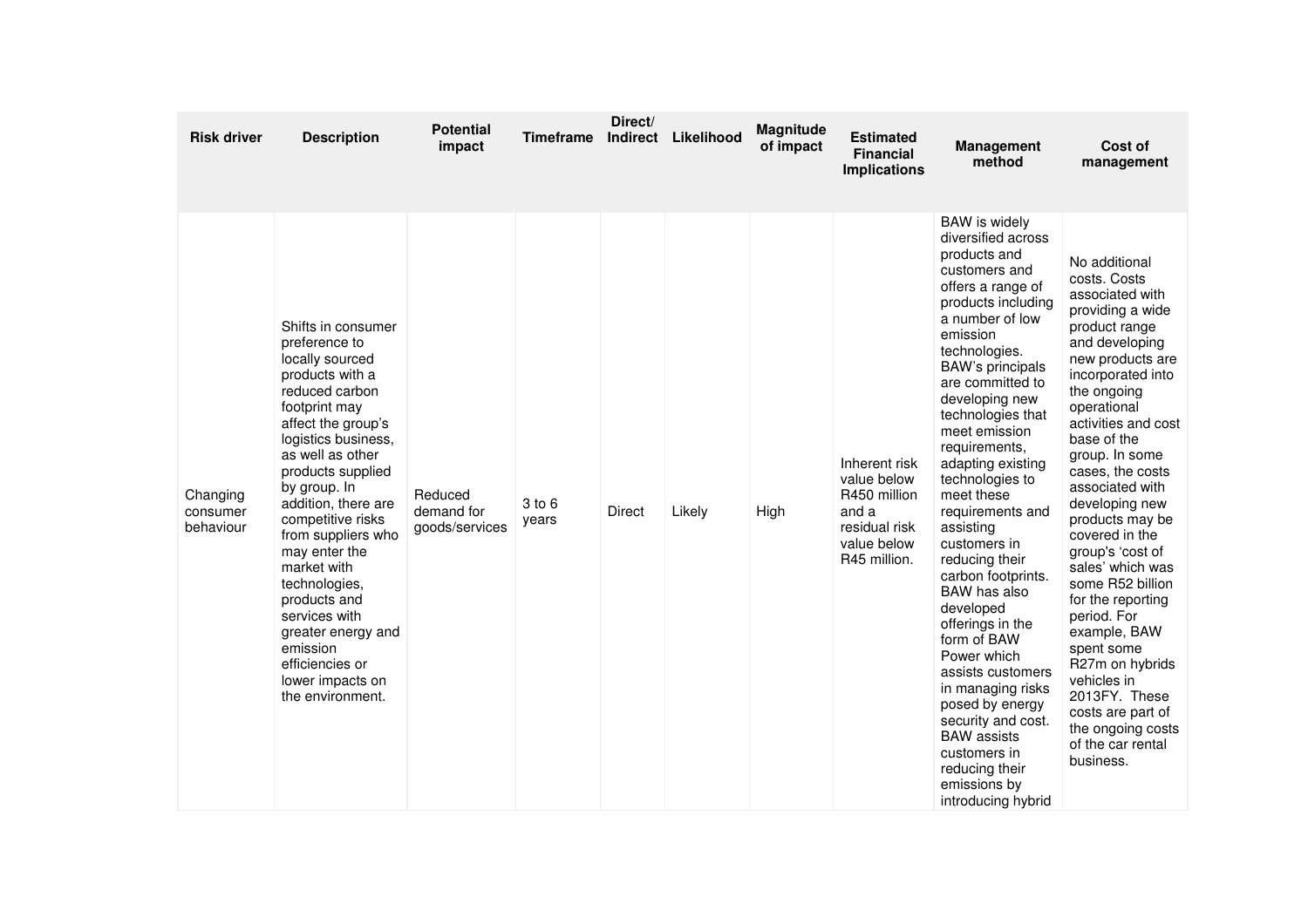| <b>Risk driver</b> | <b>Description</b>                                                                                                                                                                                                                                                                                                                                                                                                                                                                                                                                                                                                                                                                    | <b>Potential</b><br>impact  | <b>Timeframe</b> | Direct/<br>Indirect | Likelihood | Magnitude<br>of impact | <b>Estimated</b><br><b>Financial</b><br><b>Implications</b>                                                    | <b>Management</b><br>method                                                                                                                                                                                                                                                                                                                                                                                                                                                                                                                                                                                                              | Cost of<br>management                                                                                                                                                                                                                              |
|--------------------|---------------------------------------------------------------------------------------------------------------------------------------------------------------------------------------------------------------------------------------------------------------------------------------------------------------------------------------------------------------------------------------------------------------------------------------------------------------------------------------------------------------------------------------------------------------------------------------------------------------------------------------------------------------------------------------|-----------------------------|------------------|---------------------|------------|------------------------|----------------------------------------------------------------------------------------------------------------|------------------------------------------------------------------------------------------------------------------------------------------------------------------------------------------------------------------------------------------------------------------------------------------------------------------------------------------------------------------------------------------------------------------------------------------------------------------------------------------------------------------------------------------------------------------------------------------------------------------------------------------|----------------------------------------------------------------------------------------------------------------------------------------------------------------------------------------------------------------------------------------------------|
|                    |                                                                                                                                                                                                                                                                                                                                                                                                                                                                                                                                                                                                                                                                                       |                             |                  |                     |            |                        |                                                                                                                | vehicles in the<br>Avis rental fleet.                                                                                                                                                                                                                                                                                                                                                                                                                                                                                                                                                                                                    |                                                                                                                                                                                                                                                    |
| Other drivers      | Given growing<br>public awareness<br>on issues such as<br>climate change.<br>environmental<br>stewardship<br>activities need to<br>be an important<br>aspect of<br>employee value<br>proposition in<br>order to attract and<br>retain talent.<br>Insufficient<br>attention to this<br>aspect results in<br>the inability to<br>attract and retain<br>the required talent<br>which could result<br>in a lack of skills<br>and, therefore, the<br>inability to do<br>business. Two<br>potential impacts<br>were identified: 1.<br>Increased<br>operational costs.<br>2. Inability to do<br>business. The key<br>impact identified<br>for this risk is<br>"Inability to do<br>business". | Inability to do<br>business | Up to 1<br>year  | Direct              | Likely     | Medium-<br>high        | Inherent risk<br>value of<br>below R325<br>million and a<br>residual risk<br>value of<br>below R30<br>million. | A key aspect of<br><b>BAW's employee</b><br>value proposition<br>is environmental<br>stewardship. BAW<br>is committed to<br>training and<br>upskilling. BAW<br>has a human<br>resources practice<br>which is<br>constantly<br>engaged in<br>ensuring that it<br>manages, retains<br>and recruits the<br>required skills and<br>key talent. In<br>addition, BAW<br>has processes in<br>place to ensure<br>the effective<br>management of<br>risks and<br>opportunities<br>presented by<br>climate change.<br><b>BAW</b> publishes<br>GHG emissions<br>and actions to<br>reduce the impact<br>of climate change<br>on the<br>organization. | These costs are<br>incorporated in<br>the ongoing<br>salary and<br>recruitment costs<br>as well as<br>training spend.<br>Total training<br>spend in 2013FY<br>was R120m. This<br>includes<br>investment in<br>training staff on<br>climate change. |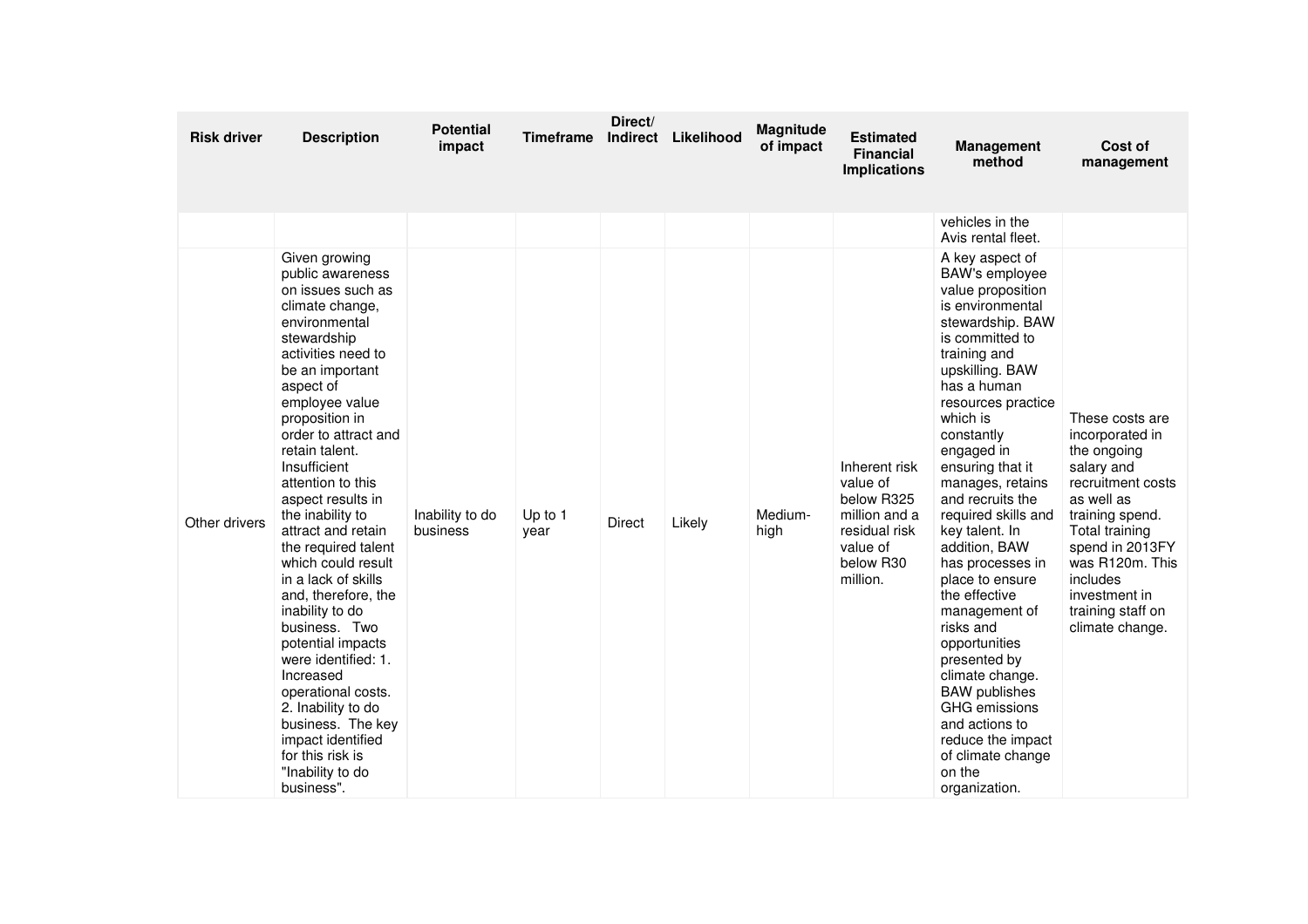| <b>Risk driver</b> | <b>Description</b>                                                                                                                                                                                                                                        | <b>Potential</b><br>impact              | <b>Timeframe</b> | Direct/<br>Indirect | Likelihood              | Magnitude<br>of impact | <b>Estimated</b><br><b>Financial</b><br><b>Implications</b>                                           | <b>Management</b><br>method                                                                                                                                                                                                                                                                                                                                                                                                      | Cost of<br>management                                                                                                                                                                                                     |
|--------------------|-----------------------------------------------------------------------------------------------------------------------------------------------------------------------------------------------------------------------------------------------------------|-----------------------------------------|------------------|---------------------|-------------------------|------------------------|-------------------------------------------------------------------------------------------------------|----------------------------------------------------------------------------------------------------------------------------------------------------------------------------------------------------------------------------------------------------------------------------------------------------------------------------------------------------------------------------------------------------------------------------------|---------------------------------------------------------------------------------------------------------------------------------------------------------------------------------------------------------------------------|
|                    |                                                                                                                                                                                                                                                           |                                         |                  |                     |                         |                        |                                                                                                       | Group employees<br>are encouraged to<br>be part of climate<br>change initiatives<br>through inclusion<br>of climate change<br>aspects in<br>employee<br>scorecards.<br>Consistent and<br>ongoing<br>interaction with<br>stakeholders<br>assists BAW in<br>ensuring that it is<br>meeting<br>expectations and<br>that stakeholders<br>are aware of what<br>BAW is doing to<br>manage the risks<br>presented by<br>climate change. |                                                                                                                                                                                                                           |
| Reputation         | There may be<br>risks associated<br>with shareholder<br>or public activism<br>arising from<br>climate change<br>issues resulting in<br>financial and<br>reputational risks<br>for companies that<br>might inadvertently<br>fall foul of<br>regulations or | Reduced<br>demand for<br>goods/services | 3 to 6<br>years  | <b>Direct</b>       | More likely<br>than not | Medium-<br>high        | Inherent risk<br>value of<br>below R200<br>million and a<br>residual risk<br>value of R20<br>million. | <b>BAW</b> engages<br>with stakeholders<br>on an ongoing<br>basis in order to<br>manage its<br>reputation and to<br>ensure that it is<br>meeting<br>stakeholder<br>expectations.<br><b>BAW</b> has<br>implemented<br>reporting systems                                                                                                                                                                                           | No additional<br>costs. These<br>costs are<br>incorporated into<br>the ongoing<br>operational<br>activities and cost<br>base of the<br>group. For<br>example, in the<br>2013FY, the cost<br>incurred for<br>assurance and |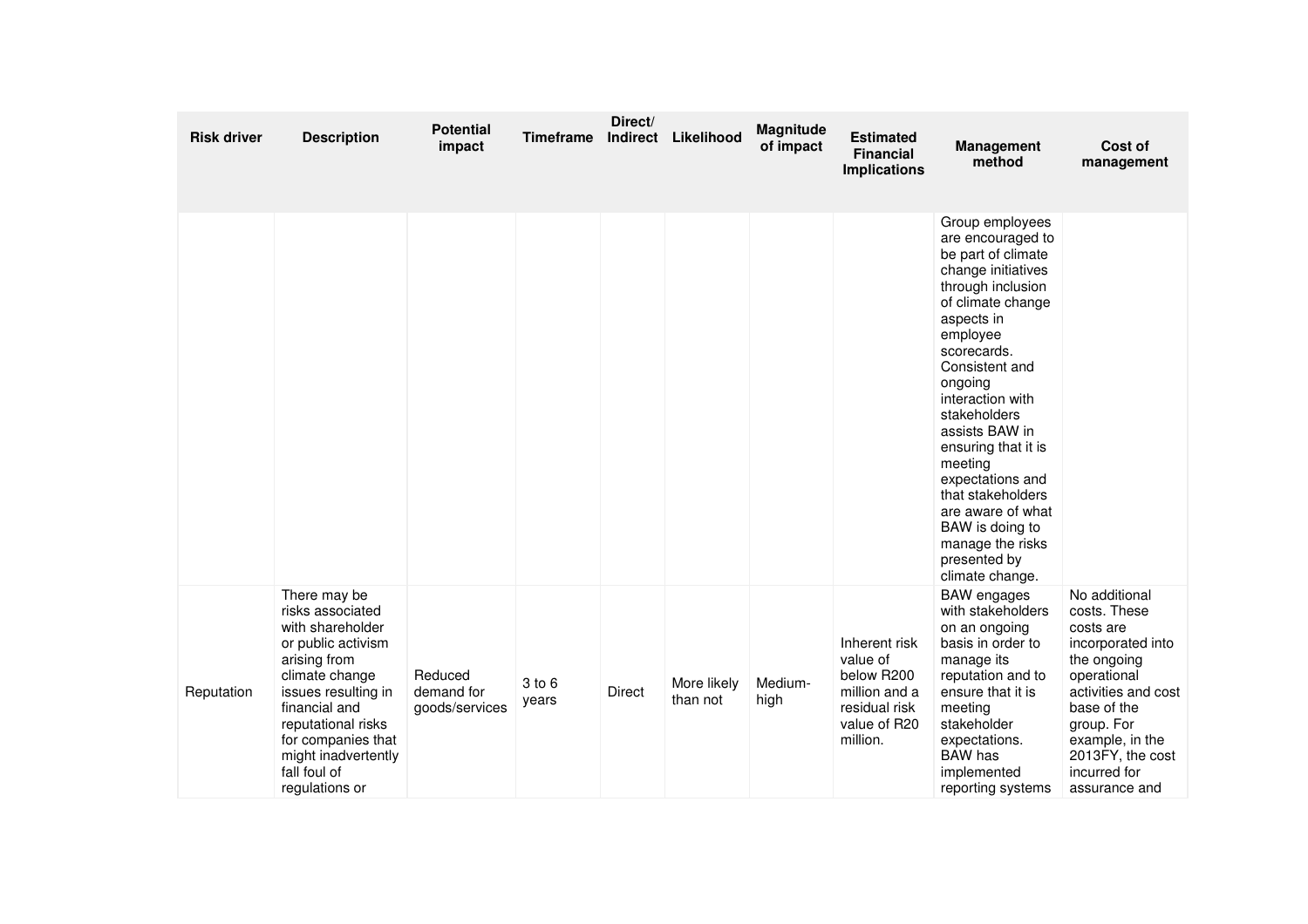| <b>Risk driver</b> | <b>Description</b>                                                                                                                                                                                                                                                                                                                                                                                                                                                                                                                                                                | <b>Potential</b><br>impact | <b>Timeframe</b> | Direct/ | Indirect Likelihood | <b>Magnitude</b><br>of impact | <b>Estimated</b><br><b>Financial</b><br><b>Implications</b> | <b>Management</b><br>method                                                                                                                                                                                                                                                                                                                                                                                                                                                                                                                                                                                                                                                                                                        | Cost of<br>management                                                                  |
|--------------------|-----------------------------------------------------------------------------------------------------------------------------------------------------------------------------------------------------------------------------------------------------------------------------------------------------------------------------------------------------------------------------------------------------------------------------------------------------------------------------------------------------------------------------------------------------------------------------------|----------------------------|------------------|---------|---------------------|-------------------------------|-------------------------------------------------------------|------------------------------------------------------------------------------------------------------------------------------------------------------------------------------------------------------------------------------------------------------------------------------------------------------------------------------------------------------------------------------------------------------------------------------------------------------------------------------------------------------------------------------------------------------------------------------------------------------------------------------------------------------------------------------------------------------------------------------------|----------------------------------------------------------------------------------------|
|                    | public opinion.<br>Reputational<br>damage could<br>negatively affect<br>commercial<br>standing and<br>activity of group as<br>well as its ability to<br>attract and retain<br>key talent.<br>Reputational<br>damage could<br>result in a reduced<br>demand for goods<br>and services.<br>Three potential<br>impacts were<br>identified: 1.<br>Reduced demand<br>for goods /<br>services. 2.<br>Reduced stock<br>price valuation. 3.<br>Inability to do<br>business. The<br>most significant of<br>these impacts was<br>assessed as<br>"Reduced demand<br>for goods/<br>services". |                            |                  |         |                     |                               |                                                             | for climate change<br>data. This data is<br>assured by the<br>group external<br>auditors to<br>provide<br>confidence in the<br>numbers for<br>stakeholders.<br><b>BAW</b> reports its<br><b>GHG</b> emissions<br>and management<br>of climate change<br>risks and<br>opportunities to<br>stakeholders.<br><b>BAW</b> is involved<br>in advertising in<br>the area of<br>sustainability in<br>order to inform<br>stakeholders of its<br>efforts in terms of<br>climate change.<br><b>BAW</b> represents<br>world class<br>principals that<br>strive to minimise<br>the climate<br>change impacts of<br>their products and<br>services. For<br>example,<br>Caterpillar Inc.'s<br>aspirational 2020<br>internal and<br>customer goals | sustainability<br>advertising was<br>estimated to be in<br>excess of some<br>R700 000. |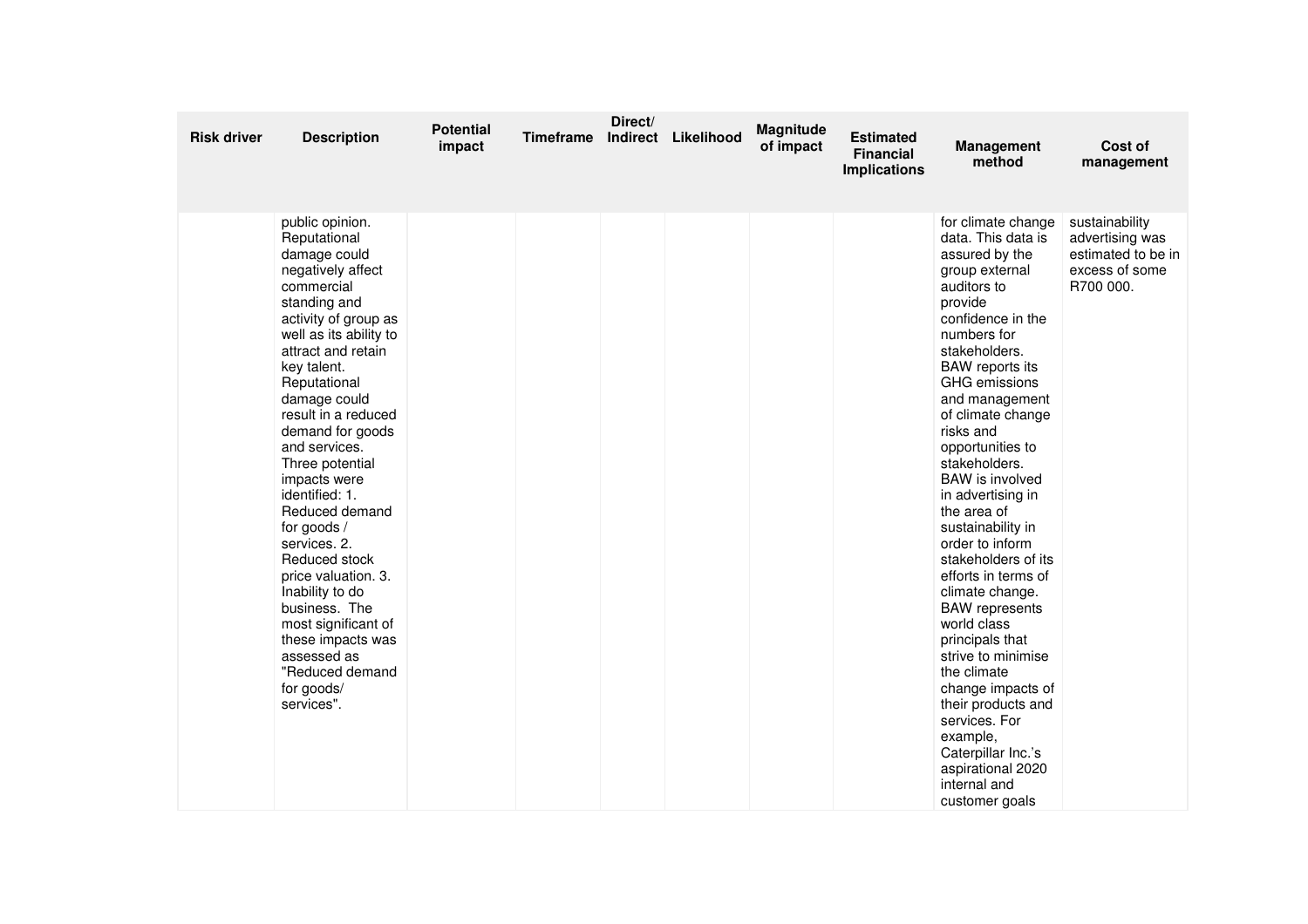| <b>Risk driver</b> | <b>Description</b> | <b>Potential</b><br>impact | Timeframe | Direct/ | Indirect Likelihood | Magnitude<br>of impact | <b>Estimated</b><br><b>Financial</b><br><b>Implications</b> | Management<br>method                                                                                                                                                                                                                                                                                                                                                                                                                                                                                                                                                                                                                                                     | Cost of<br>management |
|--------------------|--------------------|----------------------------|-----------|---------|---------------------|------------------------|-------------------------------------------------------------|--------------------------------------------------------------------------------------------------------------------------------------------------------------------------------------------------------------------------------------------------------------------------------------------------------------------------------------------------------------------------------------------------------------------------------------------------------------------------------------------------------------------------------------------------------------------------------------------------------------------------------------------------------------------------|-----------------------|
|                    |                    |                            |           |         |                     |                        |                                                             | include a 20%<br>reduction in<br>customer<br>greenhouse<br>gases (GHG's), a<br>20% increase in<br>customer energy<br>efficiency and a<br>20% increase in<br>customer<br>materials<br>efficiency by<br>2020. Staying<br>ahead of<br>developments in<br>the market and<br>representing<br>international<br>leading brands<br>allows BAW to<br>uphold its<br>reputation as a<br>responsible<br>corporate citizen.<br>Additionally, BAW<br>responds to the<br><b>CDP's Climate</b><br>Change and<br>Water disclosure<br>questionnaire on<br>an annual basis,<br>which emphasises<br>it commitment to<br>responding<br>responsibly to<br>climate change<br>and to transparent |                       |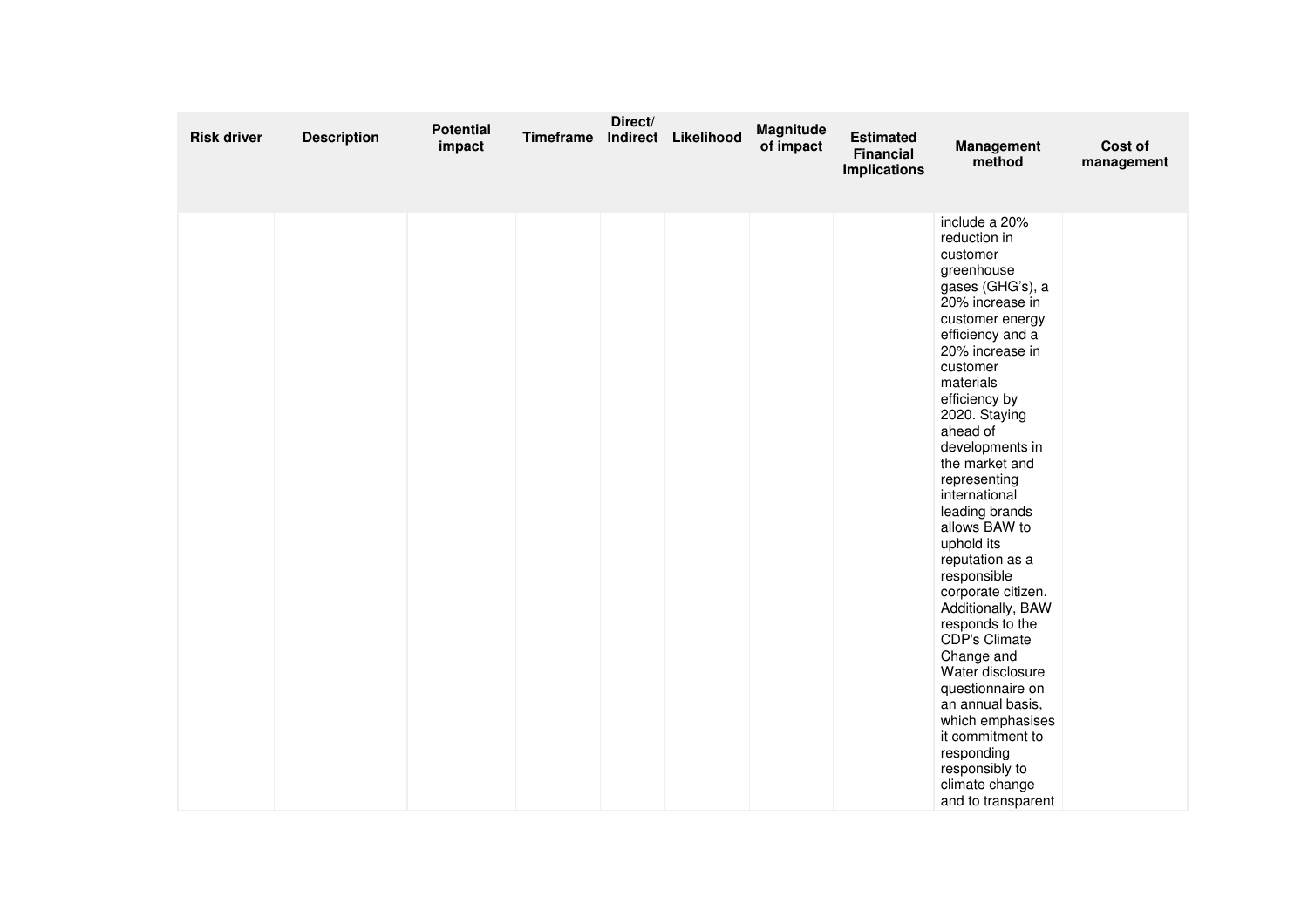| <b>Risk driver</b>                              | <b>Description</b>                                                                                                                                                                                                                                                                                                                                                                                                                                                                                                                                                                                                                                                 | <b>Potential</b><br>impact              | Timeframe       | Direct/<br>Indirect | Likelihood | Magnitude<br>of impact | <b>Estimated</b><br><b>Financial</b><br><b>Implications</b>                                                    | <b>Management</b><br>method                                                                                                                                                                                                                                                                                                                                                                                                                                                                                                                                                                                             | Cost of<br>management                                                                                                                         |
|-------------------------------------------------|--------------------------------------------------------------------------------------------------------------------------------------------------------------------------------------------------------------------------------------------------------------------------------------------------------------------------------------------------------------------------------------------------------------------------------------------------------------------------------------------------------------------------------------------------------------------------------------------------------------------------------------------------------------------|-----------------------------------------|-----------------|---------------------|------------|------------------------|----------------------------------------------------------------------------------------------------------------|-------------------------------------------------------------------------------------------------------------------------------------------------------------------------------------------------------------------------------------------------------------------------------------------------------------------------------------------------------------------------------------------------------------------------------------------------------------------------------------------------------------------------------------------------------------------------------------------------------------------------|-----------------------------------------------------------------------------------------------------------------------------------------------|
|                                                 |                                                                                                                                                                                                                                                                                                                                                                                                                                                                                                                                                                                                                                                                    |                                         |                 |                     |            |                        |                                                                                                                | reporting to its<br>stakeholders.                                                                                                                                                                                                                                                                                                                                                                                                                                                                                                                                                                                       |                                                                                                                                               |
| Fluctuating<br>socio-<br>economic<br>conditions | A loss of business<br>confidence may<br>result due to<br>climate change<br>events, as<br>financial and social<br>consequences add<br>to inflationary<br>pressures and<br>detrimentally affect<br>morale, standards<br>of living, etc. This<br>would affect<br>demand for BAW's<br>products and<br>services.<br>Changes in human<br>settlement<br>patterns, as well<br>as in financial and<br>insurance markets,<br>could take place<br>as a result of<br>climate change<br>and this would<br>impact on long<br>term strategic<br>decisions such as<br>business models<br>and locations and<br>how capital and<br>human resources<br>are allocated.<br>accessed and | Reduced<br>demand for<br>goods/services | 3 to 6<br>years | <b>Direct</b>       | Unlikely   | High                   | Inherent risk<br>value of<br>below R150<br>million and a<br>residual risk<br>value of<br>below R35<br>million. | BAW is in<br>constant contact<br>with customers in<br>order to<br>understand the<br>pressures<br>customers are<br>experiencing and<br>to assist in<br>alleviating these<br>pressures and<br>providing<br>solutions that<br>meet customers'<br>needs. Strategic<br>planning<br>processes and<br>scenario planning<br>processes are in<br>place with BAW<br>which also assist<br>in managing this<br>risk. Furthermore,<br>this risk is<br>managed by: -<br>Geographic and<br>industry<br>diversification of<br>BAW. BAW<br>operates across<br>25 countries and<br>has a diverse<br>range of customer<br>offerings across | No additional<br>costs. These<br>costs are<br>incorporated into<br>the ongoing<br>operational<br>activities and cost<br>base of the<br>group. |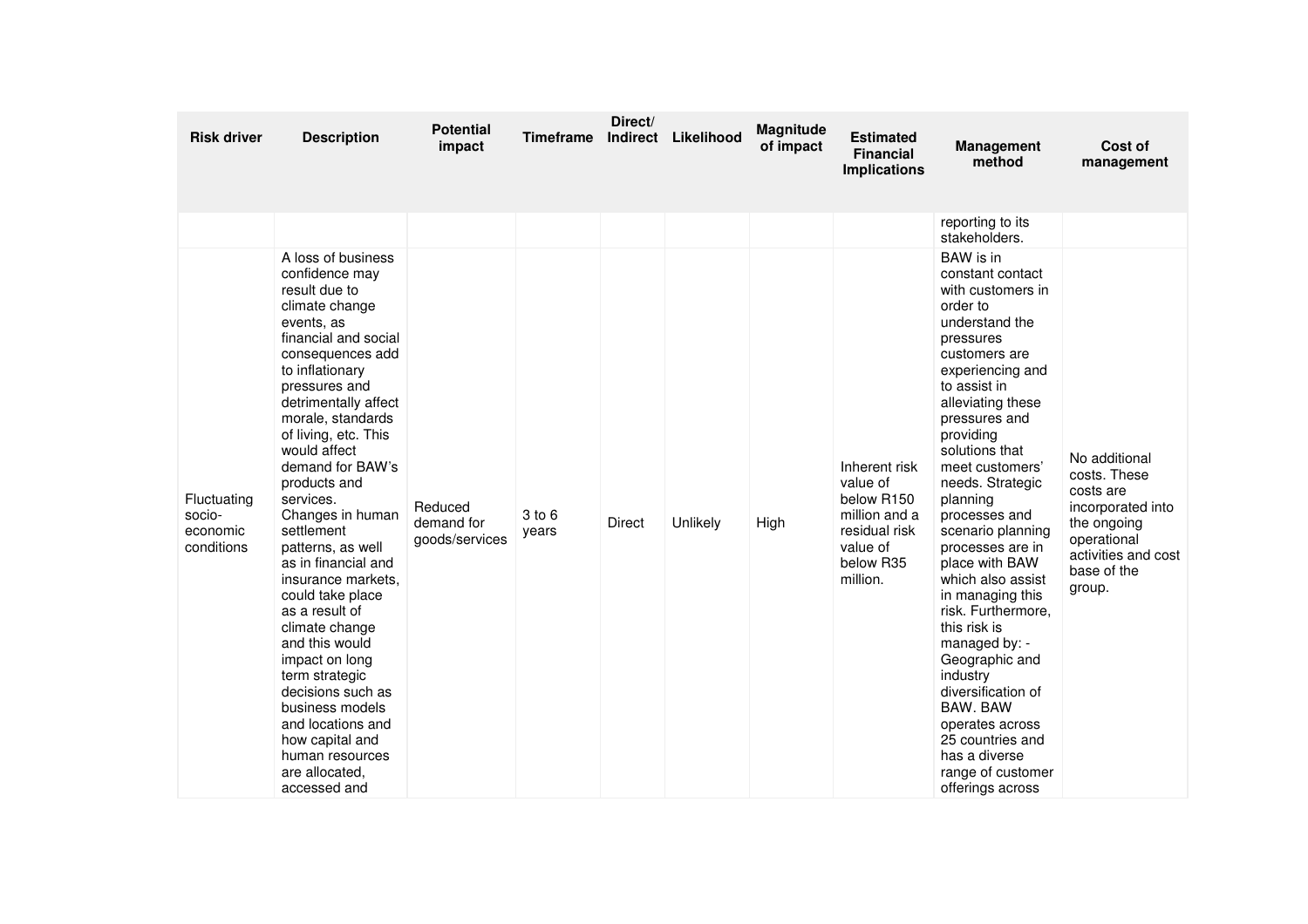| <b>Risk driver</b> | <b>Description</b>                                                                                                                                                                                                                                                                         | <b>Potential</b><br>impact       | <b>Timeframe</b> | Direct/<br>Indirect | Likelihood              | Magnitude<br>of impact | <b>Estimated</b><br><b>Financial</b><br><b>Implications</b>                                                   | <b>Management</b><br>method                                                                                                                                                                                                                                                                                                                                                    | Cost of<br>management                                                                                                                                                                                                             |
|--------------------|--------------------------------------------------------------------------------------------------------------------------------------------------------------------------------------------------------------------------------------------------------------------------------------------|----------------------------------|------------------|---------------------|-------------------------|------------------------|---------------------------------------------------------------------------------------------------------------|--------------------------------------------------------------------------------------------------------------------------------------------------------------------------------------------------------------------------------------------------------------------------------------------------------------------------------------------------------------------------------|-----------------------------------------------------------------------------------------------------------------------------------------------------------------------------------------------------------------------------------|
|                    | managed. Two<br>potential impacts<br>were identified: 1.<br>Reduced demand<br>for goods /<br>services. 2. Wider<br>social<br>disadvantages.<br>The most<br>significant of these<br>impacts was<br>assessed as<br>"Reduced demand<br>for goods/<br>services".                               |                                  |                  |                     |                         |                        |                                                                                                               | six identified<br>strategic growth<br>segments. -<br>Inflationary<br>pressures can be<br>carefully<br>monitored and<br>managed as<br>appropriate. -<br>Monitor<br>customers' ability<br>to spend and<br>access credit. -<br>Reduce working<br>capital. - Limit<br>capital<br>expenditure and<br>improve cashflow.<br>-Secure adequate<br>committed<br>borrowing<br>facilities. |                                                                                                                                                                                                                                   |
| Other drivers      | Climate change<br>could increase the<br>spread of disease<br>which could have<br>a negative impact<br>on the health of<br>employees. This<br>could pose a risk<br>to the organisation<br>and would need to<br>be managed<br>through health and<br>safety structures<br>and functions, e.g. | Increased<br>operational<br>cost | 3 to 6<br>years  | <b>Direct</b>       | More likely<br>than not | Medium                 | Inherent risk<br>value of<br>below R70<br>million and a<br>residual risk<br>value of<br>below R10<br>million. | <b>BAW</b> is actively<br>involved in<br>managing the<br>health and safety<br>of its staff. BAW<br>believes that it is<br>every employee's<br>right to work in a<br>healthy and safe<br>environment. To<br>this end, health<br>and safety<br>committees are<br>established                                                                                                     | These costs are<br>incorporated into<br>the ongoing<br>operational<br>activities and cost<br>base of the<br>group. For<br>example, in<br>FY2013, BAW<br>spent R507 172<br>on employee<br>wellness<br>programmes<br>throughout the |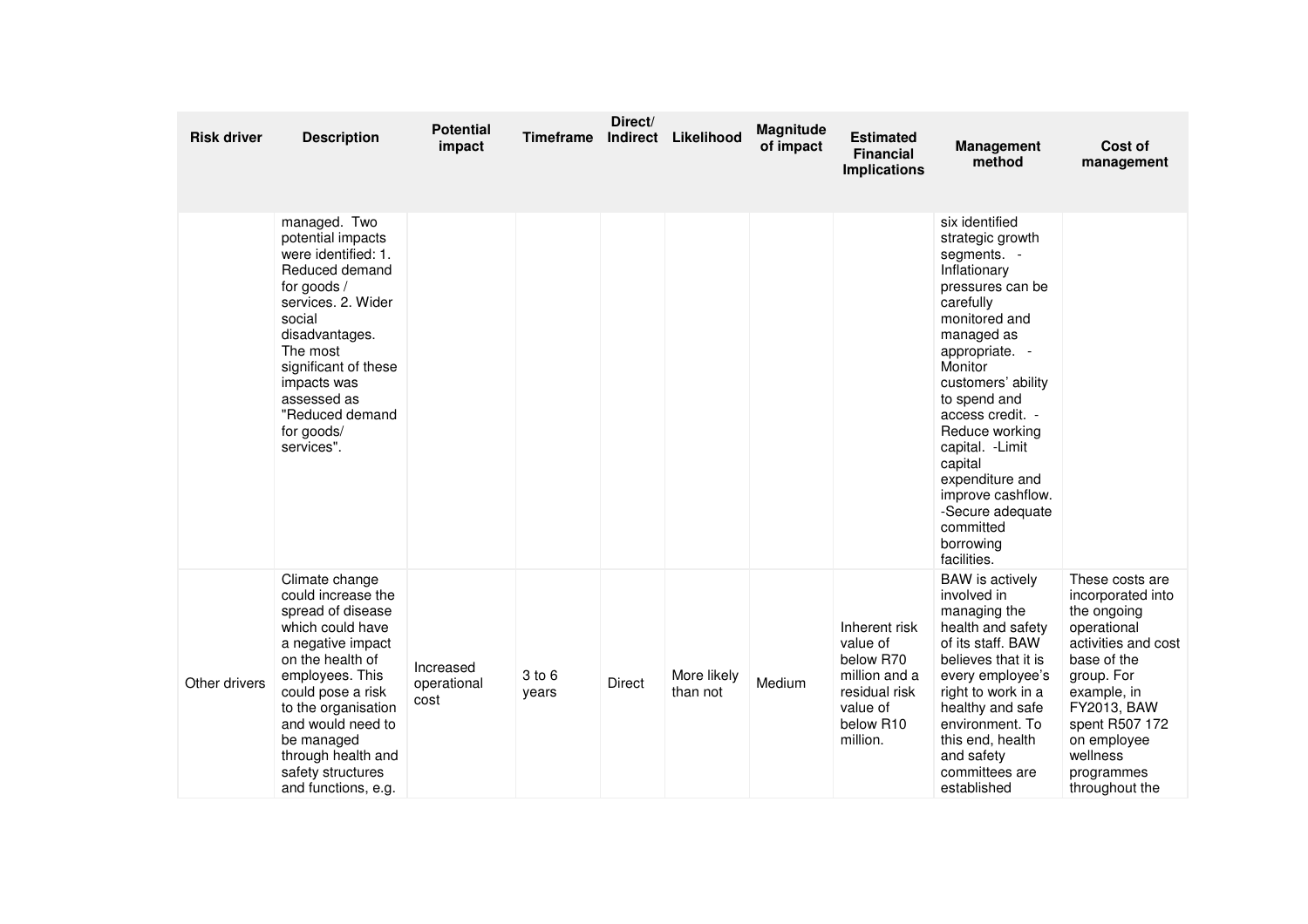| <b>Risk driver</b> | <b>Description</b>                                                                                                                                                                                                                                                                                                                                                                                                                                                                                                                                                                                                                    | <b>Potential</b><br>impact | Timeframe | Direct/ | Indirect Likelihood | Magnitude<br>of impact | <b>Estimated</b><br><b>Financial</b><br><b>Implications</b> | <b>Management</b><br>method                                                                                                                                                                                                                                                                                                                                                                                                                                                                                                                                                                                                                                                            | Cost of<br>management |
|--------------------|---------------------------------------------------------------------------------------------------------------------------------------------------------------------------------------------------------------------------------------------------------------------------------------------------------------------------------------------------------------------------------------------------------------------------------------------------------------------------------------------------------------------------------------------------------------------------------------------------------------------------------------|----------------------------|-----------|---------|---------------------|------------------------|-------------------------------------------------------------|----------------------------------------------------------------------------------------------------------------------------------------------------------------------------------------------------------------------------------------------------------------------------------------------------------------------------------------------------------------------------------------------------------------------------------------------------------------------------------------------------------------------------------------------------------------------------------------------------------------------------------------------------------------------------------------|-----------------------|
|                    | impacts on<br>employee wellness<br>and assistance<br>programmes will<br>need to be<br>considered and<br>addressed.<br><b>Additional staff</b><br>costs will also be<br>incurred if the<br>health impacts<br>result in prolonged<br>leave of absence.<br>Similarly, these<br>would also impact<br>the group's supply<br>chains and<br>customers<br>negatively<br>affecting demand<br>and supply. Two<br>potential impacts<br>were identified: 1.<br>Increased<br>operational cost. 2.<br>Wider social<br>disadvantages.<br>The most<br>significant of these<br>(direct) impacts<br>was assessed as<br>"Increased<br>operational cost". |                            |           |         |                     |                        |                                                             | across the group.<br>A number of<br>employee<br>wellness and<br>support<br>programmes are<br>in place, including<br>medical aid<br>schemes and<br>assistance<br>programmes.<br>These<br>programmes will<br>assist in mitigating<br>the health impacts<br>of climate change<br>on staff. BAW<br>Equipment has<br>on-site clinics in<br>South Africa and<br>Spain. Other<br>divisions have<br>appropriate<br>resources. The<br>logistics business<br>has an employee<br>'wellness line' in<br>place for its South<br>African<br>employees and<br>their families. The<br>corporate office in<br>South Africa has<br>wellness days<br>when employees<br>can undergo a<br>number of health- | group.                |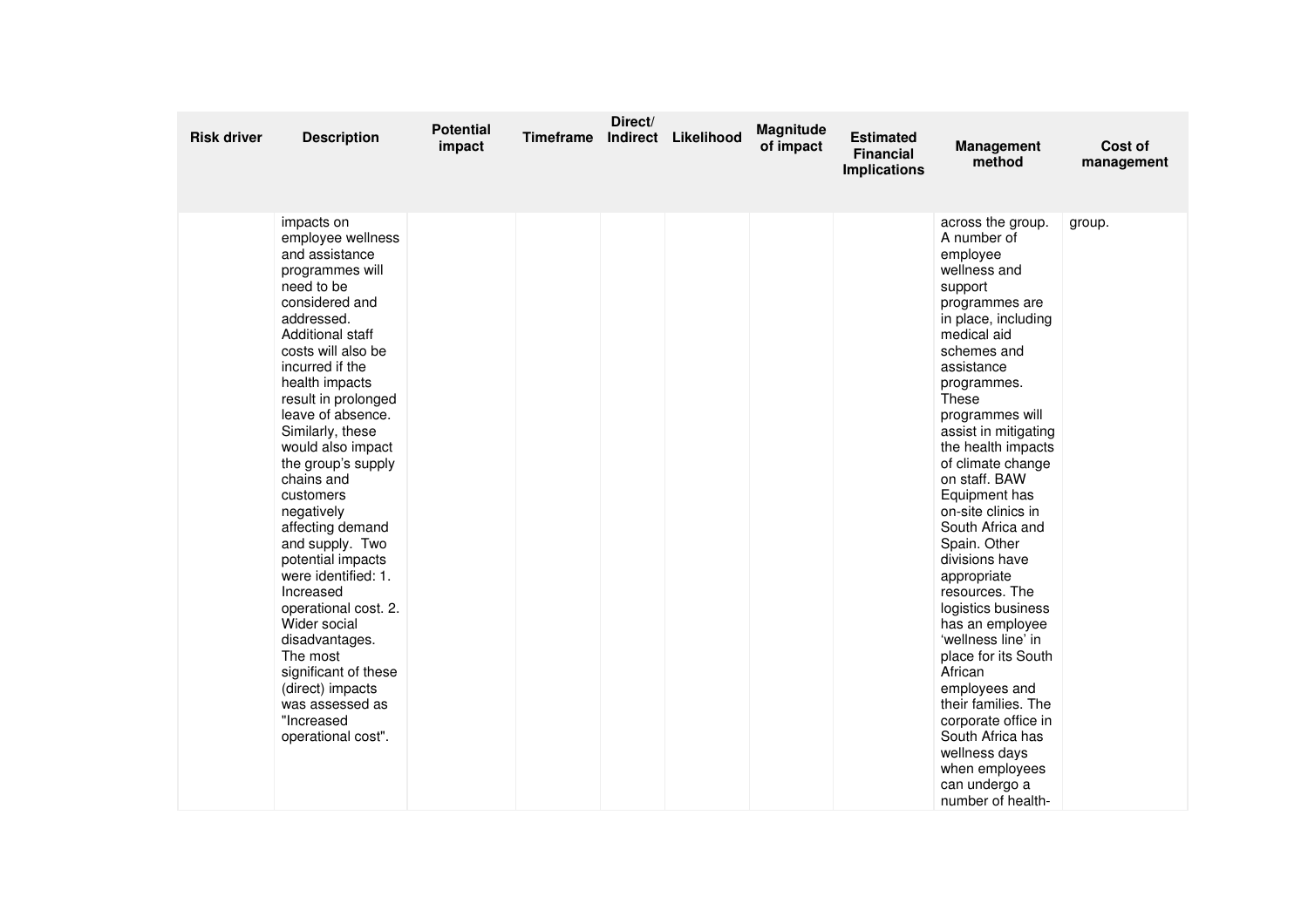| <b>Risk driver</b> | <b>Description</b> | <b>Potential</b><br>impact | Timeframe | Direct/ | Indirect Likelihood | Magnitude<br>of impact | <b>Estimated</b><br><b>Financial</b><br><b>Implications</b> | Management<br>method                                                                                                                                                                                                                                                                                                                                                                                                                                                                                                                                                                                                                                               | Cost of<br>management |
|--------------------|--------------------|----------------------------|-----------|---------|---------------------|------------------------|-------------------------------------------------------------|--------------------------------------------------------------------------------------------------------------------------------------------------------------------------------------------------------------------------------------------------------------------------------------------------------------------------------------------------------------------------------------------------------------------------------------------------------------------------------------------------------------------------------------------------------------------------------------------------------------------------------------------------------------------|-----------------------|
|                    |                    |                            |           |         |                     |                        |                                                             | related<br>assessments and<br>tests, and receive<br>advice. In<br>Equipment<br>southern Africa,<br>five occupational<br>health personnel<br>provide<br>counselling on<br>various<br>communicable<br>diseases. An<br>occupational<br>health section on<br>their intranet is<br>available to all<br>employees. The<br>employee<br>wellness<br>programmes<br>include access to<br>various<br>counsellors and<br>related<br>professionals on a<br>national basis.<br><b>BAW</b> engages<br>regularly with<br>employees to<br>determine if there<br>are any concerns<br>that need to be<br>addressed. This<br>allows BAW to put<br>in place systems<br>and processes to |                       |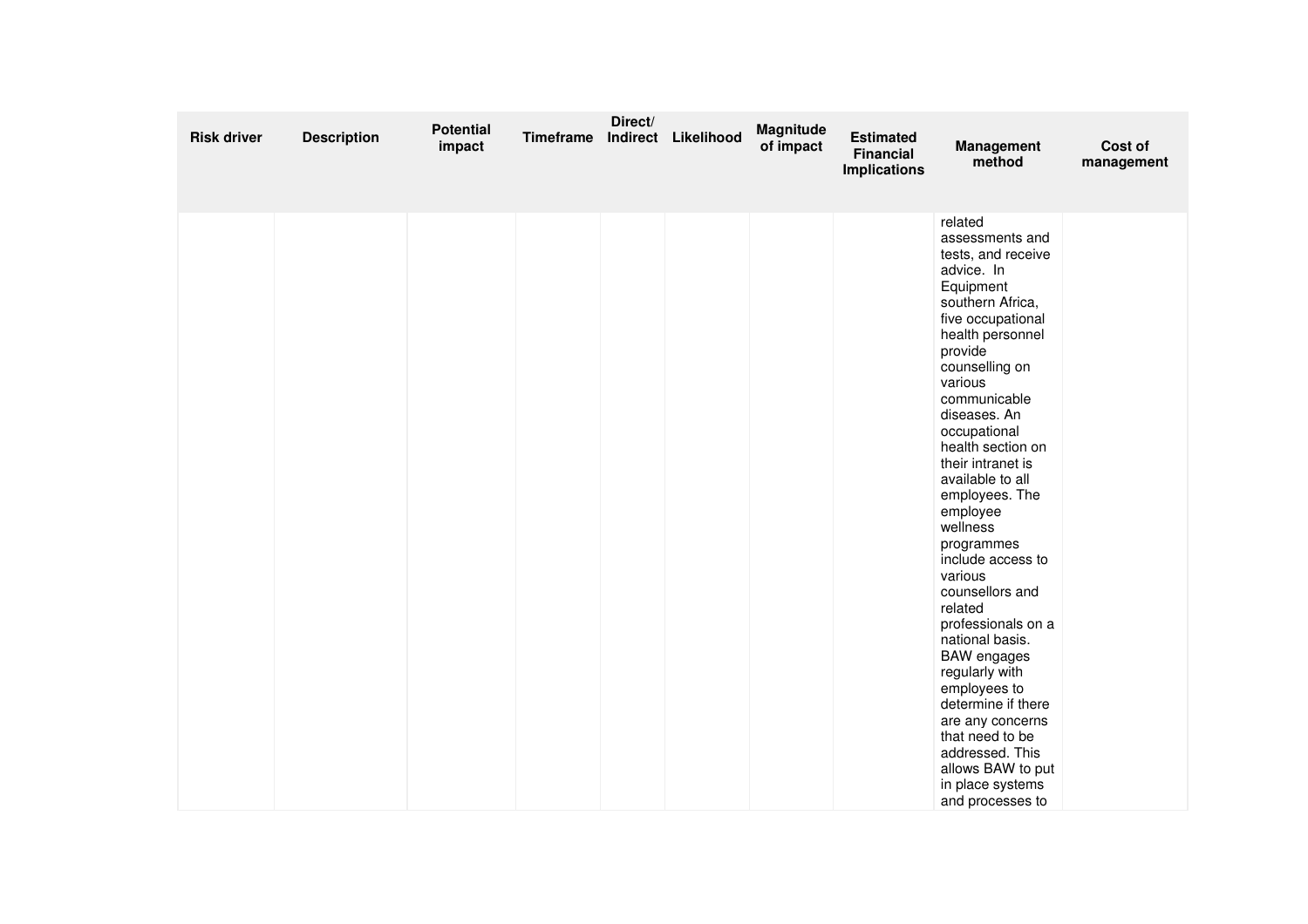| <b>Risk driver</b>                    | <b>Description</b>                                                                                                                                                                                                                                                                                                                                                                                                                                                                                                                                                              | <b>Potential</b><br>impact       | <b>Timeframe</b> | Direct/<br>Indirect | Likelihood              | Magnitude<br>of impact | <b>Estimated</b><br><b>Financial</b><br><b>Implications</b>                                                   | <b>Management</b><br>method                                                                                                                                                                                                                                                                                                                                                                                                                                                                                                                                                                                                                       | Cost of<br>management                                                                                                                                                                                                                                                                                                                                                                                                                                                           |
|---------------------------------------|---------------------------------------------------------------------------------------------------------------------------------------------------------------------------------------------------------------------------------------------------------------------------------------------------------------------------------------------------------------------------------------------------------------------------------------------------------------------------------------------------------------------------------------------------------------------------------|----------------------------------|------------------|---------------------|-------------------------|------------------------|---------------------------------------------------------------------------------------------------------------|---------------------------------------------------------------------------------------------------------------------------------------------------------------------------------------------------------------------------------------------------------------------------------------------------------------------------------------------------------------------------------------------------------------------------------------------------------------------------------------------------------------------------------------------------------------------------------------------------------------------------------------------------|---------------------------------------------------------------------------------------------------------------------------------------------------------------------------------------------------------------------------------------------------------------------------------------------------------------------------------------------------------------------------------------------------------------------------------------------------------------------------------|
|                                       |                                                                                                                                                                                                                                                                                                                                                                                                                                                                                                                                                                                 |                                  |                  |                     |                         |                        |                                                                                                               | ensure that staff<br>needs are met.                                                                                                                                                                                                                                                                                                                                                                                                                                                                                                                                                                                                               |                                                                                                                                                                                                                                                                                                                                                                                                                                                                                 |
| Increasing<br>humanitarian<br>demands | Taxes to fund<br>humanitarian<br>needs and<br>CSI/socio-<br>economic<br>development<br>spend could<br>increase as a<br>result of climate<br>change impacts on<br>vulnerable<br>communities.<br>Companies are<br>increasingly being<br>viewed as co-<br>responsible with<br>elected<br>governments for<br>remedying socio-<br>economic<br>problems. Two<br>potential impacts<br>were identified: 1.<br>Increased<br>operational cost. 2.<br>Wider social<br>disadvantages.<br>The most<br>significant of these<br>impacts was<br>assessed as<br>"Increased<br>operational cost". | Increased<br>operational<br>cost | 3 to 6<br>years  | <b>Direct</b>       | More likely<br>than not | Low-<br>medium         | Inherent risk<br>value of<br>below R50<br>million and a<br>residual risk<br>value of<br>below R15<br>million. | The group strives<br>to be responsive<br>to the interests<br>and concerns of<br>its local<br>communities. This<br>approach is<br>underpinned by a<br>value-based<br>management<br>philosophy which<br>commits the<br>group to creating<br>sustainable value<br>for all of its<br>stakeholders,<br>including playing<br>a meaningful role<br>in society through<br>active corporate<br>citizenship.<br>Development<br>partnerships are<br>established and<br>investments made<br>in interventions<br>which address the<br>foremost<br>problems in<br>society. Donations<br>are made at<br>various divisional<br>and business unit<br>levels, often | The group<br>allocates a<br>minimum of 1%<br>of its net profits<br>after tax to CSI.<br>In FY2013, BAW<br>spent R16.9m on<br>CSI. This is<br>expected to<br>increase as a<br>result of climate<br>change impacts<br>on vulnerable<br>communities.<br>Whilst CSI spend<br>is quantifiable,<br>the key controls<br>explained above<br>do not result in<br>any additional<br>costs nor are<br>these costs ring-<br>fenced as it is<br>part of the<br>ongoing<br>operational costs. |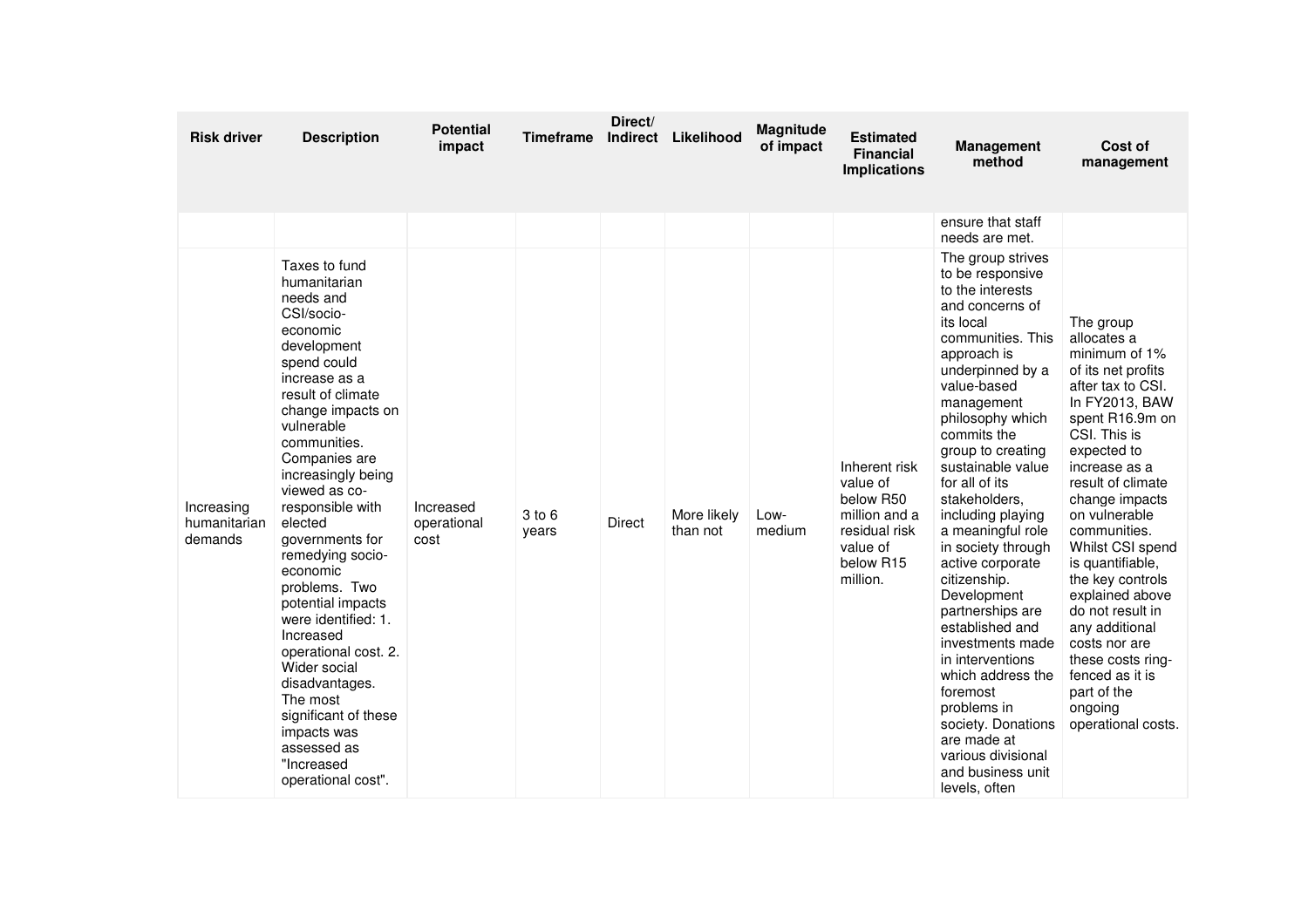| <b>Risk driver</b> | <b>Description</b> | <b>Potential</b><br>impact | Timeframe | Direct/<br>Indirect | Likelihood | Magnitude<br>of impact | <b>Estimated</b><br><b>Financial</b><br><b>Implications</b> | <b>Management</b><br>method                                                                                                                                                                                                                                                  | Cost of<br>management |
|--------------------|--------------------|----------------------------|-----------|---------------------|------------|------------------------|-------------------------------------------------------------|------------------------------------------------------------------------------------------------------------------------------------------------------------------------------------------------------------------------------------------------------------------------------|-----------------------|
|                    |                    |                            |           |                     |            |                        |                                                             | linked to their<br>communities,<br>industry, products<br>or workplaces.<br><b>BAW</b> is involved<br>in a number of<br>CSI initiatives and<br>the link between<br>these initiatives<br>and climate<br>change is<br>expected to<br>become<br>increasingly clear<br>over time. |                       |

### **CC5.1d**

Please explain why you do not consider your company to be exposed to risks driven by changes in regulation that have the potential to generate a<br>substantive change in your business operations, revenue or expenditure

## **CC5.1e**

**Please explain why you do not consider your company to be exposed to risks driven by physical climate parameters that have the potential to generate a substantive change in your business operations, revenue or expenditure**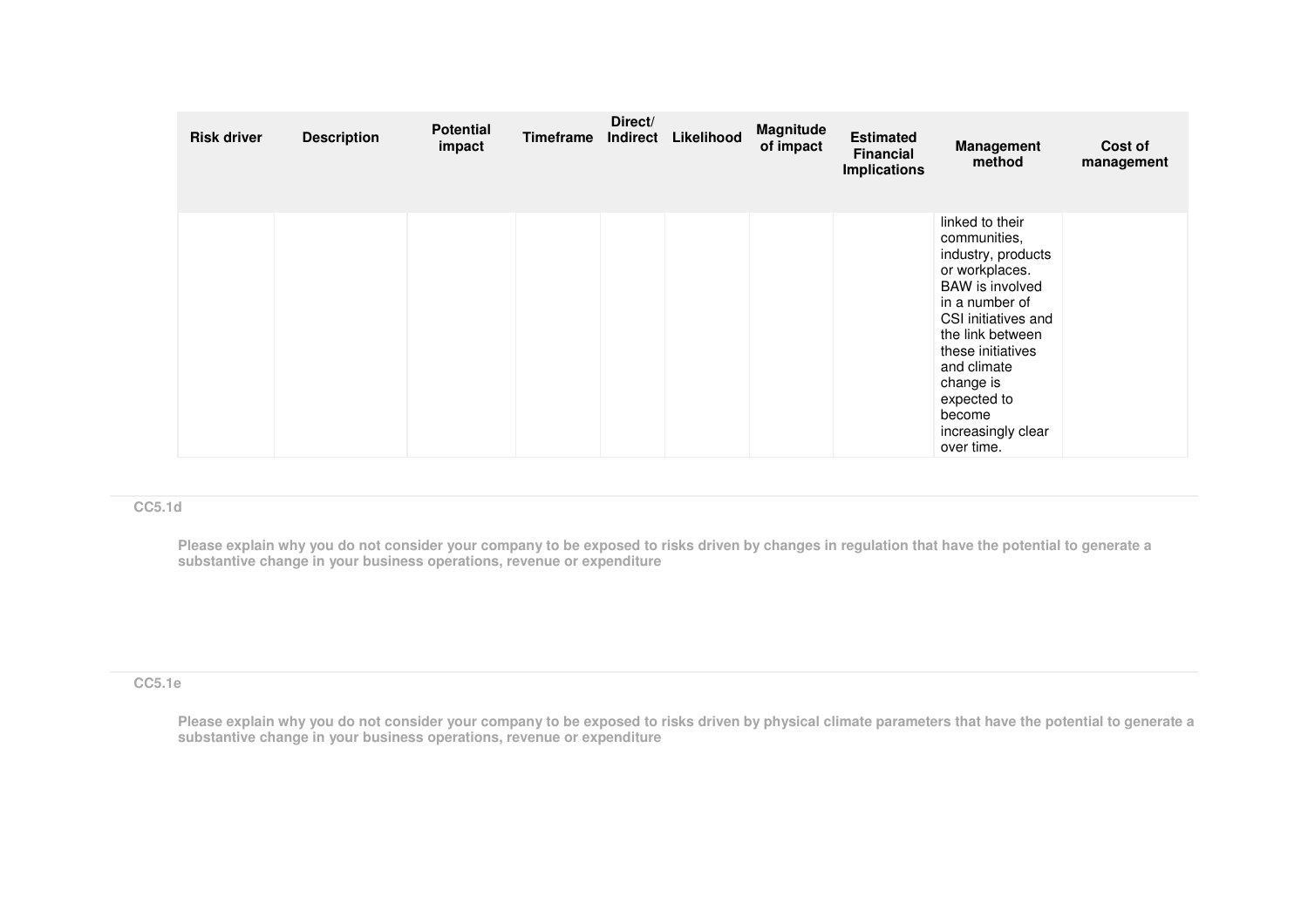### **CC5.1f**

Please explain why you do not consider your company to be exposed to risks driven by changes in other climate-related developments that have the<br>potential to generate a substantive change in your business operations, reven

### **Further Information**

## **Page: CC6. Climate Change Opportunities**

### **CC6.1**

**Have you identified any climate change opportunities that have the potential to generate a substantive change in your business operations, revenue or expenditure? Tick all that apply**

Opportunities driven by changes in regulation Opportunities driven by changes in physical climate parameters Opportunities driven by changes in other climate-related developments

## **CC6.1a**

### **Please describe your opportunities that are driven by changes in regulation**

| <b>Opportunity</b><br>driver | <b>Description</b>            | <b>Potential impact</b> | <b>Timeframe</b> | Direct/Indirect | Likelihood              | <b>Magnitude</b><br>of impact | <b>Estimated</b><br>financial<br>implications | <b>Management</b><br>method     | Cost of<br>management   |
|------------------------------|-------------------------------|-------------------------|------------------|-----------------|-------------------------|-------------------------------|-----------------------------------------------|---------------------------------|-------------------------|
| General<br>environmental     | BAW has the<br>opportunity to | Increased<br>demand for | Up to 1<br>vear  | Direct          | More likely<br>than not | Hiah                          | Estimated<br>opportunity                      | Opportunities<br>are identified | The costs<br>associated |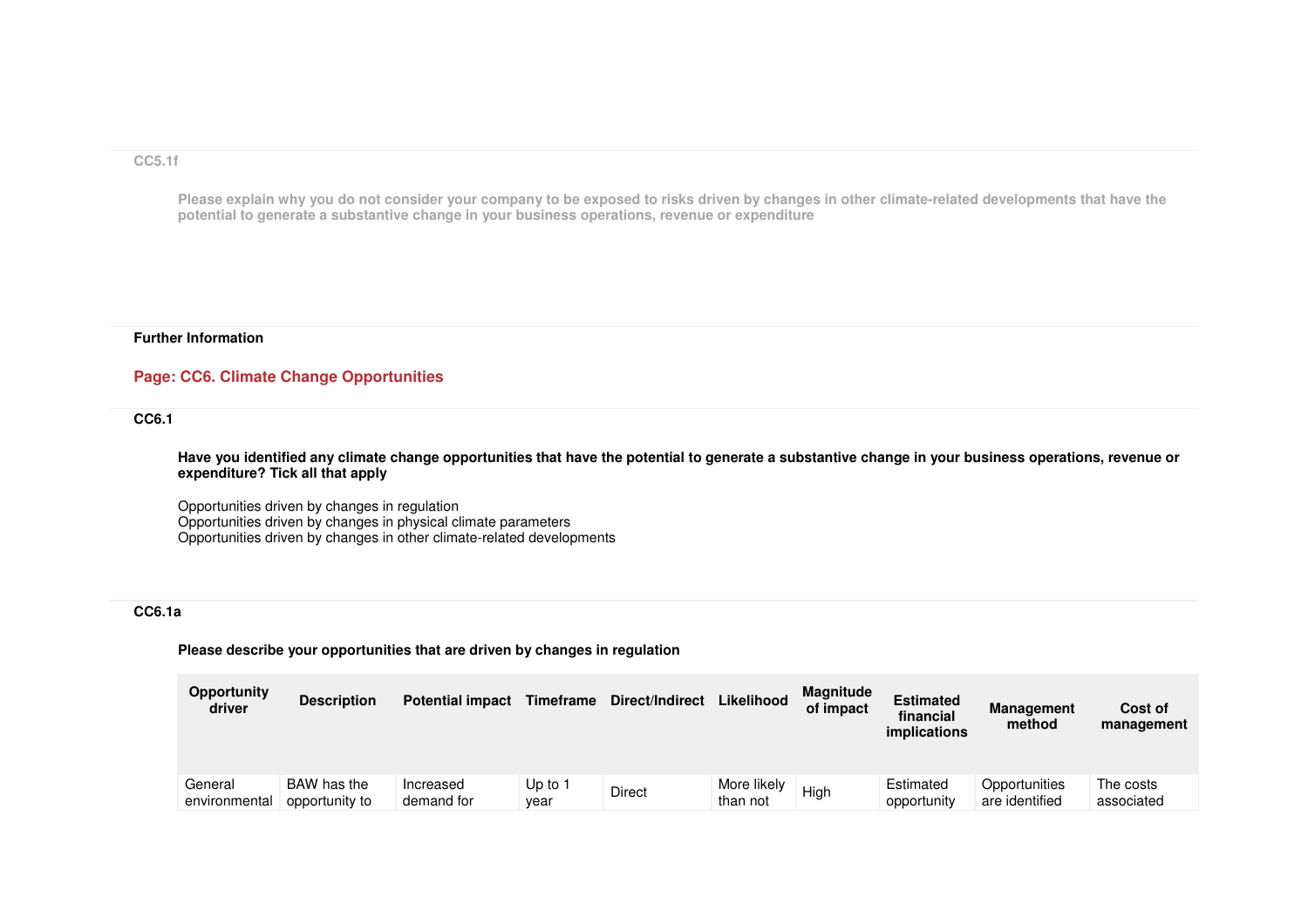| Opportunity<br>driver                 | <b>Description</b>                                                                                                                                                                                                                                                                                                                                                                                                                                                                                                                                                                    | Potential impact Timeframe Direct/Indirect Likelihood |  | <b>Magnitude</b><br>of impact | <b>Estimated</b><br>financial<br>implications | <b>Management</b><br>method                                                                                                                                                                                                                                                                                                                                                                                                                                                                                                                                                     | Cost of<br>management                                                                                                                                                                                                                                                                                                                                                                                                                                                                        |
|---------------------------------------|---------------------------------------------------------------------------------------------------------------------------------------------------------------------------------------------------------------------------------------------------------------------------------------------------------------------------------------------------------------------------------------------------------------------------------------------------------------------------------------------------------------------------------------------------------------------------------------|-------------------------------------------------------|--|-------------------------------|-----------------------------------------------|---------------------------------------------------------------------------------------------------------------------------------------------------------------------------------------------------------------------------------------------------------------------------------------------------------------------------------------------------------------------------------------------------------------------------------------------------------------------------------------------------------------------------------------------------------------------------------|----------------------------------------------------------------------------------------------------------------------------------------------------------------------------------------------------------------------------------------------------------------------------------------------------------------------------------------------------------------------------------------------------------------------------------------------------------------------------------------------|
| regulations,<br>including<br>planning | differentiate<br>from<br>competitors by<br>implementing<br>internal<br>initiatives which<br>reduce<br>emissions and<br>by adapting<br>existing and<br>developing new<br>solutions which<br>assist<br>customers to<br>reduce their<br>emissions.<br>Potential exists<br>for<br>establishment of<br>new business<br>units offering<br>supplementary<br>or<br>complementary<br>products,<br>services and<br>solutions.<br>Three potential<br>impacts were<br>identified for this<br>opportunity: 1.<br>Reduced<br>operational<br>cost. 2.<br>Increased<br>demand for<br>existing goods / | existing<br>products/services                         |  |                               | up to R140<br>million.                        | through BAW's<br>strategic<br>planning and<br>stakeholder<br>engagement<br>processes.<br>Through<br>association with<br>global leading<br>principals and<br>brands, BAW is<br>able to provide<br>products and<br>solutions with<br>reduced<br>environmental<br>footprint and<br>which assists<br>customers<br>achieve their<br>sustainable<br>development<br>objectives. The<br>group also<br>develops<br>leading<br>integrated<br>customer<br>solutions and<br>offerings<br>including supply<br>chain<br>optimisation<br>and energy<br>efficiency.<br>Examples<br>include: BAW | with<br>developing the<br>opportunities<br>form part of the<br>ongoing costs<br>of the business<br>or are part of<br>the product<br>offering and<br>form part of the<br>normal 'cost of<br>sales' which<br>was R52 billion<br>in the reporting<br>period. For<br>example.<br>'Green trailers'<br>(Truck and<br>trailer) were<br>designed with<br>improved<br>aerodynamics<br>at a cost of<br>R588000. This<br>cost was<br>incorporated<br>into the<br>operating costs<br>of the<br>business. |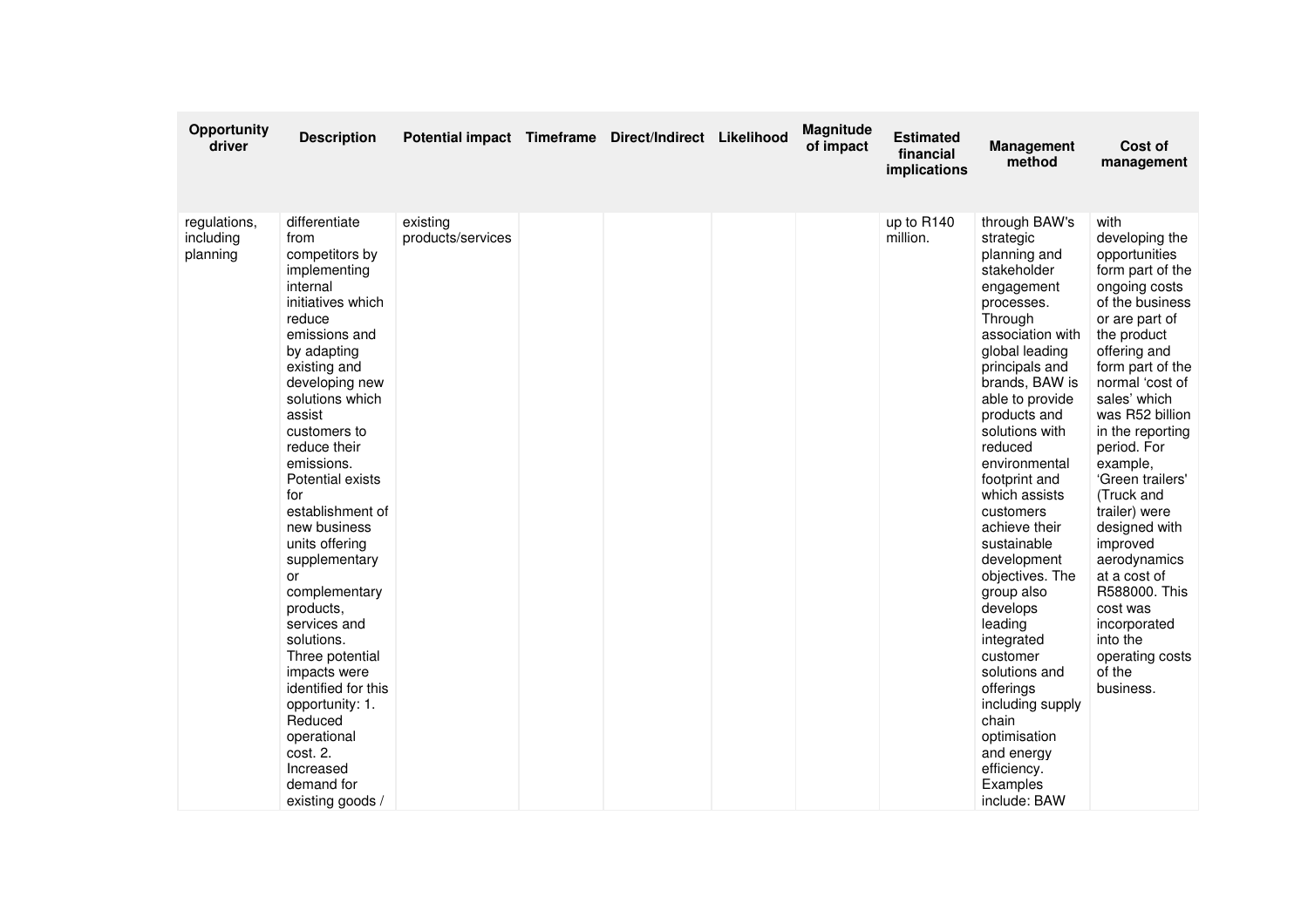| Opportunity<br>driver | <b>Description</b>                                                                                                                                                                  | Potential impact Timeframe Direct/Indirect Likelihood |  | <b>Magnitude</b><br>of impact | <b>Estimated</b><br>financial<br>implications | <b>Management</b><br>method                                                                                                                                                                                                                                                                                                                                                                                                                                                                                                                                                                                                  | Cost of<br>management |
|-----------------------|-------------------------------------------------------------------------------------------------------------------------------------------------------------------------------------|-------------------------------------------------------|--|-------------------------------|-----------------------------------------------|------------------------------------------------------------------------------------------------------------------------------------------------------------------------------------------------------------------------------------------------------------------------------------------------------------------------------------------------------------------------------------------------------------------------------------------------------------------------------------------------------------------------------------------------------------------------------------------------------------------------------|-----------------------|
|                       | services. 3.<br>New products/<br>business<br>services. The<br>most significant<br>of these impacts<br>was assessed<br>as "Increased<br>demand for<br>existing goods /<br>services". |                                                       |  |                               |                                               | Handling's<br>principal,<br>NMHG, whose<br>brands include<br>Hyster,<br>commitment to<br>sustainable<br>development.<br>All its American<br>and European<br>manufacturing<br>facilities have<br>achieved ISO<br>14001<br>certification.<br><b>NMHG</b><br>produces zero<br>emissions<br>electric trucks<br>and offers lift<br>trucks which<br>operate on<br>cleaner burning<br>alternative fuels<br>such as LPG,<br>CNG and clean<br>diesel. BAW<br>Logistics has<br>developed a<br>'green trailer'<br>(Truck and<br>trailer) and<br>CAST-CO <sub>2</sub><br>products which<br>respectively<br>increase fuel<br>and emission |                       |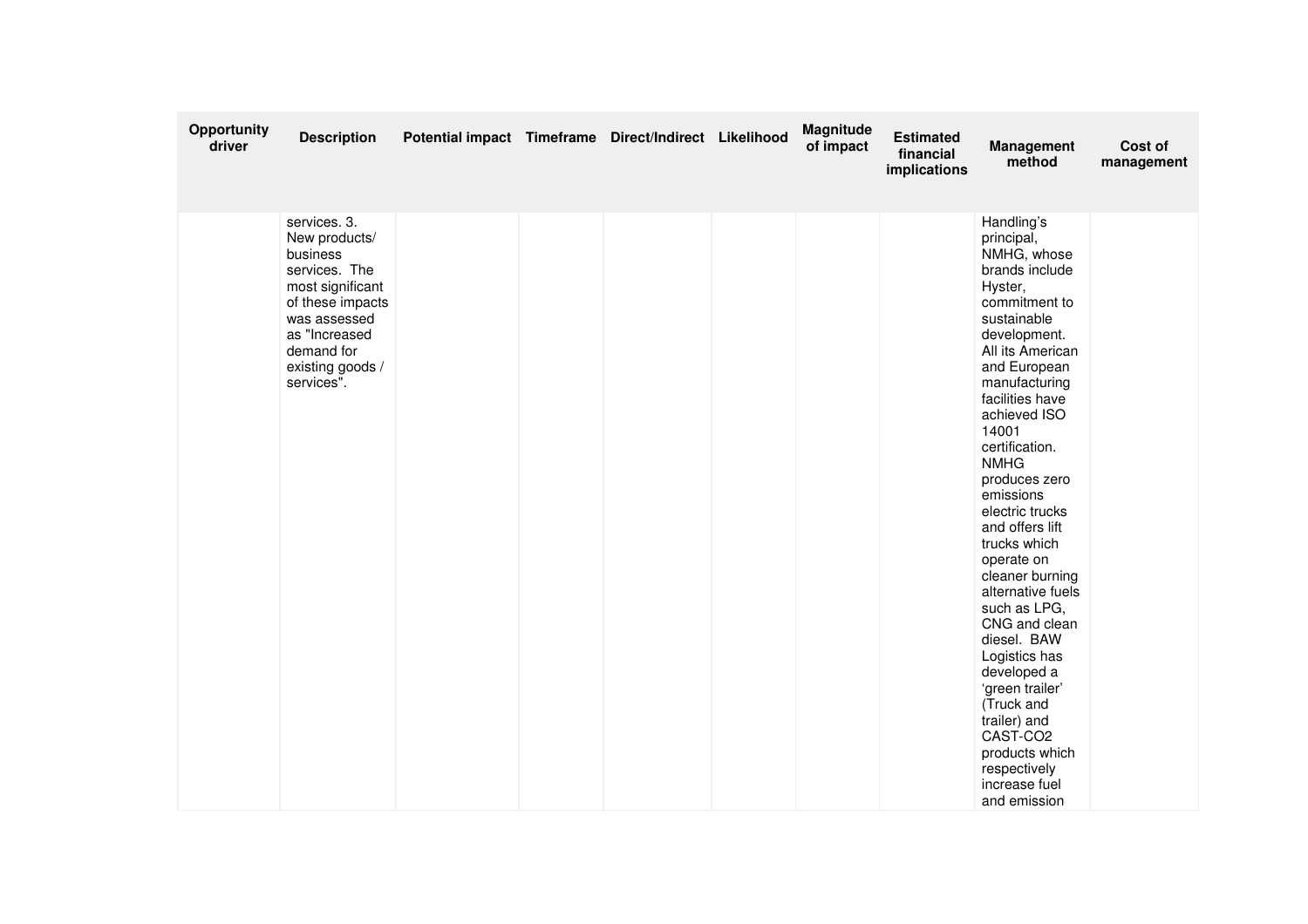| Opportunity<br>driver                                    | <b>Description</b>                                                                                                                                                                                                                                                                                                                                                                                                                                                                  | Potential impact Timeframe Direct/Indirect Likelihood    |                   |               |                         | Magnitude<br>of impact | <b>Estimated</b><br>financial<br>implications      | <b>Management</b><br>method                                                                                                                                                                                                                                                                                                                                                                                                                                                                                            | Cost of<br>management                                                                                                                                                                                                                                                                                                                                                                                                                                                                           |
|----------------------------------------------------------|-------------------------------------------------------------------------------------------------------------------------------------------------------------------------------------------------------------------------------------------------------------------------------------------------------------------------------------------------------------------------------------------------------------------------------------------------------------------------------------|----------------------------------------------------------|-------------------|---------------|-------------------------|------------------------|----------------------------------------------------|------------------------------------------------------------------------------------------------------------------------------------------------------------------------------------------------------------------------------------------------------------------------------------------------------------------------------------------------------------------------------------------------------------------------------------------------------------------------------------------------------------------------|-------------------------------------------------------------------------------------------------------------------------------------------------------------------------------------------------------------------------------------------------------------------------------------------------------------------------------------------------------------------------------------------------------------------------------------------------------------------------------------------------|
|                                                          |                                                                                                                                                                                                                                                                                                                                                                                                                                                                                     |                                                          |                   |               |                         |                        |                                                    | efficiency,<br>optimise supply<br>chains and<br>minimise<br>carbon<br>emissions.                                                                                                                                                                                                                                                                                                                                                                                                                                       |                                                                                                                                                                                                                                                                                                                                                                                                                                                                                                 |
| Product<br>efficiency<br>regulations<br>and<br>standards | Customers are<br>increasingly<br>requesting<br>products and<br>solutions which<br>assist them in<br>achieving their<br>energy and<br>emission<br>reduction<br>targets.<br>Supported by its<br>principals, BAW<br>is committed to<br>providing<br>leading<br>products and<br>solutions that<br>enable<br>customers to<br>meet their<br>sustainable<br>development<br>objectives. The<br>increased need<br>for low emitting<br>and energy<br>efficient<br>products could<br>result in | Increased<br>demand for<br>existing<br>products/services | Up to $1$<br>year | <b>Direct</b> | More likely<br>than not | Medium-<br>high        | Estimated<br>opportunity<br>up to R140<br>million. | <b>BAW</b> is<br>constantly<br>evaluating the<br>market and<br>liaising with<br>customers to<br>understand their<br>needs. Driven<br>by the need to<br>meet customer<br>requirements.<br>Avis included<br>hybrid vehicles<br>in its fleet in<br>2013FY, thus<br>assisting<br>customers to<br>reduce<br>emissions.<br><b>BAW</b> engages<br>with principals<br>to develop new<br>products and<br>adjust existing<br>offerings to be<br>more efficient.<br><b>BAW Power</b><br>focuses on<br>providing<br>customers with | Costs<br>associated<br>with<br>developing the<br>opportunities<br>form part of the<br>ongoing costs<br>of the business<br>or are part of<br>the product<br>offering and<br>form part of the<br>normal 'cost of<br>sales' which<br>was R52 billion<br>2013FY, eg.<br><b>BAW</b> spent<br>some R27m on<br>purchasing the<br>new hybrid<br>vehicles, In<br>this specific<br>example, the<br>cost of the new<br>vehicles forms<br>part of the<br>ongoing costs<br>of the car<br>rental<br>business. |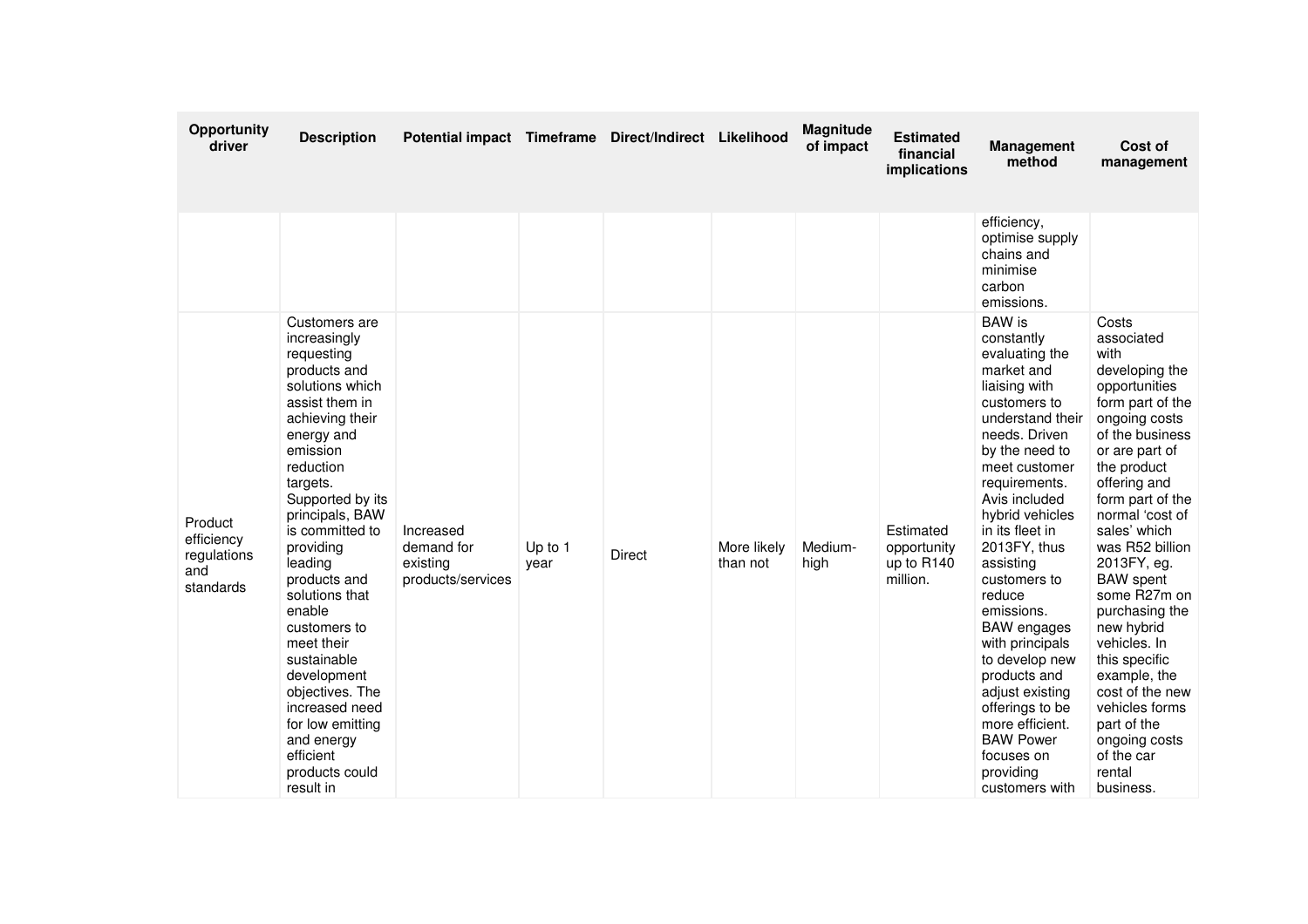| Opportunity<br>driver | <b>Description</b>                                                                                                                                                                                                                                                                                                                                                                                                                                                                                                                                                                                                              | Potential impact Timeframe Direct/Indirect Likelihood |  | Magnitude<br>of impact | <b>Estimated</b><br>financial<br>implications | <b>Management</b><br>method                                                                                                                                                                                                                                                                                                                                                                                                                                                                                                                                                             | Cost of<br>management |
|-----------------------|---------------------------------------------------------------------------------------------------------------------------------------------------------------------------------------------------------------------------------------------------------------------------------------------------------------------------------------------------------------------------------------------------------------------------------------------------------------------------------------------------------------------------------------------------------------------------------------------------------------------------------|-------------------------------------------------------|--|------------------------|-----------------------------------------------|-----------------------------------------------------------------------------------------------------------------------------------------------------------------------------------------------------------------------------------------------------------------------------------------------------------------------------------------------------------------------------------------------------------------------------------------------------------------------------------------------------------------------------------------------------------------------------------------|-----------------------|
|                       | increased<br>demand for<br>BAW's<br>products. Two<br>potential<br>impacts were<br>identified for this<br>opportunity: 1.<br>Increased<br>demand for<br>existing goods /<br>services 2. New<br>products/<br>business<br>services The<br>most significant<br>of these impacts<br>was assessed<br>as "Increased<br>demand for<br>existing goods /<br>services".<br>Three potential<br>drivers were<br>identified for this<br>opportunity,<br>namely; 1. Air<br>pollution limits.<br>2. Product<br>efficiency<br>regulations and<br>standards. 3.<br>Fuel/ Energy<br>taxes and<br>regulations.<br>These drivers<br>give rise to the |                                                       |  |                        |                                               | solutions to<br>their energy<br>security and<br>energy<br>efficiency<br>challenges.<br>BAW acquired a<br>25%<br>shareholding in<br>re-which is an<br>environmental<br>solutions<br>company.re-<br>focuses on<br>reducing,<br>reusing and<br>recycling waste<br>with the<br>objective of<br>reducing GHG<br>emissions<br>associated with<br>waste disposal.<br>By offering the<br>services of re-<br>to its<br>customers.<br><b>BAW</b> is<br>assisting<br>customers<br>reduce their<br><b>GHG</b><br>emissions.<br><b>BAW's Logistics</b><br>business,<br>collaborated<br>with the CSIR |                       |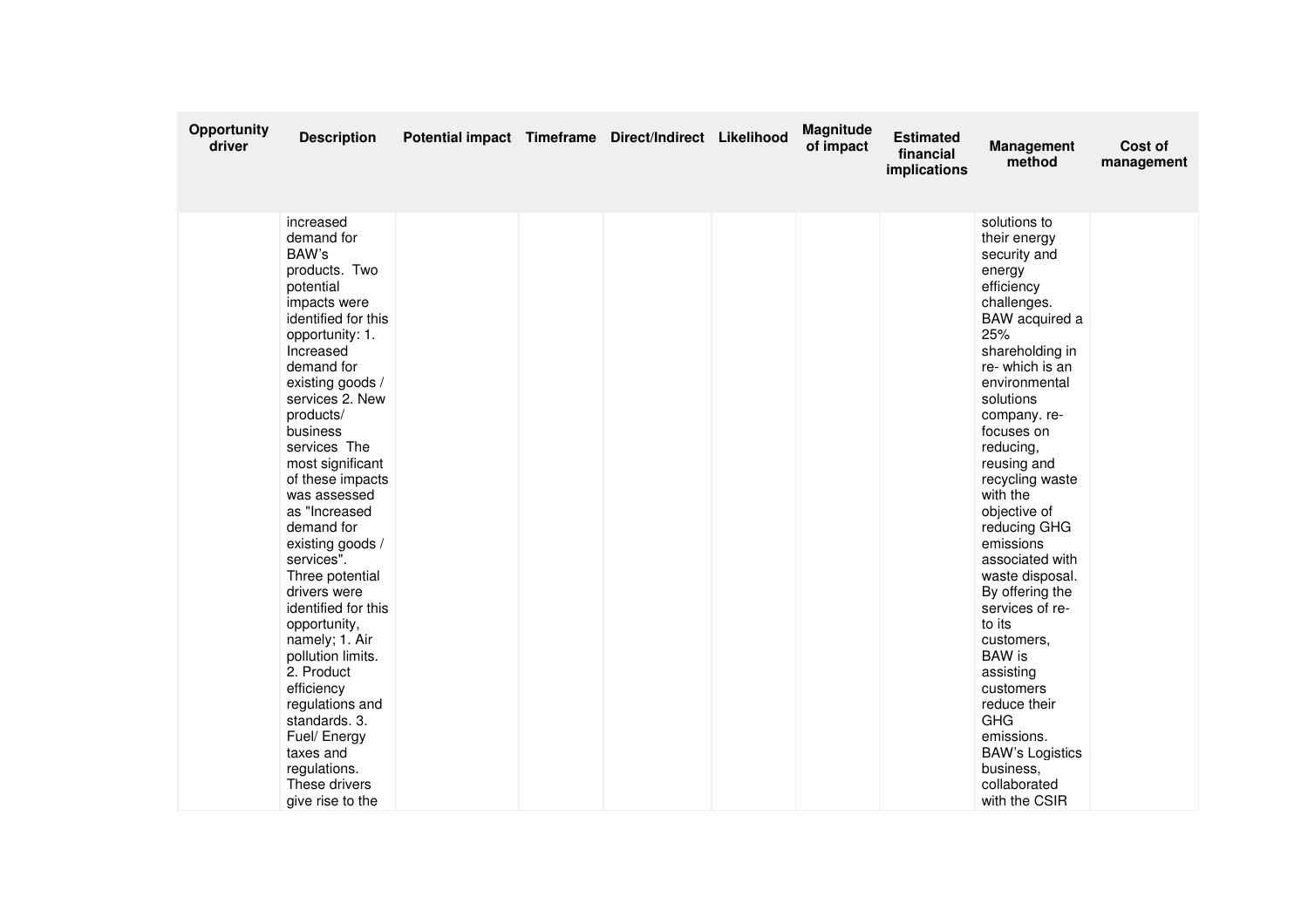| Opportunity<br>driver | <b>Description</b>                         | Potential impact Timeframe Direct/Indirect Likelihood |  | Magnitude<br>of impact | <b>Estimated</b><br>financial<br>implications | <b>Management</b><br>method                                                                                                                                                                                                                                                                                                                                                                                                                                                                                                                                           | Cost of<br>management |
|-----------------------|--------------------------------------------|-------------------------------------------------------|--|------------------------|-----------------------------------------------|-----------------------------------------------------------------------------------------------------------------------------------------------------------------------------------------------------------------------------------------------------------------------------------------------------------------------------------------------------------------------------------------------------------------------------------------------------------------------------------------------------------------------------------------------------------------------|-----------------------|
|                       | similar<br>opportunities<br>and responses. |                                                       |  |                        |                                               | and other<br>partners in<br>designing a<br>more energy<br>efficient and<br>ergonomic<br>vehicle which<br>can carry a<br>higher payload<br>and be<br>streamlined<br>enough in its<br>design to<br>reduce the fuel<br>consumption<br>and ultimately<br>the emissions<br>(currently<br>projected at 7%<br>reduction per<br>trip,<br>Johannesburg<br>to Durban). A<br>fleet of four<br>similar<br>aerodynamically<br>designed<br>trailers have<br>been added to<br>the logistics<br>fleet. The<br>energy statistics<br>on these<br>additions are<br>not yet<br>available. |                       |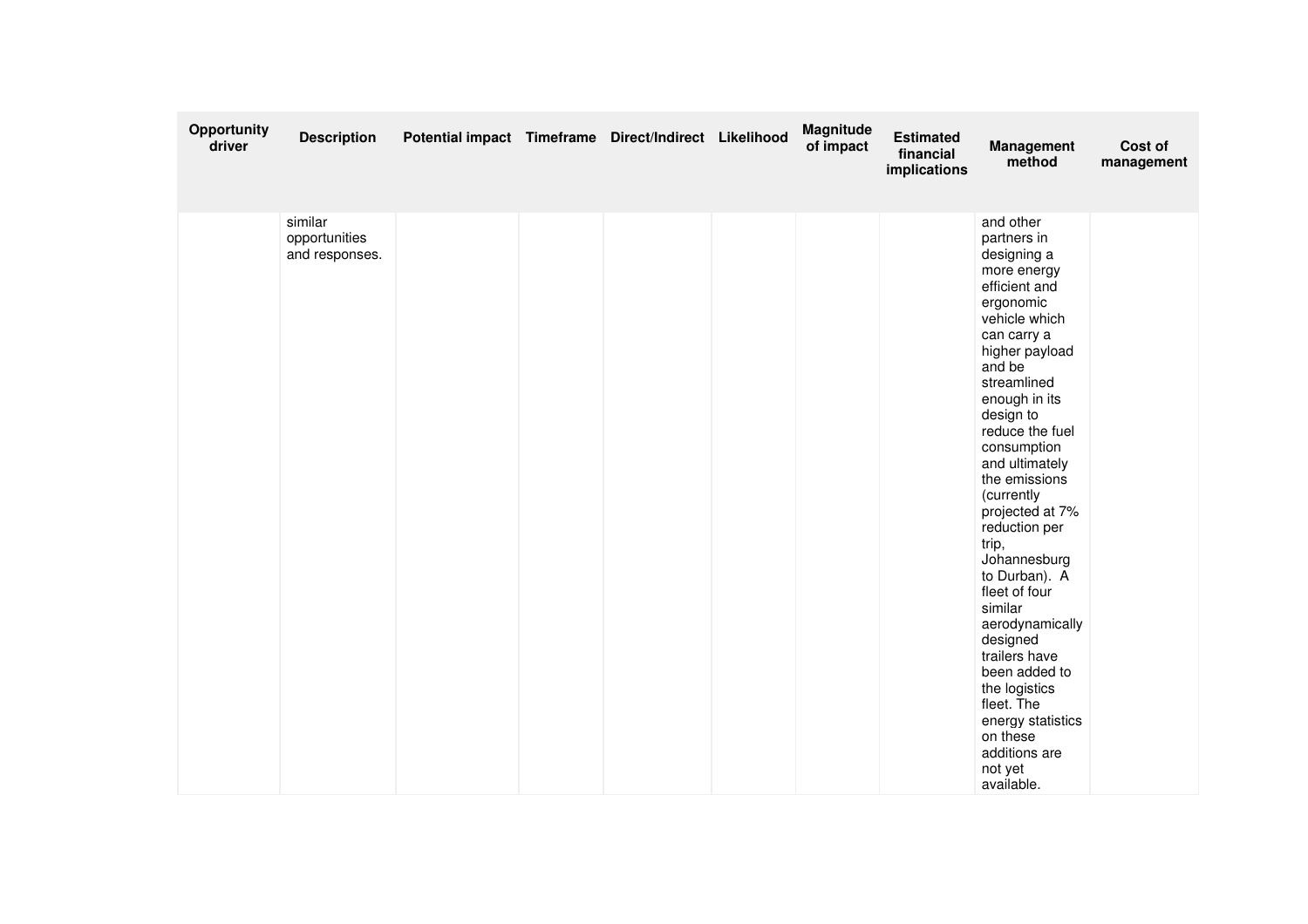| Opportunity<br>driver   | <b>Description</b>                                                                                                                                                                                                                                                                                                                                                                                                                                                                                                                                                                                                      | Potential impact Timeframe Direct/Indirect Likelihood |                 |               |                      | Magnitude<br>of impact | <b>Estimated</b><br>financial<br>implications     | <b>Management</b><br>method                                                                                                                                                                                                                                                                                                                                                                                                                                                                                                                                                                              | Cost of<br>management                                                                                         |
|-------------------------|-------------------------------------------------------------------------------------------------------------------------------------------------------------------------------------------------------------------------------------------------------------------------------------------------------------------------------------------------------------------------------------------------------------------------------------------------------------------------------------------------------------------------------------------------------------------------------------------------------------------------|-------------------------------------------------------|-----------------|---------------|----------------------|------------------------|---------------------------------------------------|----------------------------------------------------------------------------------------------------------------------------------------------------------------------------------------------------------------------------------------------------------------------------------------------------------------------------------------------------------------------------------------------------------------------------------------------------------------------------------------------------------------------------------------------------------------------------------------------------------|---------------------------------------------------------------------------------------------------------------|
| Voluntary<br>agreements | Efforts to meet<br>group's<br>commitments in<br>terms of Energy<br>Efficiency<br>Leadership<br>Network Pledge<br>have given<br><b>BAW</b><br>companies a<br>head start in<br>embedding<br>energy<br>efficiency and<br>climate change<br>in policy,<br>strategies and<br>operations. As a<br>result, the group<br>is better<br>informed on<br>climate change<br>issues and is<br>well positioned<br>to engage on<br>existing and<br>emerging<br>climate change<br>regulations.<br>Two potential<br>impacts were<br>identified for this<br>opportunity: 1.<br>Increased<br>demand for<br>existing goods /<br>services. 2. | Reduced<br>operational costs                          | Up to 1<br>year | <b>Direct</b> | Virtually<br>certain | Medium                 | Estimated<br>opportunity<br>up to R35<br>million. | Being an early<br>signatory to<br>Energy<br>Efficiency<br>Leadership<br>Network Pledge<br>and generally<br>an early adaptor<br>of standards<br>and legislation,<br>the group has a<br>head-start on<br>monitoring,<br>measuring and<br>reporting its<br>emissions. In<br>this way, BAW<br>will be prepared<br>for any<br>mandatory<br>reporting and<br>the introduction<br>of carbon taxes.<br>This could<br>result in a<br>competitive<br>advantage for<br>the group. BAW<br>has<br>implemented<br>and will<br>continue to<br>implement<br>emission<br>reduction<br>activities. This<br>will reduce the | <b>BAW</b> spent<br>over R5m in<br>FY2013 on the<br>implementation<br>of emission<br>reduction<br>activities. |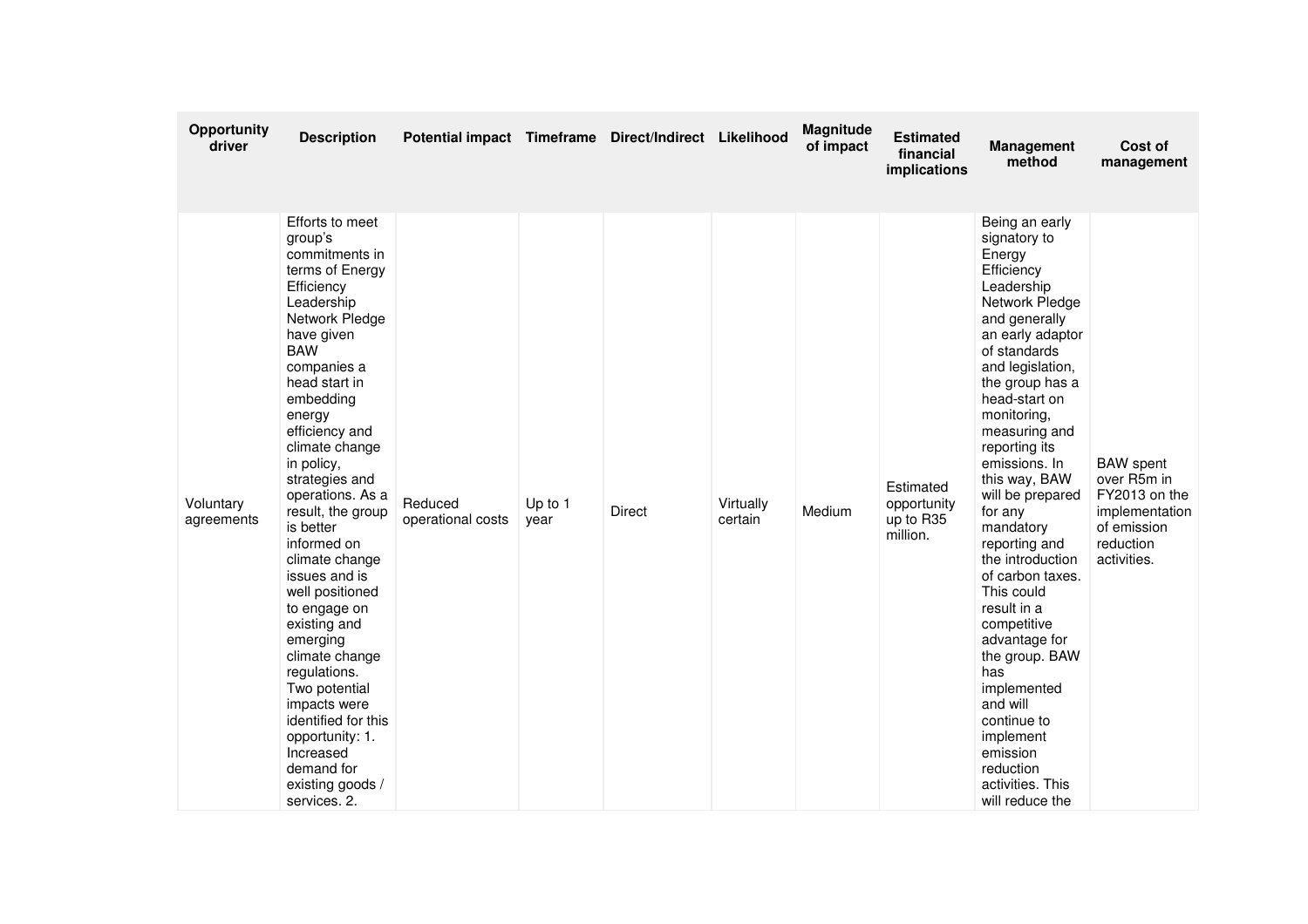| Opportunity<br>driver                                  | <b>Description</b>                                                                                                                                                                                                                                                                                                                                                                                                       | Potential impact Timeframe Direct/Indirect Likelihood    |                   |               |                      | <b>Magnitude</b><br>of impact | <b>Estimated</b><br>financial<br>implications      | <b>Management</b><br>method                                                                                                                                                                                                                                                                                                                                                                                                                             | Cost of<br>management                                                                                                                                       |
|--------------------------------------------------------|--------------------------------------------------------------------------------------------------------------------------------------------------------------------------------------------------------------------------------------------------------------------------------------------------------------------------------------------------------------------------------------------------------------------------|----------------------------------------------------------|-------------------|---------------|----------------------|-------------------------------|----------------------------------------------------|---------------------------------------------------------------------------------------------------------------------------------------------------------------------------------------------------------------------------------------------------------------------------------------------------------------------------------------------------------------------------------------------------------------------------------------------------------|-------------------------------------------------------------------------------------------------------------------------------------------------------------|
|                                                        | Reduced<br>operational<br>costs. The<br>most significant<br>of these impacts<br>was assessed<br>as "Reduced<br>operational<br>costs".                                                                                                                                                                                                                                                                                    |                                                          |                   |               |                      |                               |                                                    | group's<br>operational<br>costs and<br>provide a<br>competitive<br>advantage.                                                                                                                                                                                                                                                                                                                                                                           |                                                                                                                                                             |
| Product<br>labeling<br>regulations<br>and<br>standards | Requirements<br>to include<br>carbon footprint<br>data on product<br>labels would<br>present an<br>opportunity for<br>BAW as most<br>products<br>distributed by<br>the group<br>already carry<br>labels which<br>include this<br>information.<br>Product<br>labelling<br>regulations<br>would assist in<br>addressing<br>threats<br>presented by<br>'grey goods'<br>which could<br>increase<br>demand for<br>BAW's goods | Increased<br>demand for<br>existing<br>products/services | Up to $1$<br>year | <b>Direct</b> | Virtually<br>certain | Medium-<br>high               | Estimated<br>opportunity<br>up to R200<br>million. | The group is<br>committed to<br>ensuring that all<br>products sold<br>have the<br>certification,<br>labelling,<br>product and<br>service<br>information<br>required by<br>respective local<br>laws. Products<br>are essentially<br>motor vehicles,<br>plant,<br>equipment and<br>related use<br>thereof. In<br>principle, the<br>information and<br>labelling is the<br>responsibility of<br>the Original<br>Equipment<br>Manufacturers<br>(OEMs). This | Costs<br>associated<br>with product<br>labelling is not<br>separately<br>identifiable and<br>are included in<br>group 'cost of<br>sales' of R52<br>billion. |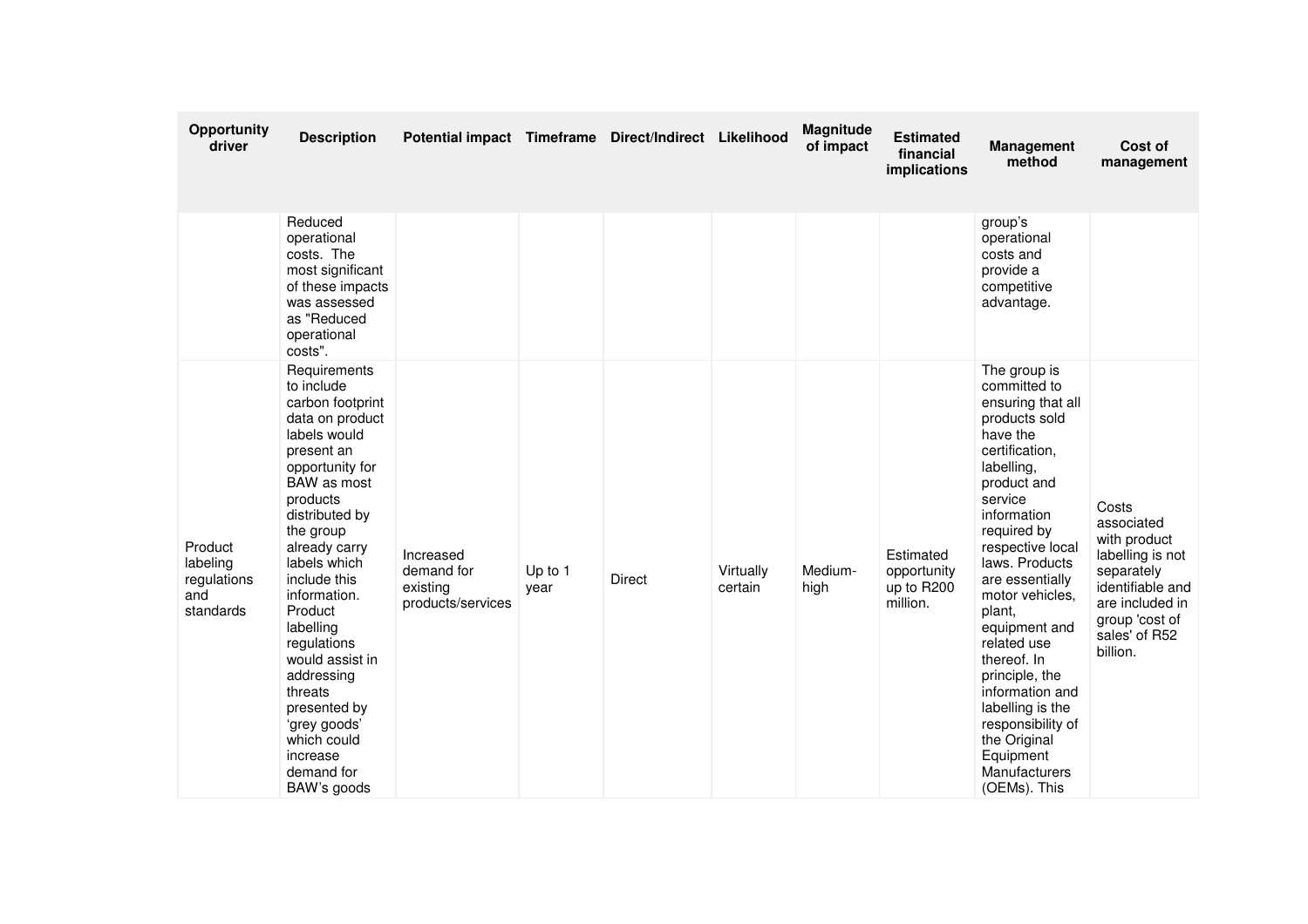| Opportunity<br>driver | <b>Description</b> | Potential impact Timeframe Direct/Indirect Likelihood |  | Magnitude<br>of impact | <b>Estimated</b><br>financial<br>implications | <b>Management</b><br>method                                                                                                                                                                                                                                                                                                                                                                                                                                                                                                                                                                                       | Cost of<br>management |
|-----------------------|--------------------|-------------------------------------------------------|--|------------------------|-----------------------------------------------|-------------------------------------------------------------------------------------------------------------------------------------------------------------------------------------------------------------------------------------------------------------------------------------------------------------------------------------------------------------------------------------------------------------------------------------------------------------------------------------------------------------------------------------------------------------------------------------------------------------------|-----------------------|
|                       | and services.      |                                                       |  |                        |                                               | information is<br>conveyed to<br>customers in<br>handbooks,<br>handover<br>procedures and,<br>where<br>appropriate,<br>displayed on<br>the vehicle,<br>plant or<br>equipment. The<br>group strives to<br>ensure that all<br>products have<br>information and<br>labelling as<br>required by the<br>respective local<br>authority's<br>health and<br>safety laws as<br>well as those<br>laws that<br>pertain to safety<br>and health in<br>the mining<br>sector, where<br>applicable.<br>Every product<br>sold into the<br>European Union<br>has to be<br>certified under<br>Conformité<br>Européenne<br>(European |                       |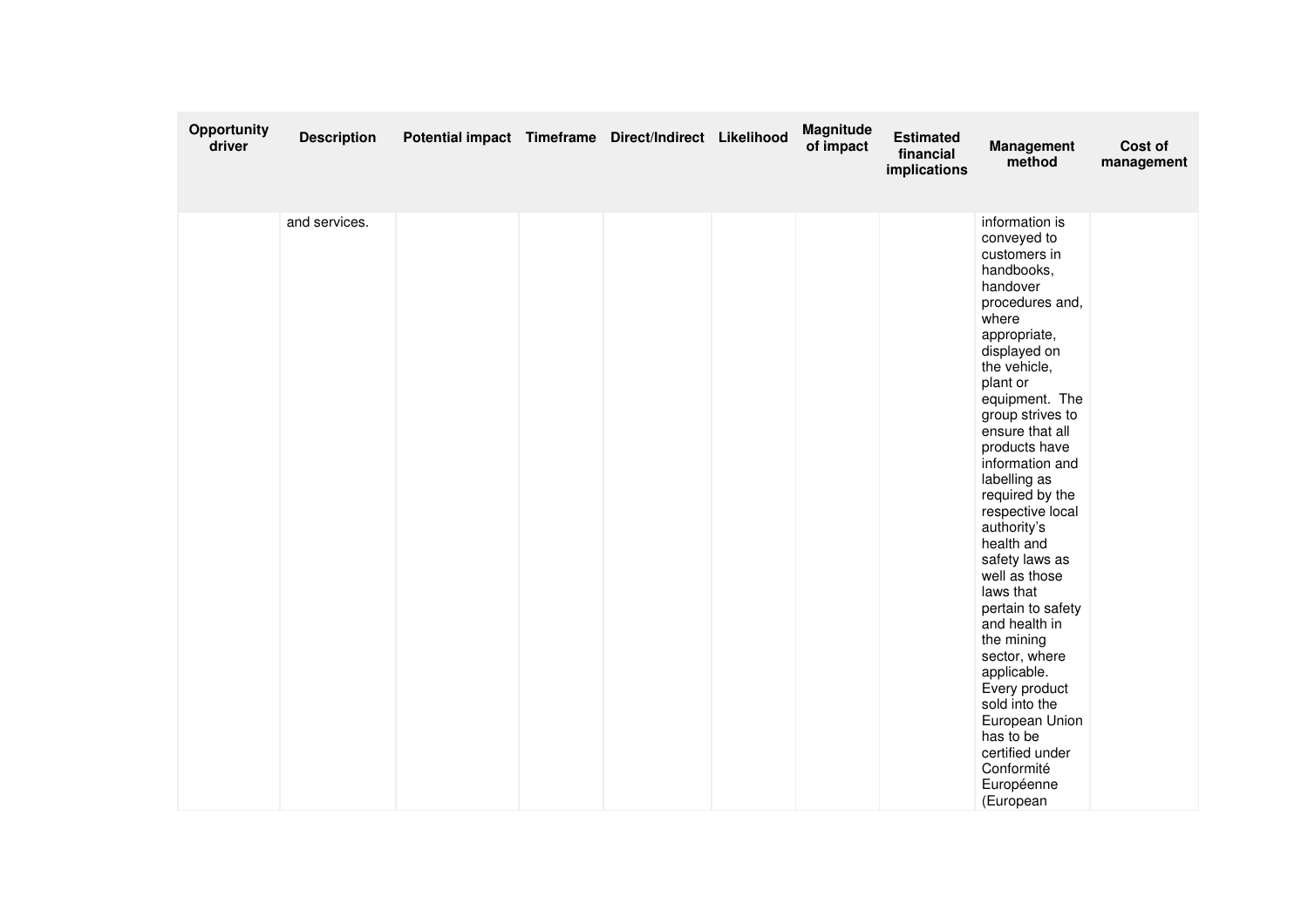| Opportunity<br>driver          | <b>Description</b>                                                                                                                                                                                                                                                                                                                                                   | Potential impact Timeframe Direct/Indirect Likelihood |                   |               |                      | Magnitude<br>of impact | <b>Estimated</b><br>financial<br>implications      | <b>Management</b><br>method                                                                                                                                                                                                                                                                                                                                                                  | Cost of<br>management                                                                                                                                                     |
|--------------------------------|----------------------------------------------------------------------------------------------------------------------------------------------------------------------------------------------------------------------------------------------------------------------------------------------------------------------------------------------------------------------|-------------------------------------------------------|-------------------|---------------|----------------------|------------------------|----------------------------------------------------|----------------------------------------------------------------------------------------------------------------------------------------------------------------------------------------------------------------------------------------------------------------------------------------------------------------------------------------------------------------------------------------------|---------------------------------------------------------------------------------------------------------------------------------------------------------------------------|
|                                |                                                                                                                                                                                                                                                                                                                                                                      |                                                       |                   |               |                      |                        |                                                    | Conformity)<br>standards.<br>Information also<br>includes<br>vehicle, plant<br>and equipment<br>operating<br>procedures,<br>maintenance<br>procedures and<br>service intervals<br>and safety.                                                                                                                                                                                                |                                                                                                                                                                           |
| Other<br>regulatory<br>drivers | New regulations<br>which require<br>disclosure of<br>information on<br>environmental<br>stewardship,<br>including<br>climate change,<br>may provide<br>opportunities for<br><b>BAW</b><br>companies to<br>differentiate<br>from their<br>competitors and<br>gain competitive<br>advantage in,<br>for example,<br>applying for<br>licenses.<br>tenders or<br>finance. | Other:<br>Competitive<br>advantage                    | Up to $1$<br>year | <b>Direct</b> | Virtually<br>certain | Medium-<br>high        | Estimated<br>opportunity<br>up to R140<br>million. | <b>BAW</b> monitors<br>the<br>development of<br>new regulation<br>and is often part<br>of the<br>consultation<br>process through<br>trade<br>associations or<br>directly through<br>government.<br>The group has<br>implemented a<br>reporting<br>system for<br>climate change<br>and GHG<br>emissions.<br><b>GHG</b> emission<br>data is assured<br>by the group<br>external<br>auditors to | In the 2013FY,<br>the cost<br>incurred for<br>assurance of<br>non-financial<br>indicators was<br>estimated to<br>be some<br>R <sub>0</sub> .5m for the<br>financial year. |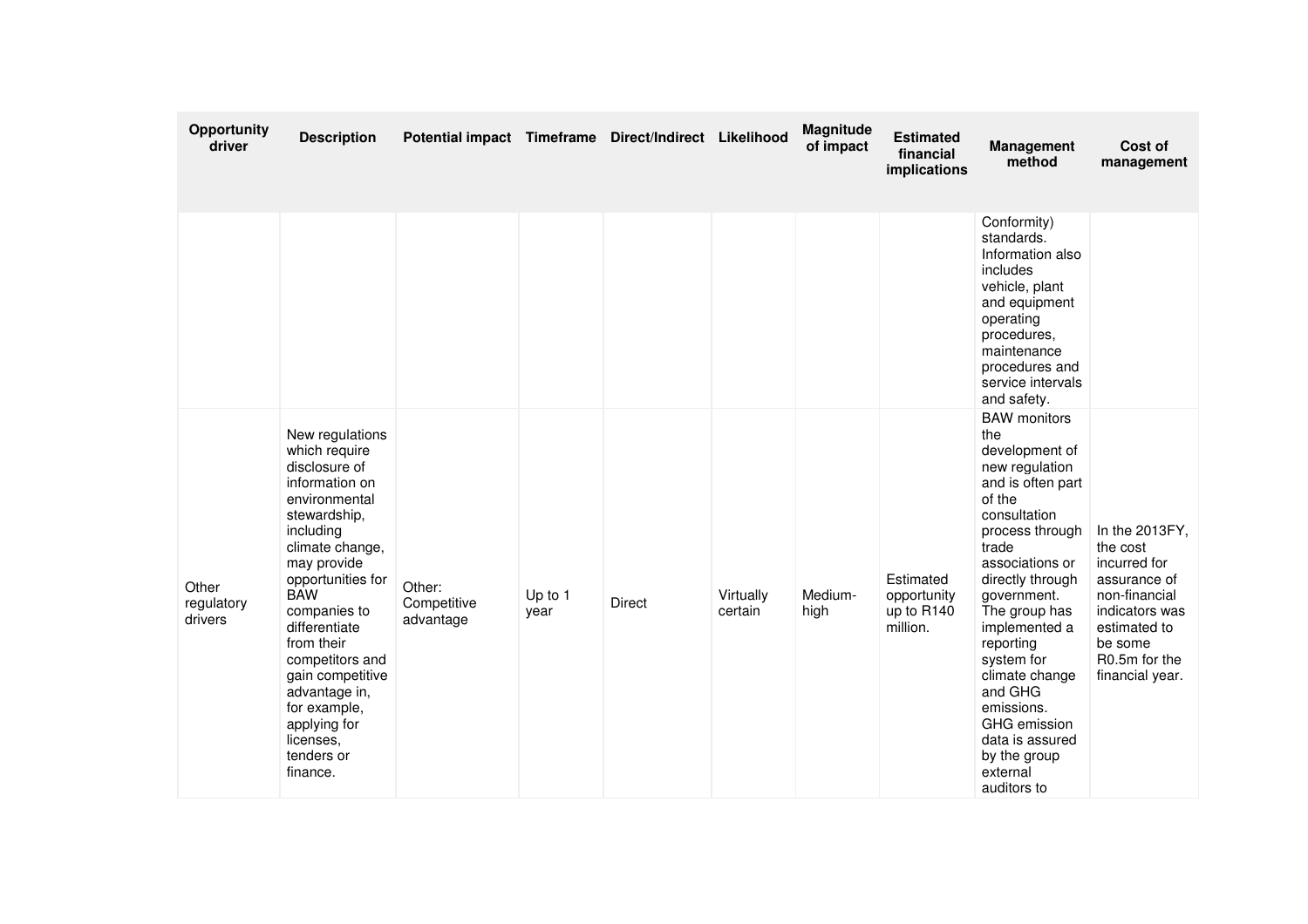| Opportunity<br>driver       | <b>Description</b>                                                                                                                                                                                                                                                                                                                                                                                                                                                                                                                                 | Potential impact Timeframe Direct/Indirect Likelihood    |                 |               |        | Magnitude<br>of impact | <b>Estimated</b><br>financial<br>implications     | <b>Management</b><br>method                                                                                                                                                                                                                                                                                                                                                                                                                                                                                                                                                                          | Cost of<br>management                                                                                                                                                                                                                                                                                                                                                                                                                                                                           |
|-----------------------------|----------------------------------------------------------------------------------------------------------------------------------------------------------------------------------------------------------------------------------------------------------------------------------------------------------------------------------------------------------------------------------------------------------------------------------------------------------------------------------------------------------------------------------------------------|----------------------------------------------------------|-----------------|---------------|--------|------------------------|---------------------------------------------------|------------------------------------------------------------------------------------------------------------------------------------------------------------------------------------------------------------------------------------------------------------------------------------------------------------------------------------------------------------------------------------------------------------------------------------------------------------------------------------------------------------------------------------------------------------------------------------------------------|-------------------------------------------------------------------------------------------------------------------------------------------------------------------------------------------------------------------------------------------------------------------------------------------------------------------------------------------------------------------------------------------------------------------------------------------------------------------------------------------------|
|                             |                                                                                                                                                                                                                                                                                                                                                                                                                                                                                                                                                    |                                                          |                 |               |        |                        |                                                   | ensure<br>accuracy.                                                                                                                                                                                                                                                                                                                                                                                                                                                                                                                                                                                  |                                                                                                                                                                                                                                                                                                                                                                                                                                                                                                 |
| International<br>agreements | Under the<br>second<br>commitment<br>period of the<br>Kyoto Protocol<br>a number of<br>countries made<br>commitments to<br>reduce<br>emissions.<br>Examples<br>include: - South<br>Africa's<br>voluntary<br>commitment to<br>a significant<br>emissions<br>reduction target<br>of 34% by 2020<br>and 42% by<br>2025,<br>dependent on<br>technical and<br>financial<br>assistance. -<br>The European<br>Union has a<br>target to reduce<br>GHG emissions<br>by 20% by 2020<br>off 1990 levels.<br>- Australia<br>committed to a<br>reduction target | Increased<br>demand for<br>existing<br>products/services | 3 to 6<br>years | <b>Direct</b> | Likely | Medium                 | Estimated<br>opportunity<br>up to R50<br>million. | <b>BAW</b> is<br>constantly<br>evaluating the<br>market and<br>liaising with<br>customers to<br>understand their<br>needs. Driven<br>by the need to<br>meet customer<br>requirements,<br>Avis' rental fleet<br>consists of<br>hybrid vehicles.<br>In this way, Avis<br>is assisting<br>customers to<br>reduce<br>emissions.<br><b>BAW</b> engages<br>with principals<br>to develop new<br>products and<br>adjust existing<br>offerings to be<br>more efficient.<br>For example,<br>the new Cat <sup>®</sup><br>349E hydraulic<br>excavator<br>delivers more<br>engine and<br>hydraulic<br>horsepower | Costs<br>associated<br>with<br>developing the<br>opportunities<br>form part of the<br>ongoing costs<br>of the business<br>or are part of<br>the product<br>offering and<br>form part of the<br>normal 'cost of<br>sales' which<br>was R52 billion<br>2013FY, eg.<br><b>BAW</b> spent<br>some R27m on<br>purchasing the<br>new hybrid<br>vehicles. In<br>this specific<br>example, the<br>cost of the new<br>vehicles forms<br>part of the<br>ongoing costs<br>of the car<br>rental<br>business. |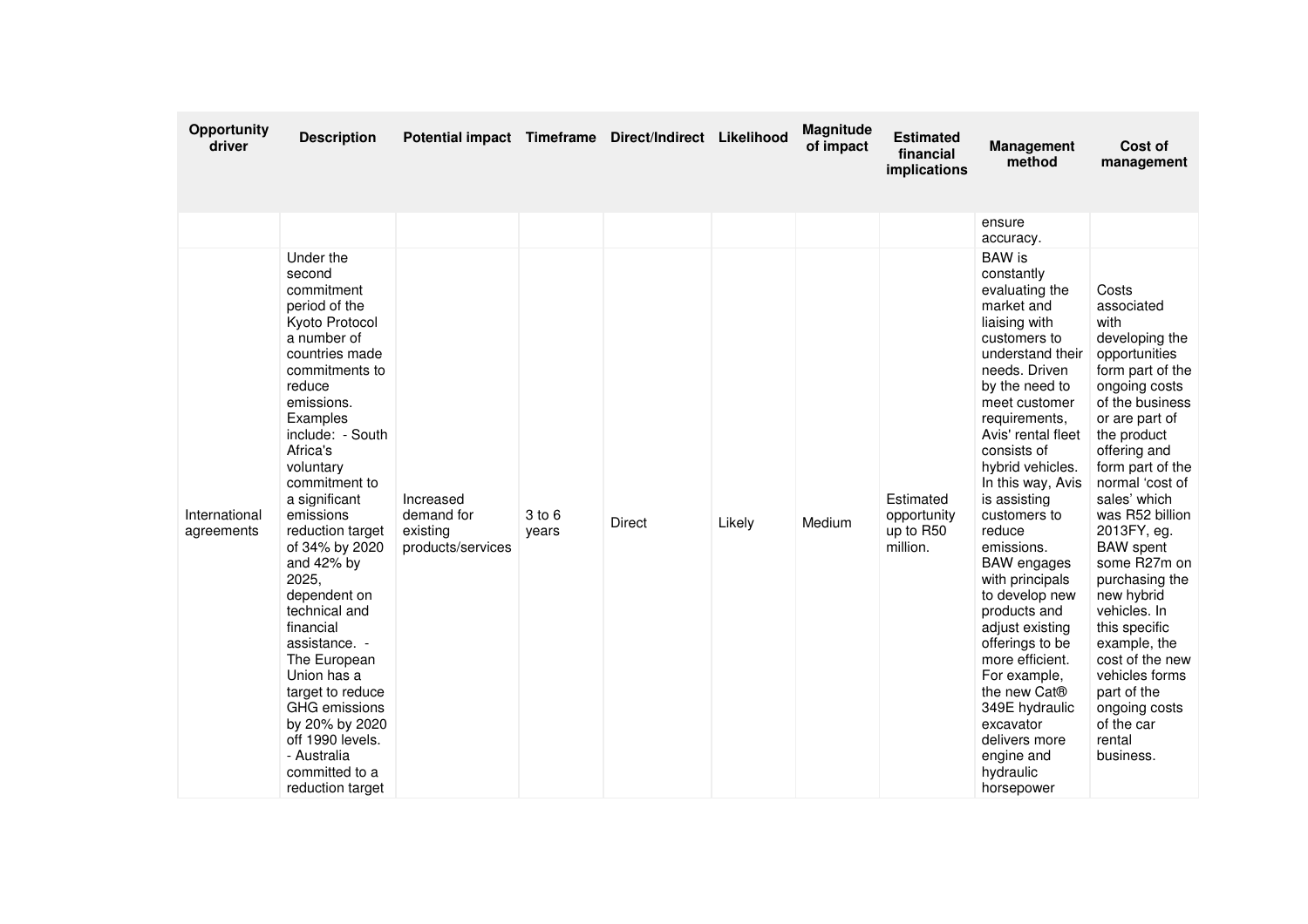| Opportunity<br>driver | <b>Description</b>                                                                                                                                                                                                                                                                                                                                                                                                                                                                                                                                                                                                   | Potential impact Timeframe Direct/Indirect Likelihood |  | <b>Magnitude</b><br>of impact | <b>Estimated</b><br>financial<br>implications | <b>Management</b><br>method                                                                                                                                                                                                                                                                                                                                                                                                                                                                                                                                                           | Cost of<br>management |
|-----------------------|----------------------------------------------------------------------------------------------------------------------------------------------------------------------------------------------------------------------------------------------------------------------------------------------------------------------------------------------------------------------------------------------------------------------------------------------------------------------------------------------------------------------------------------------------------------------------------------------------------------------|-------------------------------------------------------|--|-------------------------------|-----------------------------------------------|---------------------------------------------------------------------------------------------------------------------------------------------------------------------------------------------------------------------------------------------------------------------------------------------------------------------------------------------------------------------------------------------------------------------------------------------------------------------------------------------------------------------------------------------------------------------------------------|-----------------------|
|                       | of between 5%<br>and 15% by<br>2020 off 2000<br>levels.<br>Commitments<br>made by<br>countries under<br>these<br>international<br>agreements are<br>typically pushed<br>down onto<br>business. This<br>may present an<br>opportunity for<br>BAW to develop<br>and sell new<br>products that<br>reduce the<br>impact of these<br>agreements and<br>resulting<br>penalties and<br>taxes on its<br>customer base.<br>In addition this<br>also presents<br>an opportunity<br>for BAW to<br>reduce its<br>emissions<br>internally and<br>thus reduce the<br>impact of any<br>agreements and<br>resulting<br>penalties and |                                                       |  |                               |                                               | than its<br>predecessor.<br>and averages<br>five percent<br>improved fuel<br>efficiency in<br>typical<br>applications.<br><b>BAW</b><br>established a<br>new business<br>unit focused on<br>providing<br>customers with<br>solutions to<br>their energy<br>security and<br>energy<br>efficiency<br>challenges.<br>BAW acquired a<br>25%<br>shareholding in<br>re-which is an<br>environmental<br>solutions<br>company.re-<br>focuses on<br>reducing,<br>reusing and<br>recycling waste<br>with the<br>objective of<br>reducing GHG<br>emissions<br>associated with<br>waste disposal. |                       |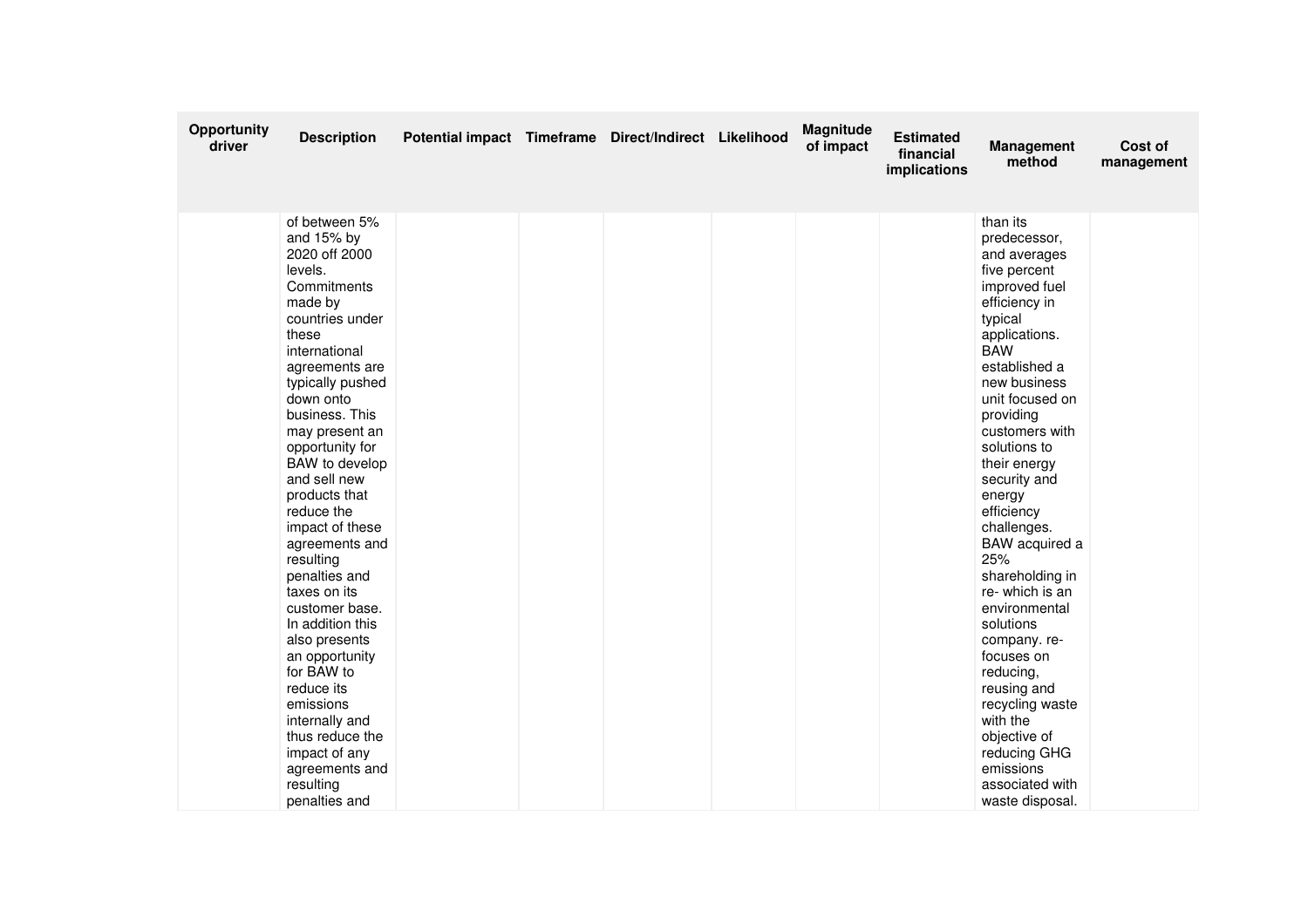| Opportunity<br>driver | <b>Description</b>                                                                                                                                                                                                                                                                                                                                                                           | Potential impact Timeframe Direct/Indirect Likelihood |  | <b>Magnitude</b><br>of impact | <b>Estimated</b><br>financial<br>implications | Management<br>method                                                                                                                                                                                                                                                                                                                                                                                                                                                                                                                                                                      | Cost of<br>management |
|-----------------------|----------------------------------------------------------------------------------------------------------------------------------------------------------------------------------------------------------------------------------------------------------------------------------------------------------------------------------------------------------------------------------------------|-------------------------------------------------------|--|-------------------------------|-----------------------------------------------|-------------------------------------------------------------------------------------------------------------------------------------------------------------------------------------------------------------------------------------------------------------------------------------------------------------------------------------------------------------------------------------------------------------------------------------------------------------------------------------------------------------------------------------------------------------------------------------------|-----------------------|
|                       | taxes on its<br>operational<br>cost. Three<br>potential<br>impacts were<br>identified for this<br>opportunity: 1.<br>Reduced<br>operational<br>cost. 2.<br>Increased<br>demand for<br>existing<br>goods/services.<br>3. New<br>products/<br>business<br>services. The<br>most significant<br>of these impacts<br>was assessed<br>as "Increased<br>demand for<br>existing<br>goods/services". |                                                       |  |                               |                                               | By offering the<br>services of re-<br>to its<br>customers,<br><b>BAW</b> is<br>assisting<br>customers<br>reduce their<br><b>GHG</b><br>emissions.<br><b>BAW's Logistics</b><br>business,<br>collaborated<br>with the CSIR<br>and other<br>partners in<br>designing a<br>more energy<br>efficient and<br>ergonomic<br>vehicle which<br>can carry a<br>higher payload<br>and be<br>streamlined<br>enough in its<br>design to<br>reduce the fuel<br>consumption<br>and ultimately<br>the emissions<br>(currently<br>projected at 7%<br>reduction per<br>trip,<br>Johannesburg<br>to Durban). |                       |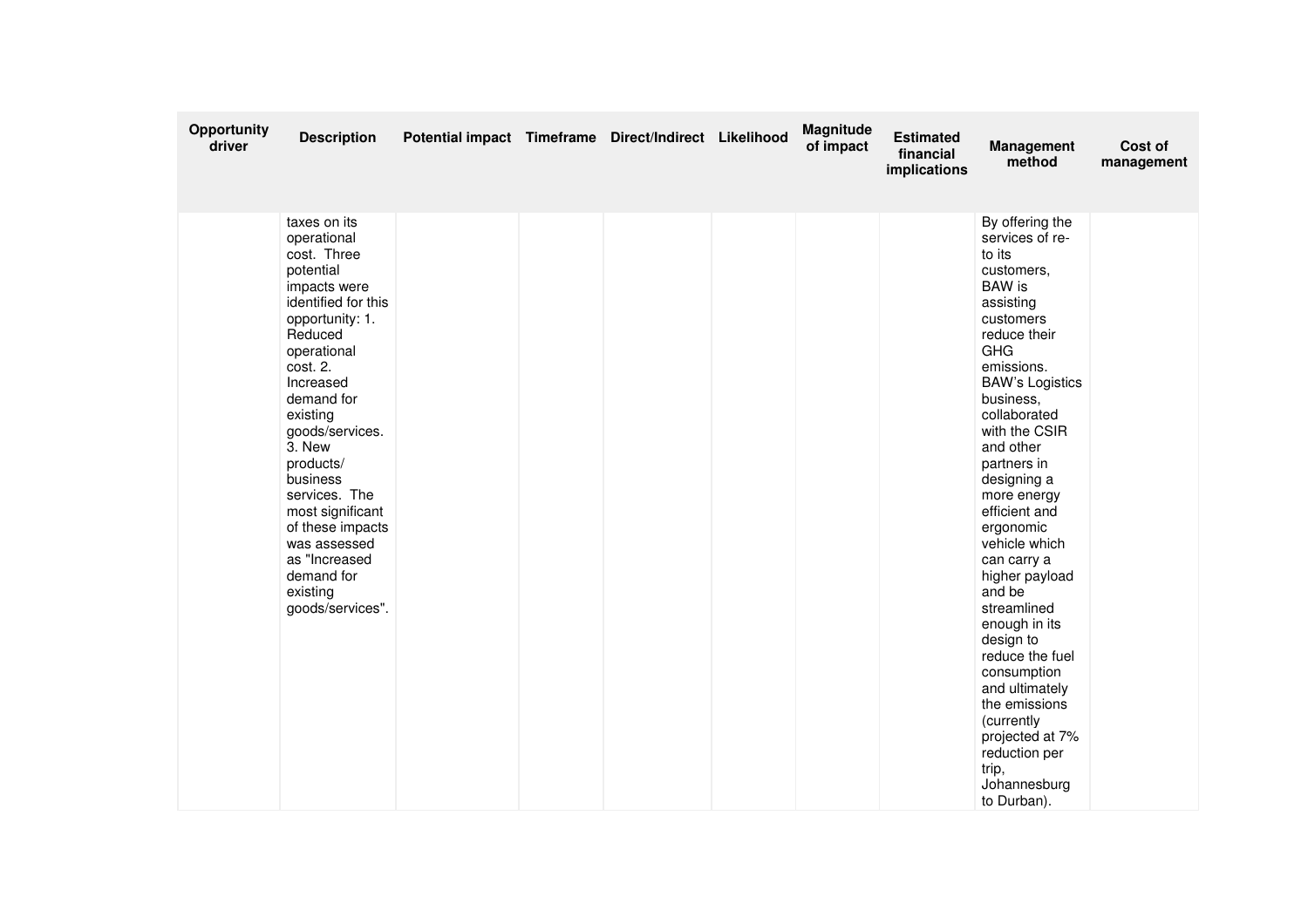| <b>Opportunity</b><br>driver      | <b>Description</b>                                                                                                                                                                                                                                             | Potential impact Timeframe Direct/Indirect Likelihood    |                 |               |                         | <b>Magnitude</b><br>of impact | <b>Estimated</b><br>financial<br>implications     | <b>Management</b><br>method                                                                                                                                                                                                                                                                                                                                                                                                                                                                                                                                                                                                         | Cost of<br>management                                                                                                                                                                                                                                                                                     |
|-----------------------------------|----------------------------------------------------------------------------------------------------------------------------------------------------------------------------------------------------------------------------------------------------------------|----------------------------------------------------------|-----------------|---------------|-------------------------|-------------------------------|---------------------------------------------------|-------------------------------------------------------------------------------------------------------------------------------------------------------------------------------------------------------------------------------------------------------------------------------------------------------------------------------------------------------------------------------------------------------------------------------------------------------------------------------------------------------------------------------------------------------------------------------------------------------------------------------------|-----------------------------------------------------------------------------------------------------------------------------------------------------------------------------------------------------------------------------------------------------------------------------------------------------------|
| Renewable<br>energy<br>regulation | Renewable<br>energy<br>regulations<br>which set<br>targets for the<br>inclusion of<br>renewable<br>energy in the<br>fuel mix could<br>enable BAW<br>and its<br>principals to<br>develop new<br>renewable<br>energy products<br>and solutions<br>for customers. | Increased<br>demand for<br>existina<br>products/services | 3 to 6<br>years | <b>Direct</b> | More likely<br>than not | Medium                        | Estimated<br>opportunity<br>up to R35<br>million. | <b>BAW</b> is<br>continually<br>engaging with<br>customers in<br>order to<br>understand their<br>needs and<br>requirements. In<br>order to meet<br>these needs,<br><b>BAW</b> partners<br>with principals<br>in the<br>development of<br>new products or<br>the modification<br>of existing<br>products. BAW<br>represents<br>leading brands<br>and engages<br>with world class<br>principals that<br>are involved in<br>providing<br>solutions that<br>produce energy<br>or use less<br>energy than<br>alternatives on<br>the market. An<br>example is the<br>business<br>established<br>(Barloworld<br>Power) by BAW<br>to assist | The costs to<br>develop new<br>products or<br>adapt existing<br>products are<br>part of the<br>relevant<br>product and<br>equipment<br>offering<br>available from<br>principals and<br>therefore<br>included in<br>normal 'cost of<br>sales', which<br>was R52 billion<br>for the<br>reporting<br>period. |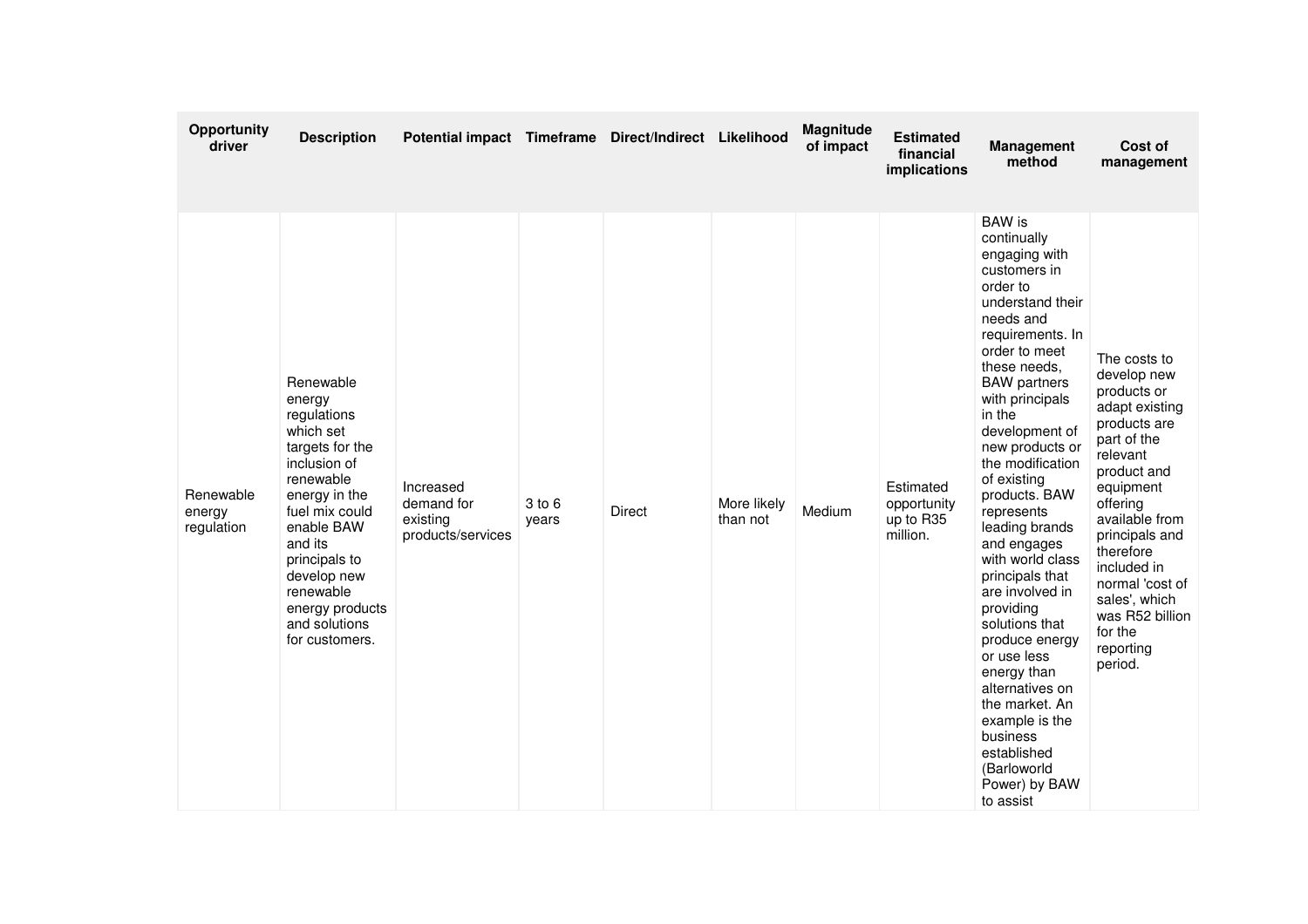| Opportunity<br>driver | <b>Description</b>                                                                                                                                                 | Potential impact Timeframe Direct/Indirect Likelihood |                 |               |                      | Magnitude<br>of impact | <b>Estimated</b><br>financial<br>implications                  | <b>Management</b><br>method                                                                                                                                                                                                                                                                                                                                                                                    | Cost of<br>management                                                                                         |
|-----------------------|--------------------------------------------------------------------------------------------------------------------------------------------------------------------|-------------------------------------------------------|-----------------|---------------|----------------------|------------------------|----------------------------------------------------------------|----------------------------------------------------------------------------------------------------------------------------------------------------------------------------------------------------------------------------------------------------------------------------------------------------------------------------------------------------------------------------------------------------------------|---------------------------------------------------------------------------------------------------------------|
|                       |                                                                                                                                                                    |                                                       |                 |               |                      |                        |                                                                | customers in<br>managing<br>energy<br>consumption<br>and in ensuring<br>energy security.<br>Another<br>example is<br>generators<br>offered by<br>Caterpillar that<br>allow for<br>combined heat<br>and power<br>production. In<br>other words, the<br>engines are<br>used to<br>generate<br>electricity and<br>the waste heat<br>from the engine<br>is used for<br>heating or to<br>generate chilled<br>water. |                                                                                                               |
| Carbon taxes          | The introduction<br>of a carbon tax<br>may increase<br>demand for<br>BAW's energy<br>efficient<br>equipment and<br>offerings. In<br>addition, it may<br>present an | Reduced<br>operational costs                          | Up to 1<br>year | <b>Direct</b> | Virtually<br>certain | Low-<br>medium         | The potential<br>value of the<br>opportunity<br>is R5 million. | Being an early<br>signatory to<br>Energy<br>Efficiency<br>Leadership<br>Network Pledge<br>and generally<br>an early adopter<br>of standards<br>and legislation,                                                                                                                                                                                                                                                | <b>BAW</b> spent<br>over R5m in<br>FY2013 on the<br>implementation<br>of emission<br>reduction<br>activities. |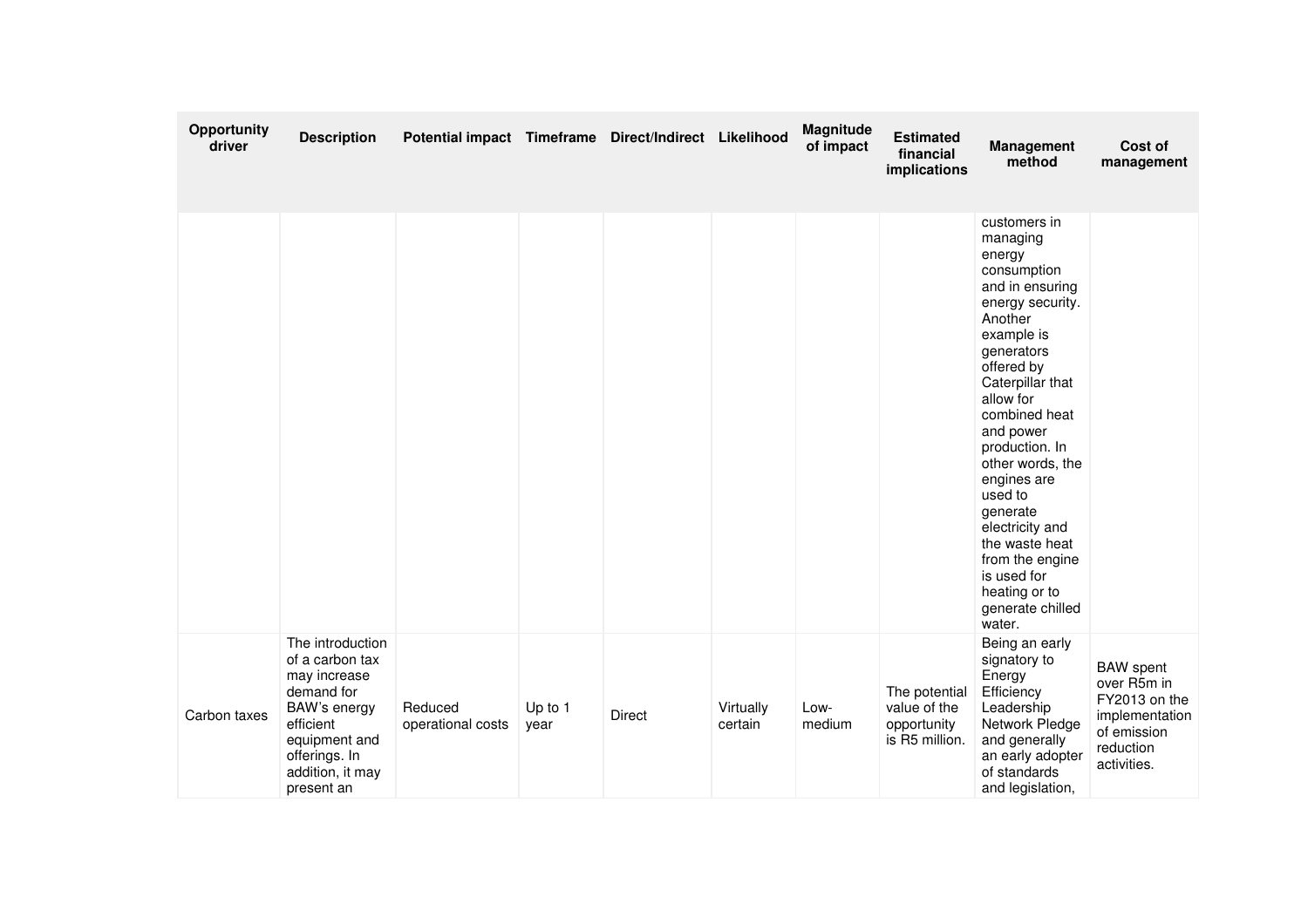| Opportunity<br>driver | <b>Description</b>                                                                                                                                                                                                                                                                                                                                                                                                                                                                                                                                                                           | Potential impact Timeframe Direct/Indirect Likelihood |  | <b>Magnitude</b><br>of impact | <b>Estimated</b><br>financial<br>implications | <b>Management</b><br>method                                                                                                                                                                                                                                                                                                                                                                                                                                                                                                                                                                           | Cost of<br>management |
|-----------------------|----------------------------------------------------------------------------------------------------------------------------------------------------------------------------------------------------------------------------------------------------------------------------------------------------------------------------------------------------------------------------------------------------------------------------------------------------------------------------------------------------------------------------------------------------------------------------------------------|-------------------------------------------------------|--|-------------------------------|-----------------------------------------------|-------------------------------------------------------------------------------------------------------------------------------------------------------------------------------------------------------------------------------------------------------------------------------------------------------------------------------------------------------------------------------------------------------------------------------------------------------------------------------------------------------------------------------------------------------------------------------------------------------|-----------------------|
|                       | opportunity for<br>BAW to develop<br>and sell new<br>products that<br>reduce the<br>impact of a<br>carbon tax on<br>its customer<br>base. The<br>introduction of a<br>carbon tax also<br>offers the<br>potential to<br>reduce<br>emissions and<br>energy<br>consumption,<br>reduce<br>operational<br>costs and<br>reduce the<br>impact of the<br>carbon tax.<br>Three potential<br>impacts were<br>identified for this<br>opportunity: 1.<br>Reduced<br>operational<br>cost. 2.<br>Increased<br>demand for<br>existing goods /<br>services. 3.<br>New products/<br>business<br>services. The |                                                       |  |                               |                                               | the group has a<br>head-start on<br>monitoring,<br>measuring and<br>reporting its<br>emissions. In<br>this way, BAW<br>will be prepared<br>for any<br>mandatory<br>reporting and<br>the introduction<br>of carbon taxes.<br>This could<br>result in a<br>competitive<br>advantage for<br>the group. BAW<br>has<br>implemented<br>and will<br>continue to<br>implement<br>emission<br>reduction<br>activities.<br>Examples<br>include energy<br>efficient lighting<br>and motion<br>sensors. Other<br>initiatives<br>include the use<br>of natural<br>lighting, light<br>coloured roof<br>sheeting for |                       |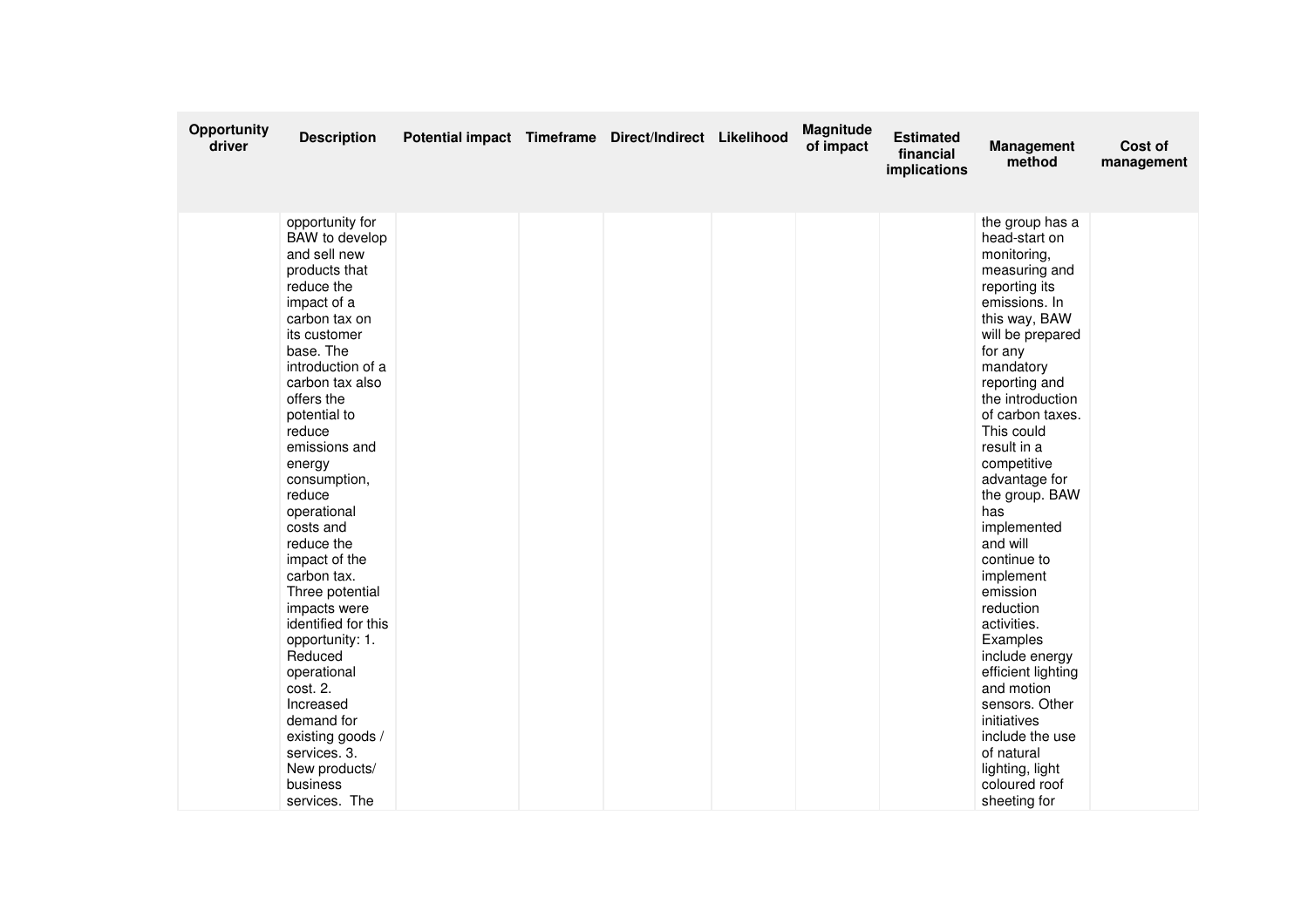| Opportunity<br>driver          | <b>Description</b>                                                                                                                                                                                                                                                                                                                               | Potential impact Timeframe Direct/Indirect Likelihood |                 |               |                         | Magnitude<br>of impact | <b>Estimated</b><br>financial<br>implications     | <b>Management</b><br>method                                                                                                                                                                                                                                                                                                                                     | Cost of<br>management                                                                                                                                                                         |
|--------------------------------|--------------------------------------------------------------------------------------------------------------------------------------------------------------------------------------------------------------------------------------------------------------------------------------------------------------------------------------------------|-------------------------------------------------------|-----------------|---------------|-------------------------|------------------------|---------------------------------------------------|-----------------------------------------------------------------------------------------------------------------------------------------------------------------------------------------------------------------------------------------------------------------------------------------------------------------------------------------------------------------|-----------------------------------------------------------------------------------------------------------------------------------------------------------------------------------------------|
|                                | most significant<br>of these impacts<br>was assessed<br>as "Reduced<br>operational<br>cost".                                                                                                                                                                                                                                                     |                                                       |                 |               |                         |                        |                                                   | thermal<br>reflection and<br>initiatives aimed<br>at encouraging<br>behaviour<br>change. These<br>activities and<br>initiatives will<br>reduce the<br>impact of a<br>carbon tax on<br>the group by<br>reducing BAW's<br>emissions.                                                                                                                              |                                                                                                                                                                                               |
| Other<br>regulatory<br>drivers | BAW has an<br>opportunity to<br>access<br>international<br>technical<br>assistance and<br>concessionary<br>finance being<br>made available<br>to the private<br>sector to<br>develop<br>solutions to<br>climate change.<br>BAW can use<br>this finance to<br>develop new<br>offerings to<br>assist<br>customers in<br>reducing<br>emissions. Two | Investment<br>opportunities                           | 3 to 6<br>years | <b>Direct</b> | More likely<br>than not | Low-<br>medium         | Estimated<br>opportunity<br>up to R10<br>million. | For every<br>project<br>identified by the<br>divisional<br>managers or at<br>group level,<br><b>BAW</b> assesses<br>the project to<br>determine if it<br>meets the<br>requirements of<br>the available<br>funds and<br>incentives. The<br>objective of<br>accessing<br>grants or<br>preferential<br>finance for<br>projects is to<br>build the<br>business case | Developing<br>business<br>cases and<br>monitoring<br>available<br>finance does<br>not have an<br>associated<br>cost (R0) as it<br>is built into the<br>operating costs<br>of the<br>business. |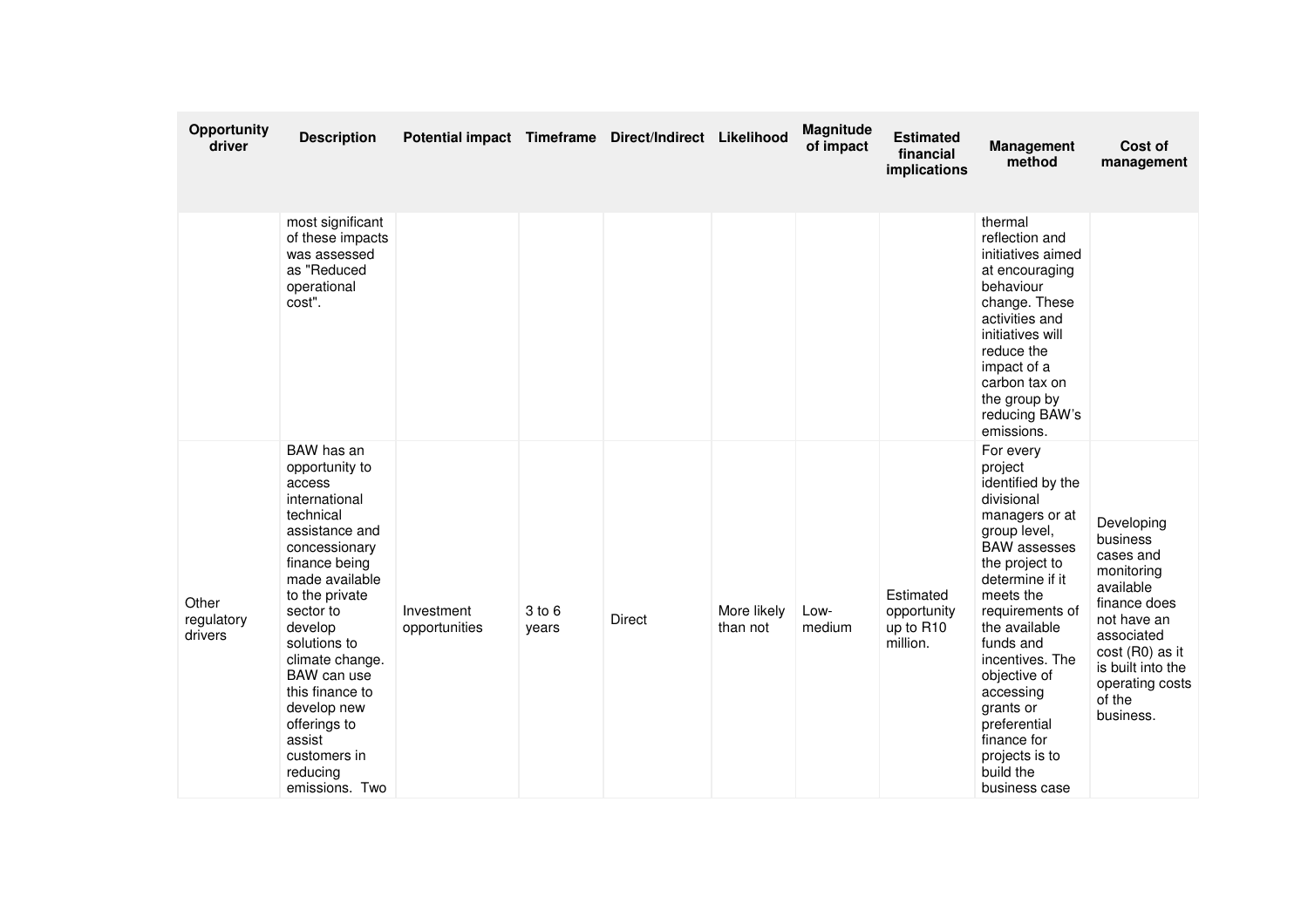| Opportunity<br>driver       | <b>Description</b>                                                                                                                                                                                                                                                                                                                                                                          | Potential impact Timeframe Direct/Indirect Likelihood |          |        |                         | Magnitude<br>of impact | <b>Estimated</b><br>financial<br>implications                                                                                                                                                                                                                                                                           | <b>Management</b><br>method                                                                                                                                                                                                                                                                                                                                                                     | Cost of<br>management                                                                                                                                                                                                                                                                                                                                                   |
|-----------------------------|---------------------------------------------------------------------------------------------------------------------------------------------------------------------------------------------------------------------------------------------------------------------------------------------------------------------------------------------------------------------------------------------|-------------------------------------------------------|----------|--------|-------------------------|------------------------|-------------------------------------------------------------------------------------------------------------------------------------------------------------------------------------------------------------------------------------------------------------------------------------------------------------------------|-------------------------------------------------------------------------------------------------------------------------------------------------------------------------------------------------------------------------------------------------------------------------------------------------------------------------------------------------------------------------------------------------|-------------------------------------------------------------------------------------------------------------------------------------------------------------------------------------------------------------------------------------------------------------------------------------------------------------------------------------------------------------------------|
|                             | potential<br>impacts were<br>identified for this<br>opportunity: 1.<br>Investment<br>opportunities. 2.<br>Reduced capital<br>costs. The<br>most significant<br>of these impacts<br>was assessed<br>as "Investment<br>opportunities".                                                                                                                                                        |                                                       |          |        |                         |                        |                                                                                                                                                                                                                                                                                                                         | for the initiative.<br><b>BAW</b> also<br>partners with<br>governmental<br>organisations in<br>the<br>development of<br>new products<br>and services.                                                                                                                                                                                                                                           |                                                                                                                                                                                                                                                                                                                                                                         |
| Cap and<br>trade<br>schemes | BAW has the<br>opportunity to<br>participate in<br>the compliance<br>and voluntary<br>carbon markets.<br>Given the<br>geographical<br>diversification of<br>the group,<br>carbon trading<br>opportunities<br>could exist<br>between the<br>various<br>divisions. The<br>development of<br>new market<br>mechanisms is<br>also anticipated<br>and this could<br>present<br>opportunities for | Investment<br>opportunities                           | >6 years | Direct | More likely<br>than not | Low                    | Estimated<br>opportunity<br>up to R5<br>$million - this$<br>value is not<br>necessarily<br>significant,<br>but should<br>market<br>conditions<br>improve and<br>new market<br>mechanisms<br>be<br>developed,<br>this could<br>change. As<br>such, it may<br>be feasible<br>to access<br>carbon<br>credits in<br>future. | For every<br>emission<br>reduction<br>project, BAW<br>considers the<br>possibility of<br>carbon credits<br>and the<br>business case<br>for accessing<br>these credits for<br>the project.<br><b>BAW</b> monitors<br>developments<br>with new market<br>mechanisms to<br>see if there are<br>opportunities to<br>monetize the<br>carbon and use<br>the revenue to<br>build the<br>business case. | Developing<br>business<br>cases and<br>monitoring the<br>development<br>of market<br>mechanisms<br>does not have<br>an associated<br>cost (R0) as it<br>is built into the<br>operating costs<br>of the<br>business. BAW<br>has already<br>been involved<br>in the carbon<br>market through<br>the purchase<br>of offsets. Avis<br>spent R1.85m<br>on the<br>purchase of |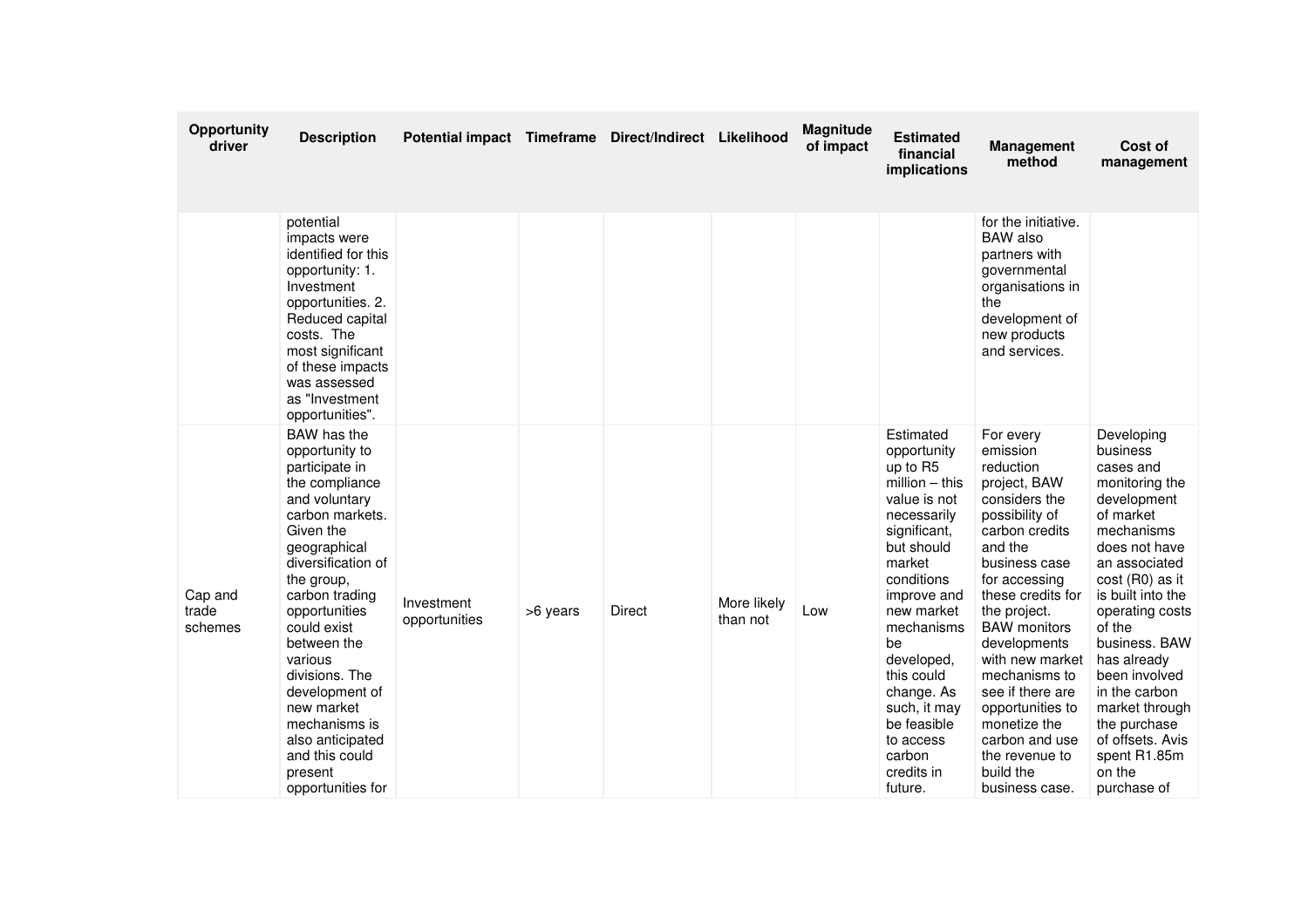| Opportunity<br>driver | <b>Description</b> | Potential impact Timeframe | Direct/Indirect | Likelihood | Magnitude<br>of impact | <b>Estimated</b><br>financial<br>implications | <b>Management</b><br>method                                                                                                                                                                                                                                            | Cost of<br>management                     |
|-----------------------|--------------------|----------------------------|-----------------|------------|------------------------|-----------------------------------------------|------------------------------------------------------------------------------------------------------------------------------------------------------------------------------------------------------------------------------------------------------------------------|-------------------------------------------|
|                       | BAW.               |                            |                 |            |                        |                                               | Note that the<br>group has<br>adopted the<br><b>MARSO</b><br>(Measure,<br>Avoid, Reduce,<br>Switch and<br>Offset)<br>approach to<br>managing its<br>carbon footprint<br>and will<br>consider offset<br>opportunities<br>only after<br>having reduced<br>its emissions. | voluntary<br>carbon credits<br>in FY2013. |

## **CC6.1b**

**Please describe the opportunities that are driven by changes in physical climate parameters**

| <b>Opportunity</b><br>driver                    | <b>Description</b>                                                                            | <b>Potential impact</b>      | Timeframe       | Direct/<br><b>Indirect</b> | Likelihood | <b>Magnitude</b><br>of impact | <b>Estimated</b><br>financial<br><i>implications</i>                                                              | <b>Management</b><br>method                                                                          | Cost of<br>management                                                                         |
|-------------------------------------------------|-----------------------------------------------------------------------------------------------|------------------------------|-----------------|----------------------------|------------|-------------------------------|-------------------------------------------------------------------------------------------------------------------|------------------------------------------------------------------------------------------------------|-----------------------------------------------------------------------------------------------|
| Change in<br>mean<br>(average)<br>precipitation | Decreases in<br>available water<br>and water<br>shortages as a<br>result of climate<br>change | Reduced<br>operational costs | Up to 1<br>year | <b>Direct</b>              | Likely     | Low-<br>medium                | Estimated<br>opportunity up<br>to R <sub>15</sub> million.<br>The financial<br>implications of<br>the opportunity | <b>BAW</b> continues<br>to implement<br>initiatives to<br>conserve water<br>and improve<br>water use | The costs are<br>associated with<br>investment in<br>recycling and<br>rainwater<br>harvesting |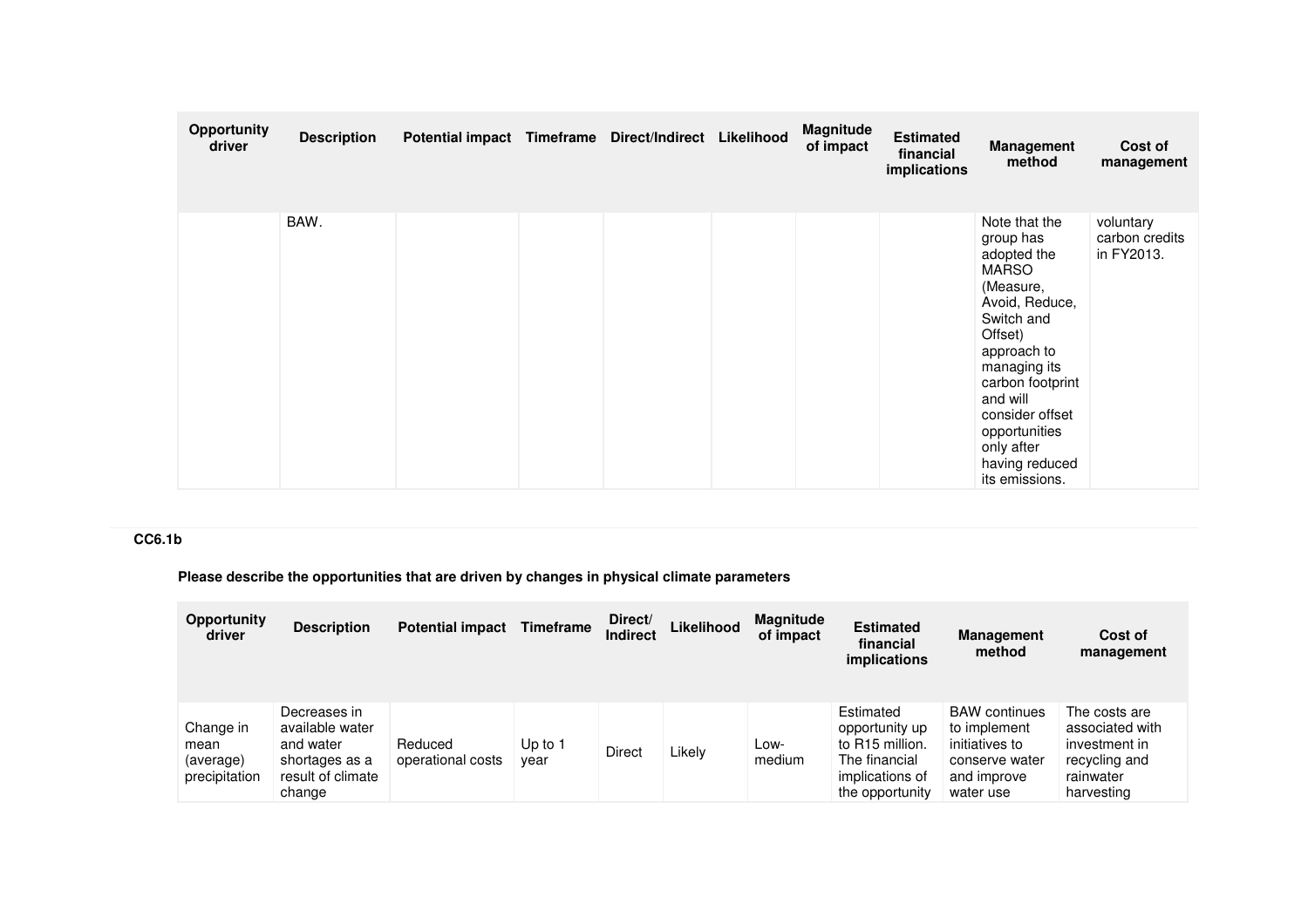| <b>Opportunity</b><br>driver | <b>Description</b>                                                                                                                                                                                                                                                                                                                                                                                                                                                                                                                                                                                                                             | <b>Potential impact Timeframe</b> | Direct/<br><b>Indirect</b> | Likelihood | Magnitude<br>of impact | <b>Estimated</b><br>financial<br>implications                                                                                                                                                                                                                                                                                                                         | <b>Management</b><br>method                                                                                                                                                                                                                                                                                                                                                                                                                                                                                                                                                              | Cost of<br>management                                                                                                                                                                                                    |
|------------------------------|------------------------------------------------------------------------------------------------------------------------------------------------------------------------------------------------------------------------------------------------------------------------------------------------------------------------------------------------------------------------------------------------------------------------------------------------------------------------------------------------------------------------------------------------------------------------------------------------------------------------------------------------|-----------------------------------|----------------------------|------------|------------------------|-----------------------------------------------------------------------------------------------------------------------------------------------------------------------------------------------------------------------------------------------------------------------------------------------------------------------------------------------------------------------|------------------------------------------------------------------------------------------------------------------------------------------------------------------------------------------------------------------------------------------------------------------------------------------------------------------------------------------------------------------------------------------------------------------------------------------------------------------------------------------------------------------------------------------------------------------------------------------|--------------------------------------------------------------------------------------------------------------------------------------------------------------------------------------------------------------------------|
|                              | presents an<br>opportunity for<br>the group as its<br>water recycling<br>and water<br>efficiency<br>measures<br>already in place<br>will increase its<br>resilience and<br>reduce its<br>operational<br>costs relative to<br>its competitors.<br>Two potential<br>impacts were<br>identified for this<br>opportunity: 1.<br>Reduced<br>operational cost<br>2. Increased<br>demand for<br>existing goods /<br>services The<br>most significant<br>of these impacts<br>was assessed<br>as "Reduced<br>operational<br>cost". Two<br>opportunity<br>drivers were<br>identified: 1.<br>Change in<br>mean (average)<br>precipitation 2.<br>Change in |                                   |                            |            |                        | are associated<br>with the cost<br>savings as a<br>result of<br>recycling and<br>rainwater<br>harvesting<br>initiatives. For<br>example,<br>existing<br>rainwater<br>harvesting<br>facilities at one<br>motor retail<br>dealership<br>could<br>potentially save<br>some R50 000<br>from reduced<br>water<br>withdrawals<br>from billed<br>municipal water<br>sources. | efficiency at its<br>operations.<br>Water<br>monitoring<br>systems are in<br>place at most<br>major sites to<br>allow monitoring<br>of consumption<br>trends,<br>identification of<br>anomalies and<br>mitigation<br>against<br>excessive<br>and/or<br>unnecessary<br>use. BAW is<br>committed to<br>more efficient<br>water<br>consumption<br>through reduced<br>use, increased<br>recycling and<br>water-<br>harvesting<br>initiatives.<br>Rainwater<br>harvesting<br>allows for water<br>to be captured<br>and used on-<br>site and<br>reduces the<br>impact of water<br>shortages or | facilities. For<br>example, one<br><b>Motor Retail</b><br>dealership spent a<br>total of R524 223<br>in improving<br>water-use<br>efficiency and to<br>reduce water<br>withdrawal from<br>the municipal<br>water supply. |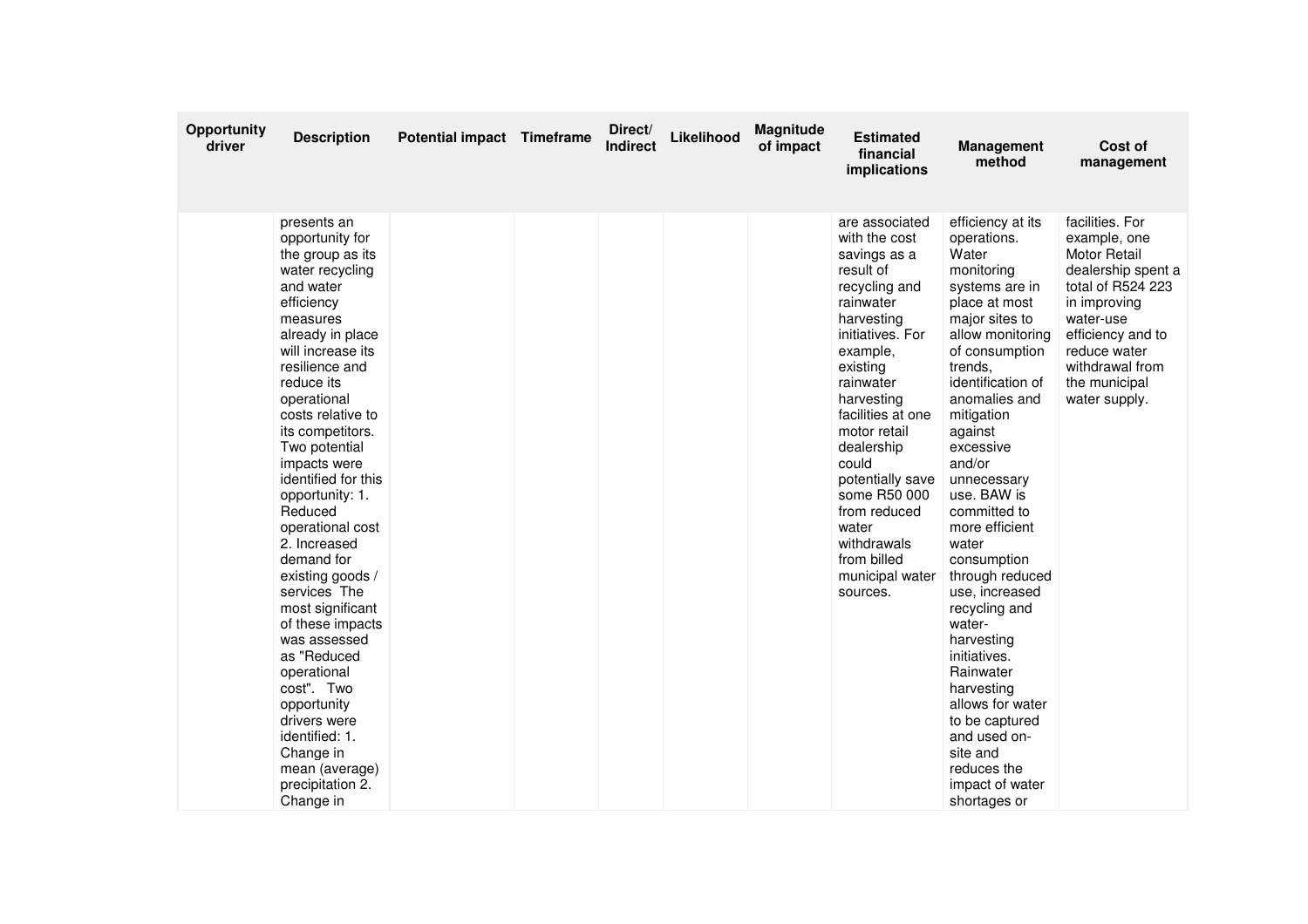| Opportunity<br>driver                         | <b>Description</b>                                                                                                                                                                                                                                                                                                         | <b>Potential impact Timeframe</b>                        |          | Direct/<br><b>Indirect</b> | Likelihood | Magnitude<br>of impact | <b>Estimated</b><br>financial<br><i>implications</i> | <b>Management</b><br>method                                                                                                                                                                                                                                                                         | Cost of<br>management                                                                                                                                                                                                                                                                                                                                                                                                                                      |
|-----------------------------------------------|----------------------------------------------------------------------------------------------------------------------------------------------------------------------------------------------------------------------------------------------------------------------------------------------------------------------------|----------------------------------------------------------|----------|----------------------------|------------|------------------------|------------------------------------------------------|-----------------------------------------------------------------------------------------------------------------------------------------------------------------------------------------------------------------------------------------------------------------------------------------------------|------------------------------------------------------------------------------------------------------------------------------------------------------------------------------------------------------------------------------------------------------------------------------------------------------------------------------------------------------------------------------------------------------------------------------------------------------------|
|                                               | precipitation<br>pattern These<br>drivers give rise<br>to the similar<br>opportunities<br>and responses.                                                                                                                                                                                                                   |                                                          |          |                            |            |                        |                                                      | supply<br>interruptions. In<br>FY2013, BAW<br>recycled some<br>14.3% of billed<br>water used in<br>the group. BAW<br>continues to<br>look for areas of<br>improvement in<br>terms of<br>managing<br>water.                                                                                          |                                                                                                                                                                                                                                                                                                                                                                                                                                                            |
| Change in<br>mean<br>(average)<br>temperature | Shifts in<br>weather and<br>temperature<br>patterns and<br>related effects<br>of these on local<br>ecologies might<br>open up new<br>tourism<br>destinations,<br>increased<br>arable land and<br>new settlements<br>which may open<br>up new<br>territories and<br>markets for the<br>group's<br>products and<br>services. | Increased<br>demand for<br>existing<br>products/services | >6 years | <b>Direct</b>              | Likely     | Medium-<br>high        | Estimated<br>opportunity up<br>to R20 million.       | Identification<br>and realisation<br>of opportunities<br>driven by<br>changes in<br>physical climate<br>parameters are<br>embedded in<br>ongoing<br>management<br>activities of<br>group which<br>includes<br>decentralised<br>local attention,<br>as well as group<br>consolidation<br>and review. | Generally these<br>include: costs<br>associated with<br>the identification,<br>assessment and<br>operationalising of<br>new opportunities;<br>additional<br>investment in<br>vehicles, plant<br>and equipment<br>and appropriate<br>water recycling<br>initiatives, and in<br>sourcing and/or<br>up-skilling human<br>resources. These<br>together with<br>costs incurred in<br>developing and<br>offering products<br>and services that<br>address energy |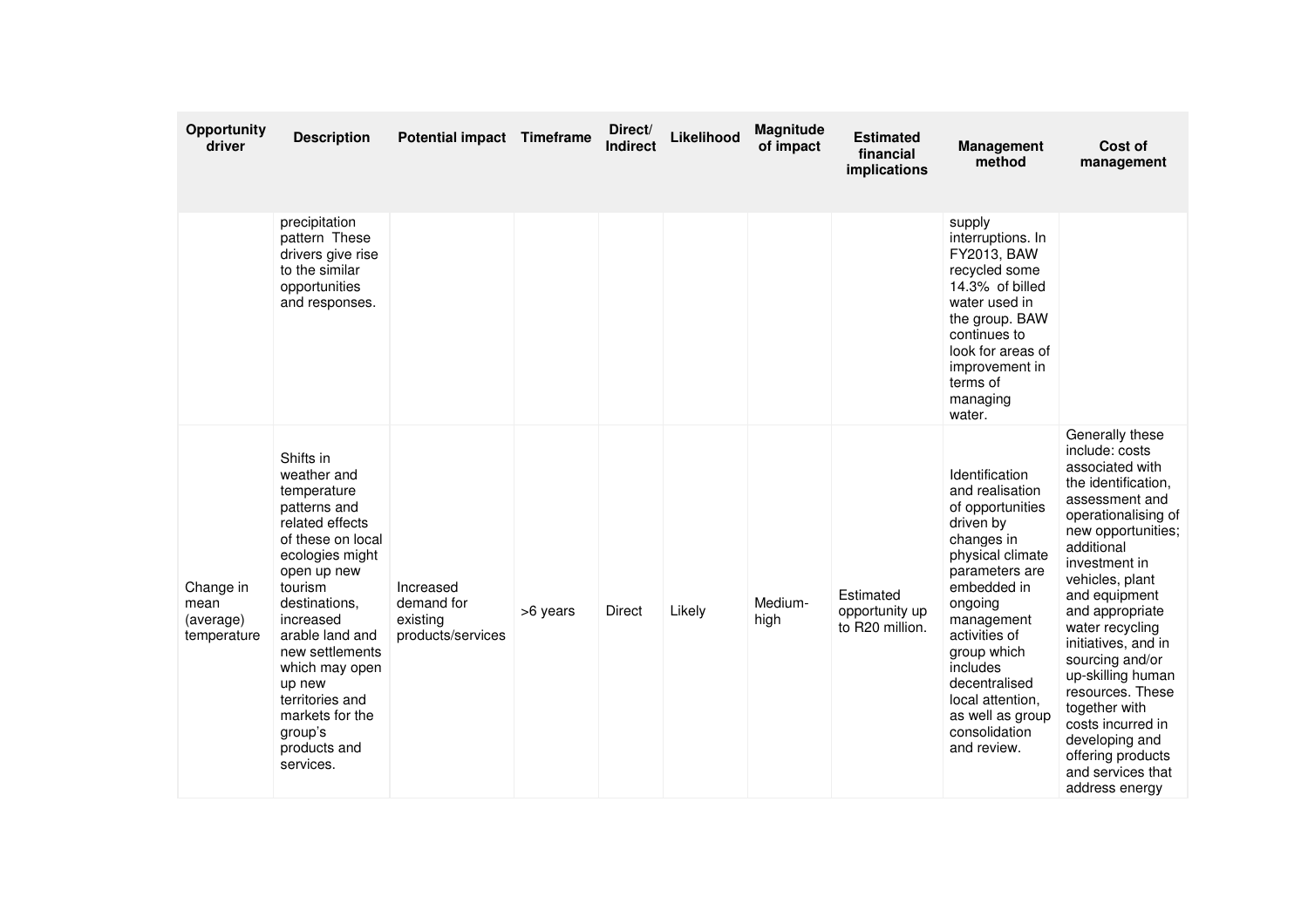| Opportunity<br>driver                                  | <b>Description</b>                                                                                                                                                                                                                                                                                                                     | Potential impact Timeframe                               |                 | Direct/<br><b>Indirect</b> | Likelihood | Magnitude<br>of impact | <b>Estimated</b><br>financial<br>implications  | <b>Management</b><br>method                                                                                                                                                                                                                                                                             | Cost of<br>management                                                                                                                                                                                                                                                                                                                                                                                                                                                                                                                                                         |
|--------------------------------------------------------|----------------------------------------------------------------------------------------------------------------------------------------------------------------------------------------------------------------------------------------------------------------------------------------------------------------------------------------|----------------------------------------------------------|-----------------|----------------------------|------------|------------------------|------------------------------------------------|---------------------------------------------------------------------------------------------------------------------------------------------------------------------------------------------------------------------------------------------------------------------------------------------------------|-------------------------------------------------------------------------------------------------------------------------------------------------------------------------------------------------------------------------------------------------------------------------------------------------------------------------------------------------------------------------------------------------------------------------------------------------------------------------------------------------------------------------------------------------------------------------------|
|                                                        |                                                                                                                                                                                                                                                                                                                                        |                                                          |                 |                            |            |                        |                                                |                                                                                                                                                                                                                                                                                                         | and emission<br>efficiencies are<br>not ring-fenced<br>but part of the<br>ongoing activities<br>and operational<br>cost base.                                                                                                                                                                                                                                                                                                                                                                                                                                                 |
| Change in<br>precipitation<br>extremes<br>and droughts | Flooding could<br>damage<br>infrastructure<br>and droughts<br>could negatively<br>affect<br>communities<br>requiring<br>relocation or<br>development of<br>infrastructure to<br>mitigate effects.<br>These would<br>create a<br>demand for<br>group's<br>equipment and<br>other offerings<br>including BAW's<br>Logistics<br>offering. | Increased<br>demand for<br>existing<br>products/services | 3 to 6<br>years | Direct                     | Likely     | Medium                 | Estimated<br>opportunity up<br>to R50 million. | Identification<br>and realisation<br>of opportunities<br>driven by<br>changes in<br>physical climate<br>parameters are<br>embedded in<br>ongoing<br>management<br>activities of the<br>group which<br>includes<br>decentralised<br>local attention.<br>as well as group<br>consolidation<br>and review. | Generally these<br>include: costs<br>associated with<br>the identification,<br>assessment and<br>operationalising of<br>new opportunities;<br>additional<br>investment in<br>vehicles, plant<br>and equipment<br>and appropriate<br>water recycling<br>initiatives, and in<br>sourcing and/or<br>up-skilling human<br>resources. These<br>together with<br>costs incurred in<br>developing and<br>offering products<br>and services that<br>address energy<br>and emission<br>efficiencies are<br>not ring-fenced<br>but part of the<br>ongoing activities<br>and operational |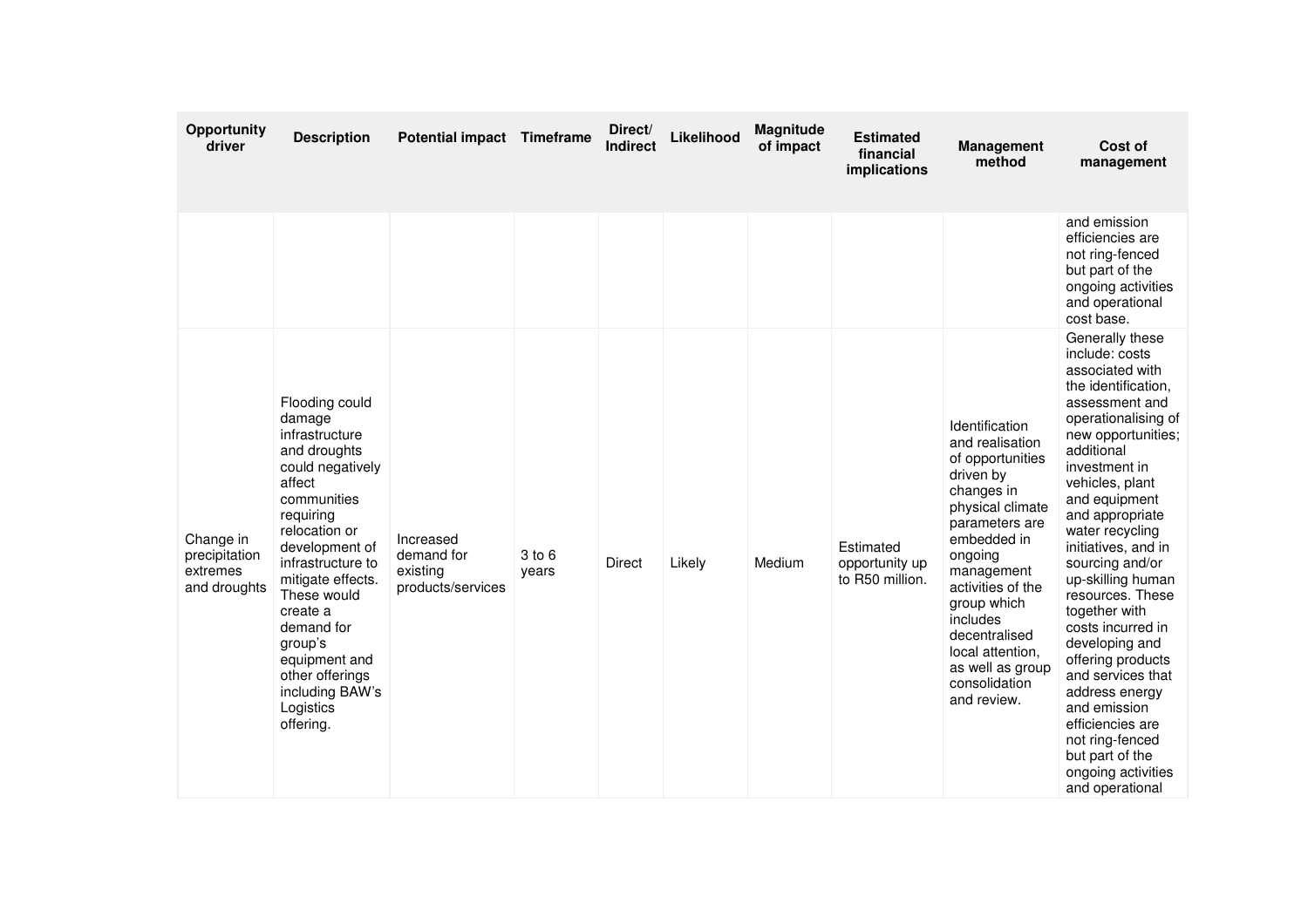| Opportunity<br>driver                         | <b>Description</b>                                                                                                                                                                                                                                                                                                                                                                                                                                                                                          | Potential impact Timeframe                               |                     | Direct/<br><b>Indirect</b> | Likelihood                   | Magnitude<br>of impact | <b>Estimated</b><br>financial<br>implications   | <b>Management</b><br>method                                                                                                                                                                                                                                                           | Cost of<br>management                                                                                                                                                                                                                                                                                                                                                                                                                                                                                                                                                                       |
|-----------------------------------------------|-------------------------------------------------------------------------------------------------------------------------------------------------------------------------------------------------------------------------------------------------------------------------------------------------------------------------------------------------------------------------------------------------------------------------------------------------------------------------------------------------------------|----------------------------------------------------------|---------------------|----------------------------|------------------------------|------------------------|-------------------------------------------------|---------------------------------------------------------------------------------------------------------------------------------------------------------------------------------------------------------------------------------------------------------------------------------------|---------------------------------------------------------------------------------------------------------------------------------------------------------------------------------------------------------------------------------------------------------------------------------------------------------------------------------------------------------------------------------------------------------------------------------------------------------------------------------------------------------------------------------------------------------------------------------------------|
|                                               |                                                                                                                                                                                                                                                                                                                                                                                                                                                                                                             |                                                          |                     |                            |                              |                        |                                                 |                                                                                                                                                                                                                                                                                       | cost base.                                                                                                                                                                                                                                                                                                                                                                                                                                                                                                                                                                                  |
| Snow and<br>ice                               | Extreme snow<br>and ice events<br>may result in<br>increased<br>demand for<br><b>BAW's products</b><br>and services for<br>power<br>generation,<br>repair and<br>replacement of<br>damaged<br>infrastructure,<br>plant and<br>equipment,<br>servicing,<br>clearing and<br>removal. This<br>may positively<br>affect demand<br>for BAW's<br>products and<br>services as the<br>group is well-<br>positioned to<br>provide the<br>required<br>solutions which<br>include<br>vehicles, plant<br>and equipment. | Increased<br>demand for<br>existing<br>products/services | Up to 1<br>year     | Direct                     | About as<br>likely as<br>not | Medium                 | Estimated<br>opportunity up<br>to R35 million.  | Identification<br>and realisation<br>of opportunities<br>driven by<br>changes in<br>physical climate<br>parameters are<br>embedded in<br>ongoing<br>management of<br>group which<br>includes<br>decentralised<br>local attention.<br>as well as group<br>consolidation<br>and review. | Generally these<br>include: costs<br>associated with<br>the identification,<br>assessment and<br>operationalising of<br>new opportunities;<br>additional<br>investment in<br>vehicles, plant<br>and equipment<br>and appropriate<br>water recycling<br>initiatives, and in<br>sourcing and/or<br>up-skilling human<br>resources. These<br>together with<br>costs incurred in<br>developing and<br>offering products<br>and services that<br>address energy<br>and emission<br>efficiencies are<br>not ring-fenced<br>but part of the<br>ongoing activities<br>and operational<br>cost base. |
| Other<br>physical<br>climate<br>opportunities | Damaged<br>infrastructure<br>resulting from<br>extreme                                                                                                                                                                                                                                                                                                                                                                                                                                                      | Increased<br>demand for<br>existing<br>products/services | $1$ to $3$<br>years | Direct                     | Likely                       | Medium-<br>high        | Estimated<br>opportunity up<br>to R150 million. | Identification<br>and realisation<br>of opportunities<br>driven by                                                                                                                                                                                                                    | Generally these<br>include: costs<br>associated with<br>the identification,                                                                                                                                                                                                                                                                                                                                                                                                                                                                                                                 |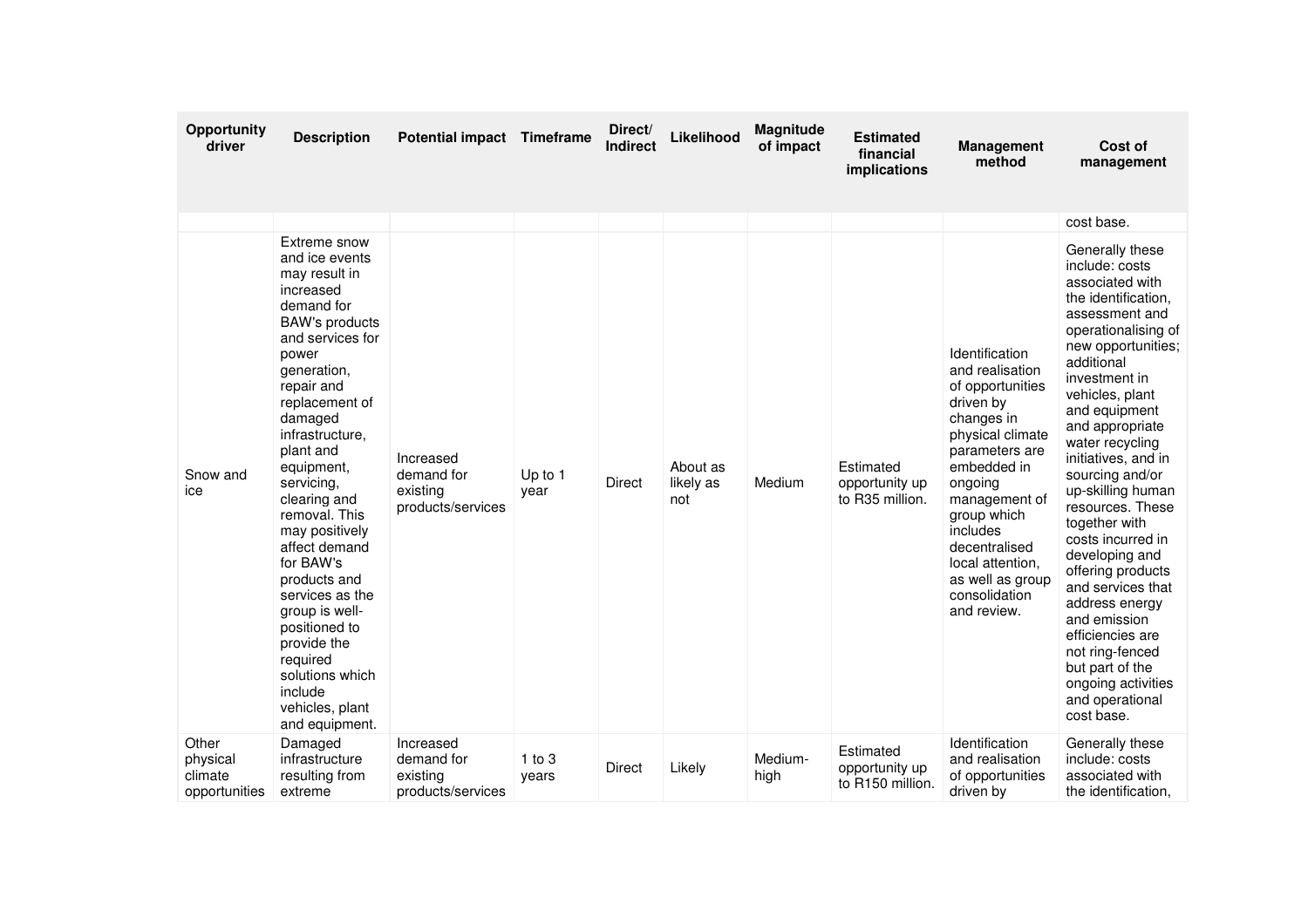| <b>Opportunity</b><br>driver | <b>Description</b>                                                                                                                                                                                                                                                                                                                                                                                                                                                                                                                        | <b>Potential impact Timeframe</b>   |          | Direct/<br><b>Indirect</b> | Likelihood | Magnitude<br>of impact | <b>Estimated</b><br>financial<br>implications              | <b>Management</b><br>method                                                                                                                                                                                                       | Cost of<br>management                                                                                                                                                                                                                                                                                                                                                                                                                                                                                        |
|------------------------------|-------------------------------------------------------------------------------------------------------------------------------------------------------------------------------------------------------------------------------------------------------------------------------------------------------------------------------------------------------------------------------------------------------------------------------------------------------------------------------------------------------------------------------------------|-------------------------------------|----------|----------------------------|------------|------------------------|------------------------------------------------------------|-----------------------------------------------------------------------------------------------------------------------------------------------------------------------------------------------------------------------------------|--------------------------------------------------------------------------------------------------------------------------------------------------------------------------------------------------------------------------------------------------------------------------------------------------------------------------------------------------------------------------------------------------------------------------------------------------------------------------------------------------------------|
|                              | weather events<br>such as<br>cyclones will<br>need to be<br>repaired.<br>Damaged plant,<br>equipment and<br>vehicles will<br>need to be<br>replaced.<br>Logistics<br>solutions will be<br>required to<br>facilitate these<br>aspects. In<br>addition,<br>uncertainty<br>surrounding<br>physical risks<br>may create a<br>demand for<br>precautionary<br>expenditure on<br>infrastructure,<br>standby plant<br>and equipment<br>for power<br>generation. This<br>could increase<br>the demand for<br>the group's<br>customer<br>offerings. |                                     |          |                            |            |                        |                                                            | changes in<br>physical climate<br>parameters are<br>embedded in<br>ongoing<br>management<br>activities of the<br>group which<br>includes<br>decentralised<br>local attention,<br>as well as group<br>consolidation<br>and review. | assessment and<br>operationalising of<br>new opportunities;<br>additional<br>investment in<br>vehicles, plant<br>and equipment<br>and appropriate<br>water recycling<br>initiatives, and in<br>sourcing and/or<br>up-skilling human<br>resources. These<br>together with<br>costs incurred in<br>developing and<br>offering products<br>and services that<br>address energy<br>and emission<br>efficiencies are<br>not ring-fenced<br>but part of the<br>ongoing activities<br>and operational<br>cost base. |
| Other<br>physical<br>climate | Sea level rise<br>combined with<br>extreme                                                                                                                                                                                                                                                                                                                                                                                                                                                                                                | Increased<br>demand for<br>existing | >6 years | Direct                     | Likely     | Low                    | Estimated<br>opportunity up<br>to R <sub>10</sub> million. | Identification<br>and realisation<br>of opportunities                                                                                                                                                                             | Generally these<br>include: costs<br>associated with                                                                                                                                                                                                                                                                                                                                                                                                                                                         |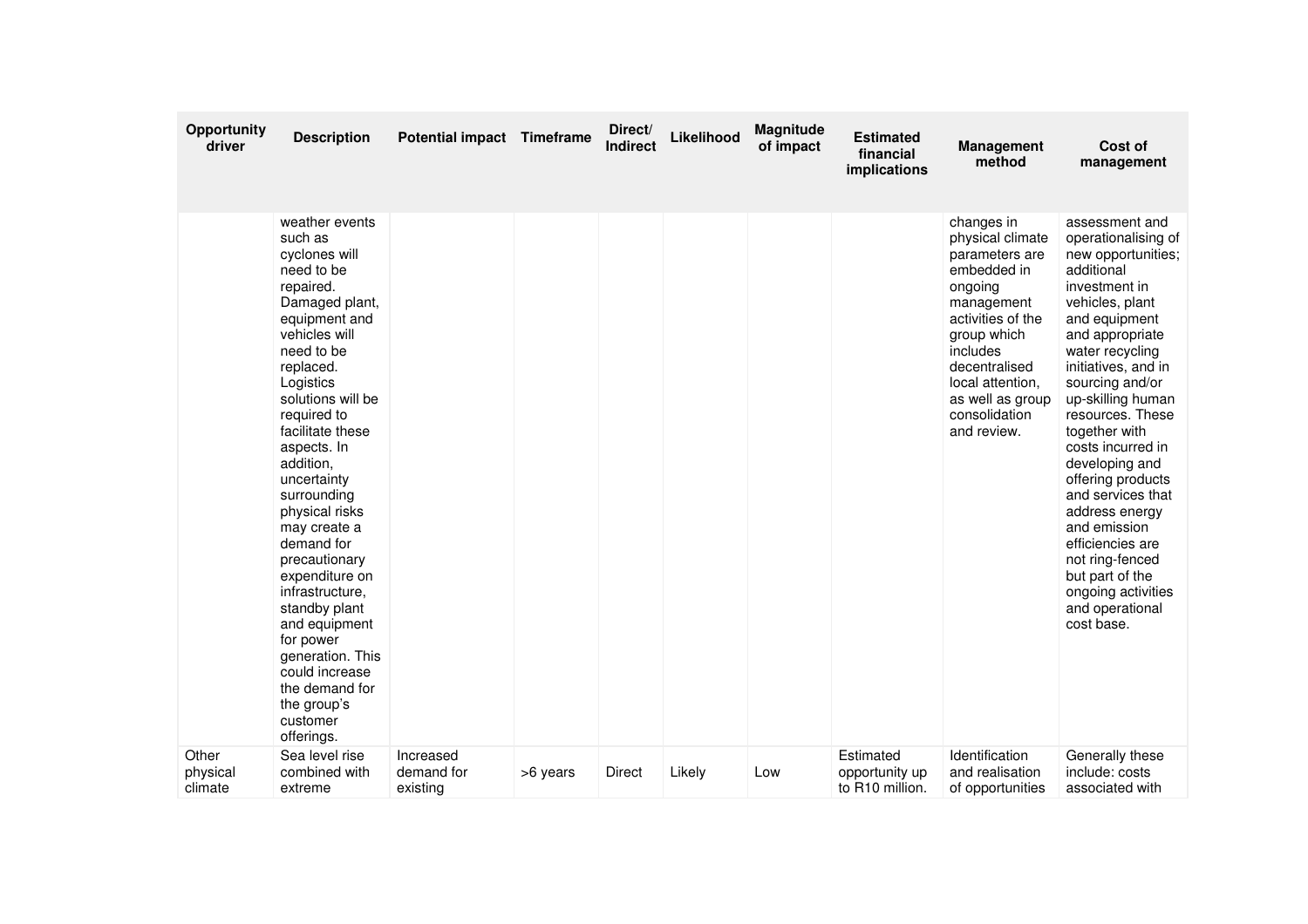| <b>Opportunity</b><br>driver | <b>Description</b>                                                                                                                                                                                                                                                                                                                       | <b>Potential impact</b> | <b>Timeframe</b> | Direct/<br><b>Indirect</b> | Likelihood | Magnitude<br>of impact | <b>Estimated</b><br>financial<br>implications | <b>Management</b><br>method                                                                                                                                                                                                                    | Cost of<br>management                                                                                                                                                                                                                                                                                                                                                                                                                                                                                                               |
|------------------------------|------------------------------------------------------------------------------------------------------------------------------------------------------------------------------------------------------------------------------------------------------------------------------------------------------------------------------------------|-------------------------|------------------|----------------------------|------------|------------------------|-----------------------------------------------|------------------------------------------------------------------------------------------------------------------------------------------------------------------------------------------------------------------------------------------------|-------------------------------------------------------------------------------------------------------------------------------------------------------------------------------------------------------------------------------------------------------------------------------------------------------------------------------------------------------------------------------------------------------------------------------------------------------------------------------------------------------------------------------------|
| opportunities                | weather events<br>may result in<br>damage to<br>infrastructure.<br>requiring rebuild<br>and repair<br>activity. This<br>may positively<br>affect demand<br>for BAW's<br>products and<br>services as the<br>group is well-<br>positioned to<br>provide the<br>required<br>solutions which<br>include<br>vehicles, plant<br>and equipment. | products/services       |                  |                            |            |                        |                                               | driven by<br>changes in<br>physical climate<br>parameters are<br>embedded in<br>ongoing<br>management<br>activities of the<br>group which<br>includes<br>decentralised<br>local attention,<br>as well as group<br>consolidation<br>and review. | the identification.<br>assessment and<br>operationalising of<br>new opportunities;<br>additional<br>investment in<br>vehicles, plant<br>and equipment<br>and appropriate<br>water recycling<br>initiatives, and in<br>sourcing and/or<br>up-skilling human<br>resources. These<br>together with<br>costs incurred in<br>developing and<br>offering products<br>and services that<br>address energy<br>and emission<br>efficiencies are<br>not ring-fenced<br>but part of the<br>ongoing activities<br>and operational<br>cost base. |

## **CC6.1c**

**Please describe the opportunities that are driven by changes in other climate-related developments**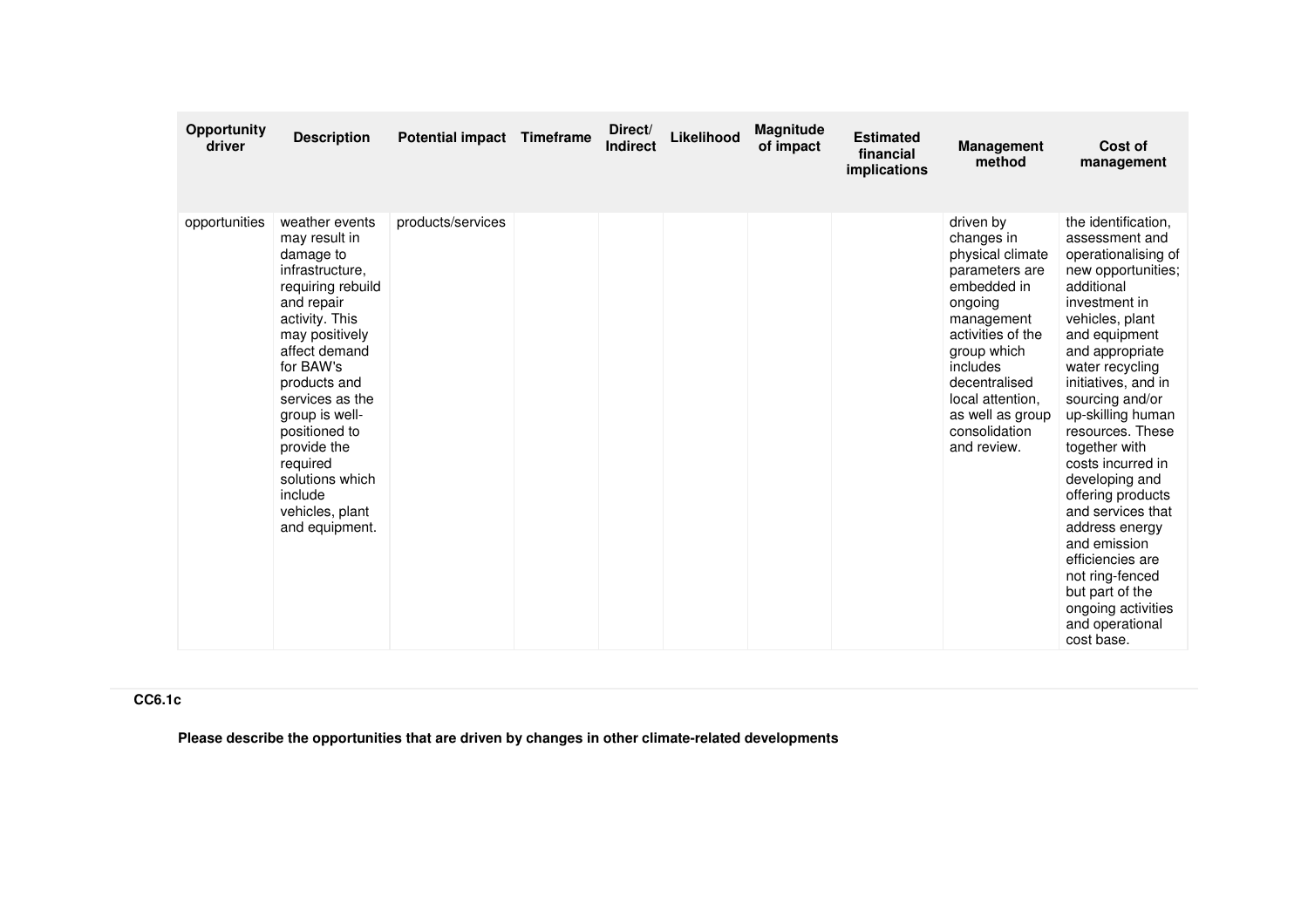| Opportunity<br>driver             | <b>Description</b>                                                                                                                                                                                                                                                                                                                                                                                            | <b>Potential impact</b>                                  | <b>Timeframe</b> | Direct/<br><b>Indirect</b> | Likelihood | <b>Magnitude</b><br>of impact | <b>Estimated</b><br>financial<br>implications      | <b>Management</b><br>method                                                                                                                                                                                                                                                                                                                                                                                                                                                                                                                                                                                | Cost of<br>management                                                                                                                                                                                                                                                                                                                                                                                                                                                                                                  |
|-----------------------------------|---------------------------------------------------------------------------------------------------------------------------------------------------------------------------------------------------------------------------------------------------------------------------------------------------------------------------------------------------------------------------------------------------------------|----------------------------------------------------------|------------------|----------------------------|------------|-------------------------------|----------------------------------------------------|------------------------------------------------------------------------------------------------------------------------------------------------------------------------------------------------------------------------------------------------------------------------------------------------------------------------------------------------------------------------------------------------------------------------------------------------------------------------------------------------------------------------------------------------------------------------------------------------------------|------------------------------------------------------------------------------------------------------------------------------------------------------------------------------------------------------------------------------------------------------------------------------------------------------------------------------------------------------------------------------------------------------------------------------------------------------------------------------------------------------------------------|
| Changing<br>consumer<br>behaviour | Shifts in consumer<br>preference is<br>arguably impacted<br>by physical<br>evidence of climate<br>change leading to<br>increased demand<br>for more energy<br>and emission<br>efficient products<br>and services. BAW<br>has the opportunity<br>to capitalise on this<br>by continuing to<br>supply required<br>products to the<br>market and by<br>developing new<br>products that meet<br>customers' needs. | Increased<br>demand for<br>existing<br>products/services | 3 to 6<br>years  | <b>Direct</b>              | Likely     | High                          | Estimated<br>opportunity up<br>to R200<br>million. | <b>BAW</b> is<br>constantly<br>evaluating the<br>market and<br>liaising with<br>customers to<br>understand<br>their needs.<br>The group<br>engages with<br>principals who<br>have developed<br>a number of<br>energy efficient<br>products. BAW<br>established a<br>Power business<br>unit focused on<br>providing<br>customers with<br>solutions to<br>their energy<br>security and<br>energy<br>efficiency<br>challenges.<br><b>BAW</b> acquired<br>a 25%<br>shareholding in<br>re-which is an<br>environmental<br>solutions<br>company.re-<br>focuses on<br>reducing,<br>reusing and<br>recycling waste | The costs<br>associated with<br>developing the<br>opportunities<br>form part of the<br>ongoing costs<br>of the business<br>or are part of<br>the product<br>offering and<br>form part of the<br>normal 'cost of<br>sales' which<br>was R52 billion<br>in the reporting<br>period., eg.,<br><b>BAW</b> spent<br>some R27m on<br>purchasing<br>hybrids vehicles<br>in 2013FY. In<br>this specific<br>example, the<br>cost of the new<br>vehicles forms<br>part of the<br>ongoing costs<br>of the car rental<br>business. |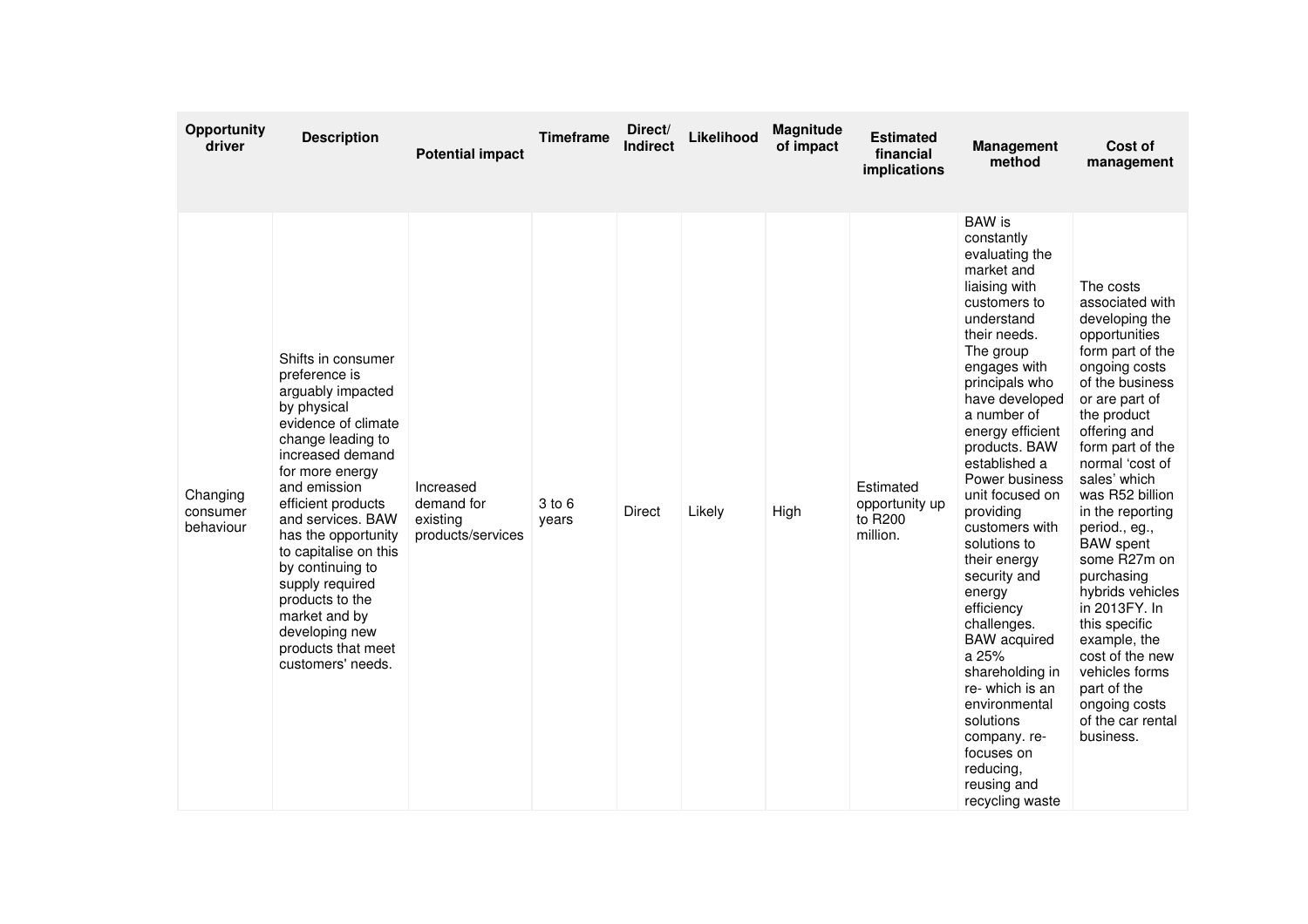| Opportunity<br>driver | <b>Description</b>                                                                                                                                                                              | <b>Potential impact</b>                                  | <b>Timeframe</b> | Direct/<br><b>Indirect</b> | Likelihood              | Magnitude<br>of impact | <b>Estimated</b><br>financial<br>implications      | <b>Management</b><br>method                                                                                                                                                                                                                                                                                                                                                                        | Cost of<br>management                                                                                                                                                |
|-----------------------|-------------------------------------------------------------------------------------------------------------------------------------------------------------------------------------------------|----------------------------------------------------------|------------------|----------------------------|-------------------------|------------------------|----------------------------------------------------|----------------------------------------------------------------------------------------------------------------------------------------------------------------------------------------------------------------------------------------------------------------------------------------------------------------------------------------------------------------------------------------------------|----------------------------------------------------------------------------------------------------------------------------------------------------------------------|
|                       |                                                                                                                                                                                                 |                                                          |                  |                            |                         |                        |                                                    | with the<br>objective of<br>reducing GHG<br>emissions<br>associated with<br>waste disposal.<br>By offering the<br>services of re-<br>to its<br>customers,<br>BAW is<br>assisting<br>customers<br>reduce GHG<br>emissions.<br>BAW has also<br>invested in<br>hybrid Honda<br>Jazz vehicles<br>for the Avis<br>rental fleet. This<br>investment<br>assists<br>customers in<br>reducing<br>emissions. |                                                                                                                                                                      |
| Reputation            | BAW has the<br>opportunity to gain<br>more market share<br>as a result of<br>protecting their<br>reputation by<br>managing climate<br>change risks and<br>opportunities<br>effectively. This is | Increased<br>demand for<br>existing<br>products/services | Up to 1<br>year  | Direct                     | More likely<br>than not | Medium-<br>high        | Estimated<br>opportunity up<br>to R100<br>million. | <b>BAW</b> engages<br>with<br>stakeholders on<br>an ongoing<br>basis in order to<br>manage its<br>reputation and<br>to ensure that it<br>is meeting<br>stakeholder                                                                                                                                                                                                                                 | No additional<br>costs. These<br>costs are<br>incorporated<br>into the ongoing<br>operational<br>activities and<br>cost base of the<br>group. For<br>example, in the |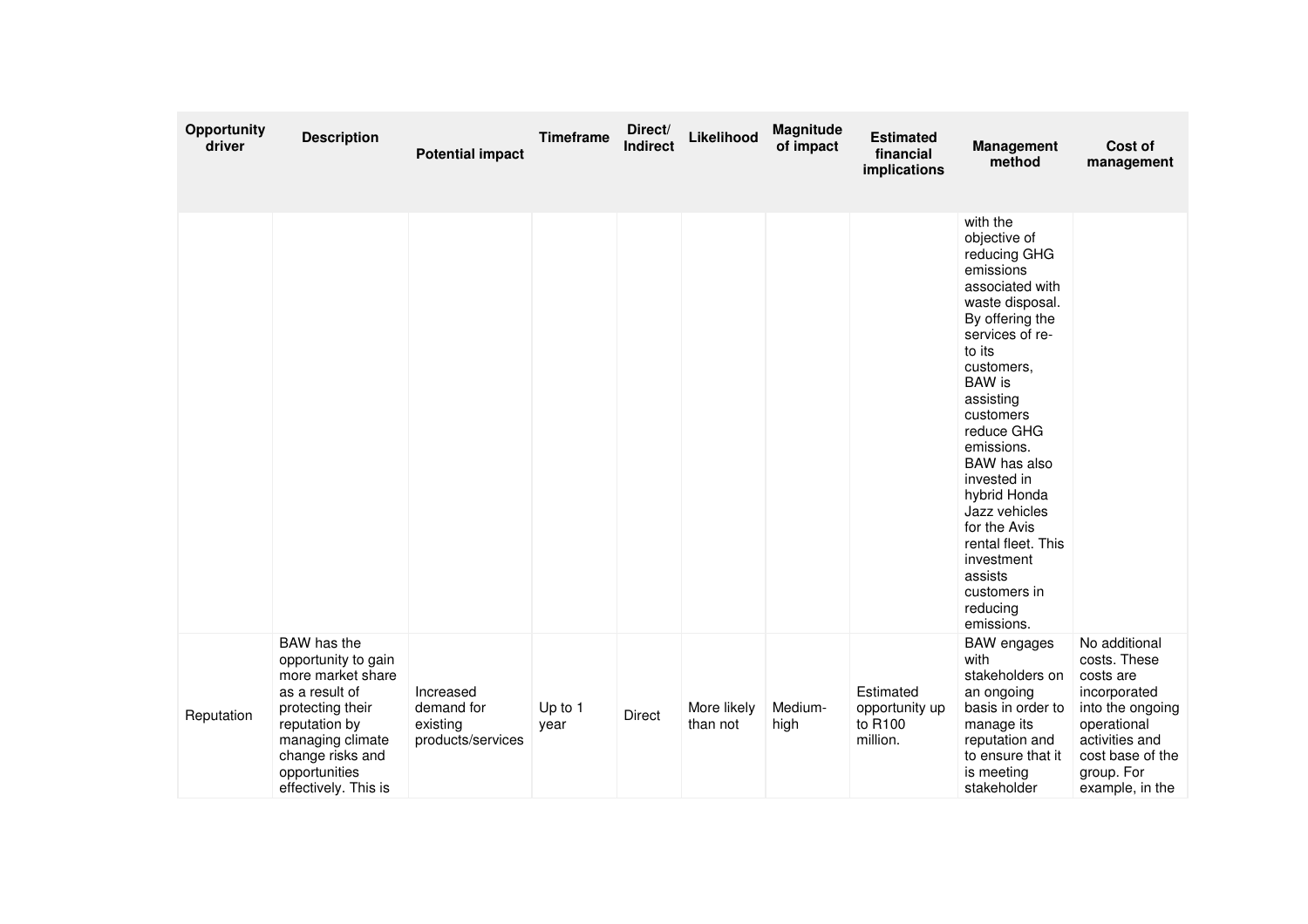| Opportunity<br>driver | <b>Description</b>                                                                                                                                                                                                                                                                                                                                                                                                                                                                                                                                                                  | <b>Potential impact</b> | <b>Timeframe</b> | Direct/<br><b>Indirect</b> | Likelihood | Magnitude<br>of impact | <b>Estimated</b><br>financial<br>implications | <b>Management</b><br>method                                                                                                                                                                                                                                                                                                                                                                                                                                                                                                                                                                                         | Cost of<br>management                                                                                                                    |
|-----------------------|-------------------------------------------------------------------------------------------------------------------------------------------------------------------------------------------------------------------------------------------------------------------------------------------------------------------------------------------------------------------------------------------------------------------------------------------------------------------------------------------------------------------------------------------------------------------------------------|-------------------------|------------------|----------------------------|------------|------------------------|-----------------------------------------------|---------------------------------------------------------------------------------------------------------------------------------------------------------------------------------------------------------------------------------------------------------------------------------------------------------------------------------------------------------------------------------------------------------------------------------------------------------------------------------------------------------------------------------------------------------------------------------------------------------------------|------------------------------------------------------------------------------------------------------------------------------------------|
|                       | further supported<br>by a skills base<br>and<br>products/services<br>which satisfy<br>significant<br>customers in all<br>regions that require<br>the same high<br>standards in their<br>products, levels of<br>service and<br>environmental<br>commitments. It is<br>also supported by<br>its willingness to<br>behave in an<br>ethical and<br>responsible<br>manner to ensure<br>that risks are fairly<br>and equitably<br>managed, in an era<br>where the general<br>trend may be for<br>parties to attempt<br>to avoid or pass-on<br>risks associated<br>with climate<br>change. |                         |                  |                            |            |                        |                                               | expectations.<br>BAW has<br>implemented<br>reporting<br>systems for<br>climate change<br>data. This data<br>is assured by<br>the group<br>external<br>auditors to<br>provide<br>confidence in<br>the data for<br>stakeholders.<br><b>BAW</b> reports its<br>GHG emissions<br>and<br>management of<br>climate change<br>risks and<br>opportunities to<br>stakeholders.<br><b>BAW</b> is<br>involved in<br>advertising in<br>the area of<br>sustainability in<br>order to inform<br>stakeholders of<br>its efforts in<br>terms of climate<br>change. BAW<br>represents<br>world class<br>principals that<br>strive to | 2013FY, the<br>cost incurred for<br>assurance and<br>sustainability<br>advertising was<br>estimated to be<br>in excess of<br>some R0.7m. |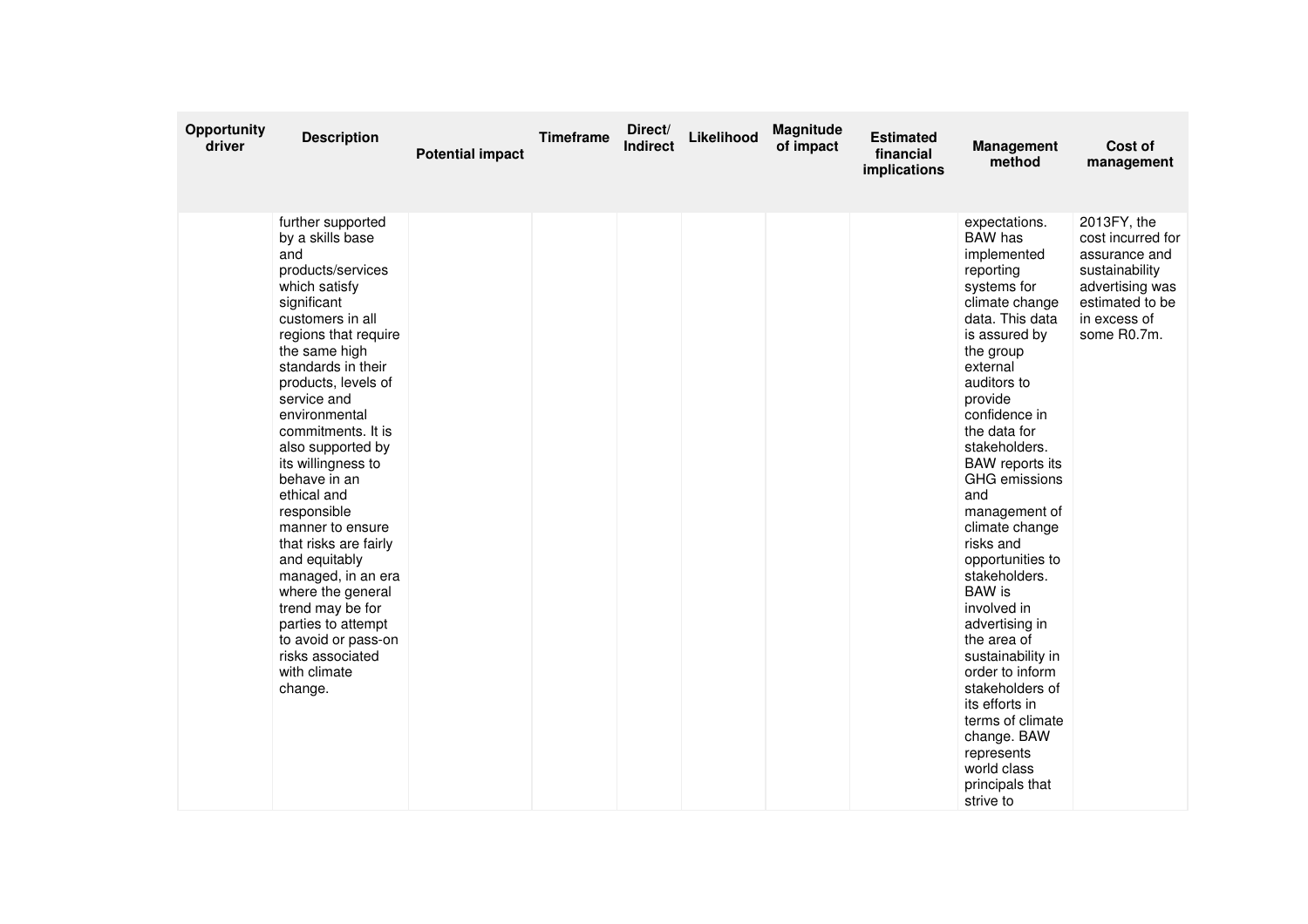| Opportunity<br>driver | <b>Description</b> | <b>Potential impact</b> | <b>Timeframe</b> | Direct/<br><b>Indirect</b> | Likelihood | <b>Magnitude</b><br>of impact | <b>Estimated</b><br>financial<br>implications | <b>Management</b><br>method                                                                                                                                                                                                                                                                                                                                                                                                                                                                                                                                                                         | Cost of<br>management |
|-----------------------|--------------------|-------------------------|------------------|----------------------------|------------|-------------------------------|-----------------------------------------------|-----------------------------------------------------------------------------------------------------------------------------------------------------------------------------------------------------------------------------------------------------------------------------------------------------------------------------------------------------------------------------------------------------------------------------------------------------------------------------------------------------------------------------------------------------------------------------------------------------|-----------------------|
|                       |                    |                         |                  |                            |            |                               |                                               | minimise the<br>climate change<br>impacts of their<br>products and<br>services.<br>Staying ahead<br>of<br>developments<br>in the market<br>and<br>representing<br>international<br>leading brands<br>allows BAW to<br>uphold its<br>reputation as a<br>responsible<br>corporate<br>citizen.<br>Additionally,<br><b>BAW</b> responds<br>to the CDP's<br>Climate Change<br>and Water<br>disclosure<br>questionnaire<br>on an annual<br>basis, which<br>emphasises it<br>commitment to<br>responding<br>responsibly to<br>climate change<br>and to<br>transparent<br>reporting to its<br>stakeholders. |                       |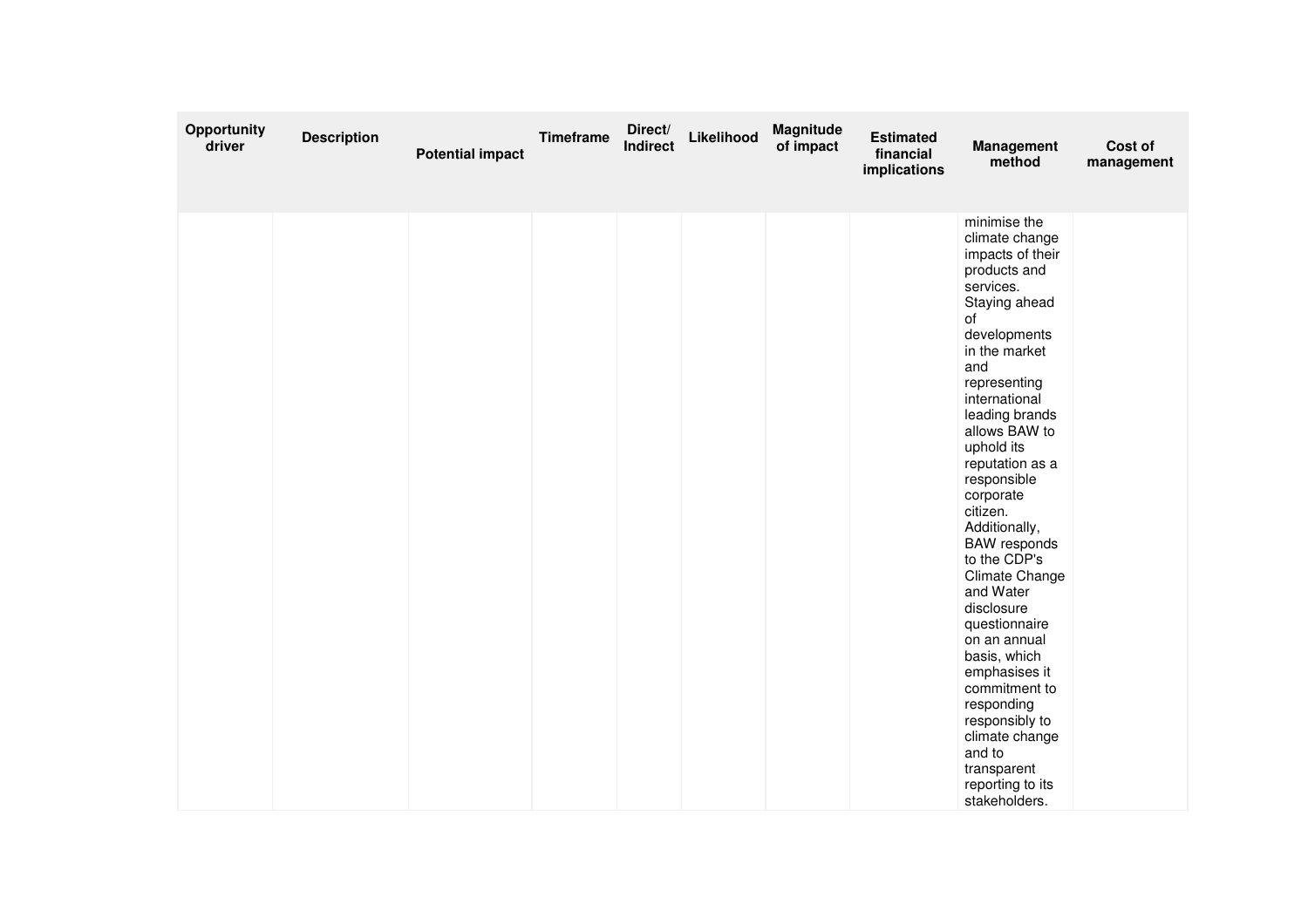| Opportunity<br>driver | <b>Description</b>                                                                                                                                                                                                                                                                                                                                                                                                   | <b>Potential impact</b>  | <b>Timeframe</b> | Direct/<br><b>Indirect</b> | Likelihood | <b>Magnitude</b><br>of impact | <b>Estimated</b><br>financial<br>implications                                                                                                                                                                                                                                                                                                                                                                                         | <b>Management</b><br>method                                                                                                                                                                                                                                                                                                                                                                                                                             | Cost of<br>management                                                                                                                                                                                                                                                                                                  |
|-----------------------|----------------------------------------------------------------------------------------------------------------------------------------------------------------------------------------------------------------------------------------------------------------------------------------------------------------------------------------------------------------------------------------------------------------------|--------------------------|------------------|----------------------------|------------|-------------------------------|---------------------------------------------------------------------------------------------------------------------------------------------------------------------------------------------------------------------------------------------------------------------------------------------------------------------------------------------------------------------------------------------------------------------------------------|---------------------------------------------------------------------------------------------------------------------------------------------------------------------------------------------------------------------------------------------------------------------------------------------------------------------------------------------------------------------------------------------------------------------------------------------------------|------------------------------------------------------------------------------------------------------------------------------------------------------------------------------------------------------------------------------------------------------------------------------------------------------------------------|
| Other<br>drivers      | BAW has the<br>opportunity to be<br>part of<br>disseminating best<br>practice in terms of<br>managing climate<br>change risks and<br>opportunities.<br>There are<br>opportunities to<br>expedite<br>information sharing<br>and activities<br>regarding climate<br>change with other<br>companies, non-<br>governmental<br>organisations and<br>government<br>agencies through<br>relevant and<br>appropriate forums. | Wider social<br>benefits | Up to 1<br>year  | <b>Direct</b>              | Likely     | Low                           | The<br>opportunity<br>does not have<br>a direct<br>financial value.<br>By sharing<br>best practice,<br>BAW is able to<br>assist other<br>companies<br>and<br>organisations<br>on their<br>journey to<br>manage<br>climate change<br>and reduce<br>emissions. The<br>value is tied up<br>with the<br>learnings that<br>other<br>companies<br>take from<br>BAW's<br>experiences<br>and what BAW<br>receives from<br>other<br>companies. | <b>BAW</b> is<br>involved in a<br>number of trade<br>associations<br>through which it<br>is able to share<br>best practice.<br>One such<br>committee is<br>the National<br><b>Business</b><br>Initiative's<br>Energy<br>Efficiency<br>Leadership<br><b>Network</b><br>Advisory<br>Committee.<br>Through this<br>committee.<br>BAW is able to<br>share their<br>experience<br>regarding<br>energy<br>efficiency<br>projects and<br>learn from<br>others. | Membership<br>fees are paid<br>for belonging to<br>various trade<br>associations.<br>For example,<br>total spend on<br>membership<br>fees and<br>sponsorships<br>including those<br>to external<br>environmental<br>initiatives to<br>public benefit<br>across the<br>group<br>amounted to<br>some R2.5m in<br>2013FY. |

**CC6.1d**

Please explain why you do not consider your company to be exposed to opportunities driven by changes in regulation that have the potential to<br>generate a substantive change in your business operations, revenue or expenditur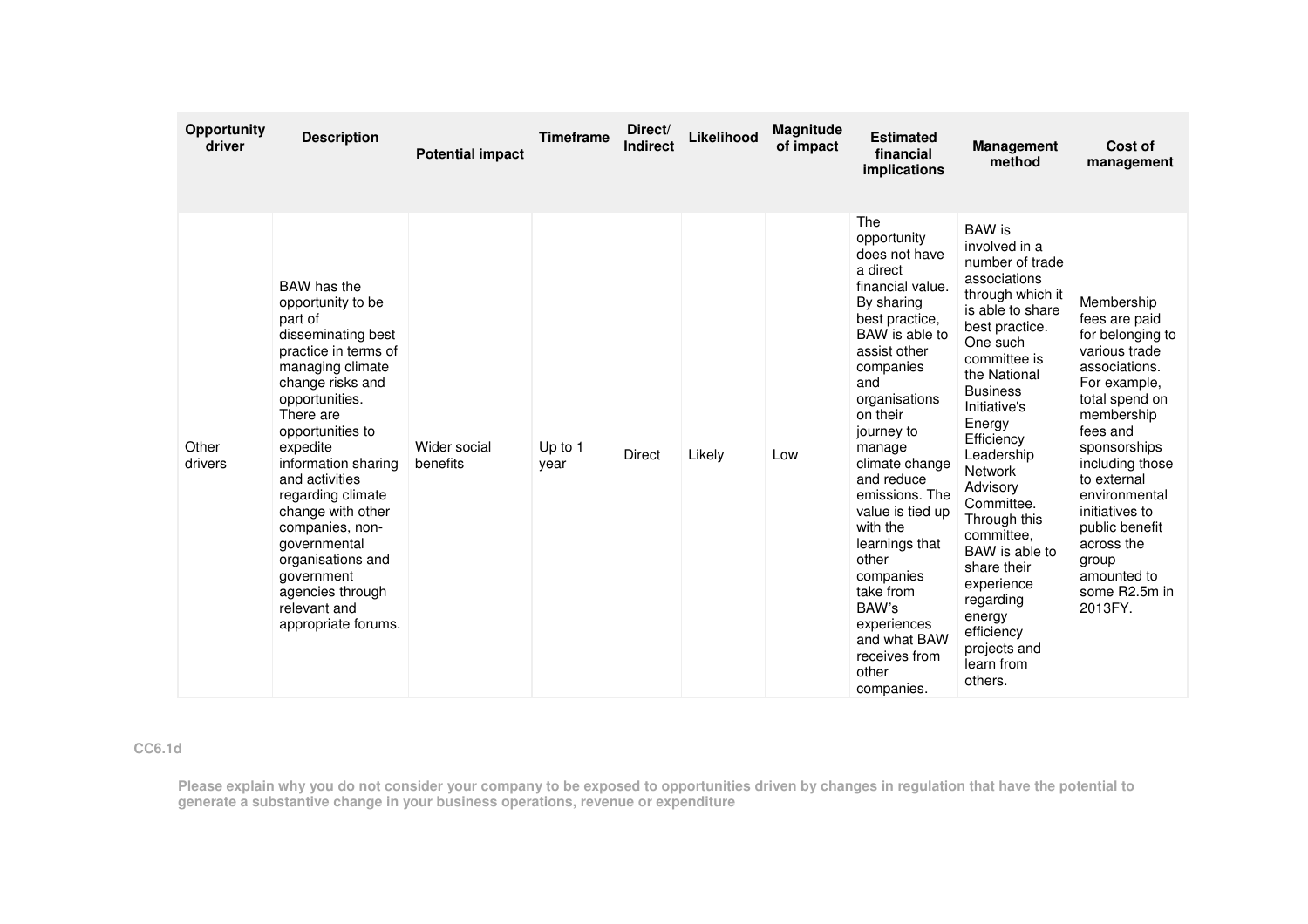#### **CC6.1e**

**Please explain why you do not consider your company to be exposed to opportunities driven by physical climate parameters that have the potential to generate a substantive change in your business operations, revenue or expenditure**

#### **CC6.1f**

**Please explain why you do not consider your company to be exposed to opportunities driven by changes in other climate-related developments that have the potential to generate a substantive change in your business operations, revenue or expenditure**

### **Further Information**

**Module: GHG Emissions Accounting, Energy and Fuel Use, and Trading** 

**Page: CC7. Emissions Methodology** 

**CC7.1** 

**Please provide your base year and base year emissions (Scopes 1 and 2)**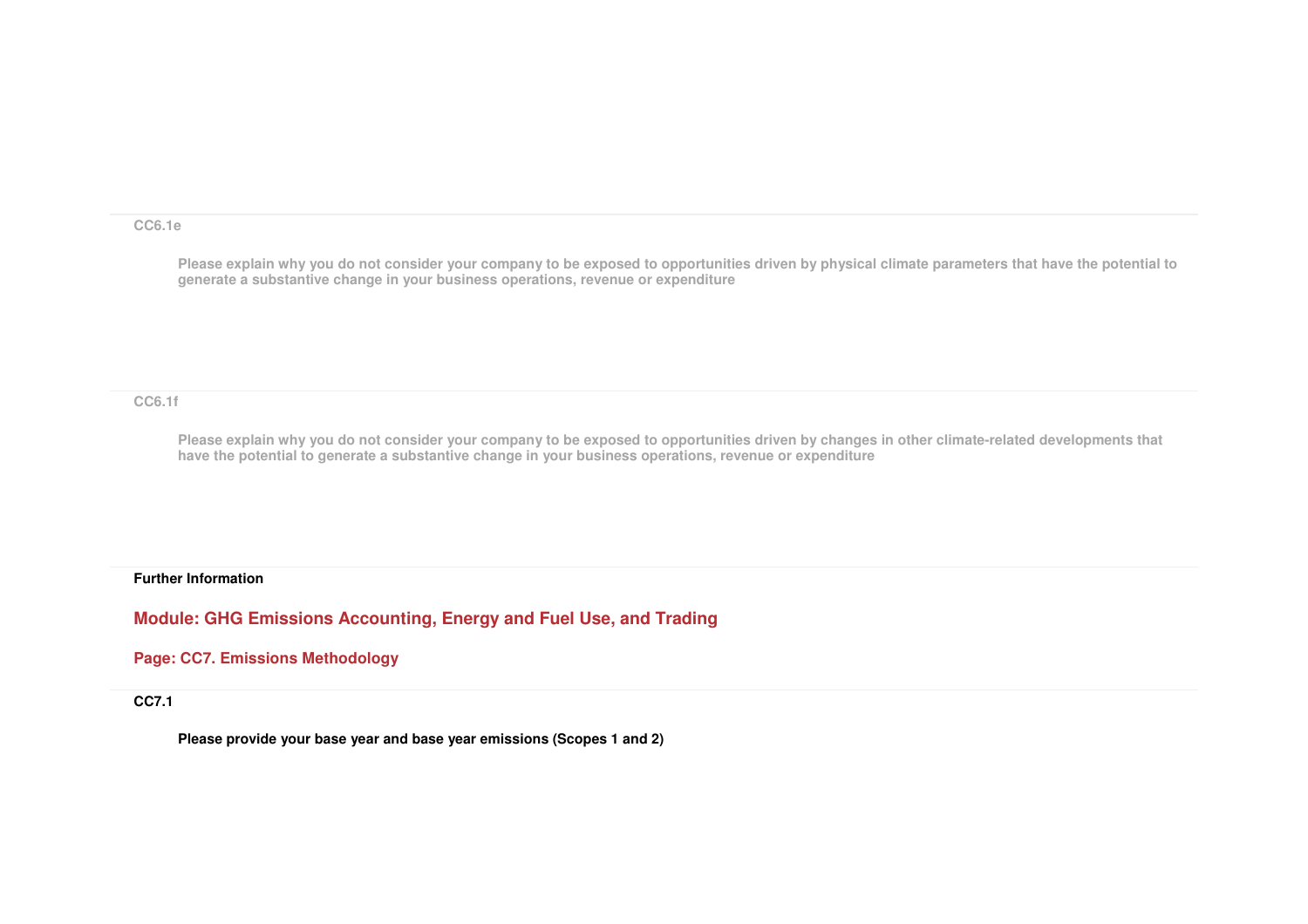| <b>Base year</b>                     | Scope 1 Base year<br>emissions (metric tonnes<br>CO <sub>2e</sub> ) | Scope 2 Base<br>year emissions (metric<br>tonnes CO <sub>2e</sub> ) |
|--------------------------------------|---------------------------------------------------------------------|---------------------------------------------------------------------|
| Wed 01 Oct 2008 - Wed 30<br>Sep 2009 | 107905                                                              | 91148                                                               |

## **CC7.2**

**Please give the name of the standard, protocol or methodology you have used to collect activity data and calculate Scope 1 and Scope 2 emissions** 

**Please select the published methodologies that you use**

The Greenhouse Gas Protocol: A Corporate Accounting and Reporting Standard (Revised Edition)

## **CC7.2a**

**If you have selected "Other" in CC7.2 please provide details of the standard, protocol or methodology you have used to collect activity data and calculate Scope 1 and Scope 2 emissions**

## **CC7.3**

**Please give the source for the global warming potentials you have used**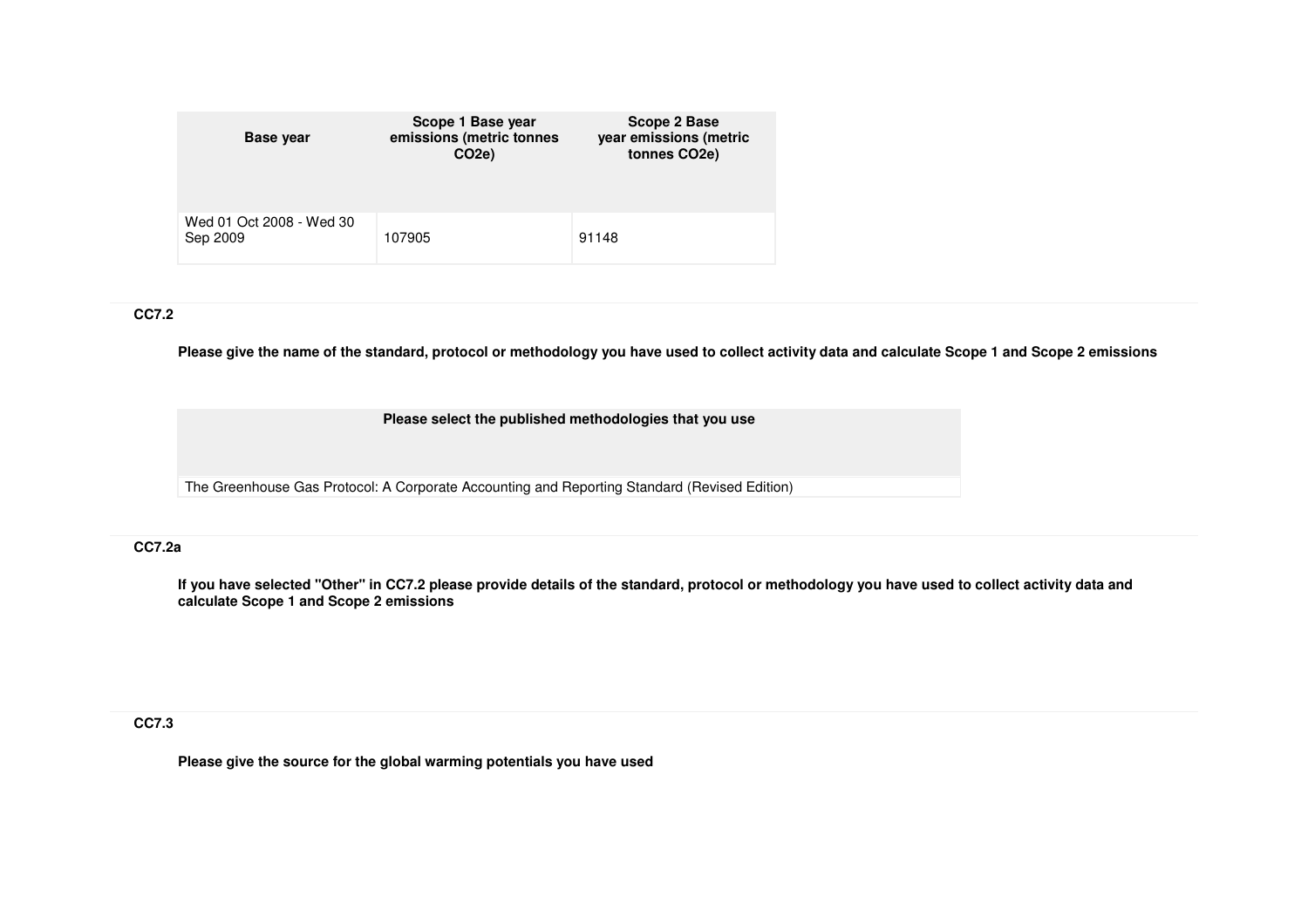| Gas             | Reference                                      |
|-----------------|------------------------------------------------|
|                 |                                                |
| CO <sub>2</sub> | IPCC Second Assessment Report (SAR - 100 year) |

# **CC7.4**

**Please give the emissions factors you have applied and their origin; alternatively, please attach an Excel spreadsheet with this data at the bottom of this page**

| <b>Fuel/Material/Energy</b>    | <b>Emission</b><br><b>Factor</b> | Unit                                            | Reference                                                                                                                                                                                                                                                                                                     |
|--------------------------------|----------------------------------|-------------------------------------------------|---------------------------------------------------------------------------------------------------------------------------------------------------------------------------------------------------------------------------------------------------------------------------------------------------------------|
| Diesel/Gas oil                 | 0.07477                          | metric<br>tonnes<br>CO <sub>2</sub> e per<br>GJ | Southern Africa Rest of Africa (DEFRA/DECC/GHG 2010), Rest of Africa (DEFRA/DECC/GHG 2010),<br>United Kingdom (DEFRA/DECC/GHG 2010), Europe (DEFRA/DECC/GHG 2010), Australia (Australia<br>Dept of Climate), North America (eia.doe.gov/cneat/electricity/epa), Middle East & Africa<br>(DEFRA/DECC/GHG 2010) |
| Motor gasoline                 | 0.07069                          | metric<br>tonnes<br>CO <sub>2</sub> e per<br>GJ | Southern Africa Rest of Africa (DEFRA/DECC/GHG 2010), Rest of Africa (DEFRA/DECC/GHG 2010),<br>United Kingdom (DEFRA/DECC/GHG 2010), Europe (DEFRA/DECC/GHG 2010), Australia (Australia<br>Dept of Climate), North America (eia.doe.gov/cneat/electricity/epa), Middle East & Africa<br>(DEFRA/DECC/GHG 2010) |
| Residual fuel oil              | 0.06858                          | metric<br>tonnes<br>CO <sub>2</sub> e per<br>GJ | Southern Africa Rest of Africa (DEFRA/DECC/GHG 2010), Rest of Africa (DEFRA/DECC/GHG 2010),<br>United Kingdom (DEFRA/DECC/GHG 2010), Europe (DEFRA/DECC/GHG 2010), Australia (Australia<br>Dept of Climate), North America (eia.doe.gov/cneat/electricity/epa), Middle East & Africa<br>(DEFRA/DECC/GHG 2010) |
| Liquefied Natural Gas<br>(LNG) | 0.06396                          | metric<br>tonnes<br>CO <sub>2</sub> e per<br>GJ | Southern Africa Rest of Africa (DEFRA/DECC/GHG 2010), Rest of Africa (DEFRA/DECC/GHG 2010),<br>United Kingdom (DEFRA/DECC/GHG 2010), Europe (DEFRA/DECC/GHG 2010), Australia (Australia<br>Dept of Climate), North America (eia.doe.gov/cneat/electricity/epa), Middle East & Africa<br>(DEFRA/DECC/GHG 2010) |
| Natural gas                    | 0.05710                          | metric<br>tonnes<br>CO <sub>2</sub> e per       | Southern Africa Rest of Africa (DEFRA/DECC/GHG 2010), Rest of Africa (DEFRA/DECC/GHG 2010),<br>United Kingdom (DEFRA/DECC/GHG 2010), Europe (DEFRA/DECC/GHG 2010), Australia (Australia<br>Dept of Climate), North America (eia.doe.gov/cneat/electricity/epa), Middle East & Africa                          |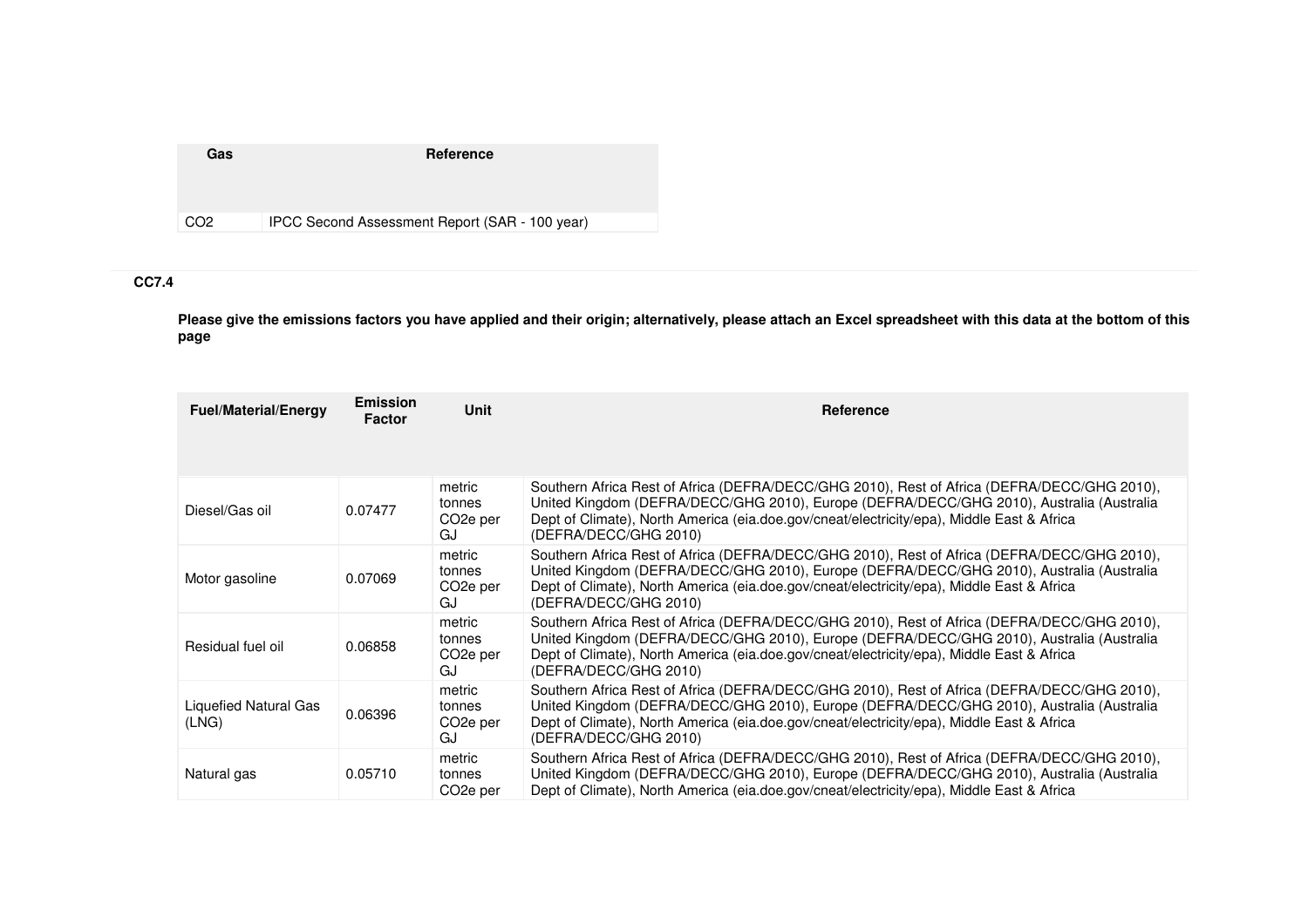| <b>Fuel/Material/Energy</b> | <b>Emission</b><br><b>Factor</b> | Unit                                                    | Reference                                         |
|-----------------------------|----------------------------------|---------------------------------------------------------|---------------------------------------------------|
|                             |                                  |                                                         |                                                   |
|                             |                                  | GJ                                                      | (DEFRA/DECC/GHG 2010)                             |
| Electricity                 | 1.03665                          | metric<br>tonnes<br>CO <sub>2</sub> e per<br>MWh        | Southern Africa (Eskom (2010 AR))                 |
| Electricity                 | 0.738                            | metric<br>tonnes<br>CO <sub>2</sub> e per<br><b>MWh</b> | Rest of Africa (DEFRA/DECC/GHG 2010)              |
| Electricity                 | 0.54284                          | metric<br>tonnes<br>CO <sub>2</sub> e per<br>MWh        | United Kingdom (DEFRA/DECC/GHG 2010)              |
| Electricity                 | 0.487                            | metric<br>tonnes<br>CO <sub>2</sub> e per<br>MWh        | Europe (DEFRA/DECC/GHG 2010)                      |
| Electricity                 | 0.92                             | metric<br>tonnes<br>CO <sub>2</sub> e per<br>MWh        | Australia (Australia Dept of Climate)             |
| Electricity                 | 0.57831                          | metric<br>tonnes<br>CO <sub>2</sub> e per<br><b>MWh</b> | North America (eia.doe.gov/cneat/electricity/epa) |
|                             | 0.9143                           | metric<br>tonnes<br>CO <sub>2</sub> e per<br>MWh        | Middle East & Africa (DEFRA/DECC/GHG 2010)        |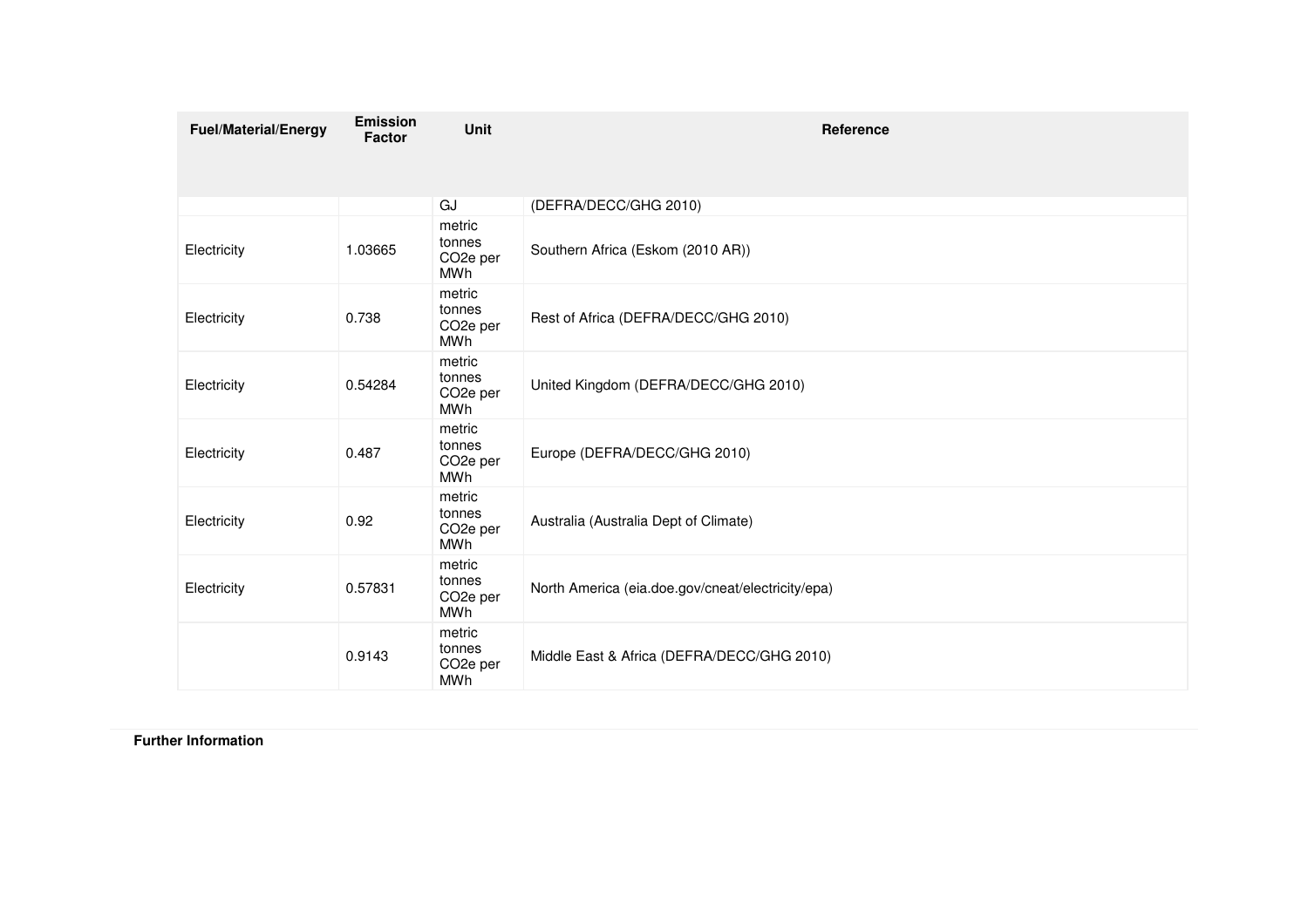Please refer to attachment for full factors. Also worth noting is that all consumption per the various categories of energy sources, with the exception of electricity, are first converted into Gigajoules using the energy conversion factors (as attached), then multiplied by the relevant carbon emissions factor. Electricity (MWh) consumption is multiplied directly by the respective regional carbon emissions factor to give the carbon emissions (tCO2e)

#### **Attachments**

https://www.cdp.net/sites/2014/29/1529/Investor CDP 2014/Shared Documents/Attachments/InvestorCDP2014/CC7.EmissionsMethodology/barloworld-2013-ghgconversion-factors.pdf

### **Page: CC8. Emissions Data - (1 Oct 2012 - 30 Sep 2013)**

### **CC8.1**

**Please select the boundary you are using for your Scope 1 and 2 greenhouse gas inventory**

Financial control

#### **CC8.2**

**Please provide your gross global Scope 1 emissions figures in metric tonnes CO2e**

187490

### **CC8.3**

**Please provide your gross global Scope 2 emissions figures in metric tonnes CO2e**

80134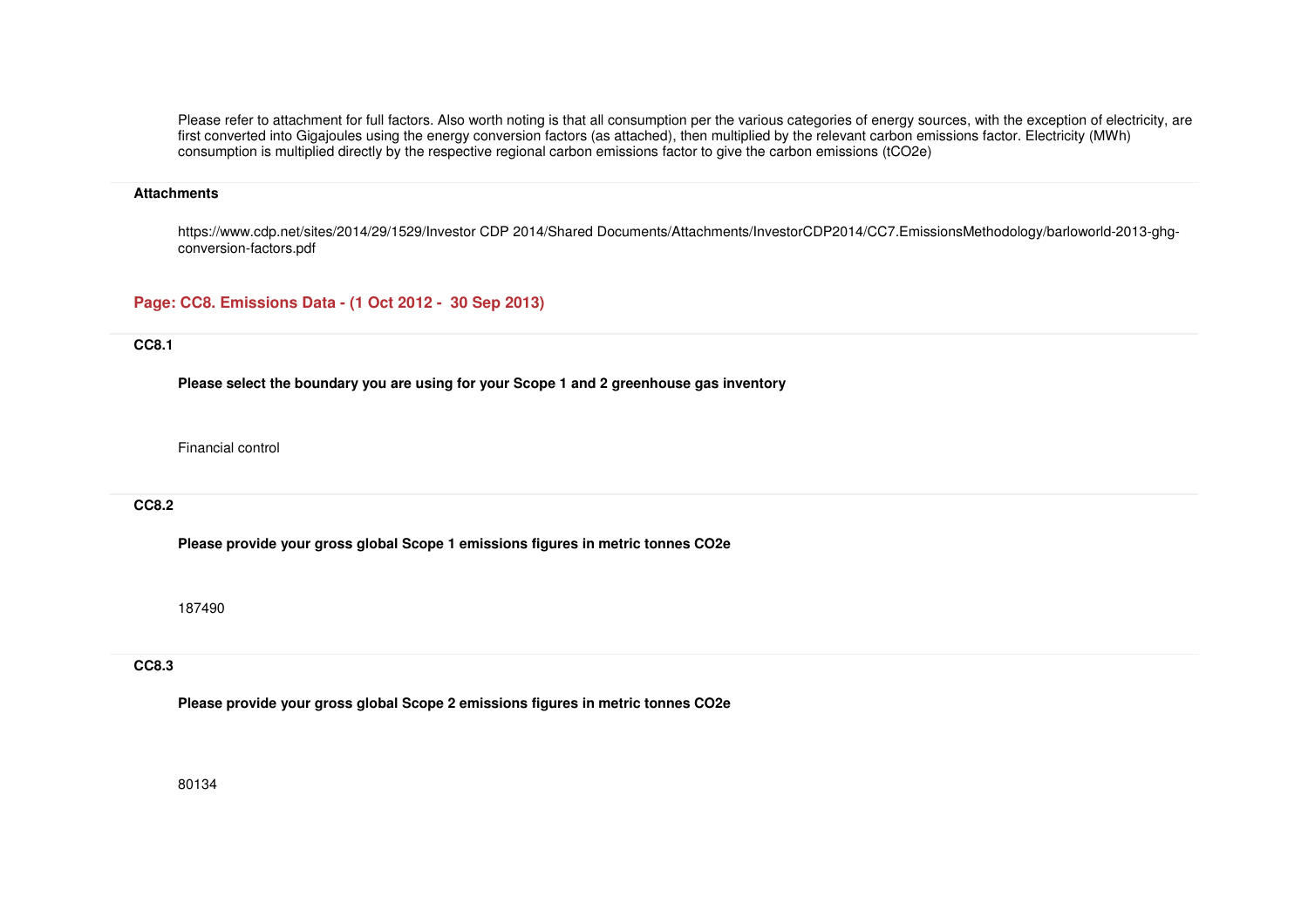### **CC8.4**

**Are there are any sources (e.g. facilities, specific GHGs, activities, geographies, etc.) of Scope 1 and Scope 2 emissions that are within your selected reporting boundary which are not included in your disclosure?**

No

#### **CC8.4a**

**Please provide details of the sources of Scope 1 and Scope 2 emissions that are within your selected reporting boundary which are not included in your disclosure** 

### **CC8.5**

Please estimate the level of uncertainty of the total gross global Scope 1 and 2 emissions figures that you have supplied and specify the sources of<br>uncertainty in your data gathering, handling and calculations

| Scope 1<br>emissions:<br><b>Uncertainty</b><br>range | Scope 1<br>emissions:<br>Main<br>sources of<br>uncertainty | Scope 1 emissions: Please expand on the<br>uncertainty in your data                                                                                                                                                                               | Scope 2<br>emissions:<br>Uncertainty<br>range | Scope 2<br>emissions:<br>Main<br>sources of<br>uncertainty | Scope 2 emissions: Please expand on the<br>uncertainty in your data                                                                                                                                                                |
|------------------------------------------------------|------------------------------------------------------------|---------------------------------------------------------------------------------------------------------------------------------------------------------------------------------------------------------------------------------------------------|-----------------------------------------------|------------------------------------------------------------|------------------------------------------------------------------------------------------------------------------------------------------------------------------------------------------------------------------------------------|
| Less than or<br>equal to 2%                          | Other:<br>Human<br>Error                                   | Scope 1 emissions are independently assured<br>and reporting of emission and underlying energy<br>consumption is monitored, reported at group<br>level and trends are benchmarked quarterly.<br>However, internal audits have identified the risk | Less than or<br>equal to 2%                   | Other:<br>Human error                                      | Scope 2 emissions are also independently<br>assured and checked as per the process<br>adopted for scope 1 emissions. As with scope 1<br>emissions, internal audits have identified the<br>risk of capturers at business unit level |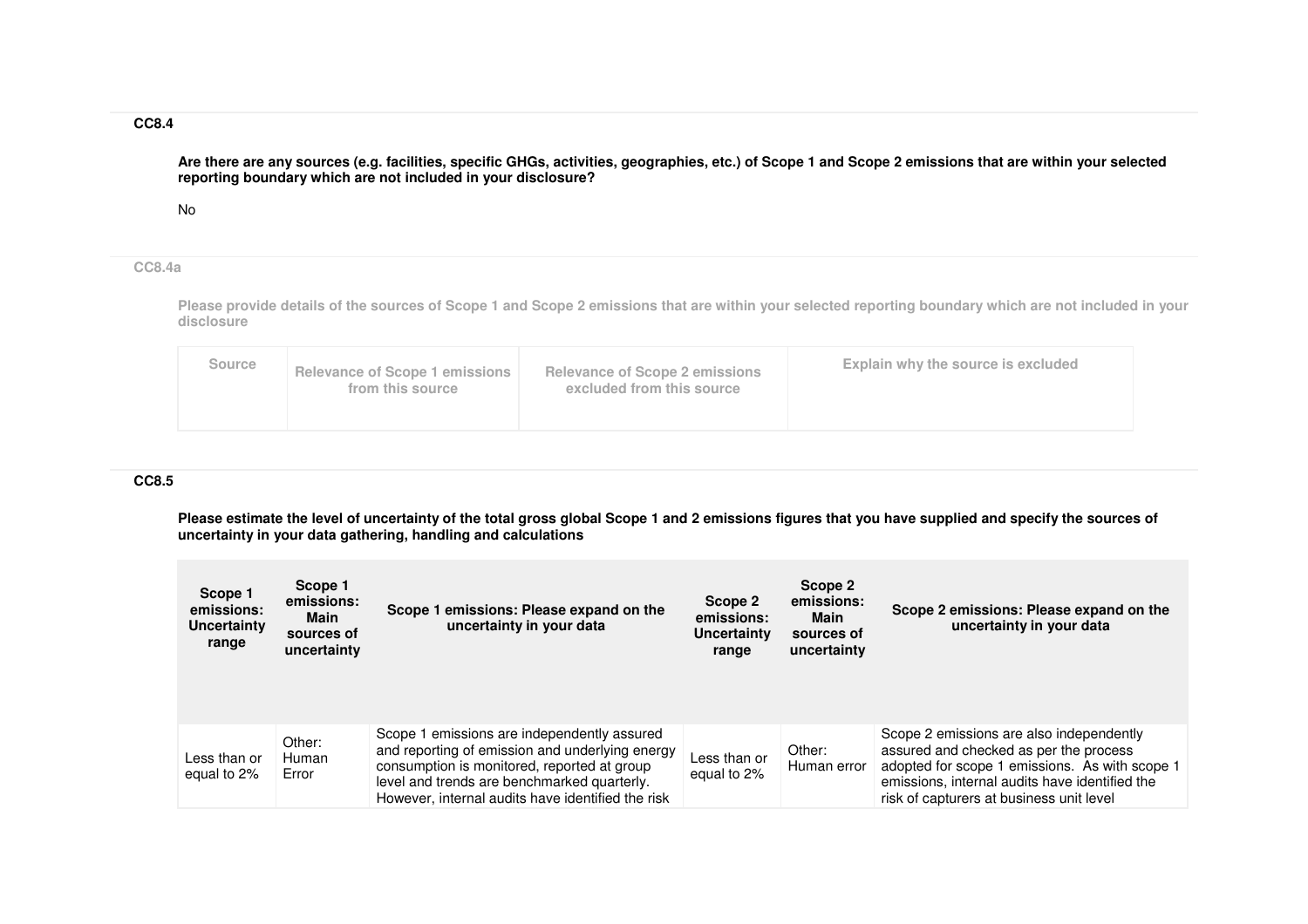| Scope 1<br>emissions:<br>Uncertainty<br>range | Scope 1<br>emissions:<br>Main<br>sources of<br>uncertainty | Scope 1 emissions: Please expand on the<br>uncertainty in your data                                                                                                                                                                                                                                                                                                        | Scope 2<br>emissions:<br>Uncertainty<br>range | Scope 2<br>emissions:<br>Main<br>sources of<br>uncertainty | Scope 2 emissions: Please expand on the<br>uncertainty in your data                                                                                                                       |
|-----------------------------------------------|------------------------------------------------------------|----------------------------------------------------------------------------------------------------------------------------------------------------------------------------------------------------------------------------------------------------------------------------------------------------------------------------------------------------------------------------|-----------------------------------------------|------------------------------------------------------------|-------------------------------------------------------------------------------------------------------------------------------------------------------------------------------------------|
|                                               |                                                            | of capturers at business unit level<br>misinterpreting units of measure and magnitude<br>of billed energy consumption. Reporting<br>systems have been automated to eliminate any<br>consolidation errors. Ongoing monthly meetings<br>with divisional sustainability champions also<br>provide a platform to highlight any analytical<br>anomalies that may be identified. |                                               |                                                            | misinterpreting units of measure and magnitude<br>of billed energy consumption. Reporting<br>systems and meetings have been put in place<br>with the objective of eliminating any errors. |

#### **CC8.6**

**Please indicate the verification/assurance status that applies to your reported Scope 1 emissions**

Third party verification or assurance complete

#### **CC8.6a**

**Please provide further details of the verification/assurance undertaken for your Scope 1 emissions, and attach the relevant statements**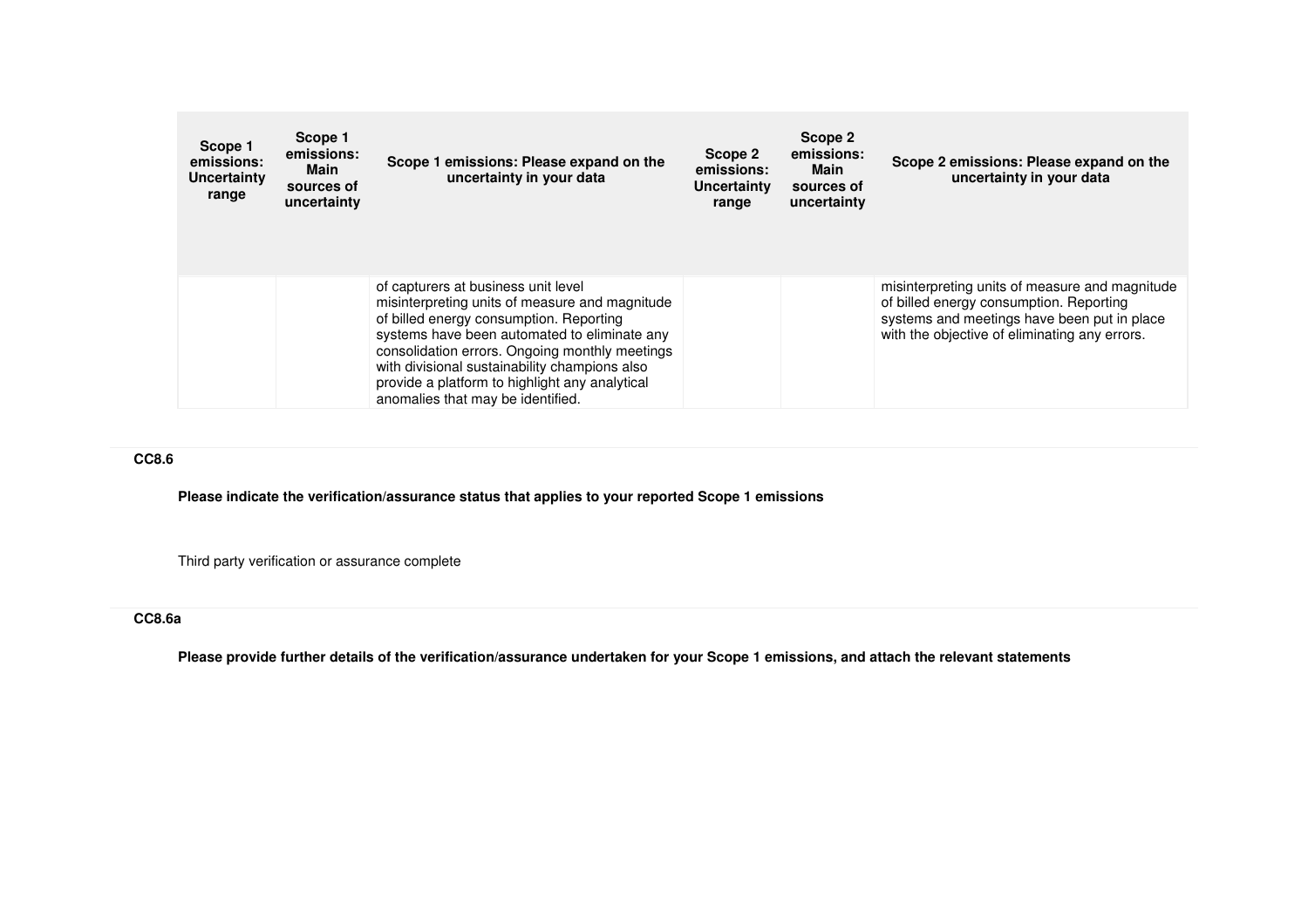| Type of<br>verification or<br>assurance | Attach the statement                                                                                                                           | Page/section reference                                         | <b>Relevant</b><br>standard | <b>Proportion of</b><br>reported Scope 1<br>emissions verified<br>$(\%)$ |
|-----------------------------------------|------------------------------------------------------------------------------------------------------------------------------------------------|----------------------------------------------------------------|-----------------------------|--------------------------------------------------------------------------|
| Limited<br>assurance                    | https://www.cdp.net/sites/2014/29/1529/Investor CDP 2014/Shared<br>Documents/Attachments/CC8.6a/Non-financial Assurance Statement<br>2013.docx | Page 125 of the<br><b>Barloworld Integrated</b><br>report 2013 | ISAE3000                    | 100                                                                      |

### **CC8.6b**

**Please provide further details of the regulatory regime to which you are complying that specifies the use of Continuous Emissions Monitoring Systems (CEMS)**

|  | Regulation | % of emissions covered by the system | Compliance period | Evidence of submission |
|--|------------|--------------------------------------|-------------------|------------------------|
|--|------------|--------------------------------------|-------------------|------------------------|

#### **CC8.7**

**Please indicate the verification/assurance status that applies to your reported Scope 2 emissions**

Third party verification or assurance complete

### **CC8.7a**

**Please provide further details of the verification/assurance undertaken for your Scope 2 emissions, and attach the relevant statements**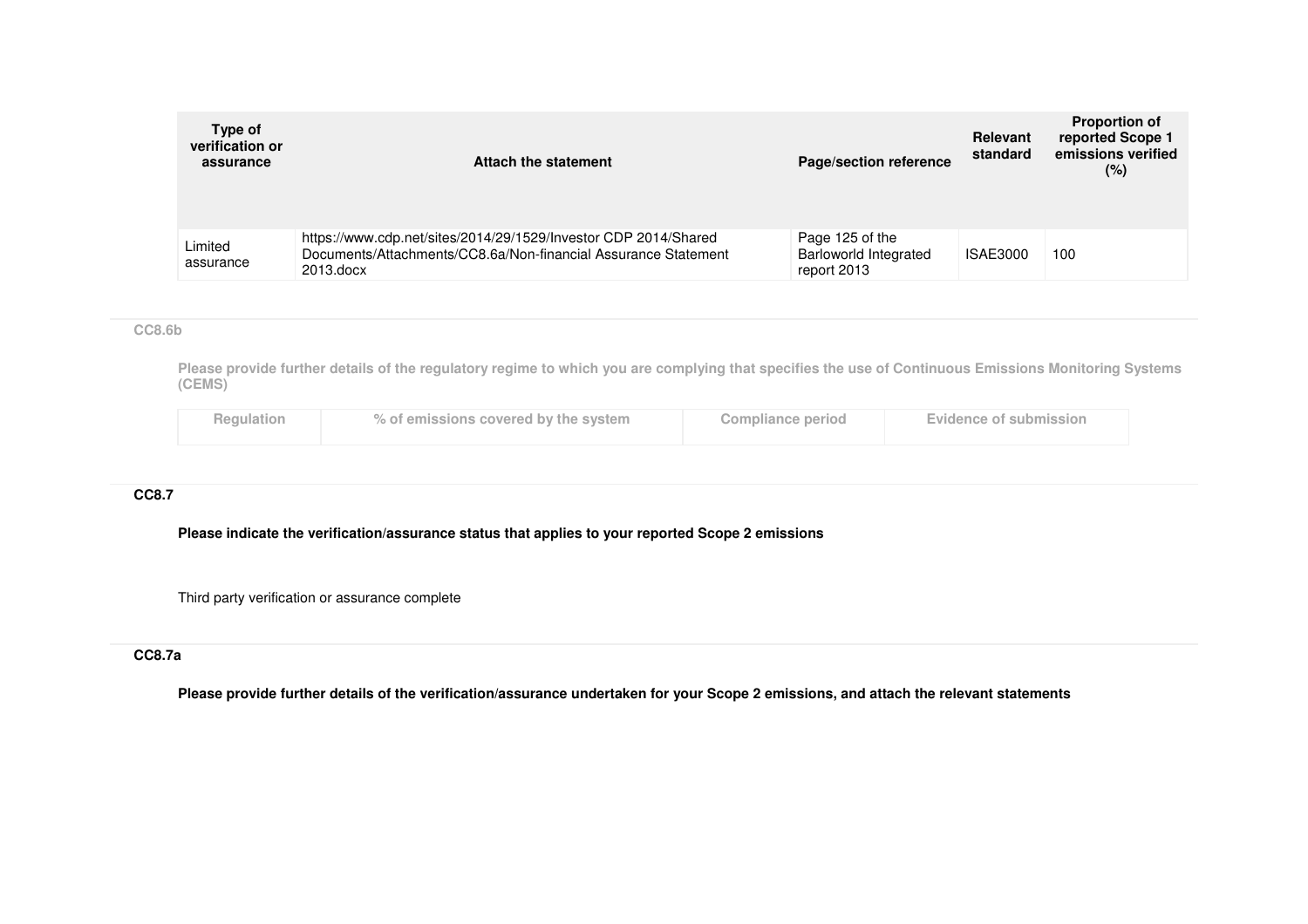| Type of<br>verification or<br>assurance | Attach the statement                                                                                                                           | <b>Page/Section reference</b>                                  | Relevant<br>standard | <b>Proportion of</b><br>Scope 2<br>emissions<br>verified (%) |
|-----------------------------------------|------------------------------------------------------------------------------------------------------------------------------------------------|----------------------------------------------------------------|----------------------|--------------------------------------------------------------|
| Limited<br>assurance                    | https://www.cdp.net/sites/2014/29/1529/Investor CDP 2014/Shared<br>Documents/Attachments/CC8.7a/Non-financial Assurance Statement<br>2013.docx | Page 125 of the<br><b>Barloworld Integrated</b><br>report 2013 | ISAE3000             | 100                                                          |

### **CC8.8**

### **Please identify if any data points other than emissions figures have been verified as part of the third party verification work undertaken**

| Additional data points verified | Comment                                                                                                               |
|---------------------------------|-----------------------------------------------------------------------------------------------------------------------|
| Other: Emissions by primary     | For the reporting period the following was also verified Fuel consumption (ML), Electricity consumption (MWh), Energy |
| energy source                   | consumption (GJ), including Energy consumption by primary source.                                                     |

# **CC8.9**

**Are carbon dioxide emissions from biologically sequestered carbon relevant to your organization?**

No

## **CC8.9a**

**Please provide the emissions from biologically sequestered carbon relevant to your organization in metric tonnes CO2**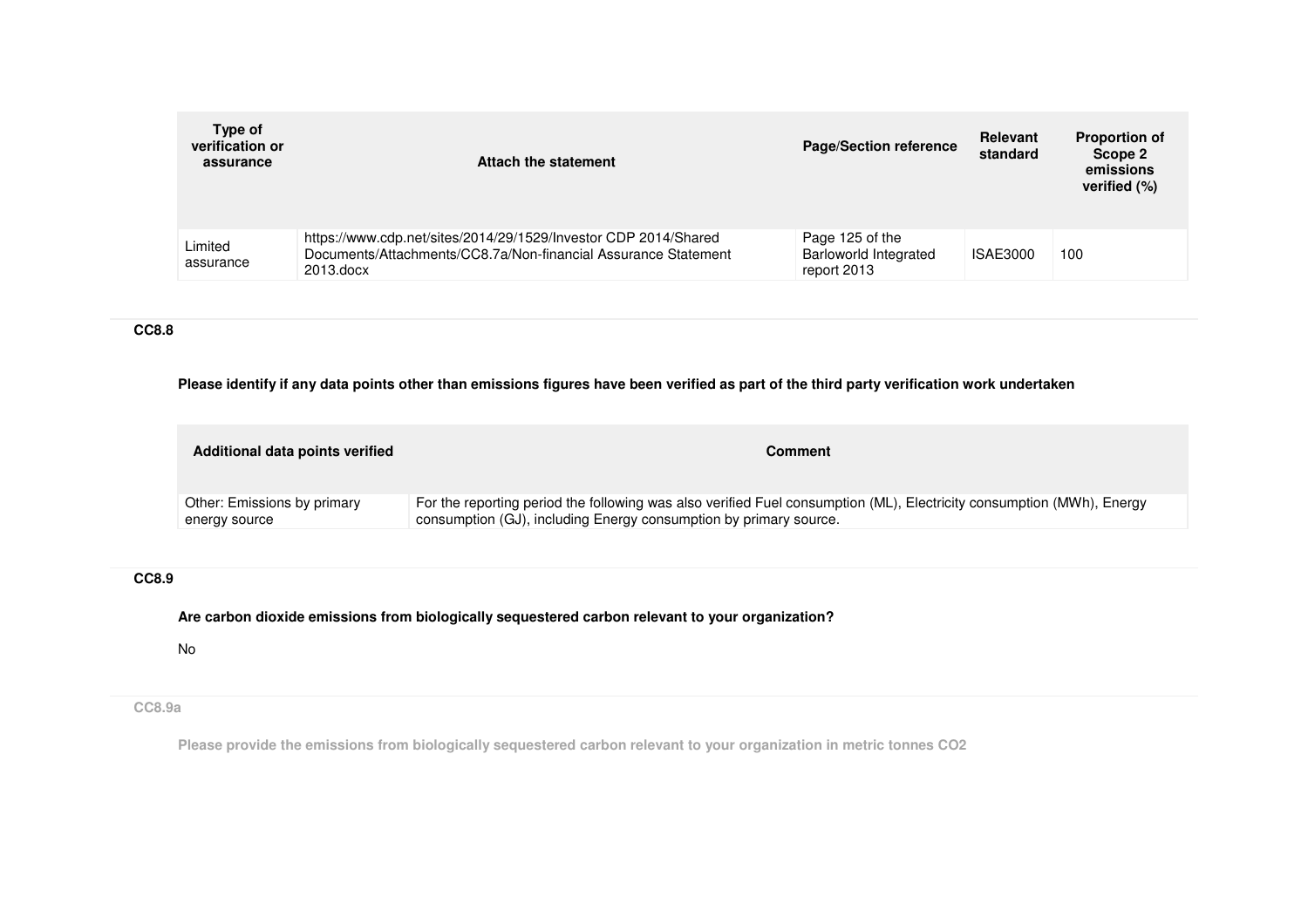### **Page: CC9. Scope 1 Emissions Breakdown - (1 Oct 2012 - 30 Sep 2013)**

# **CC9.1**

**Do you have Scope 1 emissions sources in more than one country?**

Yes

## **CC9.1a**

### **Please break down your total gross global Scope 1 emissions by country/region**

| <b>Country/Region</b>  | Scope 1 metric tonnes CO2e |
|------------------------|----------------------------|
| Australia              | 3090                       |
| Europe                 | 6195                       |
| Asia Middle East (AME) | 274                        |
| Russia                 | 2515                       |
| Africa                 | 9370                       |
| South Africa           | 166046                     |

# **CC9.2**

**Please indicate which other Scope 1 emissions breakdowns you are able to provide (tick all that apply)**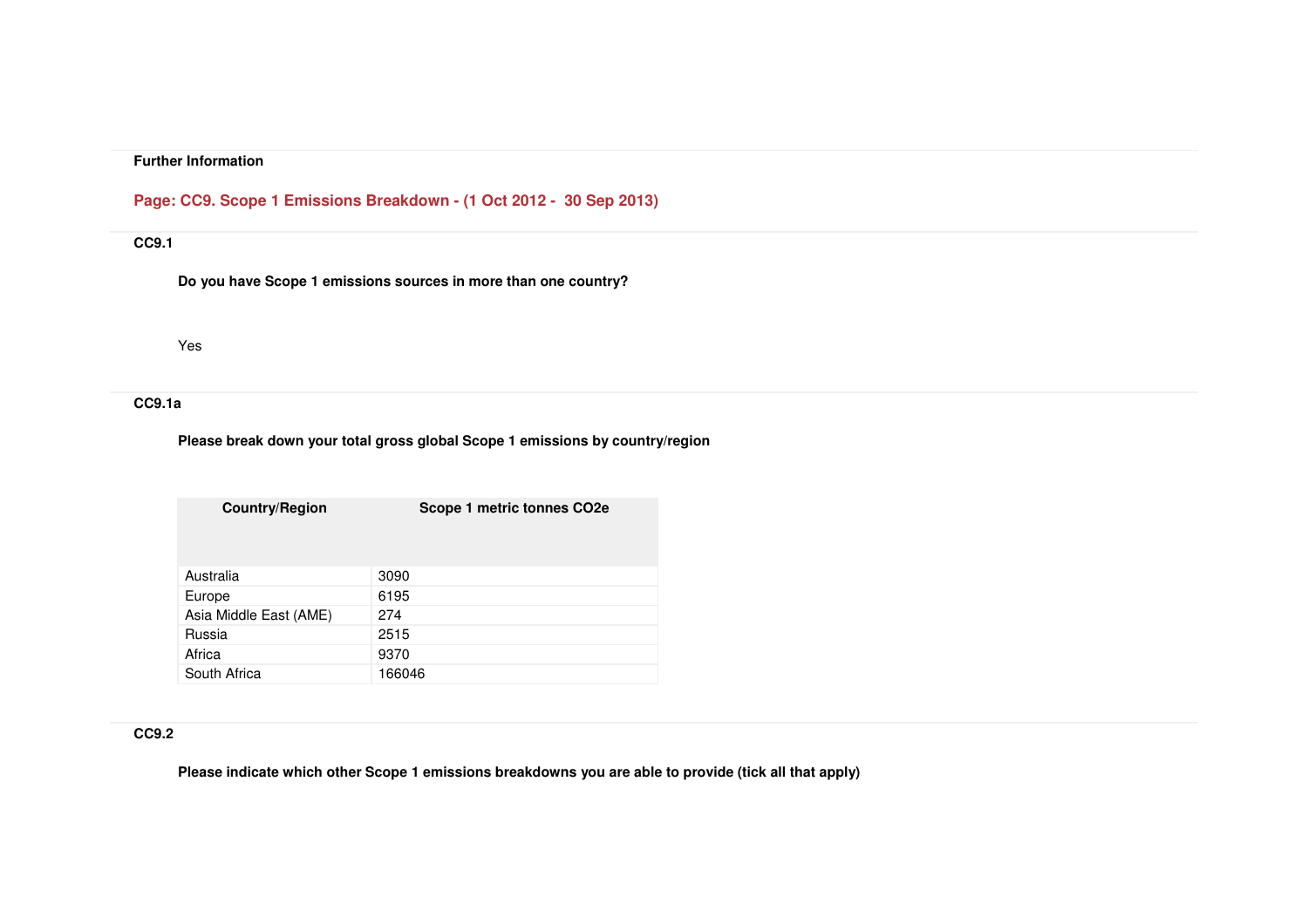By business division

## **CC9.2a**

## **Please break down your total gross global Scope 1 emissions by business division**

| <b>Business division</b> | Scope 1 emissions (metric tonnes CO2e) |
|--------------------------|----------------------------------------|
| Equipment and Handling   | 33044                                  |
| Automotive and Logistics | 154431                                 |
| Corporate                | 15                                     |

### **CC9.2b**

**Please break down your total gross global Scope 1 emissions by facility**

| <b>Facility</b> | Scope 1 emissions (metric tonnes CO2e) | Latitude | Longitude |
|-----------------|----------------------------------------|----------|-----------|
|                 |                                        |          |           |

#### **CC9.2c**

**Please break down your total gross global Scope 1 emissions by GHG type**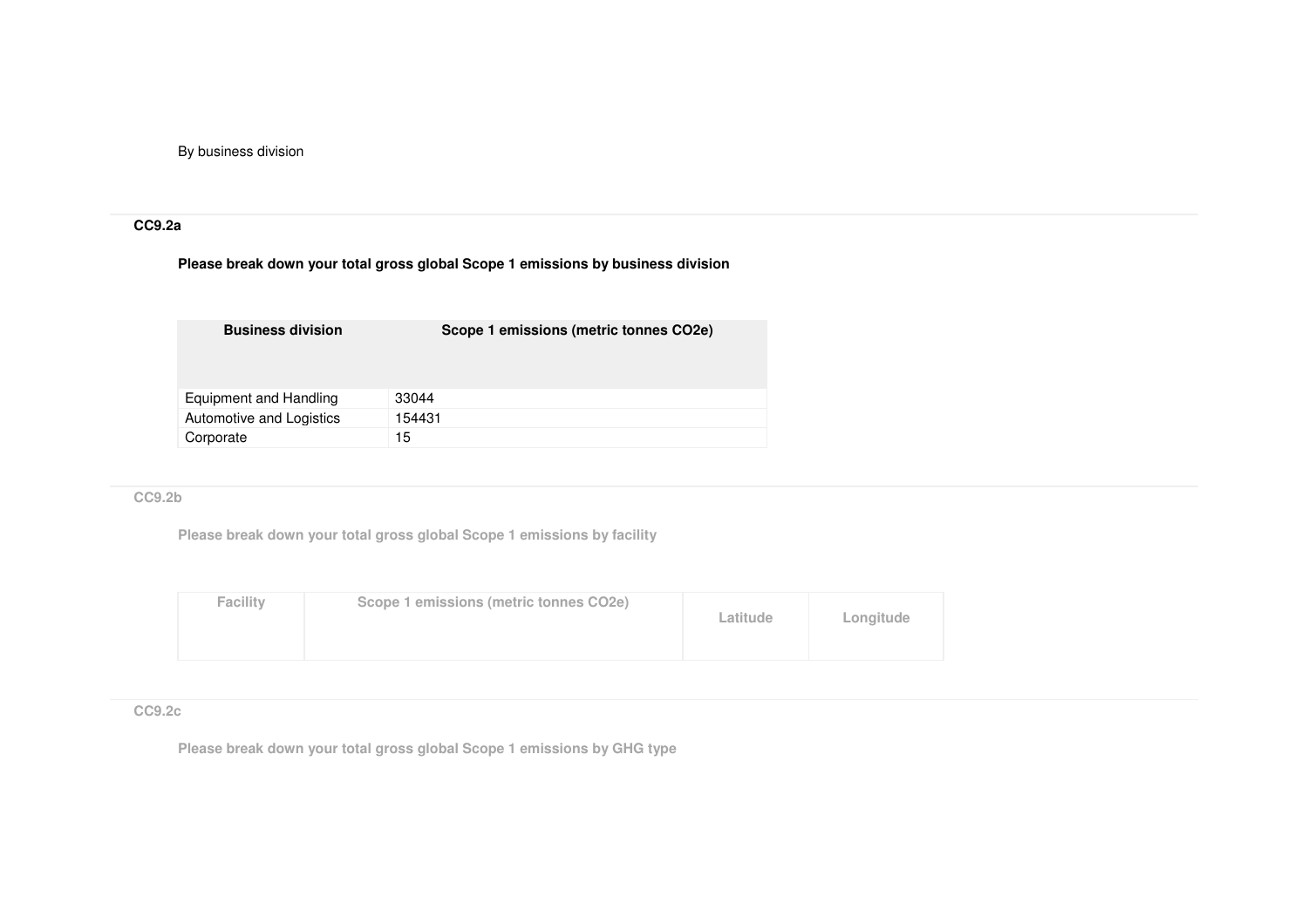| <b>GHG type</b> | Scope 1 emissions (metric tonnes CO2e) |
|-----------------|----------------------------------------|
|                 |                                        |
|                 |                                        |

#### **CC9.2d**

**Please break down your total gross global Scope 1 emissions by activity**

| <b>Activity</b> | Scope 1 emissions (metric tonnes CO2e) |
|-----------------|----------------------------------------|
|                 |                                        |
|                 |                                        |
|                 |                                        |
|                 |                                        |

### **CC9.2e**

**Please break down your total gross global Scope 1 emissions by legal structure**

**Legal structureScope 1 emissions (metric tonnes CO2e)**

# **Further Information**

**Page: CC10. Scope 2 Emissions Breakdown - (1 Oct 2012 - 30 Sep 2013)** 

# **CC10.1**

**Do you have Scope 2 emissions sources in more than one country?**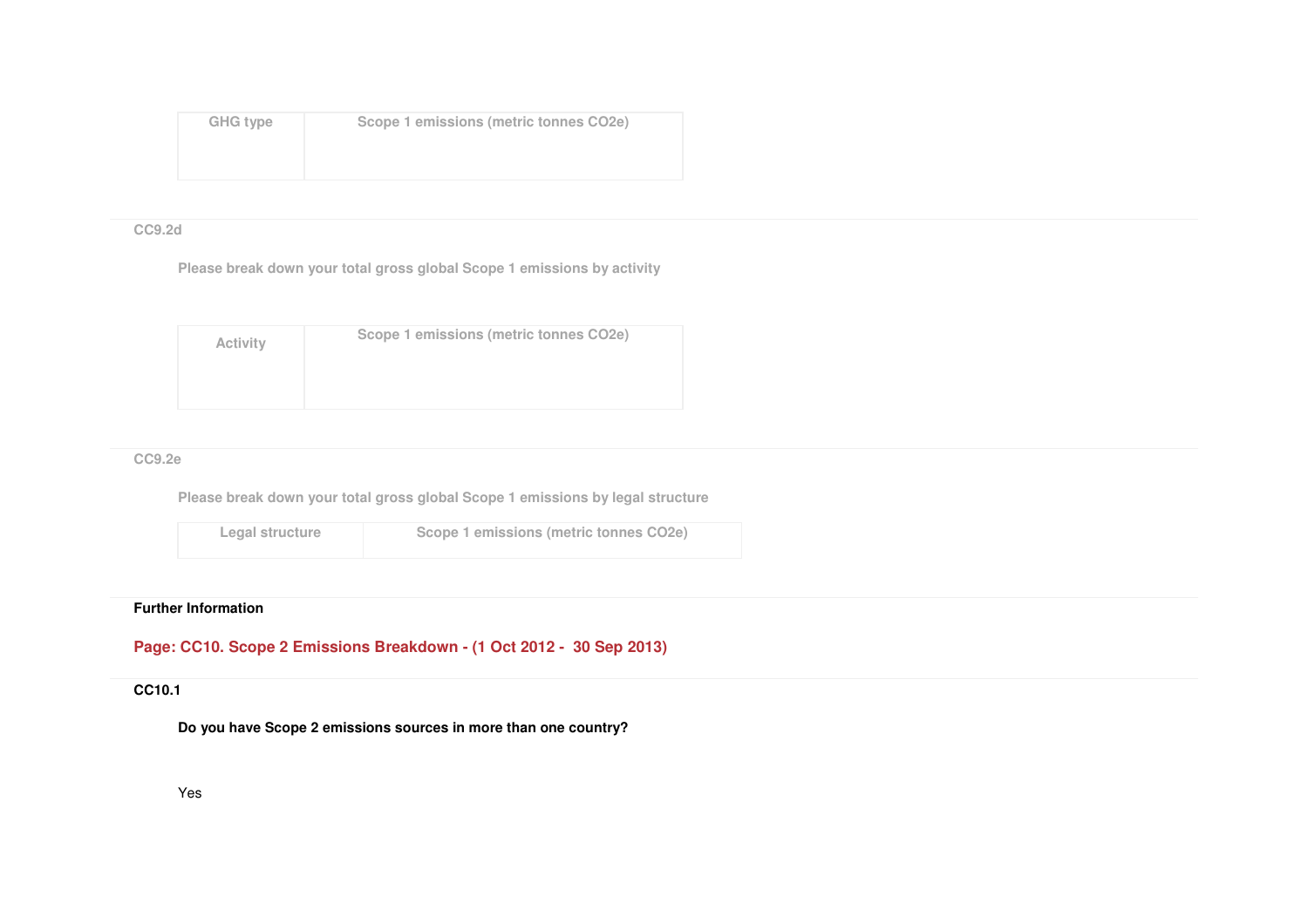## **CC10.1a**

**Please break down your total gross global Scope 2 emissions and energy consumption by country/region**

| <b>Country/Region</b>  | Scope 2 metric tonnes CO2e | <b>Purchased and consumed</b><br>electricity, heat, steam or cooling<br>(MWh) | Purchased and consumed low carbon electricity,<br>heat, steam or cooling accounted for CC8.3 (MWh) |
|------------------------|----------------------------|-------------------------------------------------------------------------------|----------------------------------------------------------------------------------------------------|
| Australia              | 4111                       | 4469                                                                          | 0                                                                                                  |
| Europe                 | 4236                       | 8680                                                                          | 0                                                                                                  |
| Asia Middle East (AME) | 1727                       | 1889                                                                          | 0                                                                                                  |
| Russia                 | 1617                       | 3320                                                                          | 0                                                                                                  |
| Africa                 | 4330                       | 5877                                                                          | 0                                                                                                  |
| South Africa           | 64113                      | 61846                                                                         | 0                                                                                                  |

# **CC10.2**

**Please indicate which other Scope 2 emissions breakdowns you are able to provide (tick all that apply)**

By business division

#### **CC10.2a**

**Please break down your total gross global Scope 2 emissions by business division**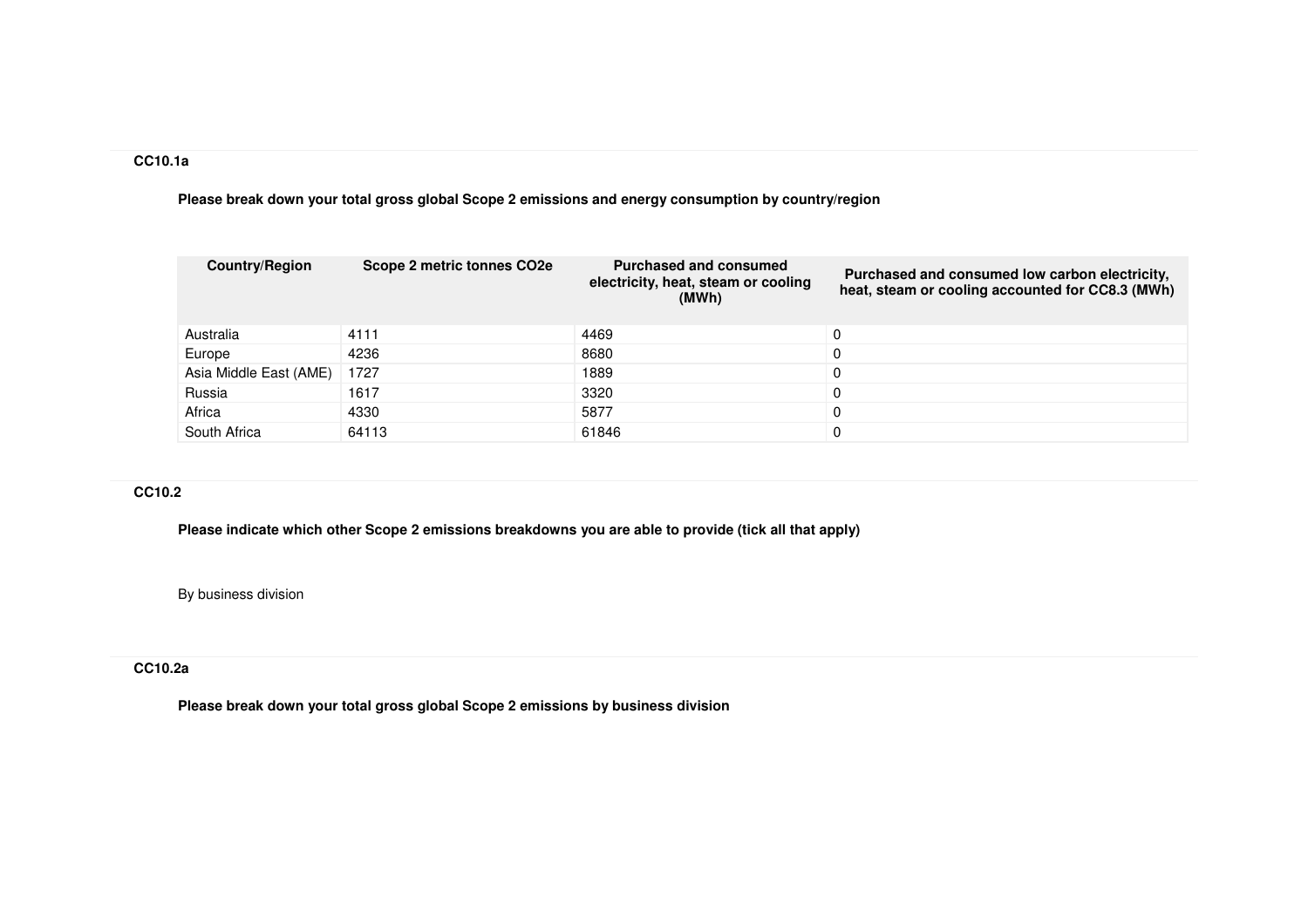| <b>Business division</b> | Scope 2 emissions (metric tonnes CO2e) |
|--------------------------|----------------------------------------|
|                          |                                        |
| Equipment and Handling   | 25064                                  |
| Automotive and Logistics | 54345                                  |
| Corporate                | 725                                    |

# **CC10.2b**

**Please break down your total gross global Scope 2 emissions by facility**

| Facility | Scope 2 emissions (metric tonnes CO2e) |
|----------|----------------------------------------|
|          |                                        |
|          |                                        |

## **CC10.2c**

**Please break down your total gross global Scope 2 emissions by activity**

| <b>Activity</b> | Scope 2 emissions (metric tonnes CO2e) |
|-----------------|----------------------------------------|
|                 |                                        |
|                 |                                        |

## **CC10.2d**

**Please break down your total gross global Scope 2 emissions by legal structure**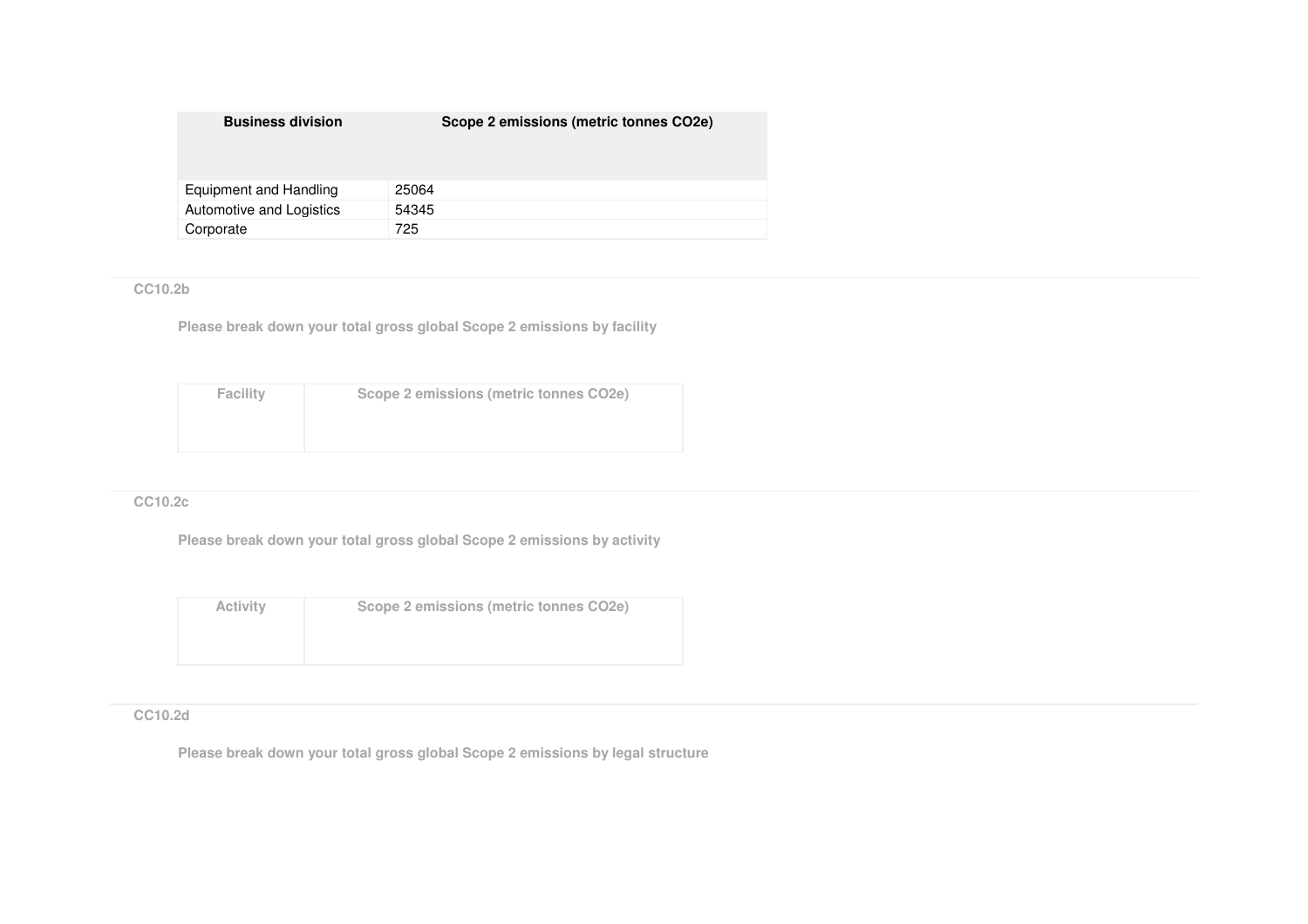| Legal structure | Scope 2 emissions (metric tonnes CO2e) |
|-----------------|----------------------------------------|
|-----------------|----------------------------------------|

# **Page: CC11. Energy**

**CC11.1** 

**What percentage of your total operational spend in the reporting year was on energy?**

More than 0% but less than or equal to 5%

# **CC11.2**

**Please state how much fuel, electricity, heat, steam, and cooling in MWh your organization has purchased and consumed during the reporting year**

| <b>MWh</b> |  |  |
|------------|--|--|
| 702834.00  |  |  |
| 86070.00   |  |  |
| 0.00       |  |  |
| 0.00       |  |  |
| 0.00       |  |  |
|            |  |  |

# **CC11.3**

**Please complete the table by breaking down the total "Fuel" figure entered above by fuel type**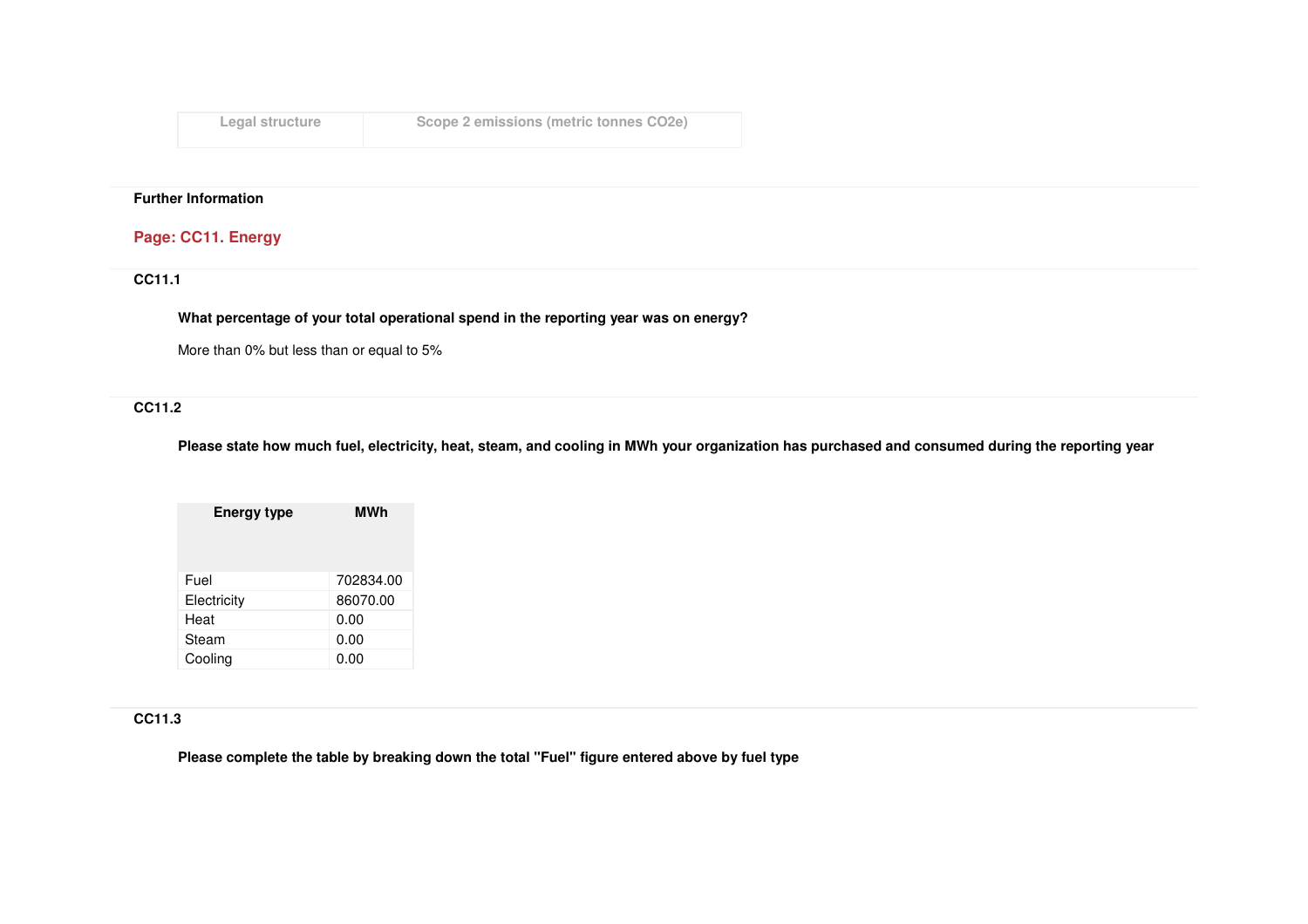| <b>Fuels</b>                  | MWh    |
|-------------------------------|--------|
| Diesel/Gas oil                | 601619 |
| Motor gasoline                | 98650  |
| Residual fuel oil             | 0      |
| Liquefied petroleum gas (LPG) | 752    |
| Liquefied Natural Gas (LNG)   | 1364   |

## **CC11.4**

**Please provide details of the electricity, heat, steam or cooling amounts that were accounted at a low carbon emission factor in the Scope 2 figure reported in CC8.3**

| Basis for applying a low carbon emission factor                                                                              | MWh associated with low carbon<br>electricity, heat, steam or cooling | <b>Comment</b> |
|------------------------------------------------------------------------------------------------------------------------------|-----------------------------------------------------------------------|----------------|
| No purchases or generation of low carbon electricity, heat, steam or cooling accounted with<br>a low carbon emissions factor |                                                                       |                |

### **Further Information**

### **Page: CC12. Emissions Performance**

# **CC12.1**

**How do your gross global emissions (Scope 1 and 2 combined) for the reporting year compare to the previous year?**

Increased

**CC12.1a**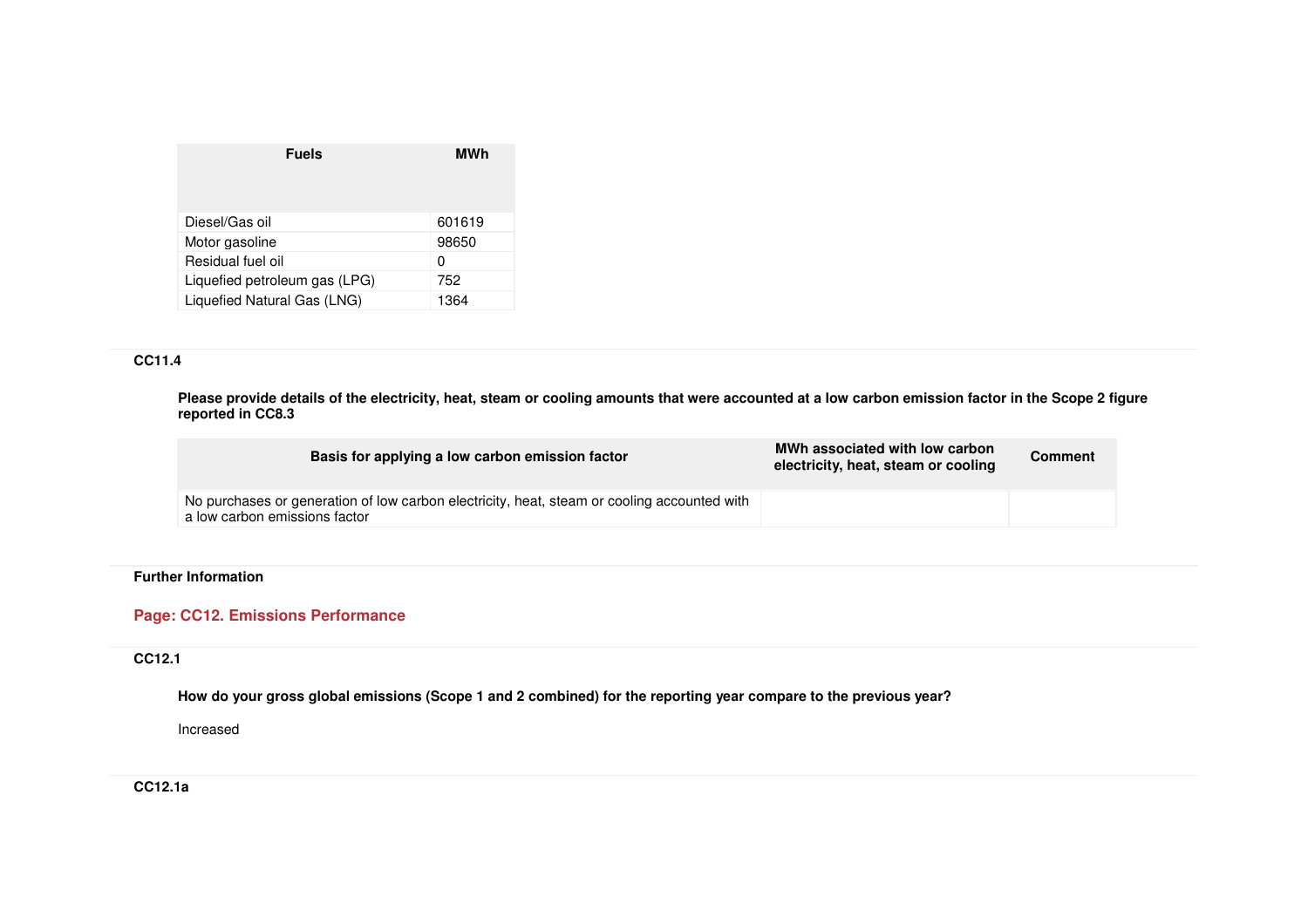**Please identify the reasons for any change in your gross global emissions (Scope 1 and 2 combined) and for each of them specify how your emissions compare to the previous year**

| Reason                                        | <b>Emissions</b><br>value<br>(percentage) | <b>Direction</b><br>of change | <b>Comment</b>                                                                                                                                                                                                                                                                                                                                                      |  |
|-----------------------------------------------|-------------------------------------------|-------------------------------|---------------------------------------------------------------------------------------------------------------------------------------------------------------------------------------------------------------------------------------------------------------------------------------------------------------------------------------------------------------------|--|
|                                               |                                           |                               | Emission reduction activities implemented in the reporting year resulted in a decrease in BAW's absolute                                                                                                                                                                                                                                                            |  |
| Emissions<br>reduction activities             | 8.16                                      | Decrease                      | emissions. BAW invested R5 million in emission reduction activities in the reporting year. Emission<br>reductions from initiatives implemented by Logistics Southern Africa and Head Office cannot be separated<br>out from other activities.                                                                                                                       |  |
|                                               |                                           |                               | Emissions represented by this 5% decrease over 2012, include operations disposed off during the 2012<br>and 2013 financial years. As these operations were disposed off, the prior year emissions were used as an                                                                                                                                                   |  |
| Divestment                                    | 5.01                                      | Decrease                      | estimate for the reduced emissions in 2013FY. The following are the disposed operations together with<br>disposal dates: Handling US disposed of on 27 April 2012 Handling UK disposed of on 28 September 2012<br>Handling Belgium disposed of on 8 May 2013.                                                                                                       |  |
| Acquisitions                                  | 37.50                                     | Increase                      | BAW acquired the Manline Group in 30 January 2013 and TCS Logistics (Pty) Limited on the 5th of June<br>2013 which resulted in a significant increase in emissions from the Automotive and Logistics Division. Also<br>contributing to this increase, albeit to a much lesser degree is the inclusion of data from Handling's<br>Agricultural operations in Russia. |  |
| Mergers                                       |                                           |                               |                                                                                                                                                                                                                                                                                                                                                                     |  |
| Change in output                              | 11.18                                     | Increase                      | Using a revenue based 'business as usual' calculation, it is estimated that increased activity levels would<br>have resulted in an increase of approximately 11.18% in scope 1 and 2 emissions.                                                                                                                                                                     |  |
| Change in<br>methodology                      |                                           |                               |                                                                                                                                                                                                                                                                                                                                                                     |  |
| Change in<br>boundary                         |                                           |                               |                                                                                                                                                                                                                                                                                                                                                                     |  |
| Change in physical<br>operating<br>conditions |                                           |                               |                                                                                                                                                                                                                                                                                                                                                                     |  |
| Unidentified                                  |                                           |                               |                                                                                                                                                                                                                                                                                                                                                                     |  |
| Other                                         |                                           |                               |                                                                                                                                                                                                                                                                                                                                                                     |  |

# **CC12.2**

**Please describe your gross global combined Scope 1 and 2 emissions for the reporting year in metric tonnes CO2e per unit currency total revenue**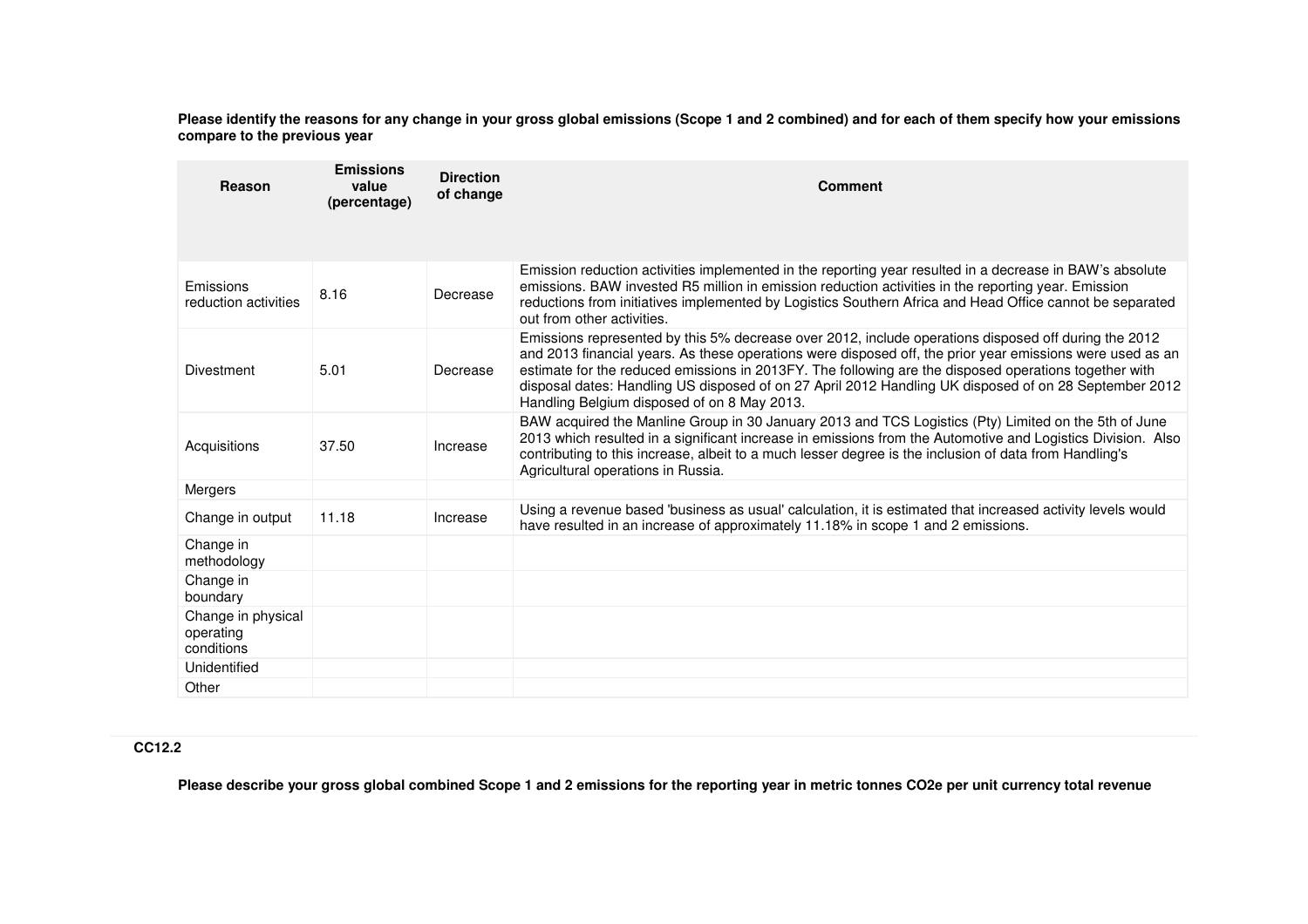| <b>Intensity</b><br>figure | <b>Metric</b><br>numerator           | <b>Metric</b><br>denominator | $%$ change<br>from<br>previous<br>year | <b>Direction</b><br>of change<br>from<br>previous<br>year | <b>Reason for change</b>                                                                                                                                                                                                                                                                                                                                                                                                                                                                                                                                                                                                                                                                                                                                         |
|----------------------------|--------------------------------------|------------------------------|----------------------------------------|-----------------------------------------------------------|------------------------------------------------------------------------------------------------------------------------------------------------------------------------------------------------------------------------------------------------------------------------------------------------------------------------------------------------------------------------------------------------------------------------------------------------------------------------------------------------------------------------------------------------------------------------------------------------------------------------------------------------------------------------------------------------------------------------------------------------------------------|
| 4.1                        | metric<br>tonnes<br>CO <sub>2e</sub> | unit total<br>revenue        | 20.59                                  | Increase                                                  | Our operations generally continue to make good progress towards our aspirational<br>efficiency improvement targets. The increased fuel consumption of our expanding South<br>African Logistics' road transport operations increased energy intensity levels in this<br>business, while our other businesses continue to improve against their respective 2009<br>baselines. At a consolidated group level, Logistics' consumption and intensity levels<br>impact the group patterns resulting in higher outcomes. It is expected that this trend will<br>continue as the transport aspects of our logistics business continues to expand which<br>may negatively affect progress against our aspirational targets set for the end of our 2014<br>financial year. |

## **CC12.3**

**Please describe your gross global combined Scope 1 and 2 emissions for the reporting year in metric tonnes CO2e per full time equivalent (FTE) employee**

| <b>Intensity</b> | <b>Metric</b>         | Metric       | % change from | Direction of change | Reason for change                                                                                                                   |
|------------------|-----------------------|--------------|---------------|---------------------|-------------------------------------------------------------------------------------------------------------------------------------|
| figure           | numerator             | denominator  | previous year | from previous year  |                                                                                                                                     |
| 13.59            | metric tonnes<br>CO2e | FTE employee | 32.39         | Increase            | Business activity and resulting emission levels in the reporting<br>period increased at a faster rate than the employee complement. |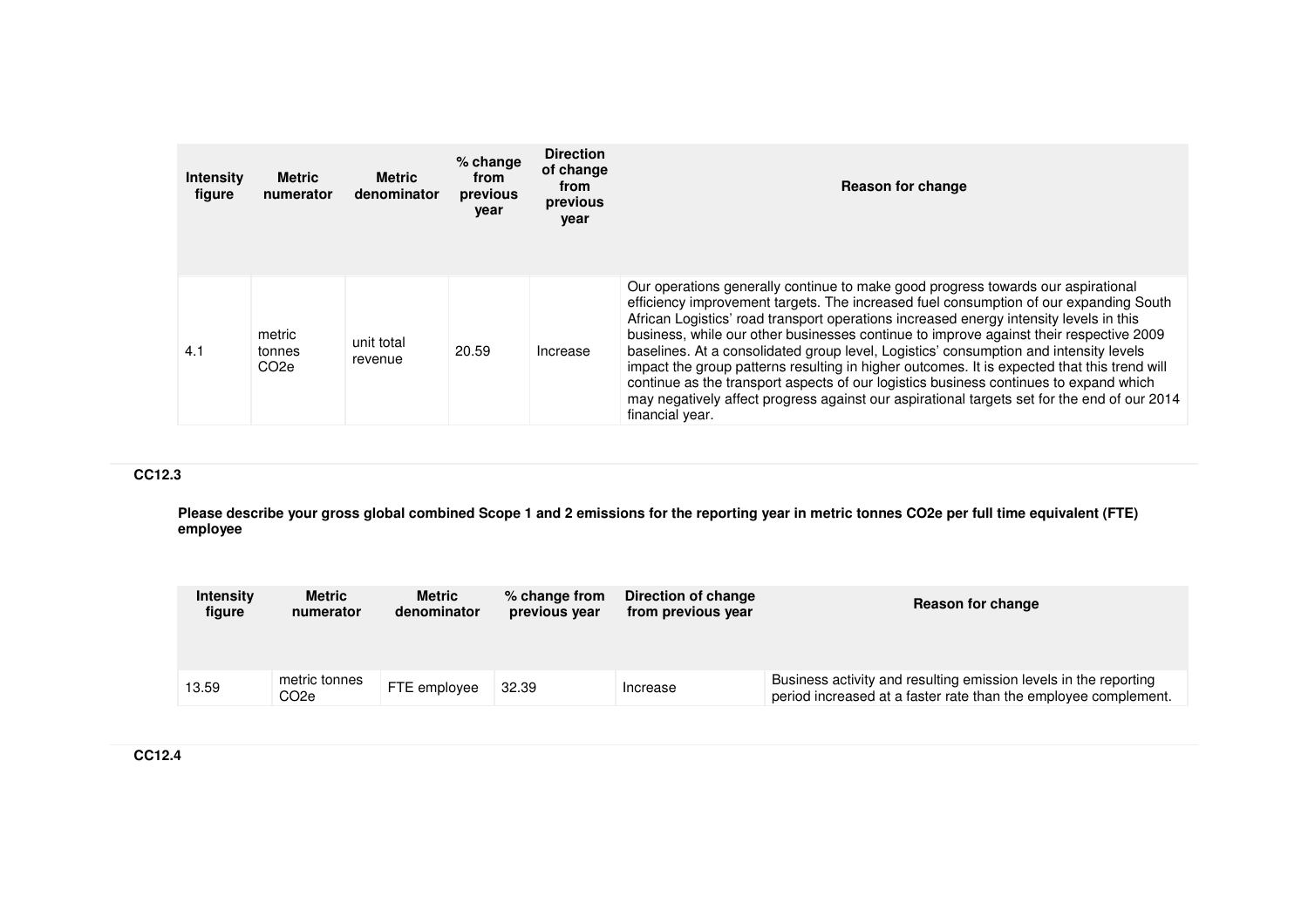**Please provide an additional intensity (normalized) metric that is appropriate to your business operations**

| <b>Intensity</b><br>figure | <b>Metric</b><br>numerator           | <b>Metric</b><br>denominator | $%$ change<br>from<br>previous<br>year | Direction of<br>change<br>from<br>previous<br>vear | Reason for change                                                                                                                                                                                                                                                                                                                                                                                                                                                                                                                                                                                                                                                                                                                                                                                       |
|----------------------------|--------------------------------------|------------------------------|----------------------------------------|----------------------------------------------------|---------------------------------------------------------------------------------------------------------------------------------------------------------------------------------------------------------------------------------------------------------------------------------------------------------------------------------------------------------------------------------------------------------------------------------------------------------------------------------------------------------------------------------------------------------------------------------------------------------------------------------------------------------------------------------------------------------------------------------------------------------------------------------------------------------|
| 0.0164                     | metric<br>tonnes<br>CO <sub>2e</sub> | Other: Rental<br>Days        | 11                                     | Decrease                                           | BAW recognises that emissions from car rental activities are central to its customer<br>offerings and strives to reduce these by providing fuel efficient vehicles in the fleets and<br>having low-emission and hybrid vehicles available for rent. Car rental operations in<br>South Africa produced 85 918 tCO2e (FY2012: 90 333 tCO2e) of scope 3 emissions.<br>which represents a decrease of 4.89% in absolute emissions from FY2012. However,<br>rental days increased by 7% during the same period. Overall, this represents an 11%<br>improvement in emissions intensity per rental day in FY2013 compared with FY2012<br>underscoring the efficiency of new technologies and the reduced emissions profile of the<br>rental fleet. Mileage per rental day also impacts this intensity measure. |

### **Further Information**

# **Page: CC13. Emissions Trading**

**CC13.1** 

### **Do you participate in any emissions trading schemes?**

No, and we do not currently anticipate doing so in the next 2 years

### **CC13.1a**

**Please complete the following table for each of the emission trading schemes in which you participate**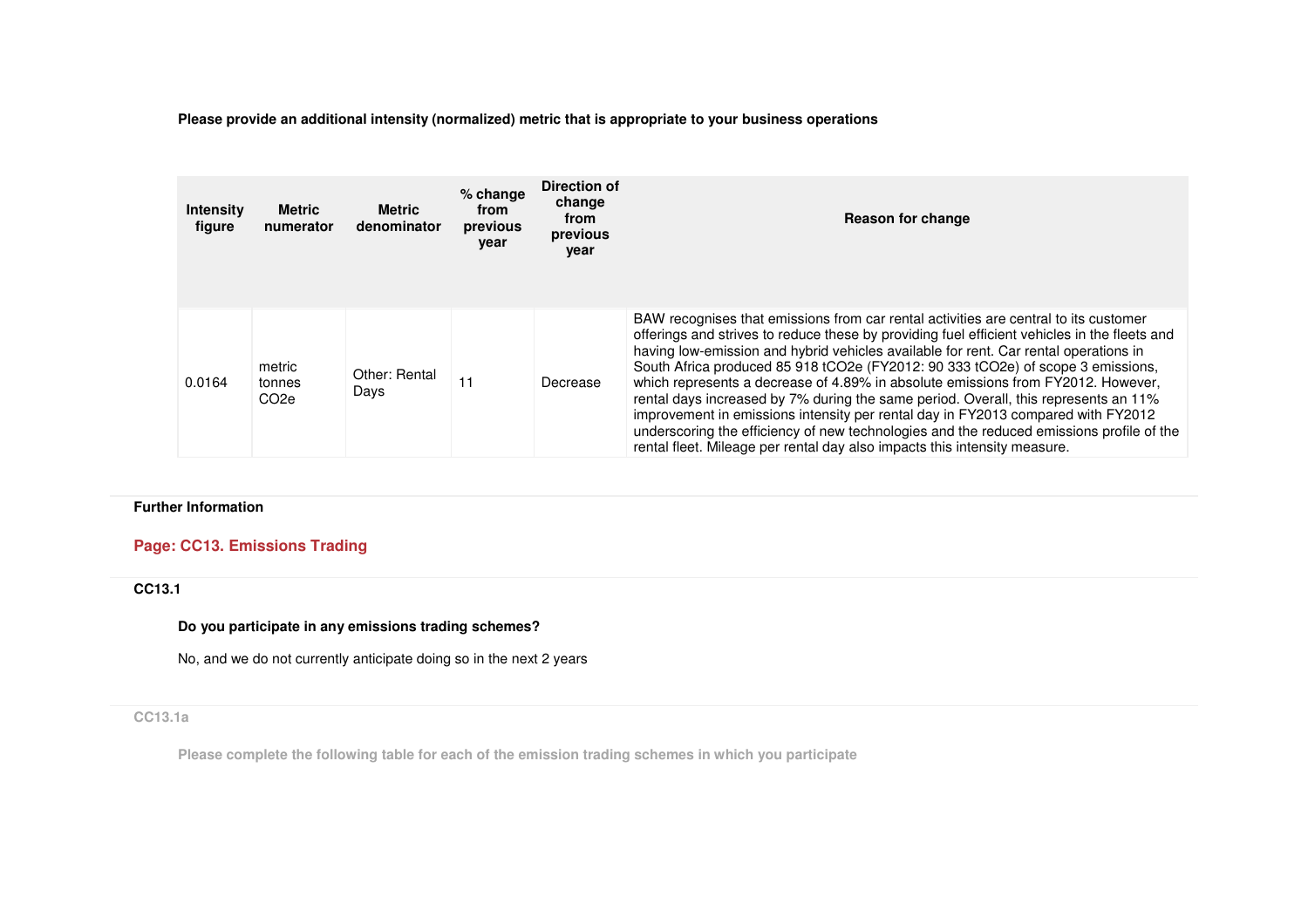| Scheme name | Period for which<br>data is supplied | Allowances allocated | Allowances purchased | Verified emissions in<br>metric tonnes CO2e | Details of ownership |
|-------------|--------------------------------------|----------------------|----------------------|---------------------------------------------|----------------------|
|             |                                      |                      |                      |                                             |                      |

# **CC13.1b**

**What is your strategy for complying with the schemes in which you participate or anticipate participating?**

# **CC13.2**

**Has your organization originated any project-based carbon credits or purchased any within the reporting period?**

Yes

# **CC13.2a**

## **Please provide details on the project-based carbon credits originated or purchased by your organization in the reporting period**

| <b>Credit</b><br>origination<br>or credit<br>purchase | <b>Project type</b> | <b>Project identification</b>                         | Verified to which<br>standard      | Number of<br>credits<br>(metric<br>tonnes of<br>CO <sub>2e</sub> ) | Number of<br>credits<br>(metric<br>tonnes<br>CO <sub>2</sub> e): Risk<br>adjusted<br>volume | <b>Credits</b><br>cancelled | Purpose, e.g.<br>compliance |
|-------------------------------------------------------|---------------------|-------------------------------------------------------|------------------------------------|--------------------------------------------------------------------|---------------------------------------------------------------------------------------------|-----------------------------|-----------------------------|
| Credit<br>Purchase                                    | Coal mine/bed CH4   | Tieling Coal Mine Methane<br>Capture project in China | VCS (Voluntary<br>Carbon Standard) | 6564                                                               | 6564                                                                                        | Yes                         | Voluntary<br>Offsetting     |
| Credit                                                | Energy efficiency:  | Basa Magogo - Light it up                             | Gold Standard                      | 4259                                                               | 4259                                                                                        | Yes                         | Voluntary                   |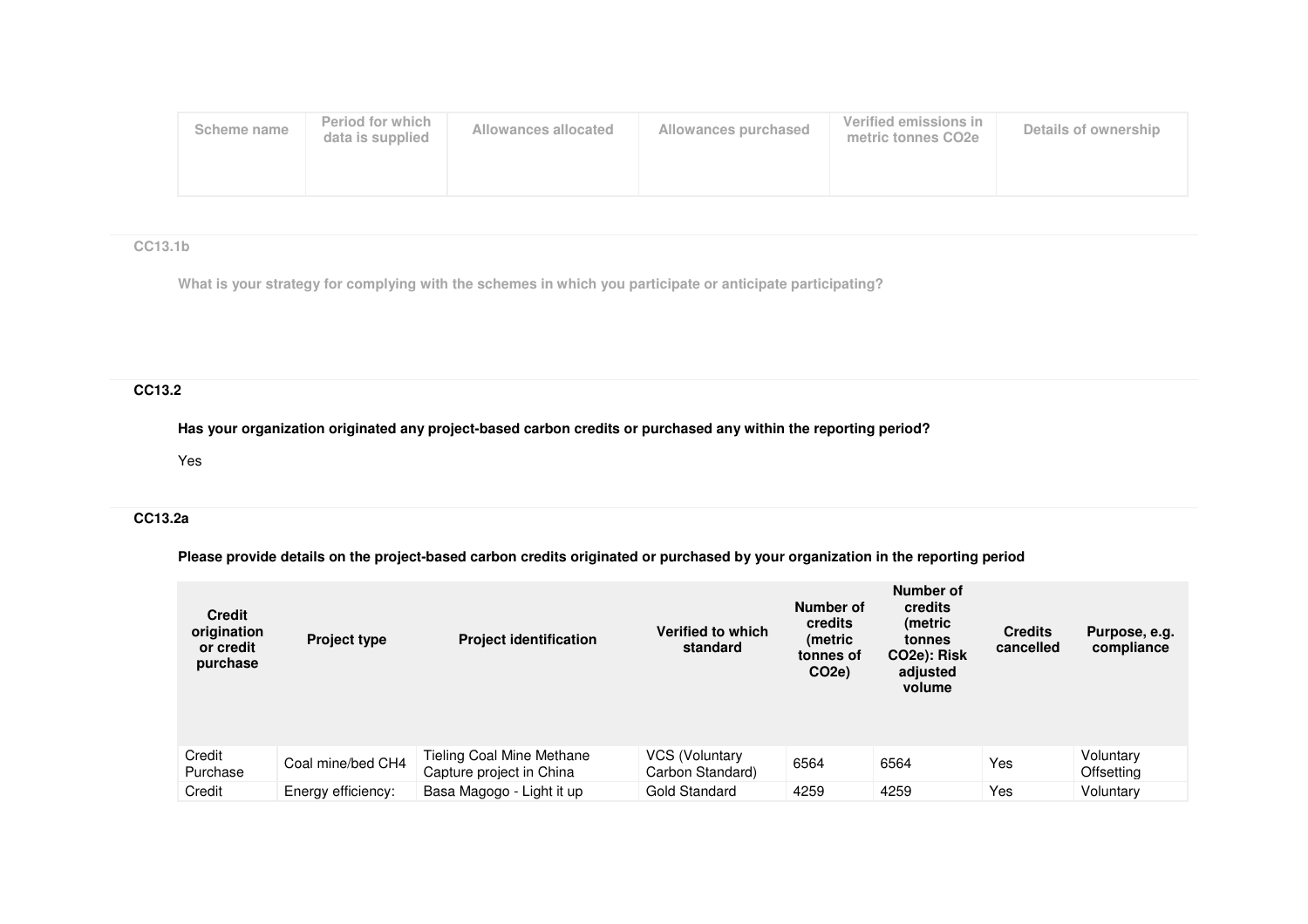| <b>Credit</b><br>origination<br>or credit<br>purchase | <b>Project type</b>              | <b>Project identification</b>                 | Verified to which<br>standard             | Number of<br>credits<br>(metric<br>tonnes of<br>CO <sub>2e</sub> ) | Number of<br>credits<br>(metric)<br>tonnes<br>CO <sub>2</sub> e): Risk<br>adjusted<br>volume | <b>Credits</b><br>cancelled | Purpose, e.g.<br>compliance    |
|-------------------------------------------------------|----------------------------------|-----------------------------------------------|-------------------------------------------|--------------------------------------------------------------------|----------------------------------------------------------------------------------------------|-----------------------------|--------------------------------|
| Purchase                                              | households                       | Improved Cooking Technique                    |                                           |                                                                    |                                                                                              |                             | <b>Offsetting</b>              |
| Credit<br>Purchase                                    | Energy efficiency:<br>households | Katete Improved cookstoves<br>project, Zambia | VCS (Voluntary<br>Carbon Standard)        | 1549                                                               | 1549                                                                                         | Yes                         | Voluntary<br><b>Offsetting</b> |
| Credit<br>Purchase                                    | Wind                             | Theni Wind Power Project, India               | <b>VCS (Voluntary</b><br>Carbon Standard) | 1375                                                               | 1375                                                                                         | <b>Yes</b>                  | Voluntary<br><b>Offsetting</b> |

# **Page: CC14. Scope 3 Emissions**

### **CC14.1**

**Please account for your organization's Scope 3 emissions, disclosing and explaining any exclusions**

| Sources of<br>Scope 3<br>emissions | <b>Evaluation</b><br>status        | metric<br>tonnes<br>CO <sub>2e</sub> | <b>Emissions calculation methodology</b> | Percentage<br>οf<br>emissions<br>calculated<br>using<br>primary<br>data | <b>Explanation</b>                                                                                                                                                                                                                                                      |
|------------------------------------|------------------------------------|--------------------------------------|------------------------------------------|-------------------------------------------------------------------------|-------------------------------------------------------------------------------------------------------------------------------------------------------------------------------------------------------------------------------------------------------------------------|
| Purchased goods<br>and services    | Relevant, not<br>vet<br>calculated |                                      |                                          |                                                                         | These emissions principally include those resulting<br>from the combustion of fossil fuels (consumption of<br>energy) by suppliers in the manufacturing process<br>of products purchased by BAW. The group has not<br>yet formally quantified emissions from its supply |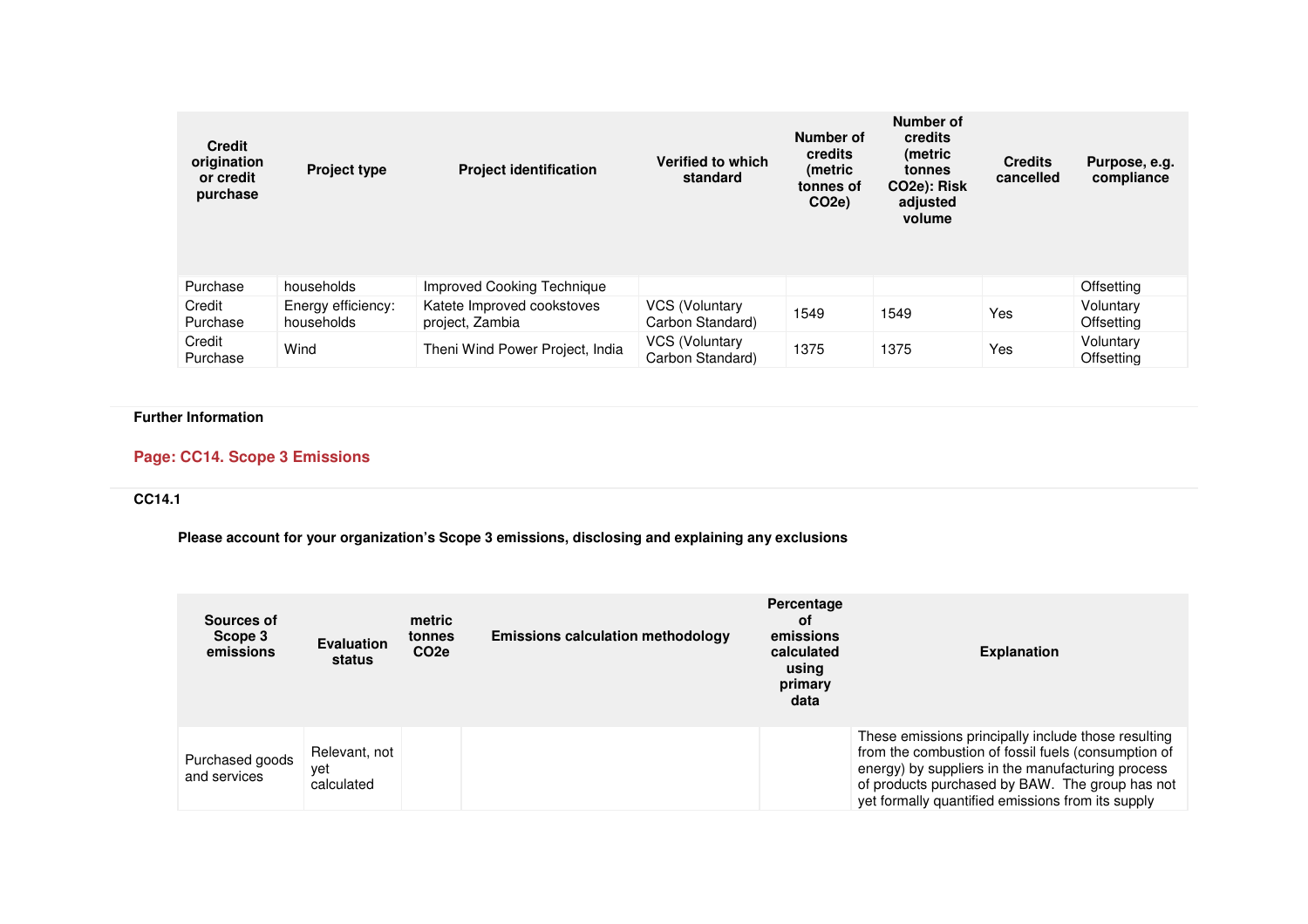| <b>Sources of</b><br>Scope 3<br>emissions                                   | <b>Evaluation</b><br>status        | metric<br>tonnes<br>CO <sub>2e</sub> | <b>Emissions calculation methodology</b> | Percentage<br><b>of</b><br>emissions<br>calculated<br>using<br>primary<br>data | <b>Explanation</b>                                                                                                                                                                                                                                                                                                                                                                                                                                                                                                                                                                                                                                                     |
|-----------------------------------------------------------------------------|------------------------------------|--------------------------------------|------------------------------------------|--------------------------------------------------------------------------------|------------------------------------------------------------------------------------------------------------------------------------------------------------------------------------------------------------------------------------------------------------------------------------------------------------------------------------------------------------------------------------------------------------------------------------------------------------------------------------------------------------------------------------------------------------------------------------------------------------------------------------------------------------------------|
|                                                                             |                                    |                                      |                                          |                                                                                | chain, but it appreciates that these could be<br>significant and is starting to consider carbon<br>reporting and management in the supply chain.<br>BAW would work closely with principals to<br>appropriately evolve this over time. These are not<br>currently being included in reporting.                                                                                                                                                                                                                                                                                                                                                                          |
| Capital goods                                                               | Relevant, not<br>vet<br>calculated |                                      |                                          |                                                                                | This refers to emissions associated with the<br>manufacturing of the capital equipment (e.g. rental<br>fleets, trucks) of which BAW divisions use to<br>provide logistical service. This equipment has an<br>extended life so that it is regarded as fixed assets.<br>Emissions from this source have not yet been<br>quantified, but could be significant. BAW is starting<br>to consider carbon reporting and management in<br>upstream and downstream activities. Given the<br>diversified nature of the group, this reporting is<br>relatively complex and would commence with<br>significant suppliers with entrenched sustainability<br>practices and reporting. |
| Fuel-and-energy-<br>related activities<br>(not included in<br>Scope 1 or 2) | Relevant, not<br>yet<br>calculated |                                      |                                          |                                                                                | This refers to emissions associated with the<br>production of electricity and fuels consumed by<br>BAW. This includes emissions such as those<br>associated with the mining of coal to produce<br>electricity that is used by BAW and the refining of<br>liquid fuel used (petrol and diesel). These emissions<br>are not being quantified currently, but it is<br>anticipated that they may be significant.                                                                                                                                                                                                                                                           |
| Upstream<br>transportation<br>and distribution                              | Relevant, not<br>yet<br>calculated |                                      |                                          |                                                                                | This includes emissions from the transportation of<br>goods purchased/acquired by BAW, e.g. the<br>transportation of equipment and vehicles from the<br>supplier to BAW's sites. These emissions are not<br>being quantified currently, but it is anticipated that<br>they may be significant. BAW is starting to consider<br>carbon reporting and management in upstream and                                                                                                                                                                                                                                                                                          |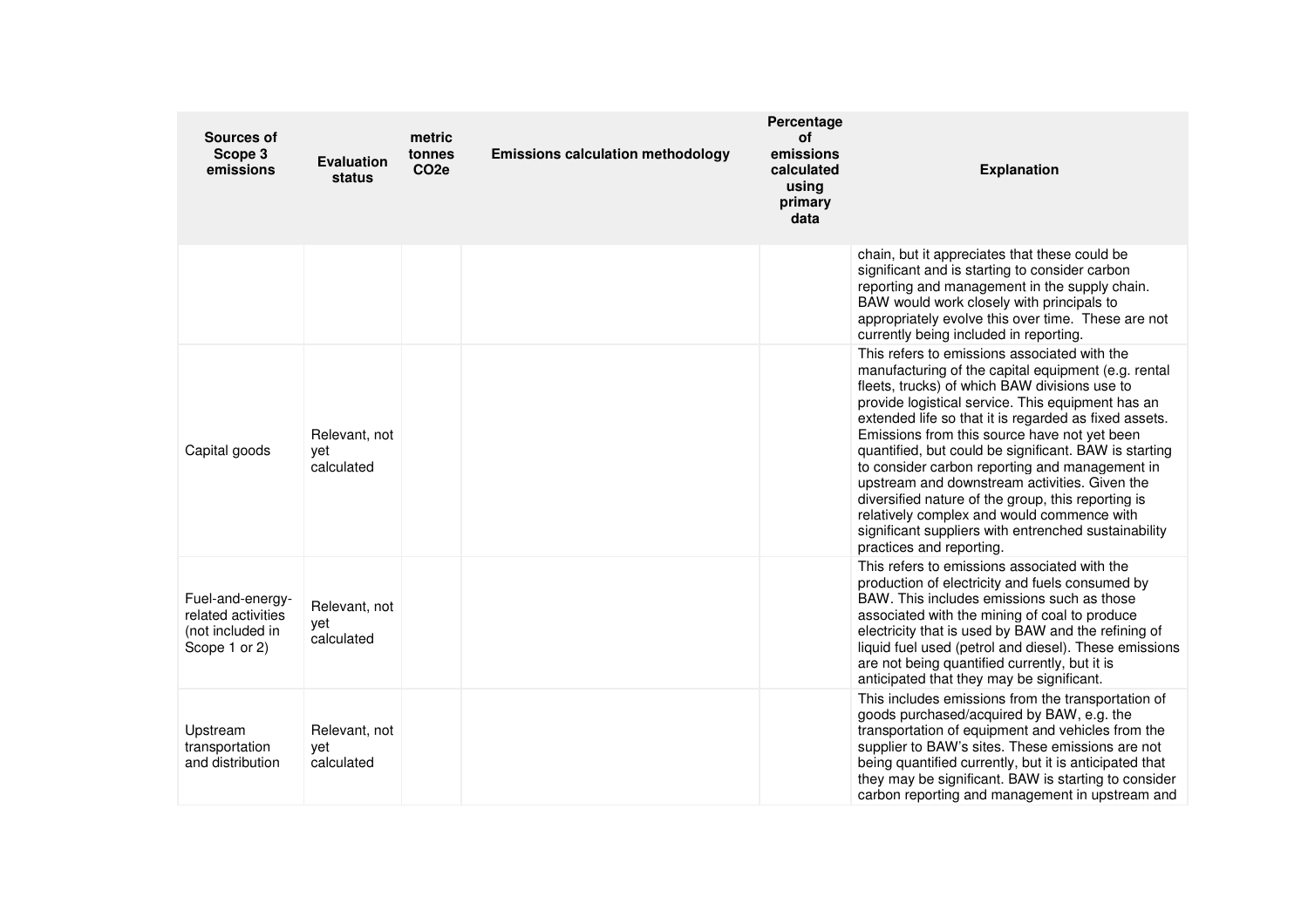| Sources of<br>Scope 3<br>emissions               | <b>Evaluation</b><br>status        | metric<br>tonnes<br>CO <sub>2e</sub> | <b>Emissions calculation methodology</b>                                                                                                                                                                                                                                                                                                                                                                                  | Percentage<br>of<br>emissions<br>calculated<br>using<br>primary<br>data | <b>Explanation</b>                                                                                                                                                                                                                                                                                                                                  |
|--------------------------------------------------|------------------------------------|--------------------------------------|---------------------------------------------------------------------------------------------------------------------------------------------------------------------------------------------------------------------------------------------------------------------------------------------------------------------------------------------------------------------------------------------------------------------------|-------------------------------------------------------------------------|-----------------------------------------------------------------------------------------------------------------------------------------------------------------------------------------------------------------------------------------------------------------------------------------------------------------------------------------------------|
|                                                  |                                    |                                      |                                                                                                                                                                                                                                                                                                                                                                                                                           |                                                                         | downstream activities. Given the diversified nature<br>of the group, this reporting is relatively complex and<br>would commence with significant suppliers with<br>entrenched sustainability practices and reporting.                                                                                                                               |
| Waste generated<br>in operations                 | Relevant, not<br>vet<br>calculated |                                      |                                                                                                                                                                                                                                                                                                                                                                                                                           |                                                                         | This relates to the emissions generated in the<br>group's waste disposal activities. The group<br>recycled 4 188 kg of paper and 162854 kg of tyres<br>in FY2013 which represents a significant increase in<br>material recycled from FY2012. For indicative<br>purposes; recycling of 1 kg of cardboard results in<br>the avoidance of 0.38 tCO2e. |
| <b>Business travel</b>                           | Relevant,<br>calculated            | 7315                                 | The methodology followed to estimate the<br>emissions involve multiplying activity data for<br>mode of transport (e.g. km travelled) by an<br>applicable emission factor for that mode of<br>transport (e.g. tCO2e/km). The mode of<br>transport included in the reported figure is<br>limited to business travel using aircraft. The<br>GHG Protocol Corporate Value Chain<br>Accounting and Reporting Standard is used. | 100.00%                                                                 | The emissions associated with business travel<br>include those from the combustion of the fuels<br>consumed in road and air business travel.<br>Currently only business air travel is reported.                                                                                                                                                     |
| Employee<br>commuting                            | Relevant, not<br>yet<br>calculated |                                      |                                                                                                                                                                                                                                                                                                                                                                                                                           |                                                                         | Employee commuting emissions include those<br>associated with the travel of employees between<br>their homes and work from employee-owned<br>vehicles and public transport. These have not been<br>estimated to date.                                                                                                                               |
| Upstream leased<br>assets                        | Relevant, not<br>yet<br>calculated |                                      |                                                                                                                                                                                                                                                                                                                                                                                                                           |                                                                         | The majority of these emissions are already<br>appropriately included in BAW's direct carbon<br>footprint.                                                                                                                                                                                                                                          |
| Downstream<br>transportation<br>and distribution | Relevant, not<br>yet<br>calculated |                                      |                                                                                                                                                                                                                                                                                                                                                                                                                           |                                                                         | This includes emissions from the transportation of<br>goods sold by BAW, e.g. the transportation of<br>equipment and vehicles to customers' sites. These<br>emissions are not being quantified currently, but it is<br>anticipated that they may be significant. BAW is<br>starting to consider carbon reporting and                                |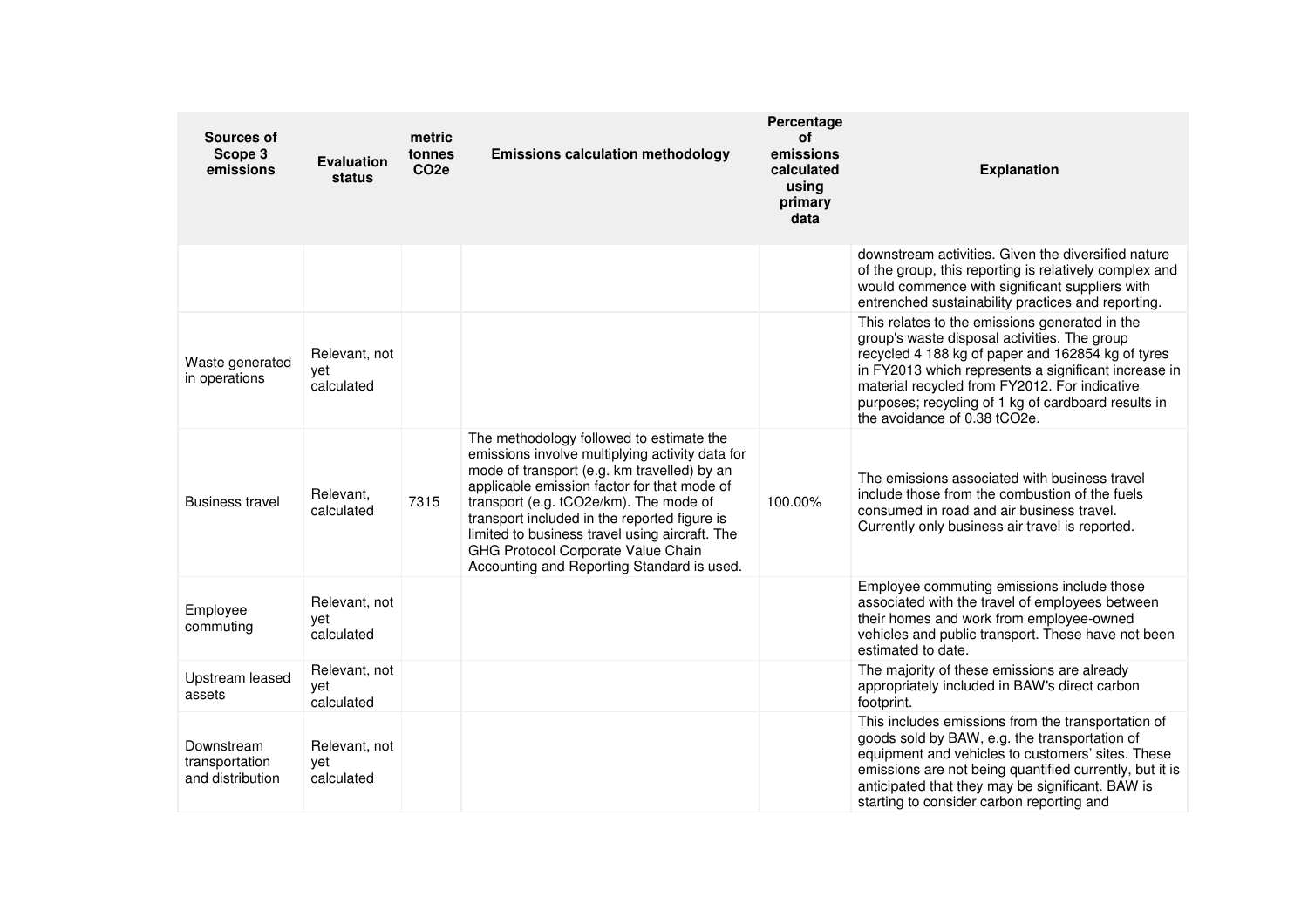| Sources of<br>Scope 3<br>emissions           | <b>Evaluation</b><br>status              | metric<br>tonnes<br>CO <sub>2e</sub> | <b>Emissions calculation methodology</b>                                                                                                                                                                                                                                                                                                                  | Percentage<br><b>of</b><br>emissions<br>calculated<br>using<br>primary<br>data | <b>Explanation</b>                                                                                                                                                                                                                                                                                                                                                                                                                                                    |
|----------------------------------------------|------------------------------------------|--------------------------------------|-----------------------------------------------------------------------------------------------------------------------------------------------------------------------------------------------------------------------------------------------------------------------------------------------------------------------------------------------------------|--------------------------------------------------------------------------------|-----------------------------------------------------------------------------------------------------------------------------------------------------------------------------------------------------------------------------------------------------------------------------------------------------------------------------------------------------------------------------------------------------------------------------------------------------------------------|
|                                              |                                          |                                      |                                                                                                                                                                                                                                                                                                                                                           |                                                                                | management in upstream and downstream<br>activities. Given the diversified nature of the group,<br>this reporting is relatively complex and would<br>commence with significant suppliers with<br>entrenched sustainability practices and reporting.                                                                                                                                                                                                                   |
| Processing of<br>sold products               | Not relevant,<br>explanation<br>provided |                                      |                                                                                                                                                                                                                                                                                                                                                           |                                                                                | BAW is a distributor of leading global brands.<br>Accordingly, there is no processing of sold goods.                                                                                                                                                                                                                                                                                                                                                                  |
| Use of sold<br>products                      | Relevant,<br>calculated                  | 85918                                | These emissions are from the combustion of<br>fossil fuels in the use phase of the BAW<br>product. The emissions would be estimated<br>by multiplying an activity data (e.g. either<br>consumption of fuel or km travelled) by an<br>appropriate emission factor. The GHG<br>Protocol Corporate Value Chain Accounting<br>and Reporting Standard is used. | 100.00%                                                                        | It is in accordance with the concept of product<br>stewardship to report on the emissions of the<br>product use phase. The emissions currently being<br>reported are for sale of Avis Rent a Car's products,<br>namely, vehicle rentals. The reported figure relates<br>to Avis Rent a Car South Africa only.                                                                                                                                                         |
| End of life<br>treatment of sold<br>products | Relevant, not<br>vet<br>calculated       |                                      |                                                                                                                                                                                                                                                                                                                                                           |                                                                                | Not undertaken at present. Component Rebuilds<br>extend life of plant and equipment and mitigate<br>emissions associated with building of new<br>equipment and machinery.                                                                                                                                                                                                                                                                                             |
| Downstream<br>leased assets                  | Relevant, not<br>vet<br>calculated       |                                      |                                                                                                                                                                                                                                                                                                                                                           |                                                                                | This includes emissions from assets leased by<br>BAW to customers, e.g. leased fleet vehicles,<br>equipment and machinery. These emissions are not<br>quantified currently by BAW as the fuel is<br>purchased and used by the client. However, BAW<br>understands that these emissions may be<br>significant and is engaging with suppliers to develop<br>less emissions-intensive technologies. BAW may<br>consider quantifying these emissions at a later<br>stage. |
| Franchises                                   | Not relevant.<br>explanation<br>provided |                                      |                                                                                                                                                                                                                                                                                                                                                           |                                                                                | The group has a limited number of franchisees<br>through its Avis operations. The emissions from<br>these operations are considered to be negligible<br>against BAW's total group emissions.                                                                                                                                                                                                                                                                          |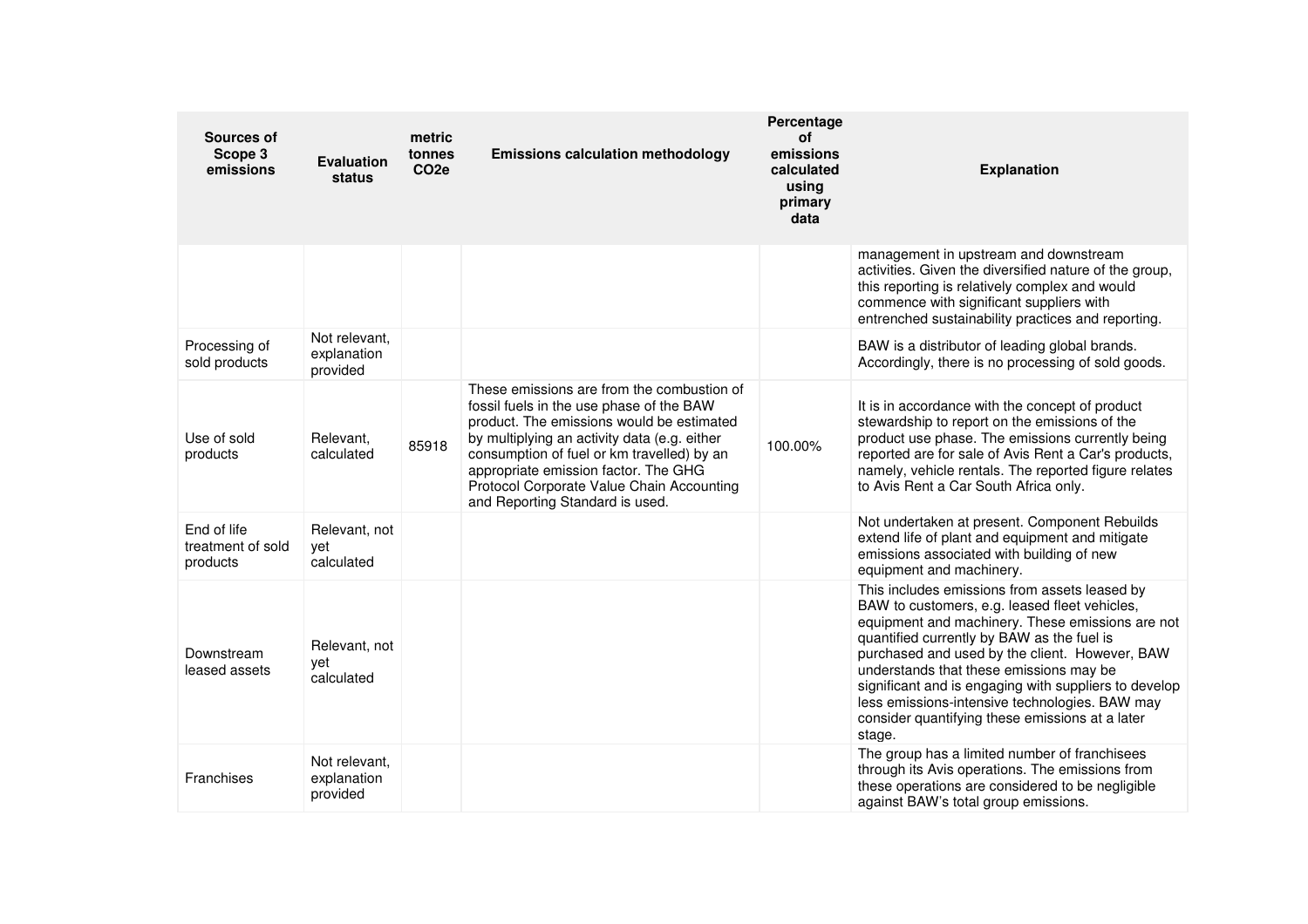| Sources of<br>Scope 3<br>emissions | <b>Evaluation</b><br>status              | metric<br>tonnes<br>CO <sub>2e</sub> | <b>Emissions calculation methodology</b> | Percentage<br>οf<br>emissions<br>calculated<br>using<br>primary<br>data | <b>Explanation</b>                                                                                                                                                                                                                                                                                                                                        |
|------------------------------------|------------------------------------------|--------------------------------------|------------------------------------------|-------------------------------------------------------------------------|-----------------------------------------------------------------------------------------------------------------------------------------------------------------------------------------------------------------------------------------------------------------------------------------------------------------------------------------------------------|
| Investments                        | Not relevant.<br>explanation<br>provided |                                      |                                          |                                                                         | BAW has a number of joint ventures. Data from joint<br>venture operations are not consolidated into<br>financial and non-financial reporting since these are<br>not companies over which BAW exercises financial<br>control. The emissions from these operations are<br>not considered to be significant when compared to<br>BAW's total group emissions. |
| Other (upstream)                   |                                          |                                      |                                          |                                                                         |                                                                                                                                                                                                                                                                                                                                                           |
| Other<br>(downstream)              |                                          |                                      |                                          |                                                                         |                                                                                                                                                                                                                                                                                                                                                           |

# **CC14.2**

# **Please indicate the verification/assurance status that applies to your reported Scope 3 emissions**

No third party verification or assurance

# **CC14.2a**

**Please provide further details of the verification/assurance undertaken, and attach the relevant statements**

| Type of verification<br>or assurance | Attach the statement | <b>Page/Section reference</b> | <b>Relevant standard</b> | <b>Proportion of Scope 3</b><br>emissions verified (%) |
|--------------------------------------|----------------------|-------------------------------|--------------------------|--------------------------------------------------------|
|--------------------------------------|----------------------|-------------------------------|--------------------------|--------------------------------------------------------|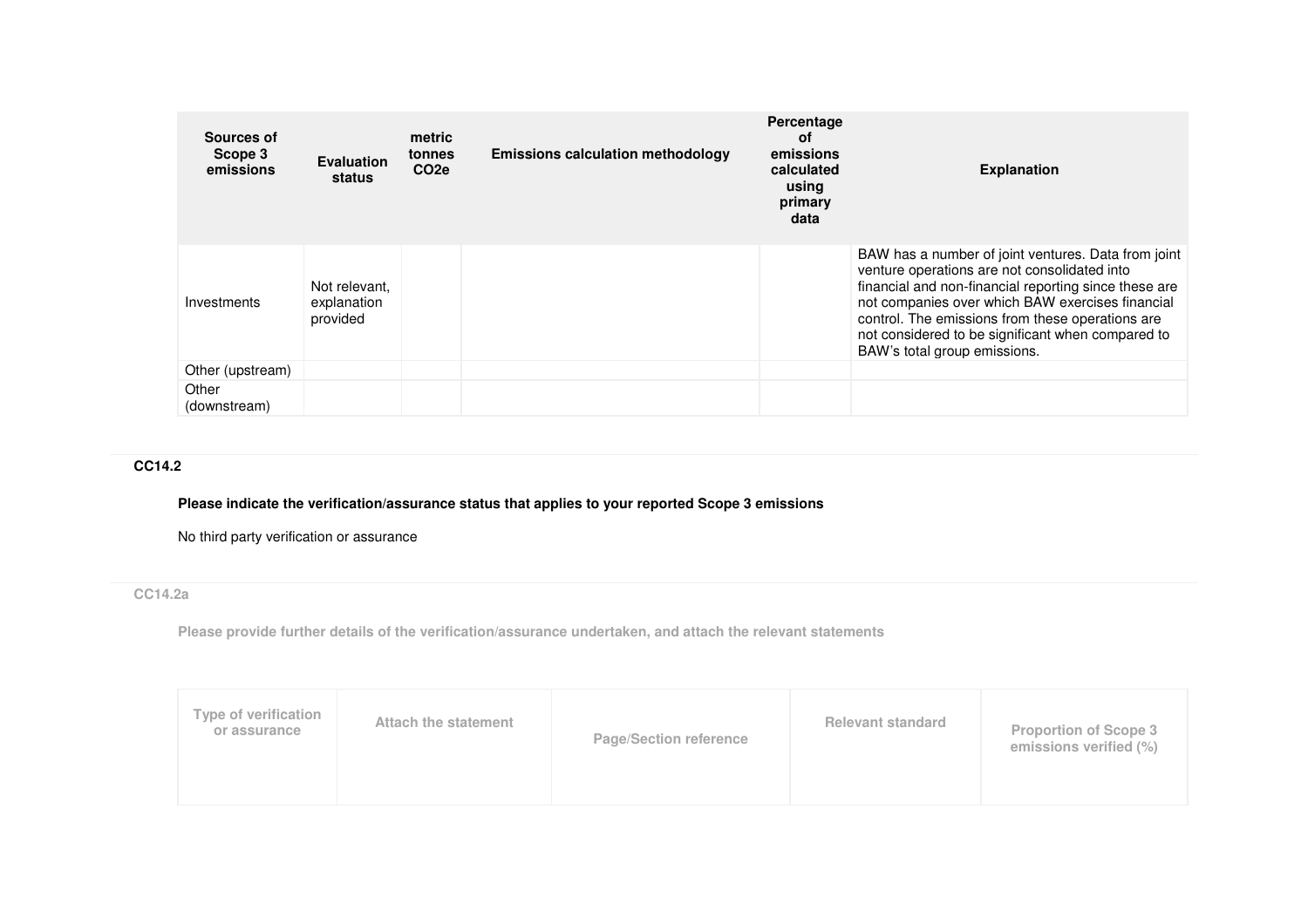## **CC14.3**

**Are you able to compare your Scope 3 emissions for the reporting year with those for the previous year for any sources?**

Yes

# **CC14.3a**

**Please identify the reasons for any change in your Scope 3 emissions and for each of them specify how your emissions compare to the previous year**

| Sources of<br>Scope 3<br>emissions | <b>Reason for</b><br>change     | <b>Emissions</b><br>value<br>(percentage) | <b>Direction</b><br>of change | <b>Comment</b>                                                                                                                                                                                                                                                                                                                                                                                                                                                                                                 |
|------------------------------------|---------------------------------|-------------------------------------------|-------------------------------|----------------------------------------------------------------------------------------------------------------------------------------------------------------------------------------------------------------------------------------------------------------------------------------------------------------------------------------------------------------------------------------------------------------------------------------------------------------------------------------------------------------|
| Use of sold<br>products            | Change in<br>output             | 4.89                                      | Decrease                      | There was an absolute decrease in emissions from 90 333 tCO2e in FY2012 to 85 918 tCO2e in<br>FY2013. The decrease is a reflection of the efficiency of the fleet. Car rental fleets generally<br>include vehicles under 12 months old fitted with the latest technology, resulting in overall energy<br>and emissions efficiency. Avis' rental fleet consisted on average 78 of hybrid vehicles per month<br>for the financial period. Car rental also provides eco-driving tips on hangers in every vehicle. |
| <b>Business</b><br>travel          | Other:<br>Improved<br>reporting | 20.95                                     | Increase                      | The annual increase in scope 3 emissions from air travel (from 6048 tCO2e in FY2012 to 7315<br>tCO2e in FY2013) is a reflection of improved reporting and increased business travel, as data for<br>FY2012 was incomplete. The group is continuing to refine this aspect of their reporting.                                                                                                                                                                                                                   |

**CC14.4**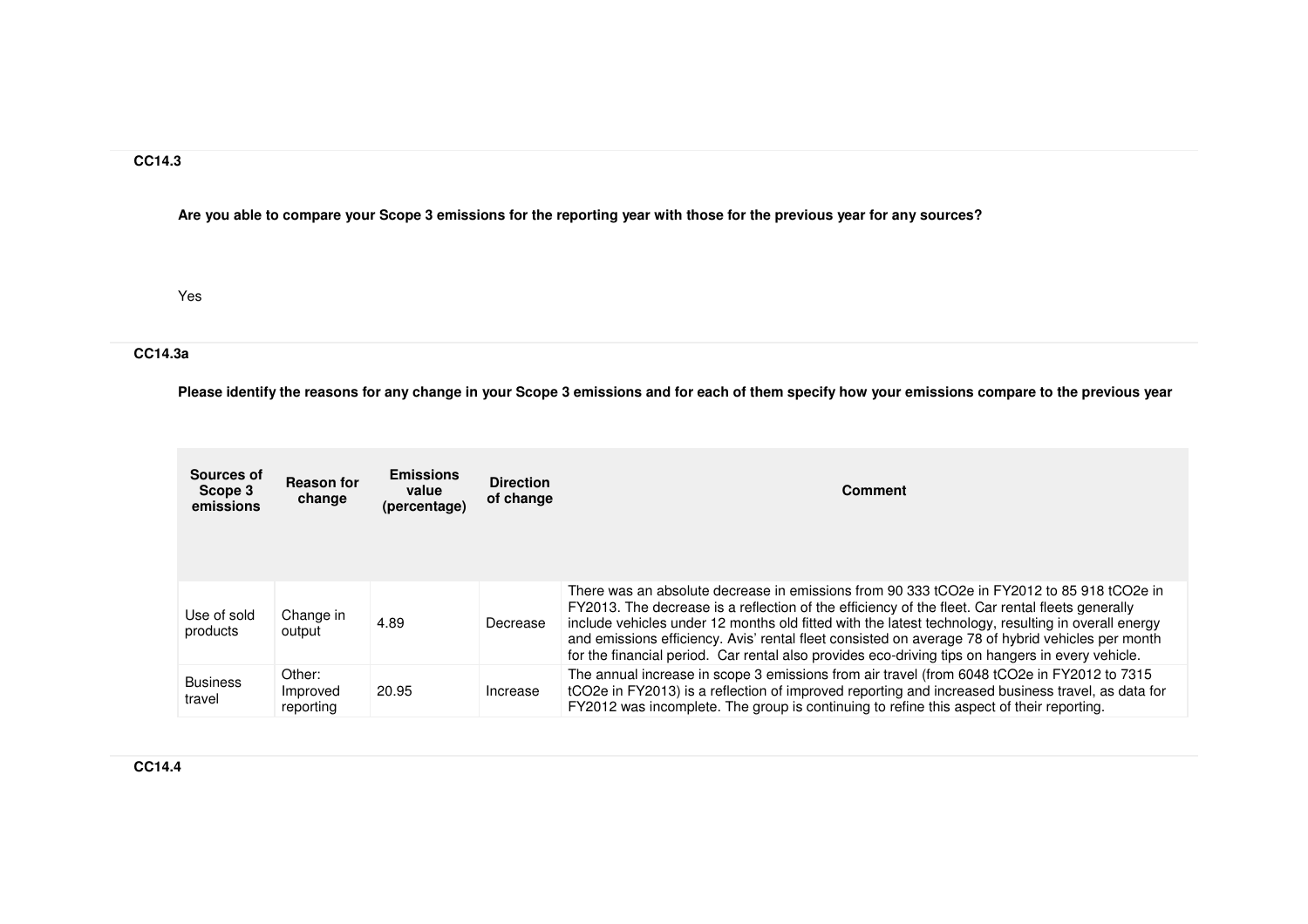**Do you engage with any of the elements of your value chain on GHG emissions and climate change strategies? (Tick all that apply)**

Yes, our suppliers Yes, our customers

#### **CC14.4a**

#### **Please give details of methods of engagement, your strategy for prioritizing engagements and measures of success**

BAW represents and engages with leading international Original Equipment Manufacturers (OEMs) and brands such as Caterpillar, Hyster, Avis, Audi, BMW, Ford, General Motors, Mazda, Mercedes-Benz, Toyota, Volkswagen, Massey Ferguson and others. Relationships throughout the supply chain are guided and prioritised by BAW's governance framework that includes its Code of Ethics, Worldwide Code of Conduct, related policies and commitment to legal compliance. Interactions are also informed and prioritised by the group's strategic framework, including the commitment to being a leader in sustainable development and the identification of competitive advantage though offering customer solutions that assist customers in achieving their sustainable development objectives, facilitate a transition to low carbon economies and expand into related opportunities. Methods of engagement include dealer, dealer council and licensee meetings; principals' conferences; formal reporting and information sharing; ongoing informal contact and product launches. BAW engages with all principals on an ongoing basis. The material issues raised during engagements include product issues and innovation; market positioning; financial and other performance review; customer issues and satisfaction; sustainable development and climate change matters; market information and supply chain empowerment. Customers are engaged on an ongoing basis which informs the basis of the group's customer value proposition and integrated solutions. Such engagement includes extensive surveys, personal contact and engagement, site visits and open communication platforms. BAW strives to provide customer solutions that assist customers achieve their own sustainable development objectives including energy and emission efficiency improvements. Success is measured by the outcomes of these engagements. Positive outcomes resulting from engagements include successful relationships with mutual value maximized; leading products, services and customer solutions; retained distribution rights; mitigation of an identified key risk, supply chain optimization and expanded preferential procurement and empowerment. Stakeholder requirements, commercial sensibility, practicability, organisational sustainability and responsible corporate citizenship are some of the aspects considered in prioritizing engagements.

#### **CC14.4b**

**To give a sense of scale of this engagement, please give the number of suppliers with whom you are engaging and the proportion of your total spend that they represent**

| <b>Number</b><br>οf<br>suppliers | $%$ of<br>total<br>spend | Comment                                                                                                                                                                                                                                                                                                                                                                                                             |
|----------------------------------|--------------------------|---------------------------------------------------------------------------------------------------------------------------------------------------------------------------------------------------------------------------------------------------------------------------------------------------------------------------------------------------------------------------------------------------------------------|
|                                  |                          | The group engages with a number of suppliers on climate change, of which the most significant are its principals. These include<br>Caterpillar, Hyster, Avis, Audi, BMW, Ford, General Motors, Mazda, Mercedes-Benz, Toyota, Volkswagen, Massey Ferguson and others.<br>BAW's principals account for majority of its upstream scope 3 emissions from its value chain. The group's cost of sales, which includes its |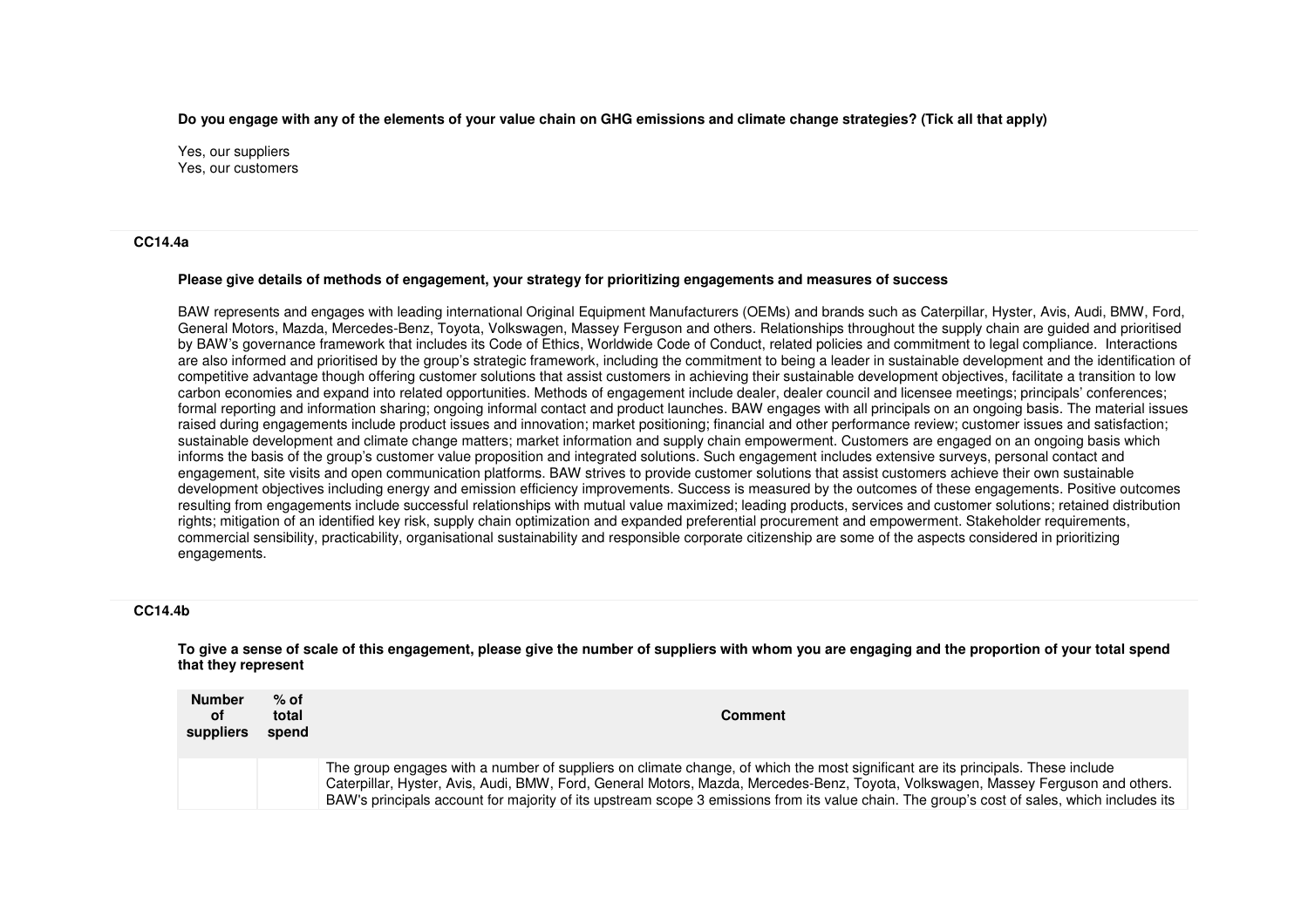| <b>Number</b><br>0f<br>suppliers | $%$ of<br>total<br>spend | <b>Comment</b>                                                                                                                                                                                                                                                                                                                                                                                 |  |
|----------------------------------|--------------------------|------------------------------------------------------------------------------------------------------------------------------------------------------------------------------------------------------------------------------------------------------------------------------------------------------------------------------------------------------------------------------------------------|--|
|                                  |                          | spend with principals, was some R52bn in the FY2013. BAW has developed strong relationships with its principals which facilitates<br>information sharing about local market conditions and trends, including information on regulatory environments and emission standards,<br>and assists its principals in developing customer solutions that differentiate and expand their product ranges. |  |

## **CC14.4c**

### **If you have data on your suppliers' GHG emissions and climate change strategies, please explain how you make use of that data**

| How you make use of<br>the data                             | Please give details                                                                                                                                                                                                                                                                                                                                                                                                                                                                                                                                                                                                                                                                                                                                                                                                               |
|-------------------------------------------------------------|-----------------------------------------------------------------------------------------------------------------------------------------------------------------------------------------------------------------------------------------------------------------------------------------------------------------------------------------------------------------------------------------------------------------------------------------------------------------------------------------------------------------------------------------------------------------------------------------------------------------------------------------------------------------------------------------------------------------------------------------------------------------------------------------------------------------------------------|
| Managing the impact of<br>regulation in the supply<br>chain | BAW represents leading international brands and principals such as Caterpillar, Hyster, Avis, Audi, BMW, Ford, General Motors,<br>Mazda, Mercedes-Benz, Toyota, Volkswagen, Massey Ferguson and others. Their extensive sustainability reporting and engagement<br>with the group informs its risk management and strategic planning processes, and as it allows for the group to put in place mitigation<br>strategies for material risks, including regulatory risks, in its supply chain.                                                                                                                                                                                                                                                                                                                                      |
| Managing physical risks<br>in the supply chain              | BAW represents leading international brands and principals such as Caterpillar, Hyster, Avis, Audi, BMW, Ford, General Motors,<br>Mazda, Mercedes-Benz, Toyota, Volkswagen, Massey Ferguson and others. Their extensive sustainability reporting and engagement<br>with the group informs its risk management and strategic planning processes, and as it allows for the group to put in place mitigation<br>strategies for material risks, including physical risks, in its supply chain.                                                                                                                                                                                                                                                                                                                                        |
| Stimulating innovation<br>of new products                   | BAW represents leading international brands and principals such as Caterpillar, Hyster, Avis, Audi, BMW, Ford, General Motors,<br>Mazda, Mercedes-Benz, Toyota, Volkswagen, Massey Ferguson and others. These leading companies are responsible corporates,<br>which share BAW's commitment to sustainable development and responsible long term value creation for stakeholders. In doing so,<br>they strive to improve energy and emissions efficiencies for both themselves and their customers. BAW collaborates with its principals<br>to provide integrated customer offerings incorporating the latest energy efficient and low emissions technology which mitigates<br>customers' climate change risks, assists them in achieving their environmental stewardship as well as their sustainable development<br>objectives. |

#### **CC14.4d**

**Please explain why you do not engage with any elements of your value chain on GHG emissions and climate change strategies, and any plans you have to develop an engagement strategy in the future**